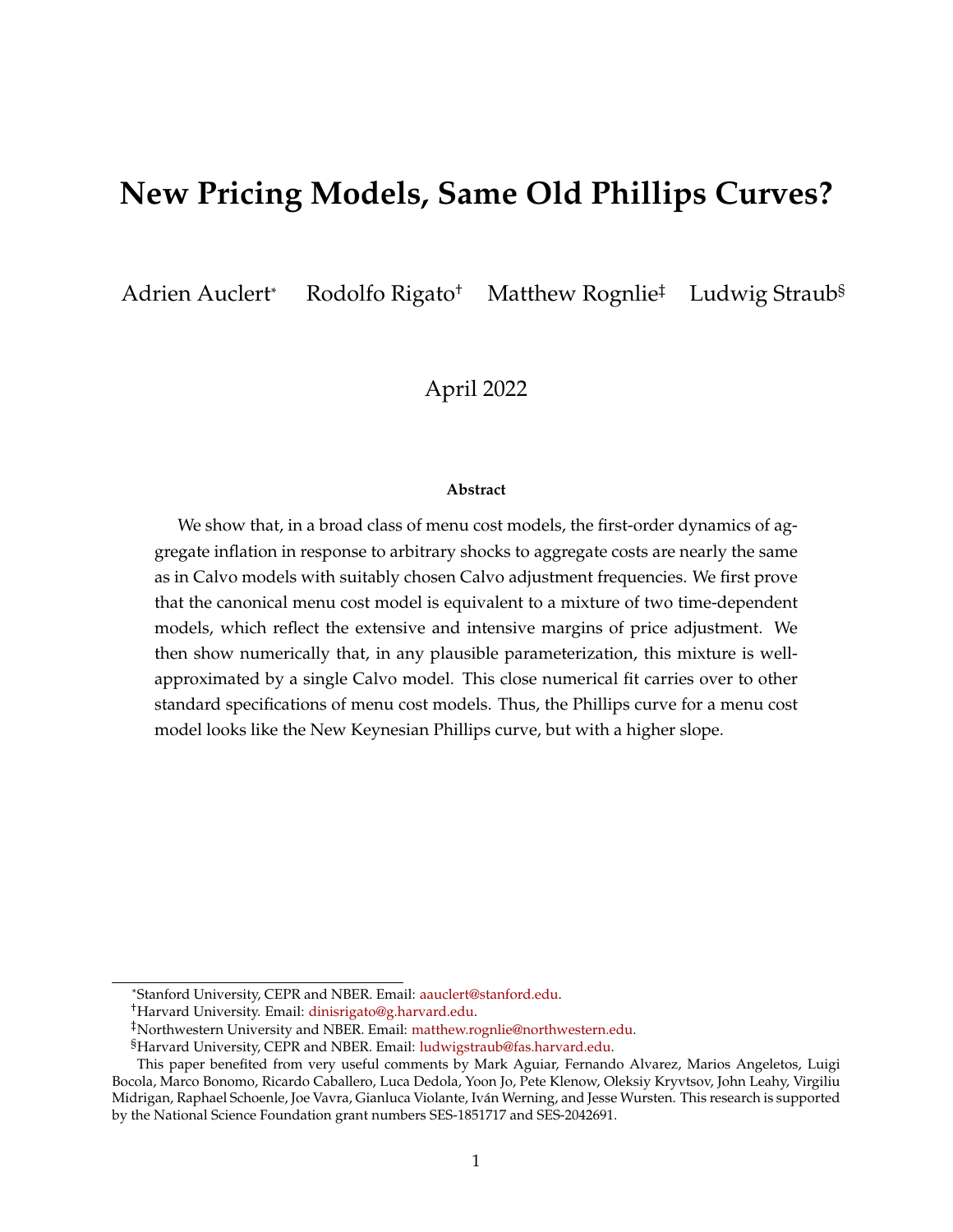# **1 Introduction**

The nature of nominal rigidities is a central question in monetary economics. In sticky-price models, monetary policy has aggregate effects because producers' prices do not immediately respond to changes in their costs. Motivated by the complex patterns of price changes observed in the micro data, macroeconomists have been building models with increasing degrees of realism, with the aim of improving our quantitative understanding of the behavior of aggregate inflation and the response of economic activity to changes in monetary policy.

Broadly speaking, existing price-setting models fall into two categories. The first category consists of tractable models in which firms have random opportunities to adjust their prices. In these "old" *time-dependent* (TD) models*,* the probability that a price can adjust is an exogenous function of the time elapsed since it last adjusted*.* The leading TD model is the Calvo model, where this probability is constant [\(Calvo](#page-43-0) [1983,](#page-43-0) [Yun](#page-46-0) [1996\)](#page-46-0).<sup>[1](#page-1-0)</sup> In this model, the first-order dynamic relationship between inflation π<sub>t</sub> and aggregate real marginal costs  $\widehat{mc}_t$  is given by the well-known<br>
In the control of the control of the control of the control of the control of the control of the control of the New Keynesian Phillips curve:

<span id="page-1-4"></span>
$$
\pi_t = \kappa \cdot \widehat{mc}_t + \beta \mathbb{E}_t \left[ \pi_{t+1} \right] \tag{NK-PC}
$$

where  $0 < \beta < 1$  is a discount factor and  $\kappa > 0$  is the slope coefficient, with a higher slope indicating more flexible prices (see e.g. [Woodford](#page-46-1) [2003b,](#page-46-1) [Galí](#page-44-0) [2008\)](#page-44-0). This single equation summarizes all the first-order aggregate implications of the Calvo price-setting model. Its simplicity and tractability have made it ubiquitous in the New Keynesian DSGE literature.

In the past two decades, the increasing availability of administrative micro data underlying national price indices—as first documented in [Bils and Klenow](#page-43-1) [\(2004\)](#page-43-1) and [Nakamura and Steinsson](#page-45-0) [\(2008\)](#page-45-0)—has laid bare the deficiencies of TD models vis-à-vis the data, and spurred the develop-ment of a second category of price-setting models.<sup>[2](#page-1-1)</sup> These models assume the presence of heterogeneous producers that are subject to idiosyncratic productivity shocks and adjust their prices in a lumpy fashion because of fixed "menu" costs and other features (e.g. [Golosov and Lucas](#page-44-1) [2007,](#page-44-1) [Klenow and Kryvtsov](#page-45-1) [2008,](#page-45-1) [Nakamura and Steinsson](#page-45-2) [2010,](#page-45-2) and [Midrigan](#page-45-3) [2011\)](#page-45-3).<sup>[3](#page-1-2)</sup> In these "new" *state-dependent* (SD) models, price changes are endogenous and depend both on the state of the economy and the state of the firm. Except in certain special cases, SD models must be solved numerically, and their computational complexity makes them difficult to incorporate into broader DSGE models. In particular, macroeconomists' understanding of their aggregate implications has been limited by the lack of availability of an equivalent to the New Keynesian Phillips curve.<sup>[4](#page-1-3)</sup>

<span id="page-1-0"></span><sup>1</sup>Another widely used example of a time-dependent model is [Taylor](#page-46-2) [\(1979\)](#page-46-2). [Sheedy](#page-46-3) [\(2010\)](#page-46-3) and [Carvalho and](#page-43-2) [Schwartzman](#page-43-2) [\(2015\)](#page-43-2) study these models in more generality.

<span id="page-1-1"></span> ${}^{2}$ In the data, there is little connection between the size of price changes and the duration of price spells, and the frequency of price changes tends to move with the aggregate inflation rate. Both of these facts are inconsistent with a Calvo model but consistent with menu cost models; see for instance [Klenow and Malin](#page-45-4) [\(2010\)](#page-45-4).

<span id="page-1-2"></span> ${}^{3}$ In addition to menu costs, these models consider random free adjustments, infrequent and leptokurtic shocks, multiple sectors, and/or multi-product firms. In turn, they build on an earlier theoretical literature that studied menu costs in partial equilibrium, including [Barro](#page-43-3) [\(1972\)](#page-43-3) and [Sheshinski and Weiss](#page-46-4) [\(1977\)](#page-46-4).

<span id="page-1-3"></span><sup>&</sup>lt;sup>4</sup>Instead, to study aggregate implications of menu cost models, the literature has had to resort to stark general equilibrium assumptions, such as the combination of one-time permanent money shocks and a utility function for the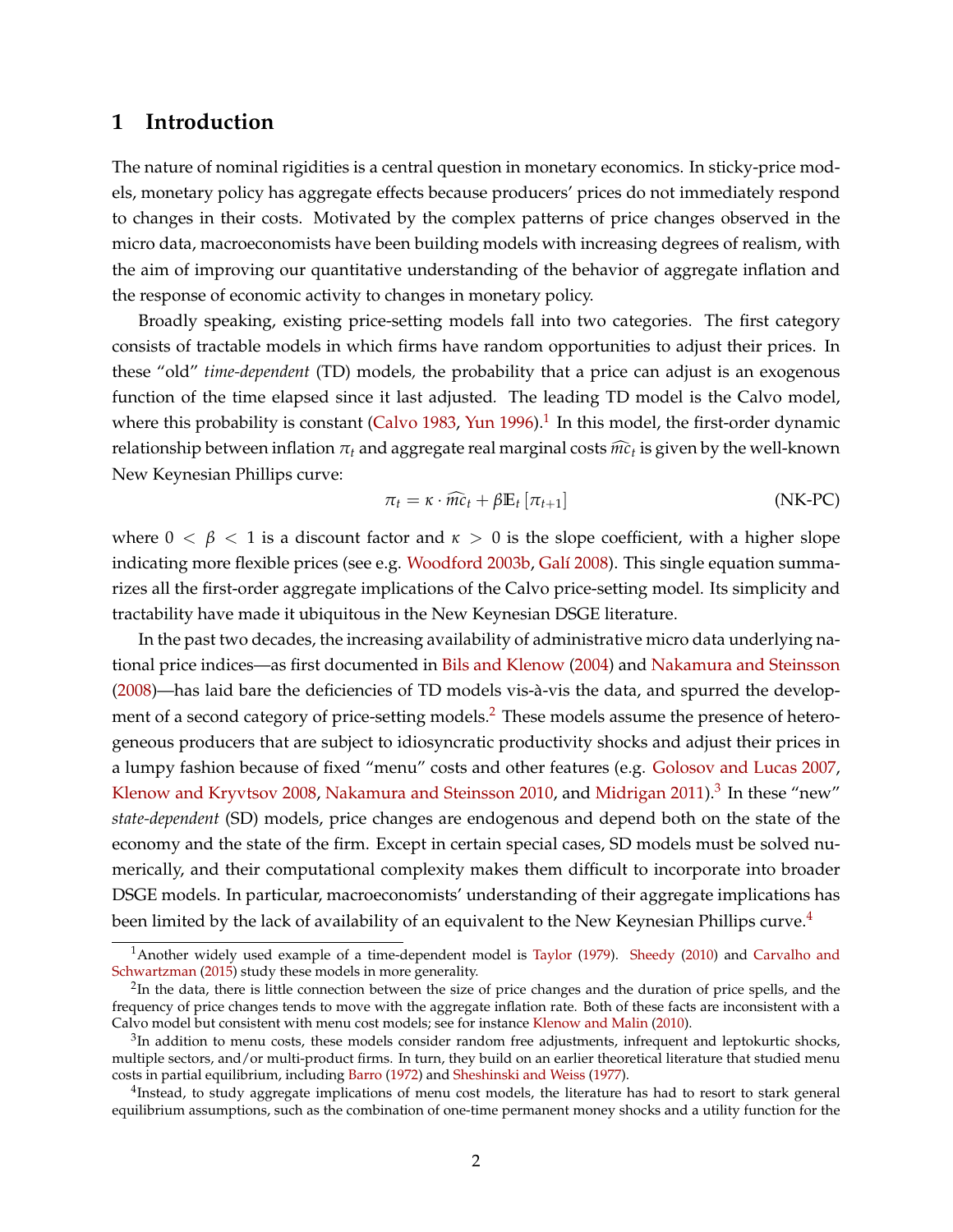In this paper, we fill this gap. We extend the notion of an aggregate Phillips curve to menu cost models and establish two major new results. First, the Phillips curve of the canonical menu cost model is the same as that of a mixture of two TD models*—*an *exact equivalence* between SD and TD. Second, for a wide range of common parameterizations, this Phillips curve is numerically almost identical to the Calvo Phillips curve [\(NK-PC\)](#page-1-4), for some *κ*. This *numerical equivalence* between SD and Calvo extends to broader menu cost models beyond the canonical model.

Our starting point is a formalization of the concept of a Phillips curve for general price-setting models. For any such model, we define two new objects, both in the form of Jacobian matrices relating impulse responses.[5](#page-2-0) The first is the *pass-through matrix* Ψ, characterizing the first-order mapping from arbitrary shocks to nominal marginal cost  $\widehat{\mathrm{MC}} = \left( \widehat{MC}_0, \widehat{MC}_1, \ldots \right)$  to the entire impulse response of aggregate prices  $\mathbf{\hat{P}}=(\hat{P}_0,\hat{P}_1,\ldots).$  The second matrix is the  $g$ *eneralized Phillips curve* **K**, characterizing the first-order mapping from arbitrary shocks to real marginal cost  $\widehat{mc}$  =  $(\widehat{mc}_0, \widehat{mc}_1, \ldots)$  to the entire impulse response of inflation  $\pi = (\pi_0, \pi_1, \ldots)$ . The matrices Ψ and **K** are themselves related by a simple one-to-one mapping. We characterize both explicitly for TD models, and then proceed to analyze them for menu cost models.

Our first main result characterizes Ψ and **K** for the canonical menu cost model. Following [Alvarez, Le Bihan and Lippi](#page-42-0) [\(2016\)](#page-42-0), we define this model to feature a quadratic loss function for producers, permanent idiosyncratic productivity shocks, and random opportunities for free adjustments. We prove that the pass-through matrix Ψ of the canonical model is a convex combination of the pass-through matrices of two TD models. Hence, the first-order implications of the canonical model are exactly the same as those of a mixture model in which a fraction of pricesetters follow one TD rule and the remainder follow a different rule. In particular, the canonical model and the mixture TD model have the same generalized Phillips curve **K**.

The two TD models in the mixture reflect the two margins of aggregate price adjustment in the menu cost model: first, adjustment along the *extensive* margin (movements in sS adjustment bands) and second, adjustment along the *intensive* margin (movements in reset prices). [Caballero](#page-43-4) [and Engel](#page-43-4) [\(2007\)](#page-43-4) previously decomposed the impact effect on the price level from a permanent shock to marginal cost as the sum of an extensive and extensive margin component. Our result shows how their structural decomposition extends to the entire impulse response of prices and to arbitrary shocks to costs. We show that both TD models are characterized by steady-state moments of the menu cost model and therefore theoretically recoverable from panel data on prices, and that they are easily obtained numerically, facilitating efficient computation. We also show that the adjustment hazards of these models, which we call *virtual* hazards, both eventually converge to the same constant, but generally do so from different directions: from above for the extensive margin, and from below for the intensive margin.

An antecedent to our exact equivalence result is [Gertler and Leahy](#page-44-2) [\(2008\)](#page-44-2), which we nest as a special case. In the menu-cost model studied by [Gertler and Leahy](#page-44-2) [\(2008\)](#page-44-2), firms have either no

representative agent that features linear disutility of labor, and log utilities over consumption and money.

<span id="page-2-0"></span><sup>5</sup>These matrices are known as "sequence-space Jacobians" [\(Auclert, Bardóczy, Rognlie and Straub](#page-43-5) [2021\)](#page-43-5).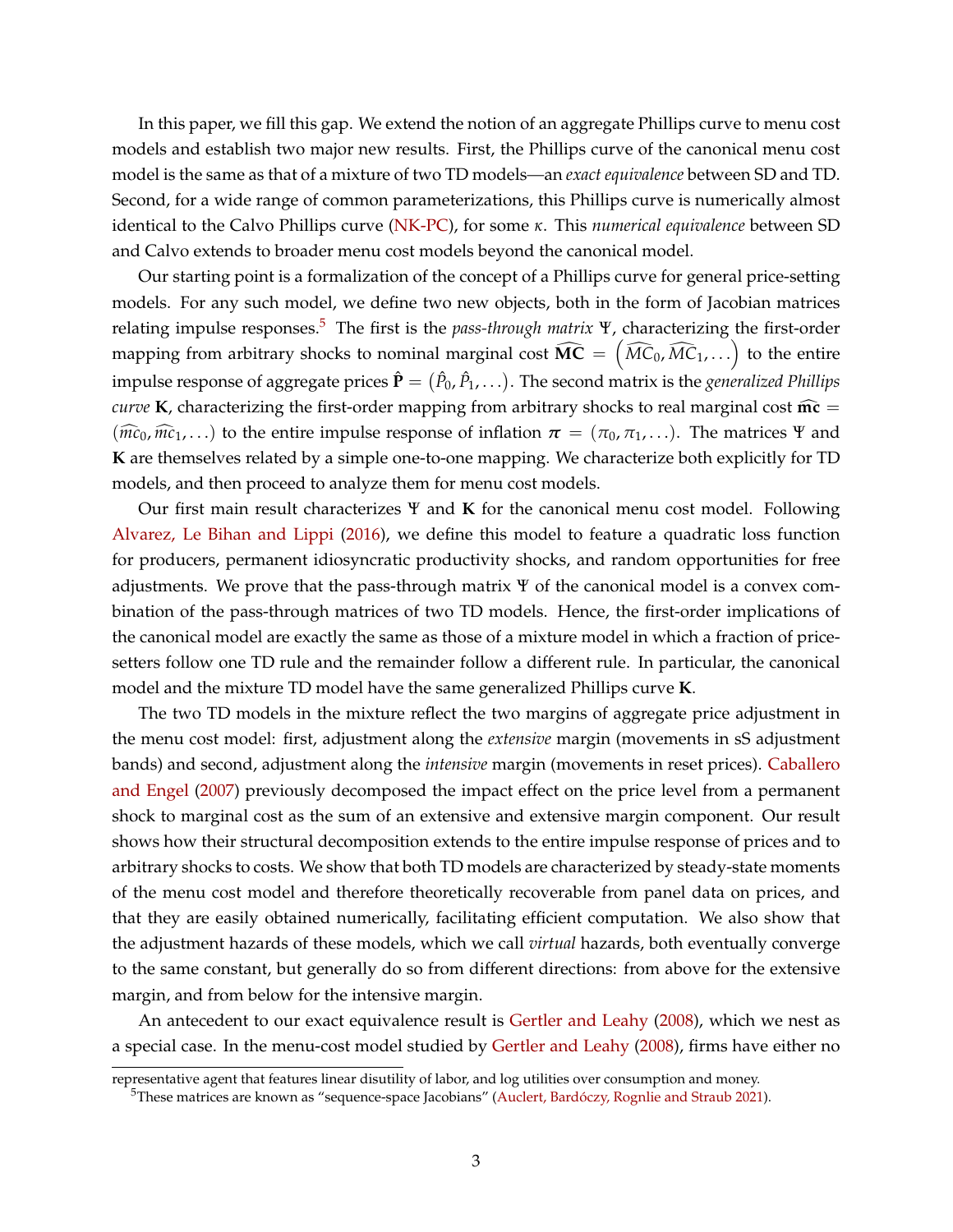shock to their ideal price, or a shock drawn from a uniform distribution with wide support. Given this assumption, we find that in the equivalent mixture, the extensive and intensive margin virtual hazards are constant and equal to each other. The model is therefore exactly equivalent to Calvo.

For menu cost models with a more general distribution of shocks, the [Gertler and Leahy](#page-44-2) [\(2008\)](#page-44-2) result no longer applies exactly. Our second main result, however, shows that there is still *numerical equivalence* to a Calvo model. This occurs because the virtual hazards for the two TD models, while individually not constant, move in different directions and roughly offset each other in practice. This numerical equivalence is highly robust and extends beyond the canonical menu cost model. In particular, it applies to more complex pricing models, such as two-product models as in [Midrigan](#page-45-3) [\(2011\)](#page-45-3), for which our exact equivalence result no longer directly holds.

Our numerical equivalence result can therefore be viewed as a broad generalization of [Gertler](#page-44-2) [and Leahy](#page-44-2) [\(2008\)](#page-44-2): menu cost models in a very large class, and under most reasonable parameterizations, have a generalized Phillips curve that is almost identical to the standard New Keynesian Phillips curve [\(NK-PC\)](#page-1-4) for some slope parameter *κ*. Crucially, as in [Gertler and Leahy](#page-44-2) [\(2008\)](#page-44-2), the slope  $\kappa$  is distinct from—and generally higher than—that implied by a Calvo model with the same adjustment frequency.<sup>[6](#page-3-0)</sup>

Our result is distinct from a previous connection between menu cost and Calvo models uncovered by [Alvarez, Le Bihan and Lippi](#page-42-0) [\(2016\)](#page-42-0) and further developed in [Alvarez, Lippi and Passadore](#page-42-1) [\(2017\)](#page-42-1). These papers derive an elegant sufficient statistic for the cumulative impulse response (CIR) of the price level (relative to its long-run response) to a permanent shock to aggregate nominal costs in a broad class of pricing models, including menu cost and Calvo models. By contrast, our result shows equivalence between menu cost and Calvo for the entire impulse response of prices to any shock to costs.<sup>[7](#page-3-1)</sup> The two results are highly complementary: the [Alvarez, Le Bihan](#page-42-0) [and Lippi](#page-42-0) [\(2016\)](#page-42-0) sufficient statistic allows to compute the Calvo frequency that equalizes the *size* of monetary non-neutrality across menu cost and Calvo models; our results then establish that, for this Calvo frequency, all impulse responses are numerically close between the two models.

A limitation of the [Alvarez, Le Bihan and Lippi](#page-42-0) [\(2016\)](#page-42-0) result is that it requires special general equilibrium assumptions to draw conclusions about the output effects of monetary policy. $8\text{ By}$  $8\text{ By}$ contrast, the generalized Phillips curves of menu cost models allow us to solve for the effects of monetary policy or any other aggregate shock, in any DSGE model, under the assumption of menu cost pricing rather than Calvo pricing. We demonstrate this result in the context of two models: a textbook three-equation New Keynesian model, and the more sophisticated [Smets and Wouters](#page-46-5) [\(2007\)](#page-46-5) model. We show that correctly solving these models to first order in aggregate shocks with small idiosyncratic risk simply amounts to replacing the [\(NK-PC\)](#page-1-4) with the generalized Phillips

<span id="page-3-0"></span><sup>&</sup>lt;sup>6</sup>[Bakhshi, Khan and Rudolf](#page-43-6) [\(2007\)](#page-43-6) numerically compare the "first generation" menu cost model by [Dotsey, King and](#page-44-3) [Wolman](#page-44-3) [\(1999\)](#page-44-3), which does not have idiosyncratic shocks, to a Calvo model.

<span id="page-3-1"></span><sup>&</sup>lt;sup>7</sup>See [Baley and Blanco](#page-43-7) [\(2021\)](#page-43-7) for a different extension of [Alvarez, Le Bihan and Lippi](#page-42-0) [\(2016\)](#page-42-0), characterizing the CIR of higher order moments. Our focus on the entire impulse response is shared by [Alvarez and Lippi](#page-42-2) [\(2022\)](#page-42-2), who analytically characterize the impulse response to a permanent nominal marginal cost shock in a menu cost model.

<span id="page-3-2"></span> $8$ Under these assumptions, listed in footnote [4,](#page-1-3) the CIR of the price level to a permanent shock to nominal costs relative to its long run value is directly related to the CIR of output to permanent money shocks.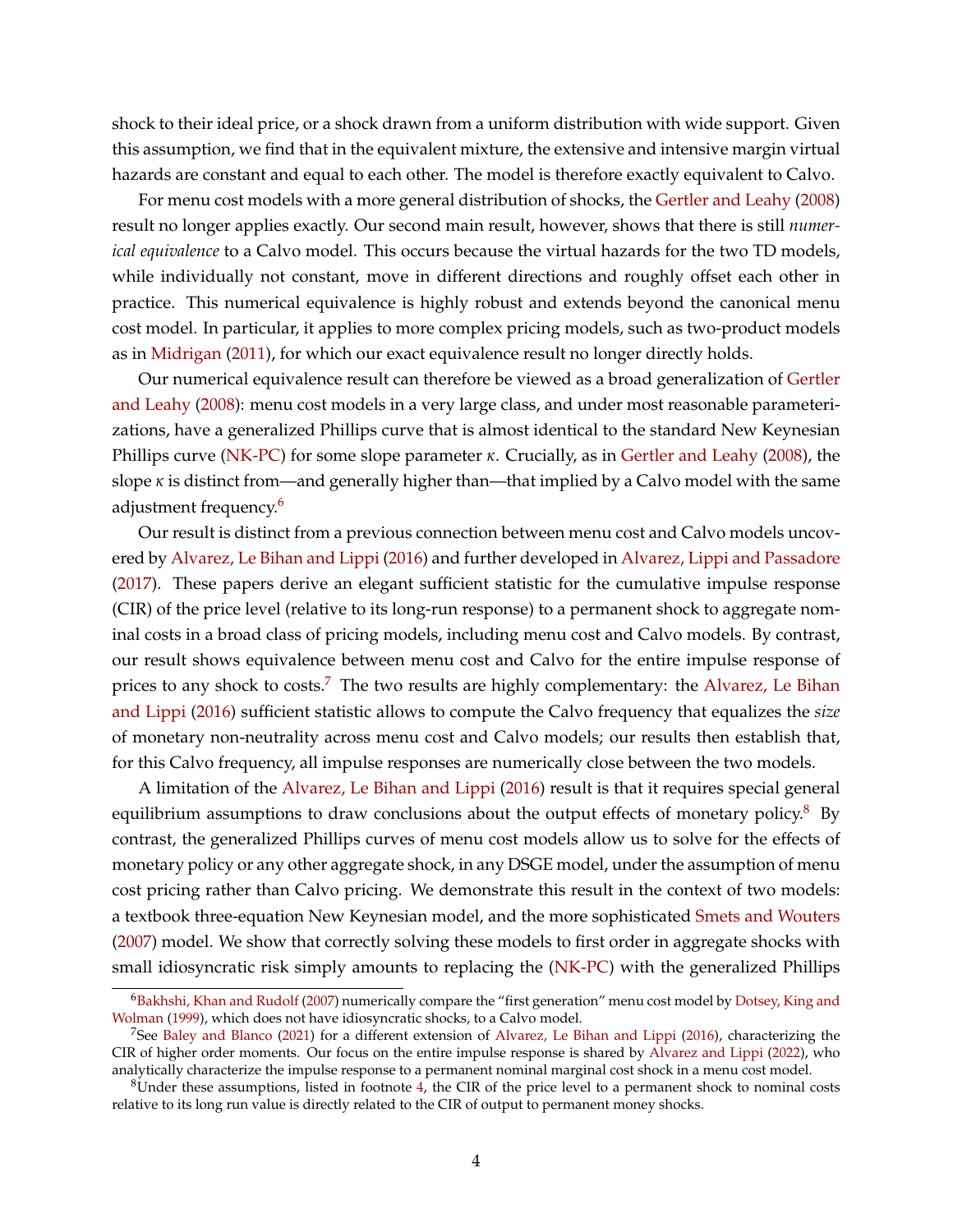curve of the menu cost model. Implementing this in a standard calibration, we find that the changes in inflation and output by switching from Calvo to menu cost pricing are negligible. We conclude that there is no loss of generality, even in the context of DSGE models, in considering the [\(NK-PC\)](#page-1-4) as a model of the Phillips curve, provided *κ* is appropriately chosen.

While it is an extremely useful benchmark, the canonical menu cost model with free adjustment is not capable of matching the rich distributions of price changes observed in micro data [\(Alvarez, Lippi and Oskolkov](#page-42-3) [2022a\)](#page-42-3). To remedy this issue, we extend our exact equivalence result to the case in which menu costs are randomly distributed according to an arbitrary probability distribution. We then show how to use this extended result to directly compute the passthrough matrix and generalized Phillips curve from the empirical distribution of price changes alone, without any need for model simulation. Applying this technique to Israeli supermarket data from [Bonomo, Carvalho, Kryvtsov, Ribon and Rigato](#page-43-8) [\(2020\)](#page-43-8), we again find that the resulting generalized Phillips curve is very close to that of a Calvo model.

Our results are important for three separate literatures. First, for the literature developing partial equilibrium menu cost models that match rich aspects of the micro data, we show that solving for the generalized Phillips curve **K** allows one to embed these models into general equilibrium, and we provide three practical ways of solving for **K**: using our exact equivalence result (e.g. from impulse responses to permanent shocks alone), using our approximate equivalence result (finding the *κ* that provides the best fit), or using the price change distribution directly. Second, for the literature developing DSGE models, we provide a new rationalization of the Calvo Phillips curve based on menu costs without the need to resort to special assumptions.

Finally, for the literature developing price-setting models that can match both micro and macro data, we provide both optimism and caution. Optimism, because menu cost models can be represented using generalized Phillips curves that can be taken to the macro data. Caution, because these Phillips curves are so close to the Calvo model that they suffers from the same deficiencies, such as a lack of internal inflation persistence [\(Fuhrer and Moore](#page-44-4) [1995\)](#page-44-4) and extreme forward-looking behavior. One has to look beyond menu cost models alone<sup>[9](#page-4-0)</sup> to resolve these puzzles: for instance, to multi-sector models with complex input-output linkages [\(Rubbo](#page-46-6) [2020,](#page-46-6) [La'O and](#page-45-5) [Tahbaz-Salehi](#page-45-5) [2020\)](#page-45-5), or to deviations from full-information rational expectations [\(Mankiw and](#page-45-6) [Reis](#page-45-6) [2002,](#page-45-6) [Woodford](#page-46-7) [2003a,](#page-46-7) [Sims](#page-46-8) [2003,](#page-46-8) [Nimark](#page-45-7) [2008,](#page-45-7) [Ma´ckowiak and Wiederholt](#page-45-8) [2015,](#page-45-8) [Gabaix](#page-44-5) [2020,](#page-44-5) [Angeletos and Huo](#page-42-4) [2021,](#page-42-4) [Afrouzi and Yang](#page-42-5) [2021\)](#page-42-5).

Our results establish a first-order connection between menu cost and TD models, $10$  and so should not be taken to imply equivalence between menu costs and Calvo beyond first order in aggregates. For instance, any dependence on the aggregate state implied by SD models (as stressed, for instance, by [Caballero and Engel](#page-43-9) [1992](#page-43-9) and [Vavra](#page-46-9) [2014\)](#page-46-9) is not captured by this equivalence, and the welfare implications of both models may be quite different. We leave an exploration of

<span id="page-4-0"></span> $9$ In particular, our results shows that the intuition according to which the increasing hazards in menu cost models may generate inflation persistence because they do so in TD models [\(Sheedy](#page-46-3) [2010\)](#page-46-3) is incorrect. This is because it is the virtual hazards, rather than the observed hazards, that matter for inflation persistence.

<span id="page-4-1"></span> $10$ This connection transcends price-setting applications. For instance, it also applies to investment with fixed costs.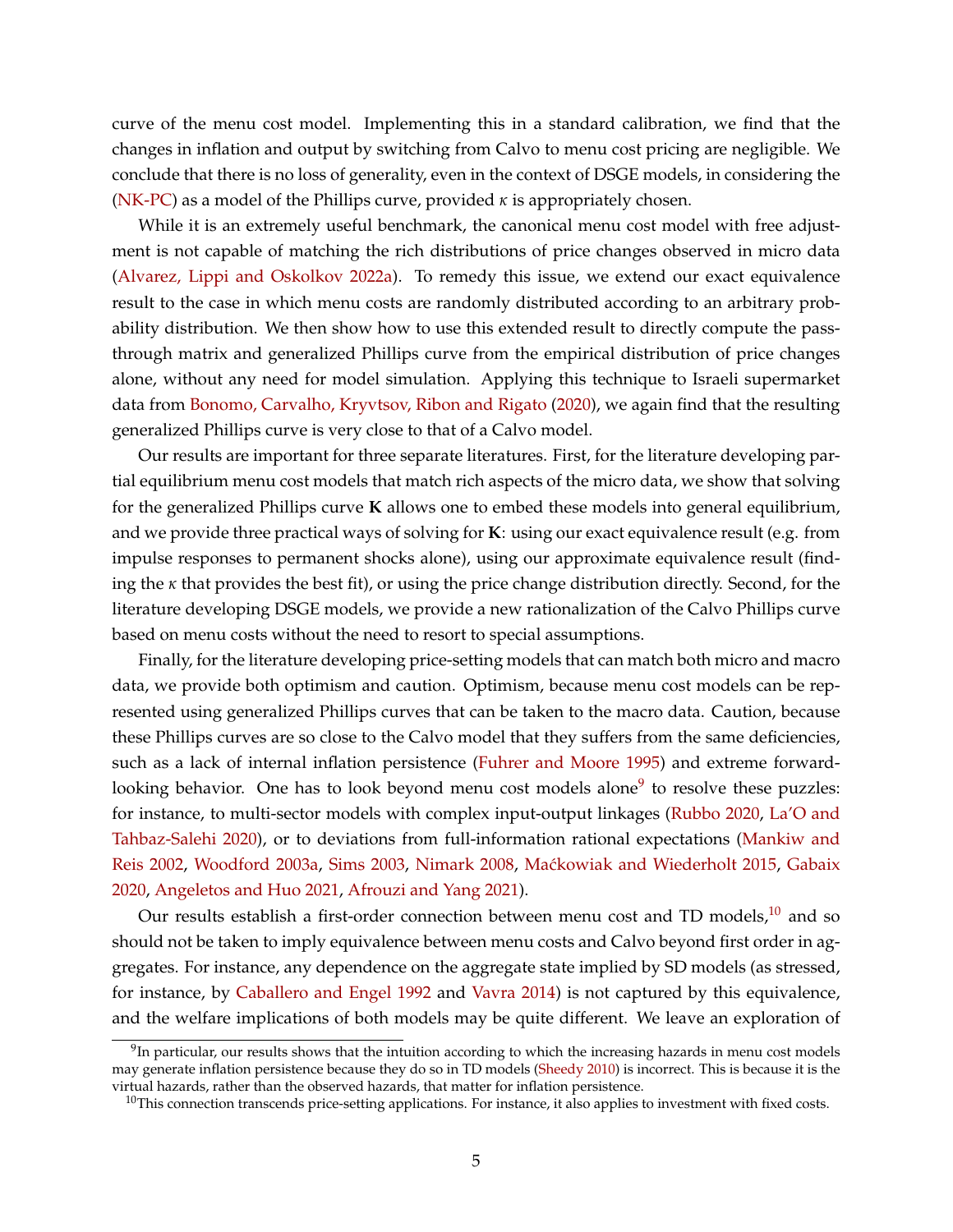the question of higher-order properties of menu cost models to future research.

In parallel and independent work, [Alvarez, Lippi and Souganidis](#page-42-6) [\(2022b\)](#page-42-6) also study the passthrough matrix Ψ of the canonical menu cost, focusing on the case of Brownian shocks in continuous time. The main goal of their paper is to characterize the impulse response to a permanent nominal cost shock under strategic complementarities. This is closely related to our study of the generalized Phillips curve **K**, since a shock to real cost acts like a strategic complementarity from the point of view of nominal price-setting. In fact, we show that adding a standard type of real rigidity to our model simply amounts to scaling down **K** by a constant. [Alvarez et al.](#page-42-6) [\(2022b\)](#page-42-6) primarily use their expression for Ψ in terms of model primitives to show that it is self-adjoint, while we use ours to study the equivalence to a time-dependent model and obtain sufficient statistics for Ψ. Together, our papers show the importance of the pass-through matrix for the general equilibrium solution of menu cost models, either when shocks to nominal costs are not permanent or when there are strategic complementarities.

Layout. The rest of the paper is structured as follows. Section [2](#page-5-0) sets up our benchmark timedependent and state-dependent models, and introduces the concepts of pass-through matrix and generalized Phillips curve. Section [3](#page-13-0) proves our exact equivalence result and explores its implications. Section [4](#page-24-0) demonstrates our numerical equivalence result. Section [5](#page-32-0) shows formally how our pricing models can be embedded into general equilibrium. Finally, section [6](#page-39-0) shows how we can obtain the generalized Phillips curve from micro data in a richer model with generalized hazard functions.

# <span id="page-5-0"></span>**2 Old and New Pricing Models**

We begin by setting up "old" (time-dependent, TD) and "new" (state-dependent, SD) pricing models. We write the model assuming perfect foresight with respect to aggregate shocks. We then solve for first-order impulse responses to these shocks, starting from the steady state without aggregate shocks. By first-order certainty equivalence, this delivers the impulse responses to the same shocks in a fully stochastic model. $^{11}$  $^{11}$  $^{11}$ 

<span id="page-5-1"></span> $11$ For instance, suppose that in the first-order solution to the model where the primitive innovations to aggregates are  $\{\epsilon_t\}$  and aggregate nominal marginal costs follow log  $MC_t = \sum_{j=0}^{\infty} \widehat{MC_j} \epsilon_{t-j}$ , the aggregate price index follows  $\log P_t = \sum_{j=0}^{\infty} \hat{P}_j \epsilon_{t-j}$ . Then, the sequence  $\{\widehat{P}_j\}_{j=0}^{\infty}$  is also the first-order impulse response to a perturbation  $\{\widehat{MC}_j\}_{j=0}^{\infty}$ to the path of marginal costs, assuming perfect foresight and starting from the steady state with idiosyncratic risk but no aggregate risk. Formally, we solve for this latter concept, but thanks to this equivalence we can use the concepts interchangeably. (For instance, we simulate data from the stochastic model and run regressions from [Galí and Gertler](#page-44-6) [\(1999\)](#page-44-6) in section [4.2.](#page-25-0)) For more discussion of certainty equivalence, see e.g. [Simon](#page-46-10) [\(1956\)](#page-46-10) and [Fernández-Villaverde,](#page-44-7) [Rubio-Ramírez and Schorfheide](#page-44-7) [\(2016\)](#page-44-7). Note that certainty equivalence in our case is only with respect to aggregate shocks (for which we obtain the first-order perturbation solution) and not with respect to idiosyncratic shocks (for which we obtain the full nonlinear solution).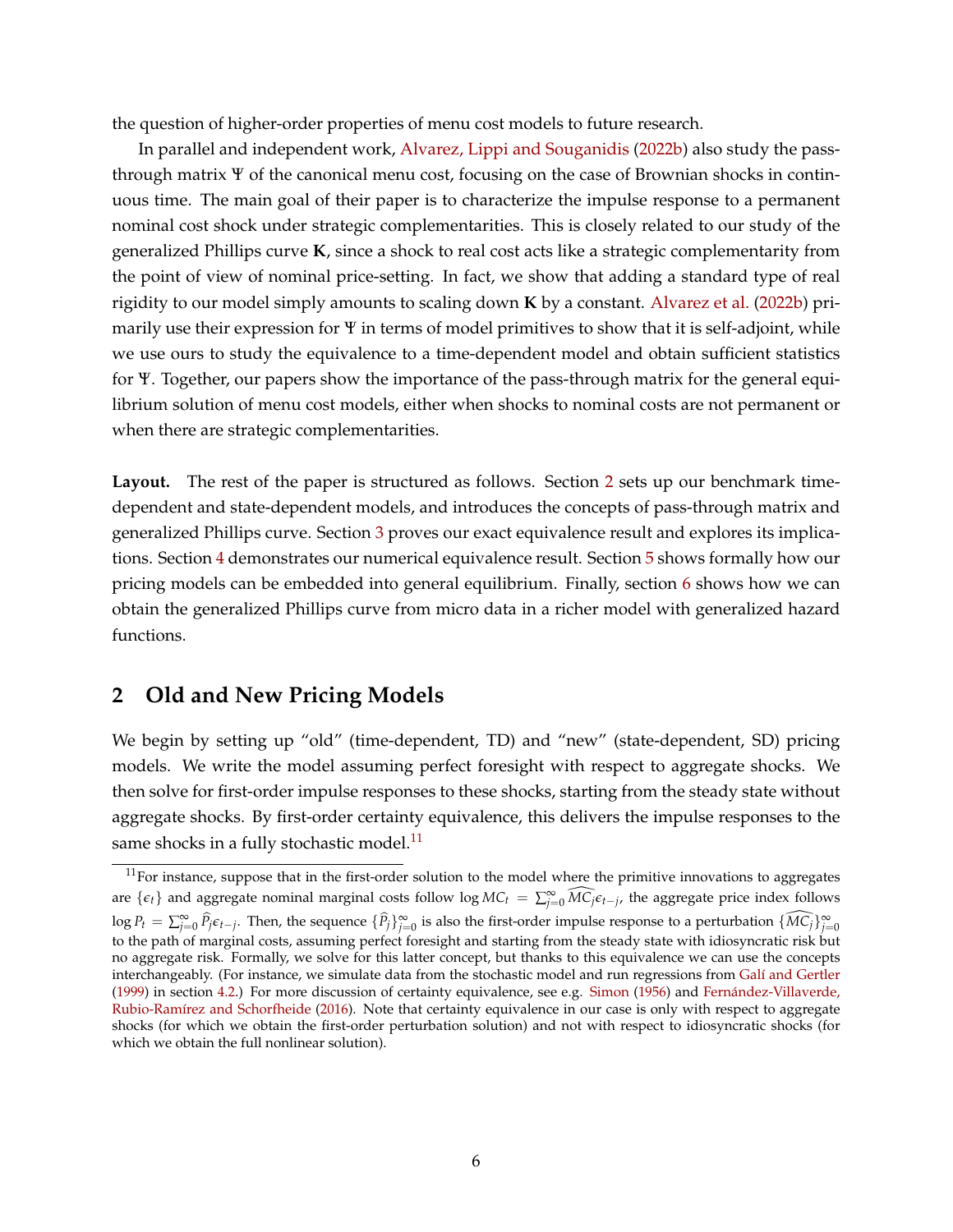#### <span id="page-6-2"></span>**2.1 State-dependent models (menu cost models)**

Our benchmark state-dependent (SD) model is a discrete-time menu cost model with random free adjustments in the spirit of [Nakamura and Steinsson](#page-45-2) [\(2010\)](#page-45-2)'s "CalvoPlus" model. Like [Alvarez,](#page-42-0) [Le Bihan and Lippi](#page-42-0) [\(2016\)](#page-42-0), we consider a quadratic loss function for producers, permanent idiosyncratic productivity shocks, and random opportunities for free adjustments. Unlike them, we work in discrete time and allow for arbitrary distributions for the idiosyncratic shocks. We call the resulting model the "canonical menu cost model". In section [5,](#page-32-0) we justify the quadratic approximation in the context of a fully-microfounded New Keynesian model with menu-cost pricing.

There is a continuum of firms  $i \in [0,1]$ , each of which sells a single product in each period  $t = 0, 1, 2, \ldots$ , at log price  $p_{it}$  in period  $t$ . We denote by  $p_{it}^* + \log MC_t$  firm *i*'s optimal log price in period *t*. MC<sub>t</sub> is the economy-wide level of the nominal marginal cost (for instance, in simple models, this would be the aggregate nominal wage).  $p_{it}^*$  captures the influence of idiosyncratic shocks on the optimal price, which can stem from idiosyncratic productivity or demand shocks. We assume that  $p_{it}^*$  evolves as a random walk,

$$
p_{it}^* = p_{it-1}^* + \epsilon_{it} \tag{1}
$$

where  $\epsilon_{it}$  is iid over time and across firms, drawn from a mean-zero distribution with a pdf  $f$  that is symmetric, single-peaked, and continuously differentiable, with  $f'(x) < 0$  for  $x > 0$  and vice versa. These assumptions nest the standard case of a normal distribution.

In each period, the firm faces a quadratic loss function proportional to  $\frac{1}{2}$   $(p_{it} - p_{it}^* - \log MC_t)^2$ , and has to pay an extra fixed cost  $\xi_{it}$  to change its price. The fixed cost is random,  $\xi_{it} \in \{0,\xi\}$ , iid over time and across firms, with a free adjustment ( $\xi_{it} = 0$ ) materializing with probability  $\lambda \in [0,1].$ 

A common and convenient way to express a firm's price setting problem in this setting is in terms of the "price gap". Here, we define the price gap *xit* relative to the idiosyncratic optimal price,  $x_{it} \equiv p_{it} - p_{it}^*$ . With that definition, firm *i* solves the following pricing problem:

$$
\min_{\{x_{it}\}} \mathbb{E}_0 \sum_{t=0}^{\infty} \beta^t \left[ \frac{1}{2} \left( x_{it} - \log MC_t \right)^2 + \xi_{it} 1_{\{ x_{it} \neq x_{it-1} - \epsilon_{it} \}} \right]
$$
(2)

where the menu cost  $\xi_{it}$  has to be paid whenever  $x_{it}$  is chosen to differ from  $x_{it-1} - \epsilon_{it} = p_{it-1} - p_{it}^*$ , or in other words, whenever  $p_{it} \neq p_{it-1}$ .

We define the price level  $P_t$  using a Cobb-Douglas aggregator of prices  $p_{it}$ ; given that  $p_{it}^*$  has a zero cross-sectional average, this is given by:

<span id="page-6-1"></span><span id="page-6-0"></span>
$$
\log P_t = \int x_{it}di \tag{3}
$$

Inflation is given by  $\pi_t = \log P_t - \log P_{t-1}$ . In section [5,](#page-32-0) we derive equations [\(2\)](#page-6-0) and [\(3\)](#page-6-1) explicitly as a first-order approximation of a microfounded price-setting problem with menu costs.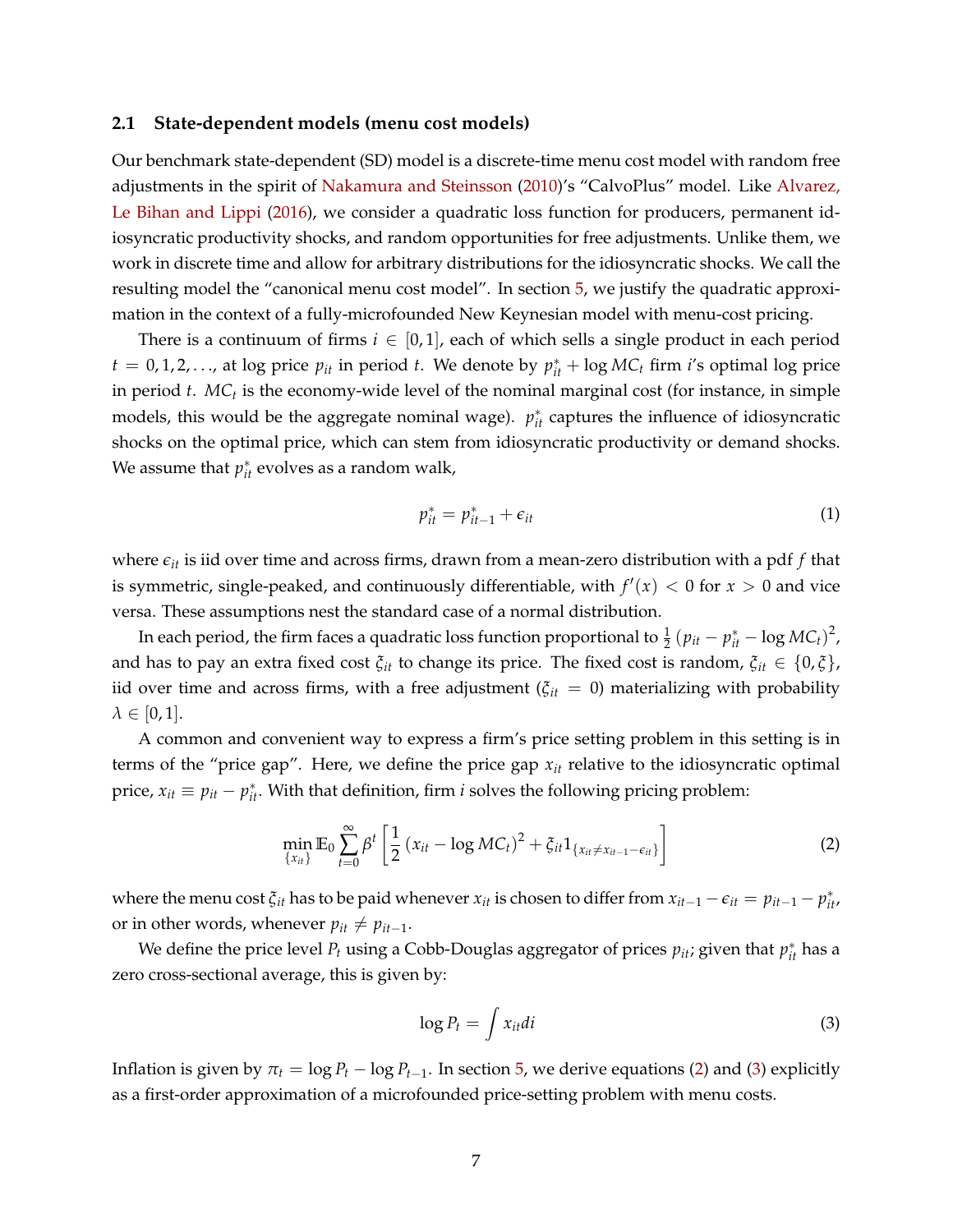As we show formally in appendix [B,](#page-53-0) the solution to problem [\(2\)](#page-6-0) has a well-known "sS" pattern, with the optimal policy taking the form

$$
x_{it} = \begin{cases} x_{it-1} - \epsilon_{it} & \text{with prob } 1 - \lambda \text{ if } x_{it-1} - \epsilon_{it} \in [\underline{x}_t, \overline{x}_t] \\ x_t^* & \text{otherwise} \end{cases}
$$

Following the literature, we refer to  $\underline{x}_t$  and  $\overline{x}_t$  as the *lower* and *upper adjustment barriers*, and  $x_t^*$  as the *reset point*. The triplet  $(\underline{x}_t, \overline{x}_t, x_t^*)$  constitutes the *policies* of the menu cost model. In general, these policies vary over time when the sequence of nominal marginal cost log *MC<sup>t</sup>* does. In a steady state  $\log MC_t$  is constant, and we can normalize it to  $\log MC_t = 0$ . Then, the three policies  $(\underline{x}, \overline{x}, x^*)$  are constant, with a reset price of zero,  $x^* = 0$ , and symmetric sS bands,  $\overline{x} = -\underline{x} > 0$ . Price gaps converge to a stationary distribution. We denote by  $g(x)$  the stationary distribution of gaps  $x_{it-1} - \epsilon_{it}$  *before* adjustment; this convention will be convenient in what follows.

We assume that the economy is in such a steady state at the beginning of  $t = 0$ , with a price gap distribution given by  $g(x)$ , consistent with  $\log MC = 0$ . We denote the probability (frequency) of price adjustment in the steady state by freq. Price resets come from firms whose prices have fallen beyond the adjustment barriers and free resets inside the adjustment band, so freq =  $\int_{-\infty}^{\underline{x}} g(x) dx + \int_{\overline{x}}^{\infty} g(x) dx + \lambda \int_{\underline{x}}^{\overline{x}} g(x) dx.$ 

#### **2.2 Time-dependent models**

For state-dependent models, price setting depends only on the firm's state; for instance, in the canonical model, this state is the price gap *xit*. For time-dependent (TD) models, by contrast, price setting depends only on the time since last adjustment (e.g. see [Whelan,](#page-46-11) [2007,](#page-46-11) [Sheedy,](#page-46-3) [2010,](#page-46-3) and [Carvalho and Schwartzman,](#page-43-2) [2015\)](#page-43-2). In particular, price setting is governed by an exogenous "survival function"  $\Phi_s$  for  $s = 0, 1, 2, \dots$ , which counts the fraction of firms that have not yet adjusted their price after *s* periods among a cohort of firms that last adjusted their price at date 0. Mechanically,  $\Phi_0 = 1$ , and  $\Phi_s \in [0, 1]$  is weakly decreasing in  $s$ .<sup>[12](#page-7-0)</sup>

Each period *t*, firms are randomly given opportunities to reset, based on the survival function Φ*<sup>s</sup>* and the time since they last adjusted. The optimal reset price gap is then given by

<span id="page-7-1"></span>
$$
x_t^* \equiv \arg\min_x \mathbb{E}_0 \sum_{s=0}^{\infty} \beta^s \Phi_s \frac{1}{2} \left( x - \sum_{r=1}^s \epsilon_{it+r} - \log MC_{t+s} \right)^2 \tag{4}
$$

where  $x - \sum_{r=1}^{s} \epsilon_{it+r}$  is the price gap of firm *i* at date  $t + s$  if it starts with a price gap of *x* at date *t* and does not adjust between *t* and  $t + s$ . Observe that the argmin in [\(4\)](#page-7-1) is common across all firms, which is why we write the reset price gap as  $x_t^*$ , independent of *i*. Denote by  $\lambda_s \equiv$  $(\Phi_{s-1} - \Phi_s)$  / $\Phi_{s-1} \in [0,1]$  the adjustment hazard (or adjustment probability) at horizon  $s > 0$ . When  $\Phi_{s-1} = 0$ , we set  $\lambda_s = 1$ . The law of motion of individual price gaps  $x_{it}$  can then be

<span id="page-7-0"></span> $12$ For proposition [3](#page-30-0) we will impose the regularity condition that survival eventually declines exponentially, i.e. that  $\Phi_s < C/v^s$  for some constant *C* and  $v > 1$ .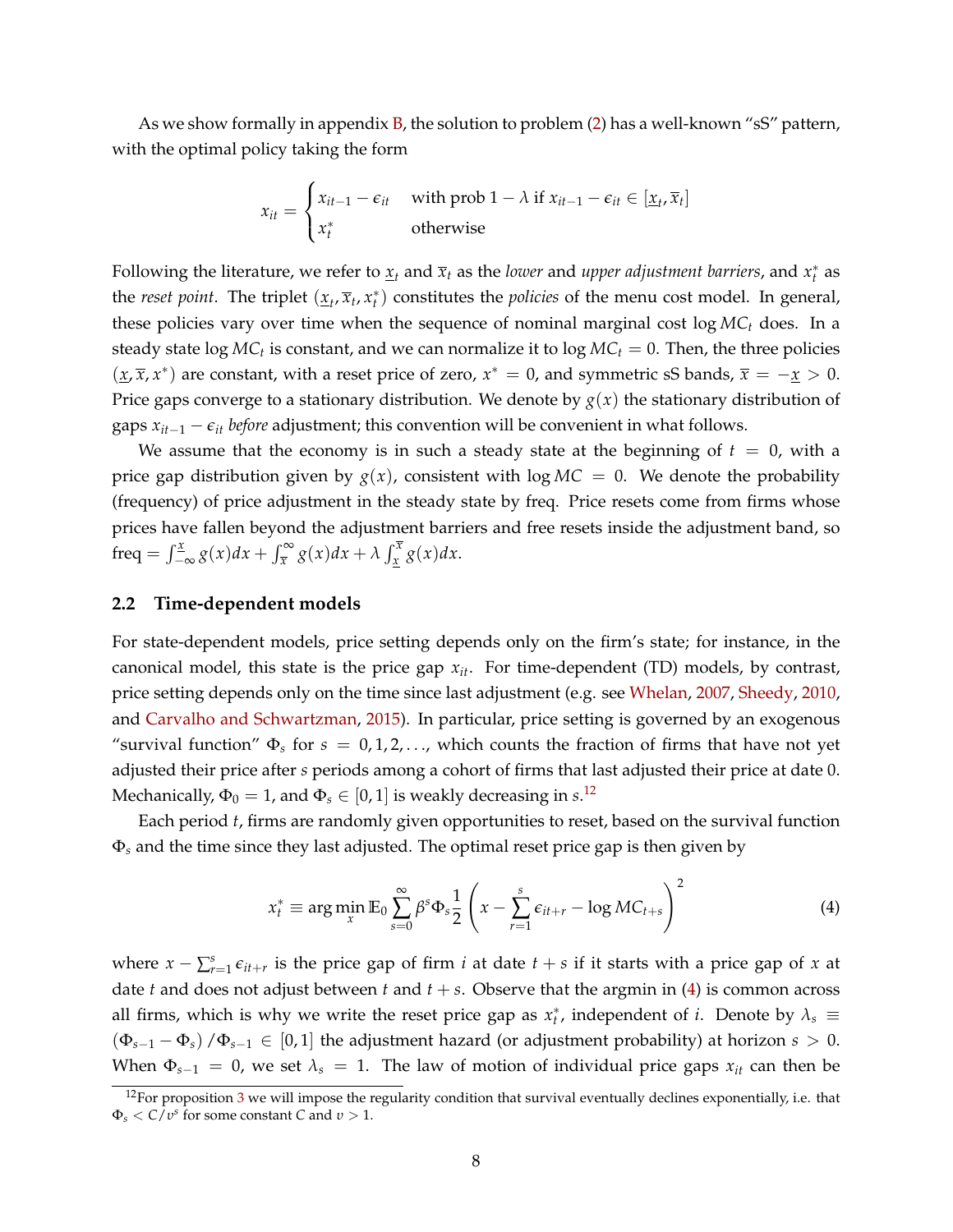expressed as

$$
x_{it} = \begin{cases} x_t^* & \text{with probability } \lambda_s \\ x_{it} - \epsilon_{it} & \text{otherwise} \end{cases}
$$
 where  $s = \text{time since last adjustment.}$ 

The hazards  $\lambda_s$  can in principle have any shape. When they are constant,  $\lambda_s = \lambda \in [0,1]$ , we obtain the standard Calvo model. Accordingly, the survival function of a Calvo model is given by  $\Phi_s = (1 - \lambda)^s$ . Another standard TD model is the *T*-period [Taylor](#page-46-2) [\(1979\)](#page-46-2) model, which has a stark form of increasing hazard, with  $\lambda_s = 0$  for  $s < T$  and  $\lambda_T = 1$ .

Given  $x_{it}$ , the price index and inflation are then constructed as in section [2.1.](#page-6-2) One object that will be useful below is the "age" distribution of prices in the steady state. Denote by *a<sup>s</sup>* the share of prices that last adjusted *s* periods ago, that is, the share of prices with age *s*. This distribution satisfies  $a_s = (1 - \lambda_s) a_{s-1}$ , which combined with the definition of  $\lambda_s$  delivers  $a_s \propto \Phi_s$ . Since  $\sum_{s=0}^{\infty} a_s = 1$ , we find the share of prices with age *s* to be

$$
a_s = \frac{\Phi_s}{\sum_{r=0}^{\infty} \Phi_r}
$$

#### <span id="page-8-3"></span>**2.3 Aggregate dynamics: pass-through matrix**

The SD and TD models defined so far have in common that, at the aggregate level, they translate a sequence of nominal marginal cost  $\{MC_t\}$  to a sequence of price levels  $\{P_t\}$ , through the aggregation of optimal price-setting responses of heterogeneous firms to {*MCt*}. In other words, both types of models describe a mapping

<span id="page-8-0"></span>
$$
P_t = \mathcal{P}_t \left( \{ M C_s \} \right) \tag{5}
$$

In this paper, we almost exclusively focus on small (first-order) shocks to marginal cost. Loglinearizing [\(5\)](#page-8-0), and denoting log deviations with a "hat", we have

<span id="page-8-1"></span>
$$
\hat{P}_t = \sum_{s=0}^{\infty} \frac{\partial \log \mathcal{P}_t}{\partial \log M C_s} \widehat{MC}_s \tag{6}
$$

Here, the partial derivative  $\frac{\partial \log P_t}{\partial \log MC_s}$  describes the response of the price level at date *t* with respect to an anticipated one-time unit-size shock to marginal cost at some potentially different date *s*. We collect all the partial derivatives in a single matrix, which we call the *pass-through matrix* Ψ =  $(\Psi_{t,s})$ , with  $\Psi_{t,s} \equiv \frac{\partial \log P_t}{\partial \log M C_s}$ . Stacking [\(6\)](#page-8-1) across *t* into a vector-valued equation, we obtain

<span id="page-8-2"></span>
$$
\hat{\mathbf{P}} = \Psi \cdot \widehat{\mathbf{MC}} \tag{7}
$$

where  $\hat{\mathbf{P}} \equiv (\hat{P}_0, \hat{P}_1, \hat{P}_2, \ldots)'$  and  $\widehat{\mathbf{MC}} \equiv (\widehat{MC}_0, \widehat{MC}_1, \ldots)'$ .

The pass-through matrix Ψ is the first-order representation of any SD or TD pricing model.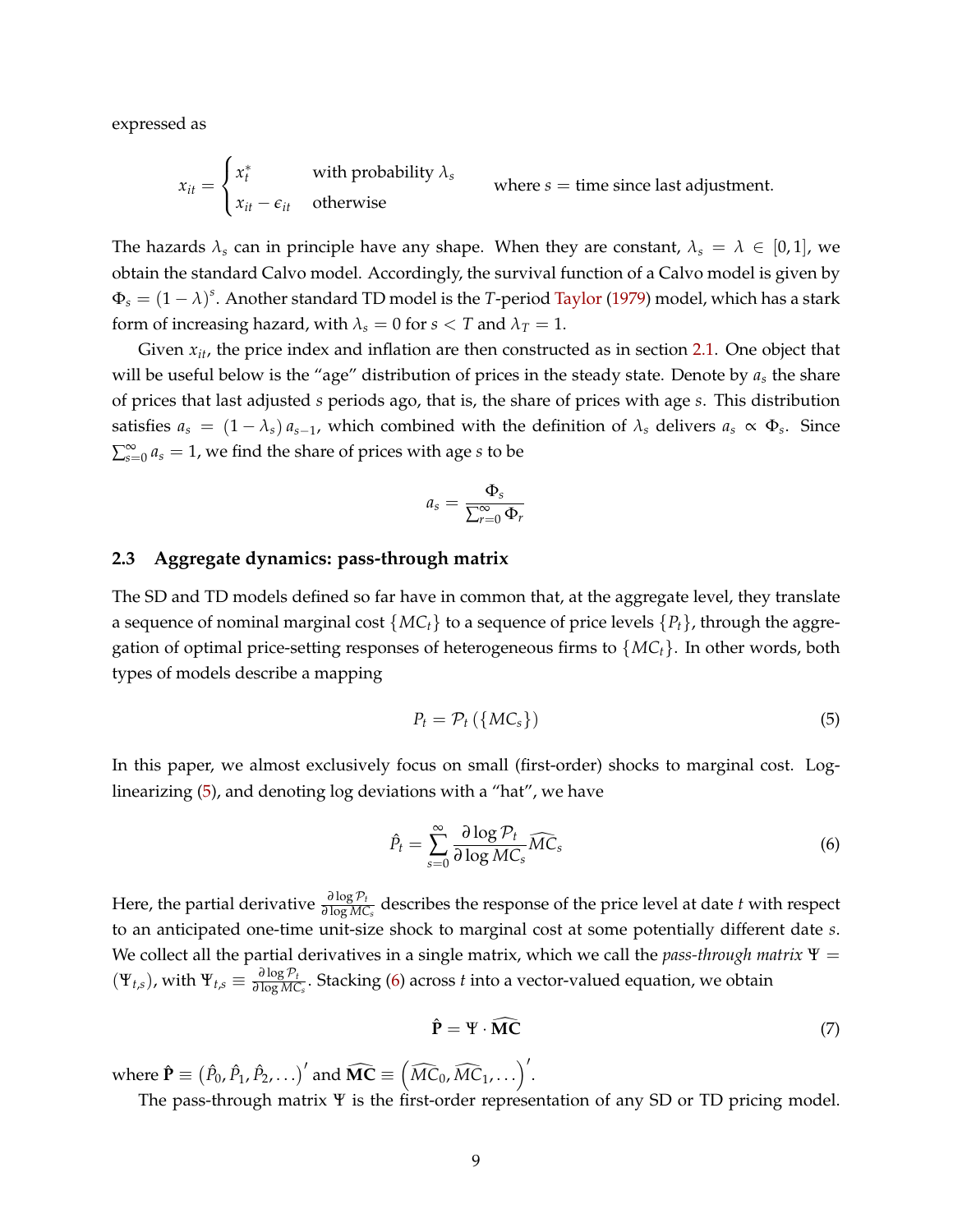Once Ψ is computed, [\(7\)](#page-8-2) can be used to evaluate the impulse response of the price level **P**ˆ with respect to an arbitrary (first order) nominal marginal cost shock **MC**. For example, the *s*-th column of Ψ corresponds to the dynamic price level response to an anticipated one-time shock to marginal cost at date *s*. By linearity, the sum across all columns of  $\Psi$ , i.e.  $\sum_{s=0}^{\infty} \Psi_{t,s}$ , is the price level response to a permanent shock to nominal marginal cost, as commonly analyzed in the literature (e.g. [Golosov and Lucas](#page-44-1) [2007,](#page-44-1) [Alvarez et al.](#page-42-0) [2016\)](#page-42-0). Long-run neutrality of money implies that this response limits to 1,  $\lim_{t\to\infty}\sum_{s=0}^{\infty}\Psi_{t,s}=1$ . Flexible prices correspond to the case where  $\Psi$ equals the identity matrix, so that the price level moves one for one with the marginal cost shock, irrespective of the shape of the shock.

**Pass-through matrix for a TD model.** For a TD model, Ψ can be evaluated analytically as follows. The reset price gap  $x_t^*$  satisfies the first order condition corresponding to [\(4\)](#page-7-1),

<span id="page-9-0"></span>
$$
x_t^* = \frac{\sum_{s \geq 0} \beta^s \Phi_s \widehat{MC}_{t+s}}{\sum_{s \geq 0} \beta^s \Phi_s}
$$
(8)

Equation [\(8\)](#page-9-0) shows that, as in the standard Calvo model (e.g. [Galí](#page-44-0) [2008\)](#page-44-0), the optimal reset price gap is a weighted average of future nominal marginal cost shocks. The weights are given by a beta-discounted version of the survival function Φ*<sup>s</sup>* . We refer to [\(8\)](#page-9-0) as the *policy equation*.

From [\(3\)](#page-6-1) and the TD assumption we see that the price level, in turn, is a weighted average of past reset price gaps, with the age distribution as weights,

<span id="page-9-1"></span>
$$
\hat{P}_t = \sum_{s \ge 0} a_s x_{t-s}^* = \frac{\sum_{s \ge 0} \Phi_s x_{t-s}^*}{\sum_{s \ge 0} \Phi_s} \tag{9}
$$

We refer to [\(9\)](#page-9-1) as the *law of motion* of the price level. Notice that the weights in the policy equation [\(8\)](#page-9-0) are exactly the beta-discounted versions of the weights that appear in the law of motion [\(9\)](#page-9-1). This is a key property of TD models to which we will return.

Combining the policy equation [\(8\)](#page-9-0) and the law of motion [\(9\)](#page-9-1), we obtain the pass-through matrix for a TD model with survival function Φ*<sup>s</sup>* as:

<span id="page-9-2"></span>
$$
\Psi^{\Phi} \equiv \frac{1}{\left(\sum_{s\geq 0} \Phi_s\right) \left(\sum_{s\geq 0} \beta^s \Phi_s\right)} \left( \begin{array}{cccc} \Phi_0 & 0 & 0 & \cdots \\ \Phi_1 & \Phi_0 & 0 & \cdots \\ \Phi_2 & \Phi_1 & \Phi_0 & \cdots \\ \vdots & \vdots & \vdots & \ddots \end{array} \right) \left( \begin{array}{cccc} \Phi_0 & \beta \Phi_1 & \beta^2 \Phi_2 & \cdots \\ 0 & \Phi_0 & \beta \Phi_1 & \cdots \\ 0 & 0 & \Phi_0 & \cdots \\ \vdots & \vdots & \vdots & \ddots \end{array} \right) \tag{10}
$$

The matrix on the right in [\(10\)](#page-9-2) captures the dynamic response of the reset price gap to a change in marginal costs; the matrix on the left captures the dynamic response of the price level to a change in the reset price gap.

Figure [1](#page-10-0) displays example columns of  $\Psi^{\Phi}$ . The left panel shows the case of a Calvo model, where  $\Phi_s = (1 - \lambda)^s$  for two values of  $\lambda$ . The right panel shows a case of increasing adjustment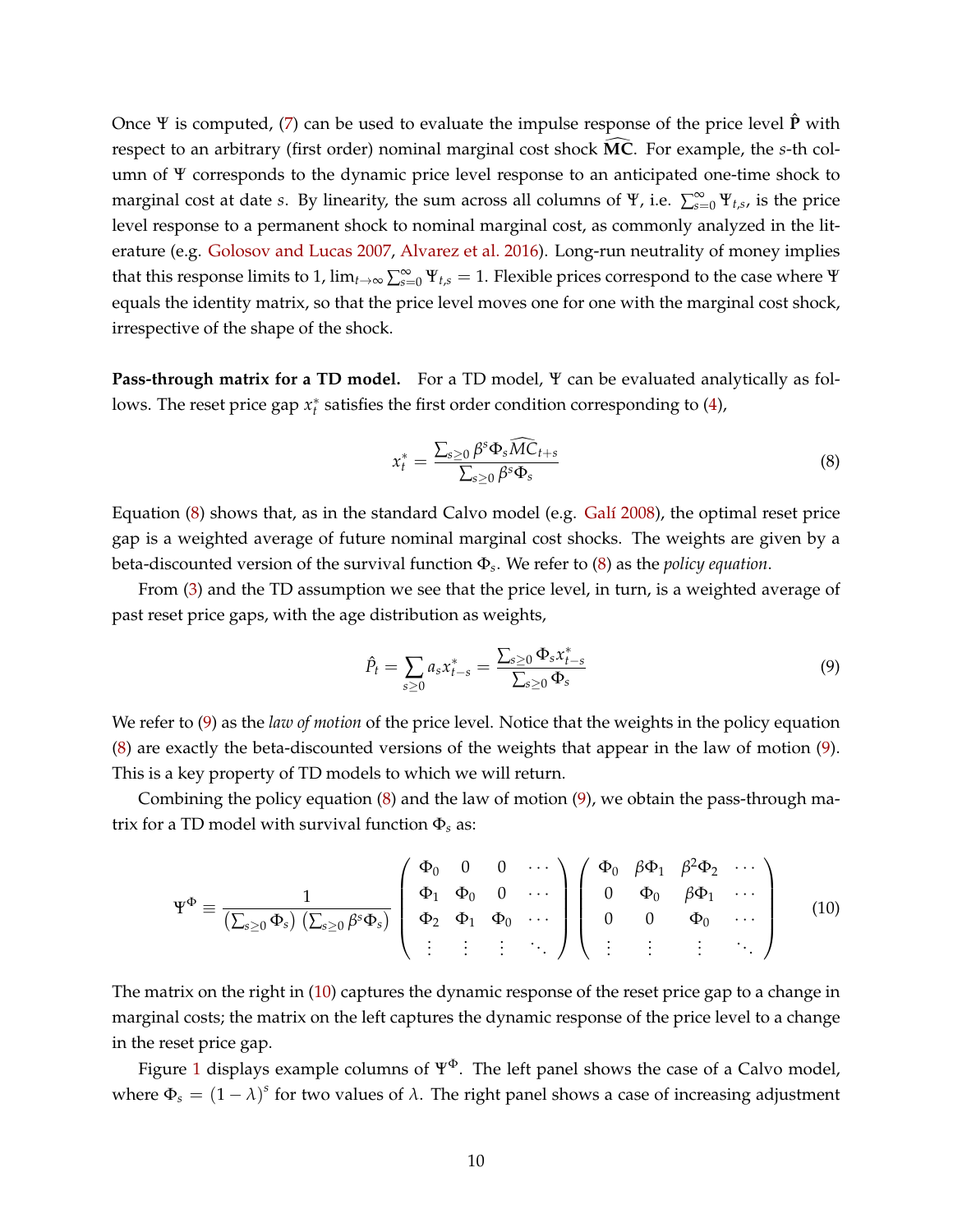<span id="page-10-0"></span>

Figure 1: Columns  $s \in \{0, 10, 20\}$  of TD pass-through matrices.

Note: on the left panel, the Calvo adjustment frequencies are *λ* ∈ {0.2, 0.3}. On the right panel, the sequence of adjustment hazards is proportional to  $1 - e^{-0.2(t+1)}$ , linearly scaled in order to generate the same total adjustment frequencies  $\{0.2, 0.3\}$ .

hazards. Pass-through to prices is always highest in the period of the shock itself, even if the shock is anticipated to happen at a later date *s* > 0. When the frequency of adjustment is higher, the "tent" shape is more spiked, reflecting the fact that firms adjust less in advance and more in the period of the shock itself.

Using the expression for  $\Psi^{\Phi}$  in [\(10\)](#page-9-2), we can evaluate the impulse responses of a TD model to arbitrary marginal cost shocks. Two important special cases are that of a one-time, perfectly transitory, shock to marginal cost at date *t* = 0; and that of a permanent shock to marginal cost. For the one-time shock, we find that the response of the price level  $\hat{P}_t$  is proportional to  $\Phi_t$ ; for the permanent shock  $\hat{P}_t$ , it is proportional to the cumulative sum of  $\Phi_t$ ,

<span id="page-10-1"></span>one-time shock: 
$$
\hat{P}_t = \frac{\Phi_t}{\left(\sum_{s\geq 0} \Phi_s\right) \left(\sum_{s\geq 0} \beta^s \Phi_s\right)}
$$
 permanent shock:  $\hat{P}_t = \frac{\sum_{s=0}^t \Phi_s}{\sum_{s\geq 0} \Phi_s}$  (11)

We plot both impulse responses, for the Calvo model and a model with increasing hazards, in figure [2.](#page-11-0) The formulas in [\(11\)](#page-10-1) allow the survival function  $\Phi_t$  of any TD model to be read off from either impulse response. In fact, the formula for the impulse response to the permanent shock corresponds exactly to the cumulative weights that enter the law of motion [\(9\)](#page-9-1). We will use this property below.

## **2.4 Aggregate dynamics: generalized Phillips curve**

The pass-through matrix characterizes the response of the price level to nominal marginal cost shocks. However, a large empirical literature (e.g. [Galí and Gertler](#page-44-6) [1999,](#page-44-6) [Galí, Gertler and López-](#page-44-8)[Salido](#page-44-8) [2001,](#page-44-8) [Sbordone](#page-46-12) [2002\)](#page-46-12) studies the empirical response of inflation to shocks to *real* marginal cost, commonly known as the "Phillips curve" relationship. This distinction is also important for general equilibrium models. In simple GE models, such as that in [Golosov and Lucas](#page-44-1) [\(2007\)](#page-44-1),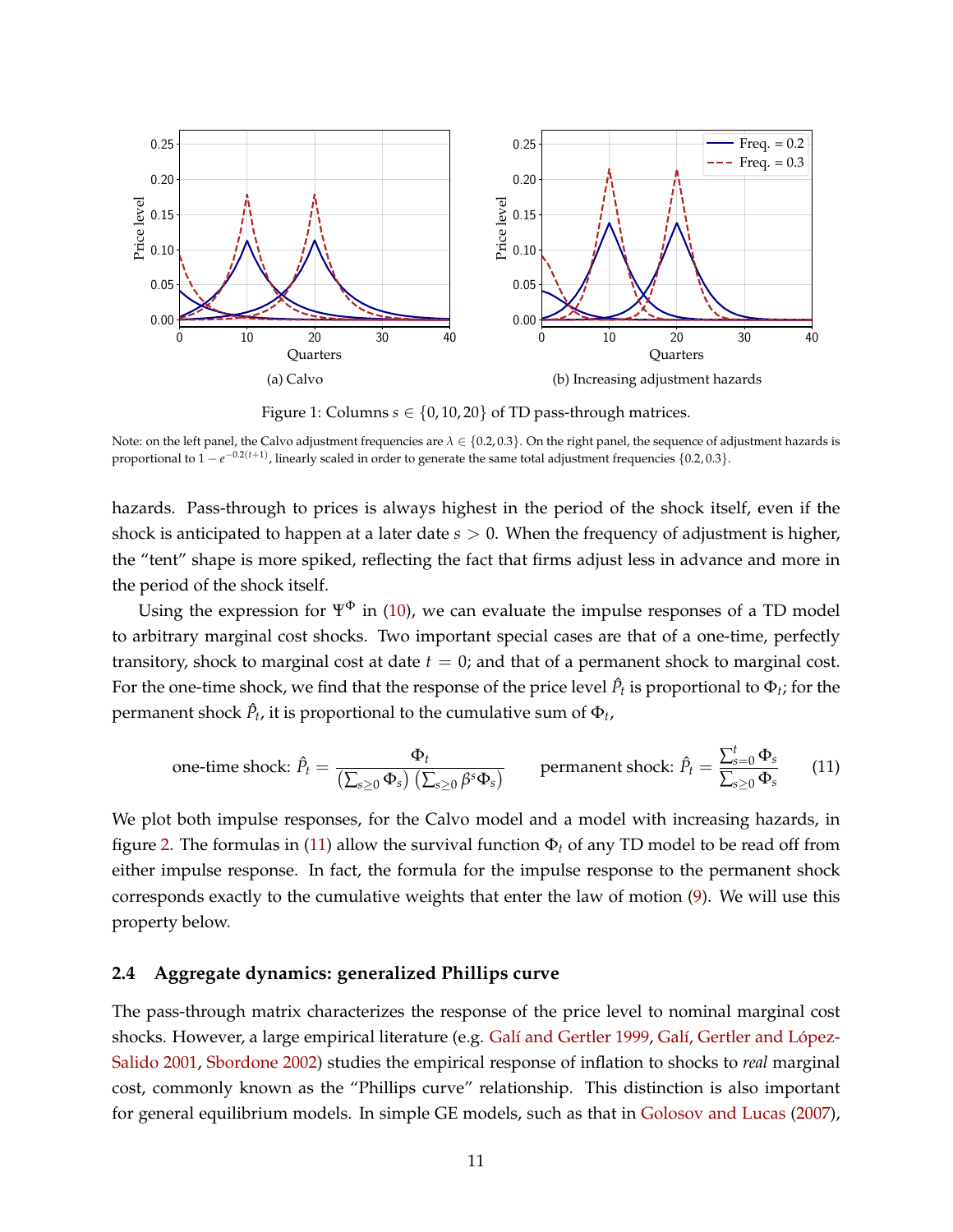<span id="page-11-0"></span>

Figure 2: Responses to nominal marginal cost shocks.

Note: impulse responses to one-time (left) and permanent (right) increases in nominal marginal costs. Parameter values are the same as in figure [1](#page-10-0) for the 0.3 frequency case.

the pass-through matrix is sufficient to analyze the price level response to a shock to the money growth rate. But in richer models, with less restrictive assumptions on preferences and monetary shocks, a Phillips curve relationship as in [\(NK-PC\)](#page-1-4) between inflation and real marginal cost is more useful, as we demonstrate in section [5.](#page-32-0)

We generalize this concept of a "Phillips curve" to a general TD or SD model as follows. Define real marginal cost as  $mc_t \equiv \frac{MC_t}{P_t}$  $\frac{AC_t}{P_t}$ . In log-deviations, this corresponds to  $\widehat{mc}_t \equiv \widehat{MC}_t - \widehat{P}_t$ , and in our stacked vector notation to  $\widehat{mc} \equiv \widehat{MC} - \widehat{P}$ . Substituting this equation into [\(7\)](#page-8-2), we can derive the price level response to a real marginal cost shock,  $^{13}$  $^{13}$  $^{13}$ 

<span id="page-11-2"></span>
$$
\hat{\mathbf{P}} = \Psi\left(\widehat{\mathbf{mc}} + \hat{\mathbf{P}}\right) = \sum_{k \ge 1} \Psi^k \cdot \widehat{\mathbf{mc}} = \Psi\left(\mathbf{I} - \Psi\right)^{-1} \widehat{\mathbf{mc}}.\tag{12}
$$

Taking first differences of [\(12\)](#page-11-2) corresponds to left-multiplying both sides with **I** − **L**, where **L** is the lag matrix with entries of 1 one below the diagonal. We thus find the stacked inflation response

<span id="page-11-3"></span>
$$
\pi = (\mathbf{I} - \mathbf{L})\hat{\mathbf{P}} = \underbrace{(\mathbf{I} - \mathbf{L})\,\Psi(\mathbf{I} - \Psi)^{-1}}_{\equiv \mathbf{K}}\widehat{\mathbf{mc}}
$$
(13)

Equation [\(13\)](#page-11-3) defines the *generalized Phillips curve* **K**. [14](#page-11-4) This matrix is the linear map from an arbitrary shock to *real* marginal cost  $\widehat{mc}$  to inflation. In that sense, **K** generalizes the [\(NK-PC\)](#page-1-4) to pricing models with a general pass-through matrix Ψ. In fact, [\(13\)](#page-11-3) describes a one-to-one mapping

<span id="page-11-1"></span><sup>&</sup>lt;sup>13</sup>Although it is not immediate from [\(12\)](#page-11-2) that the sum  $\sum_{k\geq 1} \Psi^k$  converges to some bounded, finite  $\Psi(I - \Psi)^{-1}$ , we prove in appendix [C.3](#page-61-0) that it does so (and indeed characterize its asymptotic shape) for any arbitrary mixture of SD and TD models. Using a different, eigenvalue-based approach, [Alvarez et al.](#page-42-6) [\(2022b\)](#page-42-6) study the convergence properties of  $\sum_{k\geq 1} (\theta \Psi)^k$  for various  $\theta$ 's, where  $\theta$  indexes strategic complementarity in a model with nominal cost shock. The case  $\theta = 1$  is relevant for the generalized Phillips curve, since shock to real cost acts like a strategic complementarity from the point of view of nominal price-setting.

<span id="page-11-4"></span><sup>&</sup>lt;sup>14</sup>We pick letter **K** in order to mirror the slope parameter  $\kappa$  in the [\(NK-PC\)](#page-1-4).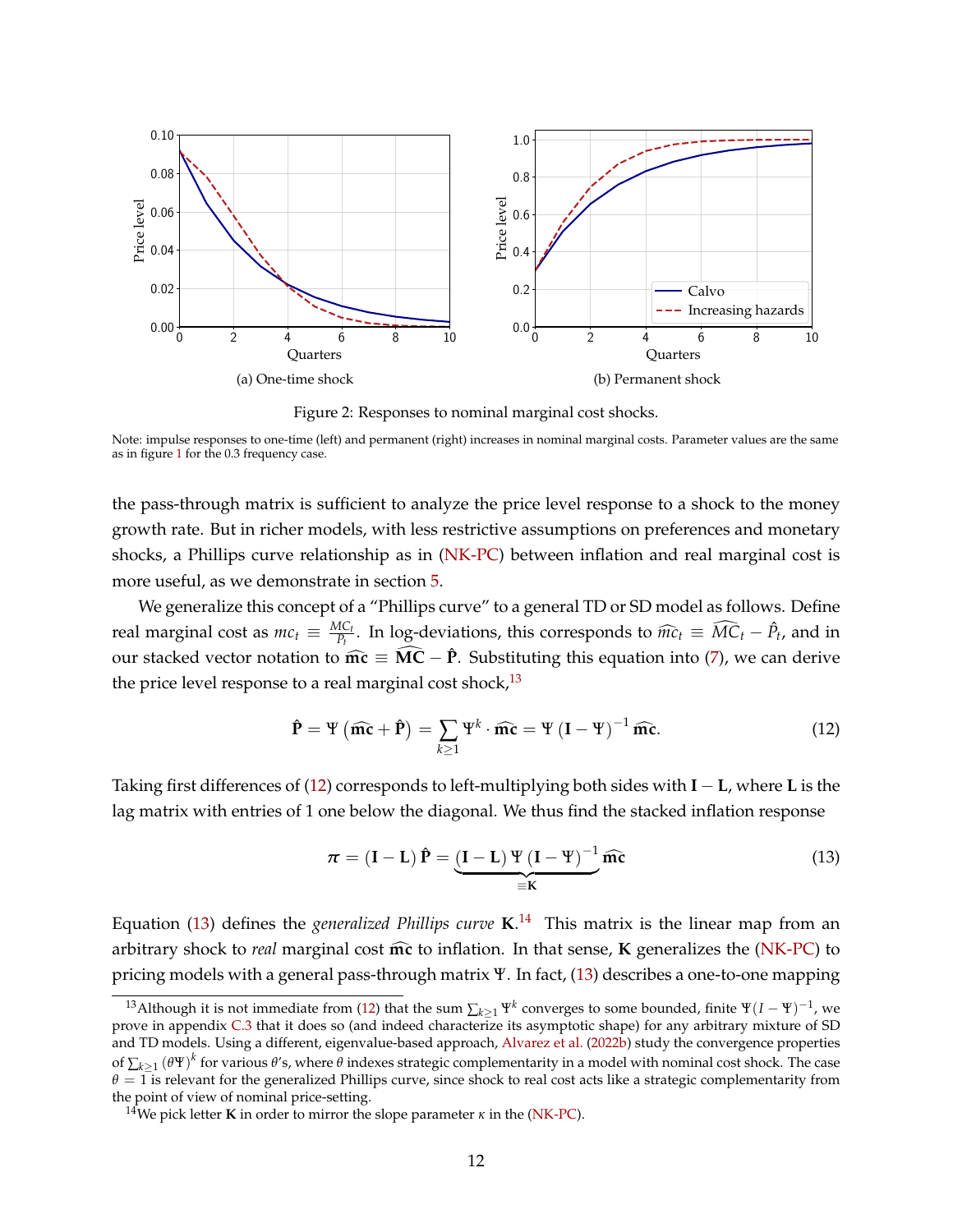<span id="page-12-1"></span>

Figure 3: Columns  $s \in \{0, 10, 20\}$  of time-dependent Phillips curve matrices.

Note: Generalized Phillips curves for the same time-dependent models as in figure [1.](#page-10-0)

between the pass-through matrix Ψ and the generalized Phillips curve **K**. [15](#page-12-0)

**Generalized Phillips curve for a TD model.** For a general TD model, **K** can be evaluated numerically using the formula in [\(13\)](#page-11-3), combined with the TD pass-through matrix [\(10\)](#page-9-2). In the case of a Calvo model with  $\Phi_s = (1 - \lambda)^s$ , there is a particularly convenient analytical expression:

$$
\mathbf{K} = \left( \begin{array}{cccc} \kappa & \beta \kappa & \beta^2 \kappa & \cdots \\ 0 & \kappa & \beta \kappa & \cdots \\ 0 & 0 & \kappa & \cdots \\ \vdots & \vdots & \vdots & \ddots \end{array} \right)
$$

where  $\kappa = \frac{\lambda(1-\beta(1-\lambda))}{1-\lambda}$  $\frac{1-\lambda}{1-\lambda}$ . This is the matrix version of the [\(NK-PC\)](#page-1-4), which can also be written as  $\pi_t = \kappa \sum_{s \geq 0} \beta^s \widehat{mc}_{t+s}$ . Figure [3](#page-12-1) plots the columns of **K** for a Calvo model (left) and for a model with increasing adjustment hazards (right). The interpretation is analogous to before. Column *s* represents the inflation response to a one-time, anticipated, unit-size real marginal cost shock at date *s*. For a Calvo model, the inflation response is zero after date *s*, exactly equal to *κ* at date *s*, and discounted by *β* in the periods before *s*. With increasing hazards, there is some "inertia", with inflation responding less on impact, and remaining positive after date *s*. This inertia is due to a "catch-up" effect for prices that don't adjust when the shock hits, as discussed by [Sheedy](#page-46-3) [\(2010\)](#page-46-3).

## **2.5 Calibration**

To illustrate our theoretical results, and provide a benchmark for our numerical results, we will simulate two SD models whose parameterizations are inspired by [Golosov and Lucas](#page-44-1) [\(2007\)](#page-44-1)

<span id="page-12-0"></span><sup>&</sup>lt;sup>15</sup>To obtain Ψ from **K**, we write  $\Psi = TK (I + TK)^{-1}$  where  $T = (T_{ts})$  with  $T_{ts} = 1$  for  $t \ge s$  and 0 elsewhere.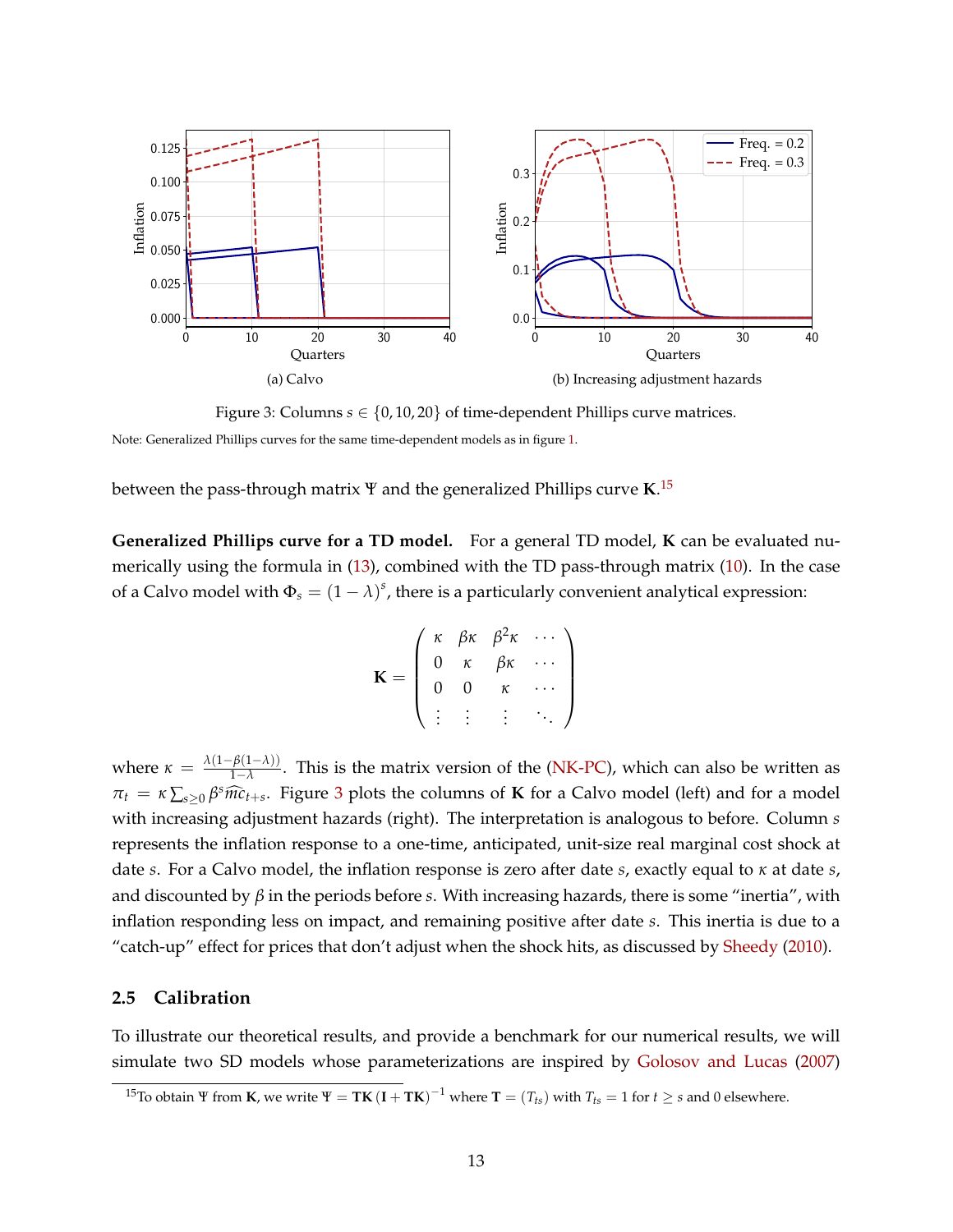<span id="page-13-1"></span>

|                                  |        | Golosov-Lucas (GL) Nakamura-Steinsson (NS) |
|----------------------------------|--------|--------------------------------------------|
| Menu cost $(\xi)$                | 0.0060 | 0.0513                                     |
| Prob. of free adj. $(\lambda)$   |        | 0.179                                      |
| Shock std. $(\sigma_{\epsilon})$ | 0.046  | 0.060                                      |
| Discount factor $(\beta)$        | 0.99   | 0.99                                       |

Table 1: Calibrated parameter values.

(henceforth GL) and [Nakamura and Steinsson](#page-45-2) [\(2010\)](#page-45-2) (henceforth NS). For these two models, we pick the following standard calibration.

We assume that the shock distribution  $\cal F$  is normal with variance  $\sigma_{\epsilon}^2$ . For GL, we assume no free adjustments,  $\lambda = 0$ , and choose  $\xi$  and  $\sigma_{\epsilon}$  to match a quarterly average frequency of price changes of 23.9% and a median price size of adjustments of 8.5%. This corresponds to the frequency and adjustment size for the median sector in the US CPI (see [Nakamura and Steinsson](#page-45-2) [2010\)](#page-45-2). For NS, we keep the same targets, but also choose  $\lambda$  in order to match a share of free adjustments of 75%. We set the discount factor to  $\beta = 0.99$ . Calibrated parameters are summarized in table  $1.^{16}$  $1.^{16}$  $1.^{16}$  $1.^{16}$ 

## <span id="page-13-0"></span>**3 Exact Equivalence between SD and TD Pricing Models**

We are now ready to compare the aggregate implications of state- and time-dependent models for the dynamics of prices and inflation. Since the pass-through matrix encapsulates all the first-order implications of the pricing models introduced so far, a simple place to start is as follows. Consider an SD model with a given pass-through matrix Ψ. Can we find a survival function Φ*<sup>s</sup>* such that the pass-through matrix  $\Psi^\Phi$  of the TD model with survival function  $\Phi_s$  is equal to  $\Psi?$ 

If such a Φ*<sup>s</sup>* exists, one should be able to recover it from a single impulse response in the SD model—in particular, the impulse response to a permanent shock to nominal marginal cost. The black lines in figure [4](#page-14-0) show the impulse responses of the price level to such a shock in the GL and NS models. As expected given its stronger "selection effect", the GL model shows a faster convergence of the price level to 1 than the NS model.

The equation for the impulse response to a permanent shock in [\(11\)](#page-10-1) implies that, if this SD impulse response is generated by a TD model with survival function Φ*<sup>s</sup>* , then it should be equal to ∑ *t <sup>s</sup>*=<sup>0</sup> <sup>Φ</sup>*s*/∑*s*≥<sup>0</sup> <sup>Φ</sup>*<sup>s</sup>* at each *t*. This gives us a way to "read off" a candidate Φ*<sup>s</sup>* 's from figure [4.](#page-14-0) Unfortunately, while this procedure will by construction generate the correct impulse response to permanent shocks, it generally does not produce the correct impulse responses to any other shock in the SD model.<sup>[17](#page-13-3)</sup> In other words, no single TD model can match the entire pass-through matrix of an SD model: in this sense, TD and SD models are truly different.

<span id="page-13-2"></span><sup>&</sup>lt;sup>16</sup>Note that the homotheticity properties of our model imply that there are only two independent degrees of freedom. Given  $\lambda$  and  $\xi/\sigma_{\epsilon}^2$ ,  $\sigma_{\epsilon}$  only scales the sS bands and shock size, without any implications for the aggregate behavior of prices to a first order approximation (see also [Alvarez et al.](#page-42-0) [2016\)](#page-42-0).

<span id="page-13-3"></span><sup>&</sup>lt;sup>17</sup>As we explain in detail in section [4.4,](#page-29-0) picking  $\Phi$  to match the survival function of prices implied by the SD model also does not generate the correct SD pass-through matrix.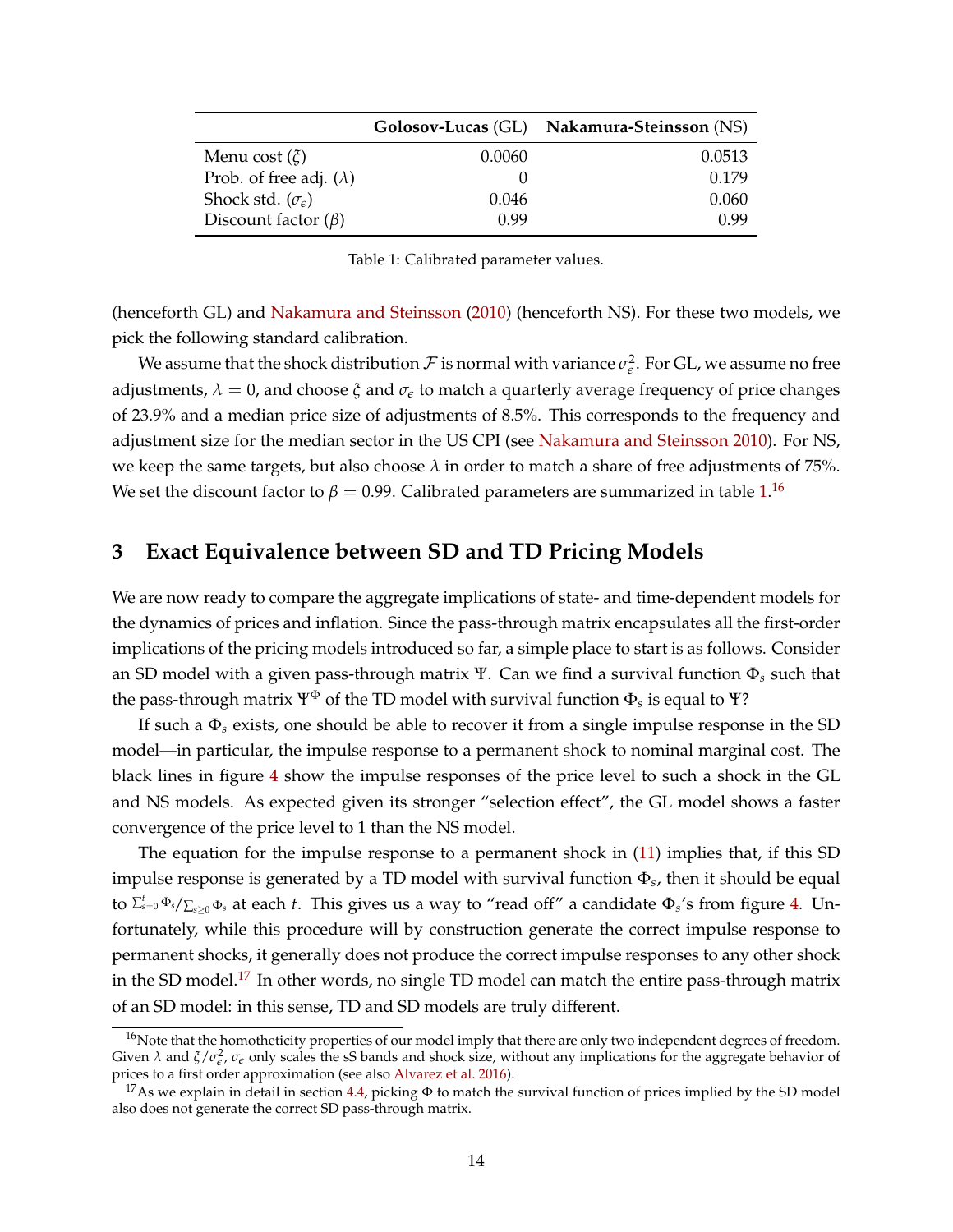<span id="page-14-0"></span>

Figure 4: Price level responses to permanent nominal marginal cost shocks.

Note: impulse responses of prices to a permanent nominal marginal cost shocks decomposed into changes in reset points (intensive margin) and adjustment bounds (extensive margin). Parameter values as in table [1.](#page-13-1)

## **3.1 Exact equivalence result**

To make progress, we now consider the underlying drivers of the SD impulse responses in figure [4.](#page-14-0) As in the analysis in [Caballero and Engel](#page-43-4) [\(2007\)](#page-43-4), the permanent shock shifts up both the adjustment barriers  $\underline{x}_t, \overline{x}_t$ , and the reset price gap  $x_t^*$ . We can thus separate each total impulse response into an *extensive margin* component, driven by the shift in the adjustment barriers; and into an *intensive margin* component, driven by the shift in the reset price gap. Since the shock is evaluated to first order, this decomposition is additive.

The red and blue lines in figure [4](#page-14-0) show those extensive and intensive margin contributions for the GL and NS models. On impact, as [Caballero and Engel](#page-43-4) [\(2007\)](#page-43-4) showed, the contribution of the intensive margin is the same across the two models, and equal to the calibrated frequency of price changes (freq). As they also pointed out, the impact contribution of the extensive margin is large in the GL model, contributing to faster aggregate adjustment than in the NS model. The figure shows that the extensive margin continues to make a large contribution through the impulse response of the GL model and ultimately accounts for 62% of its eventual price level response. For NS, the long-run share of the extensive margin is only 36%.

Consider repeating the TD matching strategy discussed above, separately for the extensive and intensive margin impulse responses. For each, we read off a survival function, which we denote by Φ*<sup>e</sup>* and Φ*<sup>i</sup>* for the extensive and intensive margins. We call these *virtual survival functions,* since they are different from the actual survival function of the SD model, as we discuss further in section [3.3](#page-20-0) below. We can also read off the share *α* of the eventual price level response that is accounted for by the extensive margin.

Our main result in this section is that these survival functions are *structural*: the implied mixture TD model has the same impulse responses to all shocks as the underlying SD model.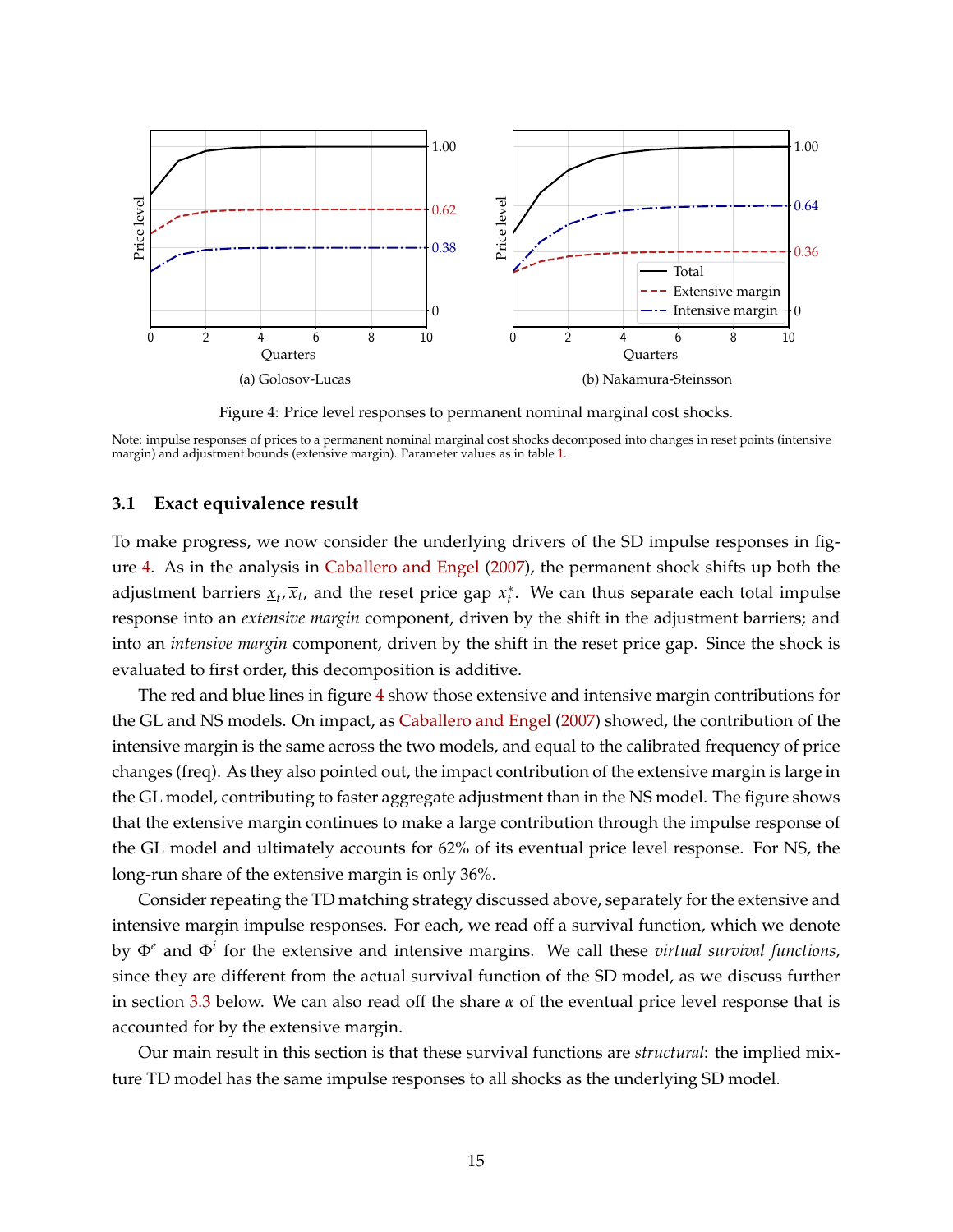<span id="page-15-0"></span>**Proposition 1.** *The pass-through matrix* Ψ *of the canonical menu cost model is a mixture of two timedependent (TD) pass-through matrices,*

<span id="page-15-2"></span>
$$
\Psi = \alpha \Psi^{\Phi^c} + (1 - \alpha) \Psi^{\Phi^i}
$$
 (14)

*The "virtual" survival functions*  $\Phi$ <sup>*e</sup> and*  $\Phi$ <sup>*i and the share α are such that*:</sup></sup>

- *• α*<sup>∑</sup> *t <sup>s</sup>*=<sup>0</sup> Φ*<sup>e</sup> <sup>s</sup>*/∑*s*≥<sup>0</sup> <sup>Φ</sup>*<sup>e</sup> s is the impulse response of the price level to a permanent nominal marginal cost shock when only the sS band shifts;*
- *•* (1 − *α*) <sup>∑</sup> *t <sup>s</sup>*=<sup>0</sup> Φ*<sup>i</sup> <sup>s</sup>*/∑*s*≥<sup>0</sup> <sup>Φ</sup>*<sup>i</sup> s is the impulse response of the price level to a permanent nominal marginal cost shock when only the reset price gap shifts.*

Proposition [1](#page-15-0) formalizes this TD-matching approach and proves that it works. The passthrough matrix of an SD model is exactly equal to the linear combination of the pass-through matrix of the extensive margin (with share *α*) and the pass-through matrix of the intensive margin (with share  $1 - \alpha$ ). This implies that the SD impulse response to *any* shock, Ψ ·  $\widehat{MC}$ , can be exactly decomposed into an extensive margin contribution  $\alpha \Psi^{\Phi^e} \cdot \widehat{MC}$  and an intensive margin contribution  $(1 - \alpha) \Psi^{\Phi^i} \cdot \widehat{MC}$ , and that both contributions come from TD models. For example, given equation [\(11\)](#page-10-1), the impulse response of the SD model to a one-time shock is simply given by

<span id="page-15-4"></span>
$$
\alpha \frac{\Phi_0^e}{\left(\sum_{s\geq 0} \Phi_s^e\right) \left(\sum_{s\geq 0} \beta^s \Phi_s^e\right)} \Phi_t^e + (1 - \alpha) \frac{\Phi_0^i}{\left(\sum_{s\geq 0} \Phi_s^i\right) \left(\sum_{s\geq 0} \beta^s \Phi_s^i\right)} \Phi_t^i
$$
(15)

Our result thus naturally generalizes the [Caballero and Engel](#page-43-4) [\(2007\)](#page-43-4) decomposition to arbitrary shocks and to the entire impulse response.<sup>[18](#page-15-1)</sup> Since the pass-through matrix characterizes the entire behavior of a pricing model, proposition [1](#page-15-0) implies more broadly that the SD model is identical to a mixture TD model, in which a fixed share of firms *α* follows the TD rule Φ*<sup>e</sup>* and the remaining firms follows the TD rule  $\Phi^i.$ 

**Corollary 1.** *To first order, the aggregate pricing behavior of the canonical menu cost model is identical to that of a mixture of a time-dependent model with survival function* Φ*<sup>e</sup> and weight α, and a time-dependent model with survival function* Φ*<sup>i</sup> and weight* 1 − *α. In particular, these two models share the same generalized Phillips curve.*

A useful way to interpret our equivalence result is as one of dimensionality reduction. To see this, truncate the matrices in [\(14\)](#page-15-2) to be of size  $T \times T$ . From [\(10\)](#page-9-2), we see that, up to a constant, a *T* × *T* truncated TD pass-through matrix  $\Psi^{\Phi}$  only depends on  $\Phi_0, \ldots, \Phi_{T-1}$ . Thus, [\(14\)](#page-15-2) effectively is a reduction from  $T^2$  dimensions down to  $2T-1$  dimensions.<sup>[19](#page-15-3)</sup>

<span id="page-15-1"></span> $18$ In empirical work it is also common to decompose inflation into an intensive and an extensive margin, e.g. [Klenow](#page-45-1) [and Kryvtsov](#page-45-1) [\(2008\)](#page-45-1) and [Dedola, Kristøffersen and Züllig](#page-43-10) [\(2021\)](#page-43-10). Typical decompositions in this literature relate the extensive margin to movements in the frequency of price changes. In our model, the overall frequency of price changes is constant to first order, with the extensive margin term reflecting opposite-sign movements in the frequencies of price increases and declines.

<span id="page-15-3"></span> $\Phi_1^{19}2T - 2$  for  $\Phi_1^e, \ldots, \Phi_{T-1}^e$  and  $\Phi_1^i, \ldots, \Phi_{T-1}^i$  given that  $\Phi_0^e = \Phi_0^i \equiv 1$ ; 1 for the constants multiplying the truncated matrices in [\(14\)](#page-15-2).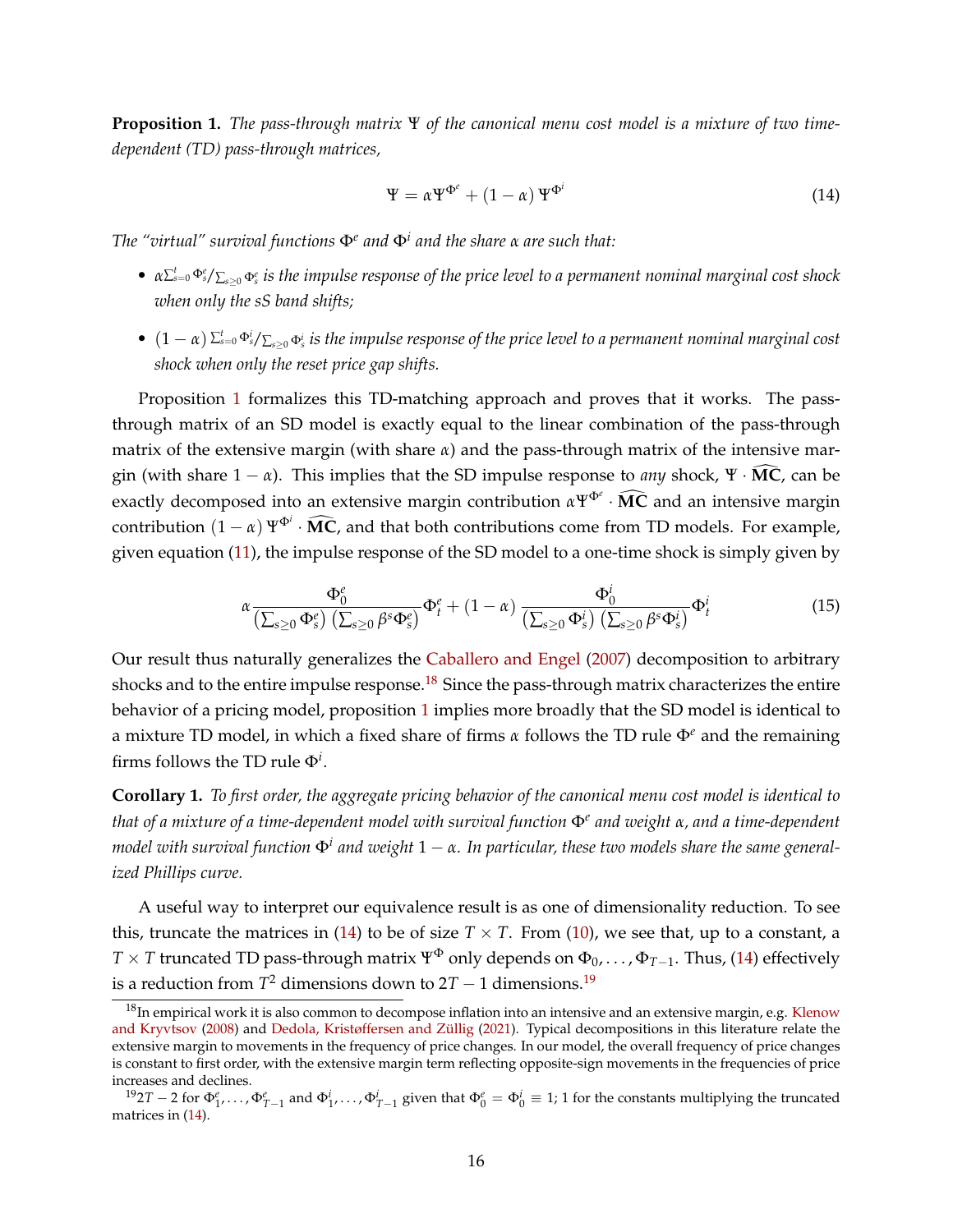**Computational benefits of proposition [1.](#page-15-0)** The dimensionality reduction idea highlights the computational benefits of proposition [1.](#page-15-0) It is typically relatively straightforward to compute the impulse response of the price level to permanent nominal marginal cost shocks in menu cost models—in fact, this is why this exercise is the norm among papers in the literature (e.g., [Golosov and](#page-44-1) [Lucas](#page-44-1) [2007,](#page-44-1) [Alvarez et al.](#page-42-0) [2016\)](#page-42-0). It is typically much harder to compute the impulse responses to non-permanent, e.g. AR(1), shocks, and even harder to embed menu cost models in fully specified general-equilibrium models without making restrictive assumptions on preferences and monetary shocks.

Proposition [1](#page-15-0) suggests a simple way to solve these computational issues, as follows. First, one computes the impulse response to a permanent shock. This response is then split up into components coming from only shifting the sS bands vs. only shifting the reset price gap. From those components, one gets  $\Phi^e$ ,  $\Phi^i$ , *α* as outlined above, and computes the right hand side of [\(14\)](#page-15-2) using the formula in [\(10\)](#page-9-2). This gives the pass-through matrix Ψ for an SD model. In turn, this allows one to simulate arbitrary shocks to nominal costs by taking the matrix product of Ψ and the shock vector. In addition, using [\(13\)](#page-11-3), we can construct the generalized Phillips curve **K** and simulate arbitrary shocks to real marginal cost shocks, as well.

**Continuous time version of our result.** While our result is set in discrete time, a similar result holds in continuous time. We present it in appendix [A.](#page-47-0)

## **3.2 Proof of proposition [1](#page-15-0)**

The proof of proposition [1](#page-15-0) has several steps. First, we introduce a new object: the expected price gap  $E^t(x)$ , *t* periods in the future, for a firm with a price gap of *x* today. We then study how, to first order, the aggregate price index is affected by past policy changes (the law of motion), and these policy changes are determined in response to future marginal cost shocks (the policy equation). In both cases, we find a central role for  $E^t(x)$ . When we combine the law of motion and policy equation to obtain the pass-through matrix, we see that this matrix is a weighted sum of two terms—representing the extensive and intensive margins—each of which has exactly the same form as in the time-dependent case  $(10)$ , with survival functions derived from  $E^t(x)$ . We conclude by identifying these terms with the decomposition [\(14\)](#page-15-2) in proposition [1.](#page-15-0)

**Expected price gaps.** Consider a menu cost model in steady state, with  $log MC<sub>t</sub> = 0$ . Let *x* be the price gap of firm *i* at the end of period 0, after it has had a chance to adjust. For each  $t \ge 0$ , we define  $E^t(x) \equiv \mathbb{E}_0 [x_{it} | x_{i0} = x]$  as the firm's expected price gap at the end of period  $t^{20}$  $t^{20}$  $t^{20}$  Clearly, the identity of firm *i* is irrelevant for this object, so  $E^t(x)$  only depends on the price gap *x* and the horizon  $t$ . Since the model is symmetric in steady state,  $E^t$  is an odd function for all  $t$ , i.e.  $E^t(-x) = -E^t(x)$ , and in particular  $E^t(0) = 0$ .

<span id="page-16-0"></span><sup>&</sup>lt;sup>20</sup>These objects also feature in [Alvarez et al.](#page-42-0) [\(2016\)](#page-42-0) and [Alvarez and Lippi](#page-42-2) [\(2022\)](#page-42-2), who derive an analytical expression for them in continuous time (see appendix [A\)](#page-47-0).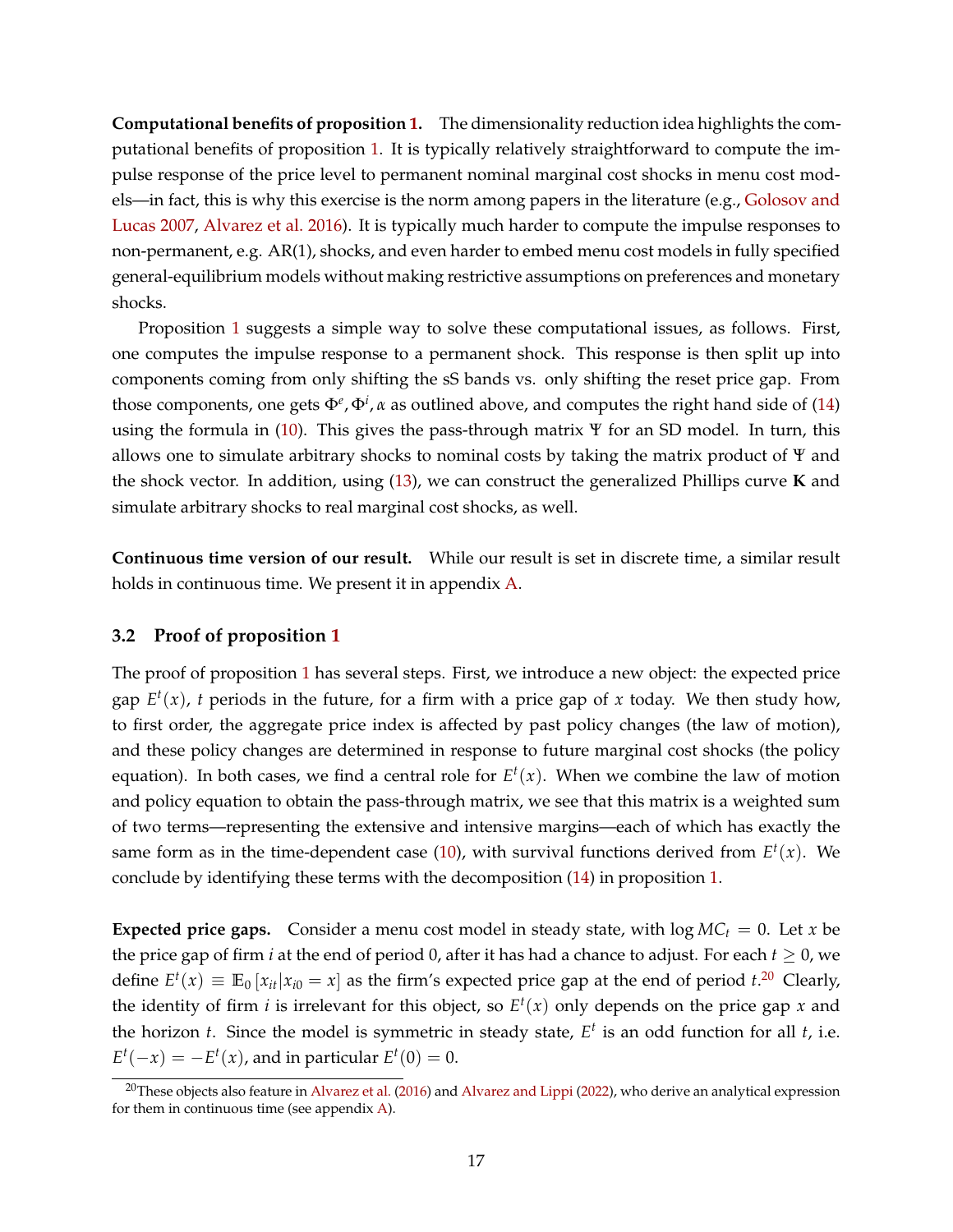<span id="page-17-1"></span>

Figure 5: Stationary distribution  $g(x)$  and expected price gaps  $E^t(x)$ .

Note: stationary distribution of price gaps before adjustments (left) and expected future price gaps given initial position *x* (right) for the Nakamura-Steinsson model, calibrated as in table [1.](#page-13-1)

Starting with  $E^0(x) = x$  and applying the law of iterated expectations,  $E^t(x)$  is given recursively for  $t > 0$  by

<span id="page-17-0"></span>
$$
E^{t}(x) = (1 - \lambda) \int_{-\bar{x}}^{\bar{x}} f(x'-x) E^{t-1}(x') dx', \qquad (16)
$$

taking expectations over  $E^{t-1}(x')$  using the no-adjustment transition probability from *x* to *x'* . (The contribution from price adjustments to [\(16\)](#page-17-0) is 0, since  $E^{t-1}(0) = 0$ .)

The right panel in figure  $5$  plots  $E^t(x)$  as function of  $x$  for different horizons  $t$ . At longer horizons *t*, expected price gaps all converge towards zero. This happens for two reasons: first, prices are more likely to have adjusted at longer horizons, after which their expected price gaps are zero; second, the expected price gap conditional on not having adjusted also converges to zero, due to a selection effect that we explore in more detail in the next section.

The left panel in figure [5](#page-17-1) plots the stationary distribution  $g(x)$  of price gaps after shocks have realized, but before firms have adjusted their price. Prices that lie outside the steady state sS band  $[x, \overline{x}]$ , and a random share  $\lambda$  of prices inside the bands, adjust to 0.

**Relationship between expected price gaps and the law of motion.** In general, the log price level at any date *t*, after adjustment, is given by

$$
\log P_t = (1 - \lambda) \int_{\underline{x}_t}^{\overline{x}_t} x g_t(x) dx + \left( \lambda + (1 - \lambda) \left( 1 - \int_{\underline{x}_t}^{\overline{x}_t} g_t(x) dx \right) \right) x_t^* \tag{17}
$$

where  $g_t(x)$  is the pre-adjustment density, and the first and second terms are the contributions from adjusters and non-adjusters, respectively.

Now suppose that at date *t* − *s*, starting from the stationary distribution *g*(*x*), there is a onetime change in policies  $\overline{x}_{t-s}$ ,  $\underline{x}_{t-s}$ , and  $x_{t-s}^*$ , after which policies all return to the steady state. We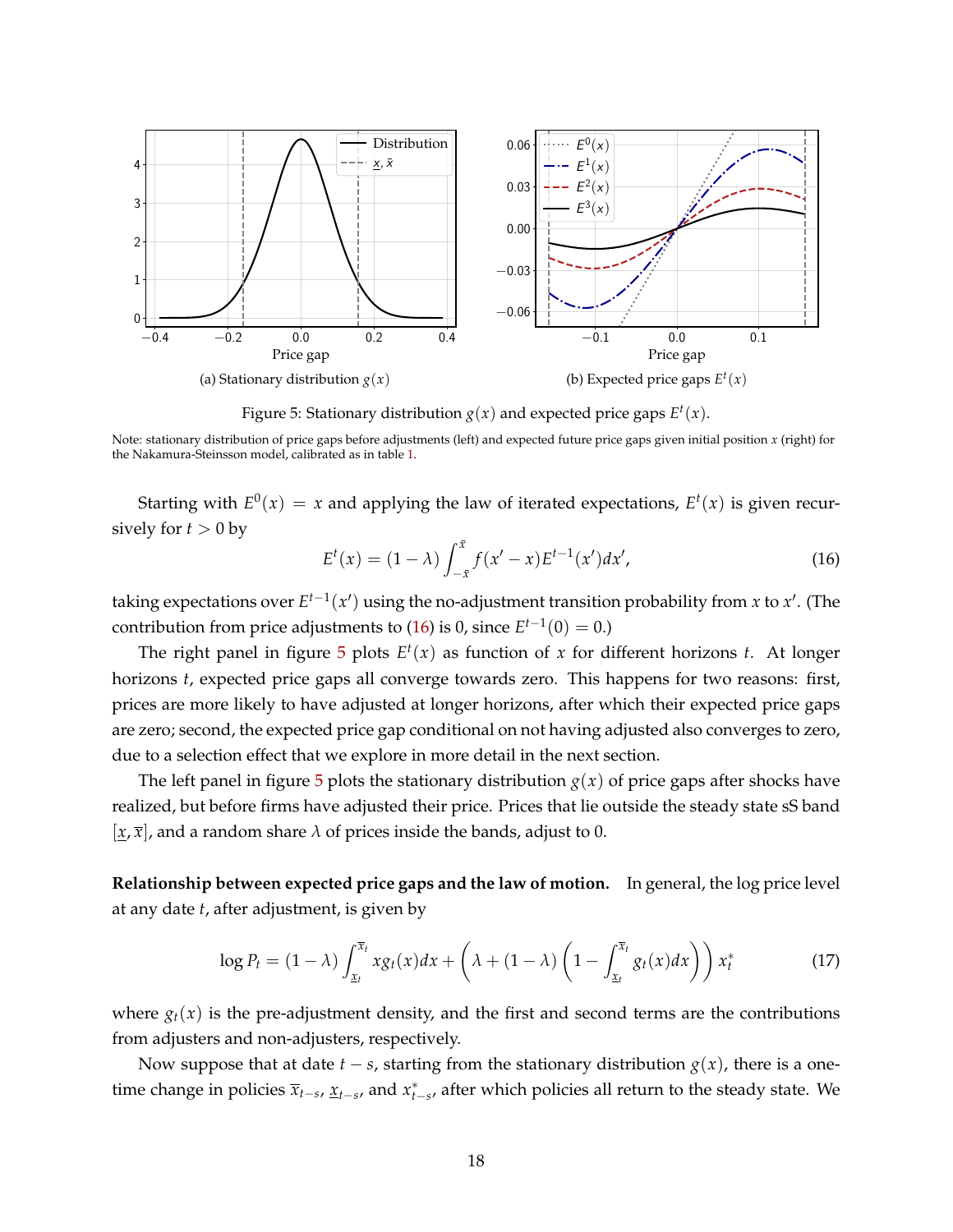can then rewrite log *P<sup>t</sup>* as

<span id="page-18-0"></span>
$$
\log P_t = (1 - \lambda) \int_{\underline{x}_{t-s}}^{\overline{x}_{t-s}} E^s(x) g(x) dx + \left( \lambda + (1 - \lambda) \left( 1 - \int_{\underline{x}_{t-s}}^{\overline{x}_{t-s}} g(x) dx \right) \right) E^s(x_t^*) \tag{18}
$$

where we obtain the average value of price gaps *x* at date *t* by taking the average over the expected price gap  $E^s(x)$  at date  $t - s$ .

Totally differentiating [\(18\)](#page-18-0) around the steady state, we have

<span id="page-18-1"></span>
$$
d \log P_t = (1 - \lambda) E^s(\overline{x}) g(\overline{x}) (d\overline{x}_{t-s} + d\underline{x}_{t-s}) + \text{freq} \cdot (E^s)'(0) dx^*_{t-s}
$$
(19)

where the first term simplifies due to symmetry, the second term simplifies since  $E<sup>s</sup>(0) = 0$ , and freq =  $\lambda + (1 - \lambda) \left(1 - \int_{-\overline{x}}^{\overline{x}} g(x) dx\right)$  is the steady-state price adjustment frequency.

Equation [\(19\)](#page-18-1) gives the first-order response, around the steady state, of  $\log P_t$  to changes in policy at any date  $t - s$ . We can then sum these contributions from each  $t - s > 0$  to obtain the full first-order law of motion for prices

<span id="page-18-4"></span>
$$
d \log P_t = (1 - \lambda) g(\overline{x}) \sum_{s=0}^t E^s(\overline{x}) (d\overline{x}_{t-s} + d\underline{x}_{t-s}) + \text{freq} \cdot \sum_{s=0}^t (E^s)'(0) dx_{t-s}^*.
$$
 (20)

**Relationship between expected price gaps and the policy equation.** Let  $V_t(x)$  denote the postadjustment value function for a firm at any date *t*.

To start, suppose that aggregate marginal cost remains at its steady-state level at every date except *s*, where there is a shock *d* log *MC<sup>s</sup>* . Differentiating [\(2\)](#page-6-0) around the steady state, this implies  $dV_s(x) = -x$ . Further, we show in appendix [C.1](#page-57-0) that by an envelope argument, the implied perturbation to the value function  $dV_t(x)$  for any  $t < s$  is

<span id="page-18-3"></span>
$$
dV_t(x) = \beta(1-\lambda) \int_{\underline{x}}^{\overline{x}} f(x'-x) dV_{t+1}(x') dx \qquad (21)
$$

i.e. that it is the discounted change to  $dV_{t+1}(x')$ , taking expectations over all  $x'$  where there is no adjustment under the steady-state policy.<sup>[21](#page-18-2)</sup>

Given that  $dV_s(x) = E^0(x) = -x$ , and that [\(21\)](#page-18-3) has exactly the same form as our earlier recursion [\(16\)](#page-17-0), except with an additional discount factor *β*, It follows that

$$
dV_t(x) = -\beta^{s-t} E^{s-t}(x).
$$
 (22)

Using similar arguments, we show in appendix [C.1](#page-57-0) that  $V'(x) = \sum_{u=0}^{\infty} \beta^u E^u(x)$ .

At each date *t*, the optimal adjustment thresholds are given by value-matching conditions  $V_t(\overline{x}_t) = V_t(\underline{x}_t) = V_t(x_t^*) + \zeta$ , and the optimal reset point is given by the first-order condition  $V_t'(x_t^*) = 0$ . Totally differentiating around the steady state, we have  $d\overline{x}_t = -(dV_t(\overline{x}) - dV_t(0))/V'(\overline{x})$ ,

<span id="page-18-2"></span><sup>&</sup>lt;sup>21</sup>The contribution from resets turns out to be zero because all  $dV_t$  are odd and satisfy  $dV_t(0) = 0$ .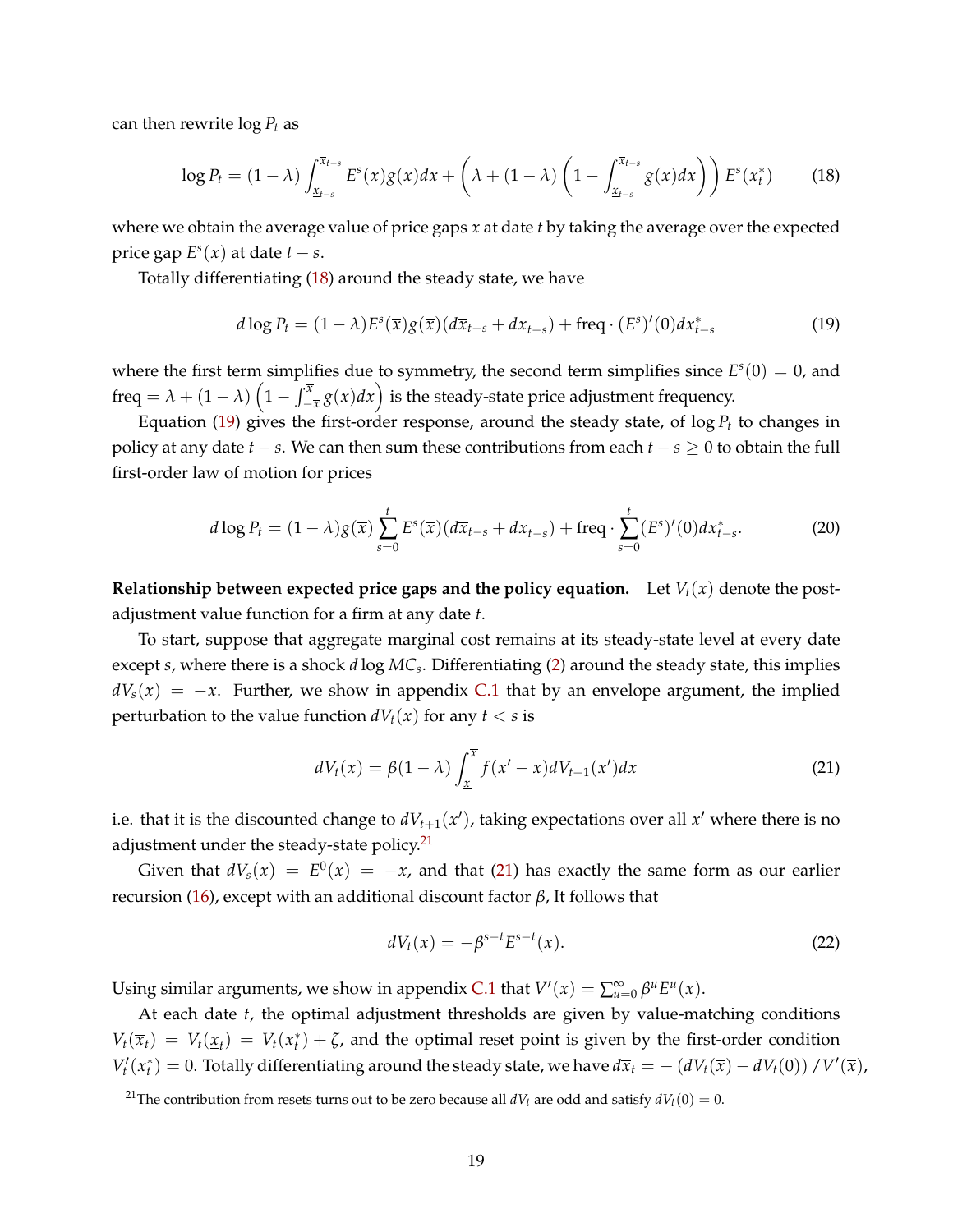$dz_t = - (dV_t(\underline{x}) - dV_t(0)) / V'(\underline{x})$ , and  $dx_t^* = -dV_t'(0) / V''(0)$ , which combined with our results above become  $d\overline{x}_t = d\underline{x}_t = \frac{\beta^{s-t}E^{s-t}(\overline{x})}{\sum_{k=0}^{\infty} \beta^k E^k(\overline{x})}$  $\frac{\beta^{s-t}E^{s-t}(\overline{x})}{\sum_{u=0}^\infty\beta^uE^u(\overline{x})}d\log MC_s$  and  $dx_t^*=\frac{\beta^{s-t}(E^{s-t})'(0)}{\sum_{u=0}^\infty\beta^u(E^u)'(0)}$  $\frac{P}{\sum_{u=0}^{\infty} \beta^u(E^u)'(0)} d \log M C_s$ . Allowing for shocks at different dates *s* and summing to get the overall effect, we conclude

<span id="page-19-0"></span>
$$
d\overline{x}_t = d\underline{x}_t = \frac{\sum_{s \ge t} \beta^{s-t} E^{s-t}(\overline{x}) d \log MC_s}{\sum_{s \ge t} \beta^{s-t} E^{s-t}(\overline{x})}
$$
(23)

$$
dx_t^* = \frac{\sum_{s \ge t} \beta^{s-t} (E^{s-t})'(0) d \log MC_s}{\sum_{s \ge t} \beta^{s-t} (E^{s-t})'(0)}
$$
(24)

i.e. that both the changes in thresholds  $d\overline{x}_t, d\underline{x}_t$  and changes in reset point  $dx_t^*$  are given by weighted averages of shocks to future marginal cost.

**Writing as mixture of time-dependent models.** In vector form, we can write our law of motion for prices [\(20\)](#page-18-4), assuming  $d\bar{x} = dx$ , as

$$
\hat{\mathbf{P}} = 2(1 - \lambda)g(\overline{x}) \begin{pmatrix} E^{0}(\overline{x}) & 0 & 0 & \cdots \\ E^{1}(\overline{x}) & E^{0}(\overline{x}) & 0 & \cdots \\ E^{2}(\overline{x}) & E^{1}(\overline{x}) & E^{0}(\overline{x}) & \cdots \\ \vdots & \vdots & \vdots & \ddots \end{pmatrix} d\overline{x} + \text{freq} \cdot \begin{pmatrix} E^{0}(0) & 0 & 0 & \cdots \\ E^{1}(0) & E^{0}(0) & 0 & \cdots \\ E^{2}(0) & E^{1}(0) & E^{0}(0) & \cdots \\ \vdots & \vdots & \vdots & \ddots \end{pmatrix} d\mathbf{x}^{*}
$$

where  $\bar{\mathbf{x}} \equiv (\bar{x}_0, \bar{x}_1, \bar{x}_2, \ldots)'$ , etc. Then, substituting in the vector form of [\(23\)](#page-19-0)–[\(24\)](#page-19-0) and rearranging, this becomes

$$
\hat{\mathbf{P}} = \frac{2(1-\lambda)g(\overline{x})\sum_{s\geq 0}\frac{E^s(\overline{x})}{\overline{x}}}{\left(\sum_{s\geq 0}\frac{E^s(\overline{x})}{\overline{x}}\right)\left(\sum_{s\geq 0}\beta^s\frac{E^s(\overline{x})}{\overline{x}}\right)}\begin{pmatrix}\n\frac{E^0(\overline{x})}{\overline{x}} & 0 & 0 & \cdots \\
\frac{E^1(\overline{x})}{\overline{x}} & \frac{E^0(\overline{x})}{\overline{x}} & 0 & \cdots \\
\frac{E^2(\overline{x})}{\overline{x}} & \frac{E^0(\overline{x})}{\overline{x}} & \cdots \\
\frac{E^2(\overline{x})}{\overline{x}} & \frac{E^0(\overline{x})}{\overline{x}} & \cdots\n\end{pmatrix}\begin{pmatrix}\n\frac{E^0(\overline{x})}{\overline{x}} & \beta\frac{E^1(\overline{x})}{\overline{x}} & \cdots \\
0 & 0 & \frac{E^0(\overline{x})}{\overline{x}} & \cdots \\
\vdots & \vdots & \vdots & \ddots\n\end{pmatrix}\n\widehat{\mathbf{M}\mathbf{C}}
$$
\n
$$
+\frac{\text{freq}\cdot\sum_{s\geq 0}E^s(0)}{\left(\sum_{s\geq 0}E^s\right)\left(\sum_{s\geq 0}\beta^sE^s(0)\right)}\begin{pmatrix}\nE^{0}(0) & 0 & 0 & \cdots \\
E^{1}(0) & E^{0}(0) & 0 & \cdots \\
E^{2}(0) & E^{1}(0) & 0 & \cdots \\
\vdots & \vdots & \vdots & \ddots\n\end{pmatrix}\begin{pmatrix}\nE^{0}(0) & \beta E^{1}(0) & \beta^2 E^{2}(0) & \cdots \\
0 & E^{0}(0) & \beta E^{1}(0) & \cdots \\
0 & 0 & E^{0}(0) & \cdots \\
\vdots & \vdots & \vdots & \ddots\n\end{pmatrix}\widehat{\mathbf{M}\mathbf{C}}
$$

We see that each term above, aside from the numerators, has *exactly* the form of the time-dependent pass-through matrix [\(10\)](#page-9-2). In particular, just as in the time-dependent case, the rows of the upper triangular matrices (representing the policy equation that maps marginal cost shocks to policies) are the same as the columns of the lower triangular matrices (representing the law of motion that maps policy shocks to aggregate prices), except with added discounting.<sup>[22](#page-19-1)</sup> Hence, if we define the

<span id="page-19-1"></span><sup>&</sup>lt;sup>22</sup>Also, the first entries in these sequences,  $\frac{E^0(\bar{x})}{\bar{x}}$  and  $E^{0'}(0)$ , equal 1, as required for a survival function.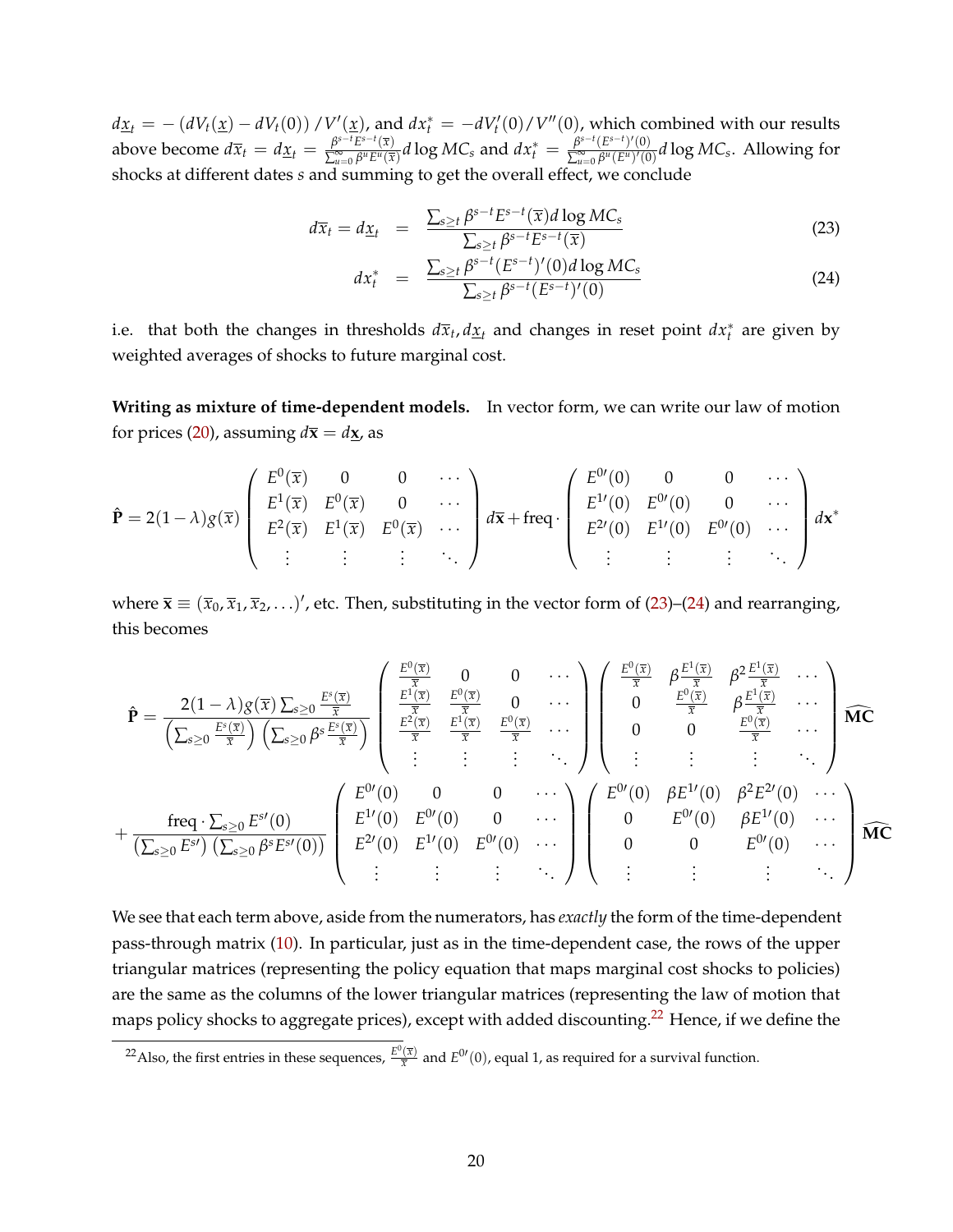survival functions  $\Phi_s^e \equiv \frac{E^s(\overline{x})}{\overline{x}}$  $\frac{f(x)}{x}$  and  $\Phi_s^i \equiv E^{s \prime}(0)$ , this pass-through matrix simplifies to just

<span id="page-20-2"></span>
$$
\Psi = 2(1 - \lambda)g(\overline{x}) \left( \sum_{s \ge 0} \frac{E^s(\overline{x})}{\overline{x}} \right) \Psi^{\Phi^e} + \text{freq} \left( \sum_{s \ge 0} E^{s}(0) \right) \Psi^{\Phi^i}, \tag{25}
$$

a weighted sum of the time-dependent pass-through matrices ΨΦ*<sup>e</sup>* and ΨΦ*<sup>i</sup>* . The first term gives the response from extensive-margin adjustments to  $\bar{x}_t$  and  $\underline{x}_t$ , and the second term gives the response from intensive-margin adjustments to  $x_t^*$ .

In response to a permanent shock to marginal cost, it follows directly from [\(10\)](#page-9-2) that the longterm response of prices must be one-for-one in time-dependent models, and we also know that it must be one-for-one in our state-dependent model.<sup>[23](#page-20-1)</sup> For  $(25)$  be consistent with this, the sum of the coefficients on  $\Psi^{\Phi^i}$  and  $\Psi^{\Phi^i}$  must equal 1. Hence defining  $\alpha \equiv 2(1-\lambda)g(\overline{x})\left(\sum_{s\geq 0}\frac{E^s(\overline{x})}{\overline{x}}\right)$  $\frac{(\overline{x})}{\overline{x}}\Big)$ , we can rewrite [\(25\)](#page-20-2) as just

$$
\Psi = \alpha \Psi^{\Phi^e} + (1 - \alpha) \Psi^{\Phi^i}
$$
 (26)

which is identical to [\(14\)](#page-15-2) in proposition [1.](#page-15-0) Consistent with proposition [1,](#page-15-0) the terms  $α\Psi^{Φ^e}$  and  $(1 - \alpha)\Psi^{\Phi^i}$  give the responses when only the extensive or intensive margins, respectively, adjust.

The expressions here for Φ*<sup>e</sup>* , Φ*<sup>i</sup>* , and *α* have a "sufficient statistic" interpretation that may be of independent interest. In principle, given a law of motion of price gaps observed empirically, one can compute  $E^t(x)$ , recover  $Φ_t^e$ ,  $Φ_t^i$  and *α* from these formulas, and therefore form the pass-through matrix from this information alone—without ever needing to solve the full model. We follow a related approach in section [6.](#page-39-0)

#### <span id="page-20-0"></span>**3.3 Properties of the equivalent time-dependent models**

At the heart of the equivalence result in proposition [1](#page-15-0) are the virtual survival functions  $\Phi_t^e$ ,  $\Phi_t^i$ . Here, we study these functions in our calibrated examples and discuss their general properties.

Figure [6](#page-21-0) plots  $\Phi_t^e$ ,  $\Phi_t^i$  for the GL and NS models, as well as their associated hazards. Two facts stand out. First, within each model, the (virtual) extensive and intensive hazards converge to a common limit. Second, these hazards are noticeably greater in the GL model than in the NS model. This shows that the GL model is equivalent to a mixture of TD models with shorter-lived prices, reflecting its lower degree of monetary non-neutrality.

It is tempting to compare these virtual survival and hazard functions to the "actual" functions that we would obtain by counting how long prices survive in panel data simulated from the SD model. Figure [6](#page-21-0) plots these actual survival functions and hazards, constructed as the probability a price that adjusts at date 0 survives until date *t* without adjusting at any date  $s \le t$ ,

 $\Phi_t^{\text{actual}} \equiv \mathbb{P} \left( \text{no adj. until } t | x_0 = 0 \right)$ 

<span id="page-20-1"></span> $^{23}$ It follows immediately from  $(23)$ – $(24)$  that a unit permanent increase in marginal cost results in a unit permanent increase in both adjustment thresholds and the reset point. Just as in the original steady state, price gaps eventually converge to the new ergodic distribution, identical but translated to the right by these increases.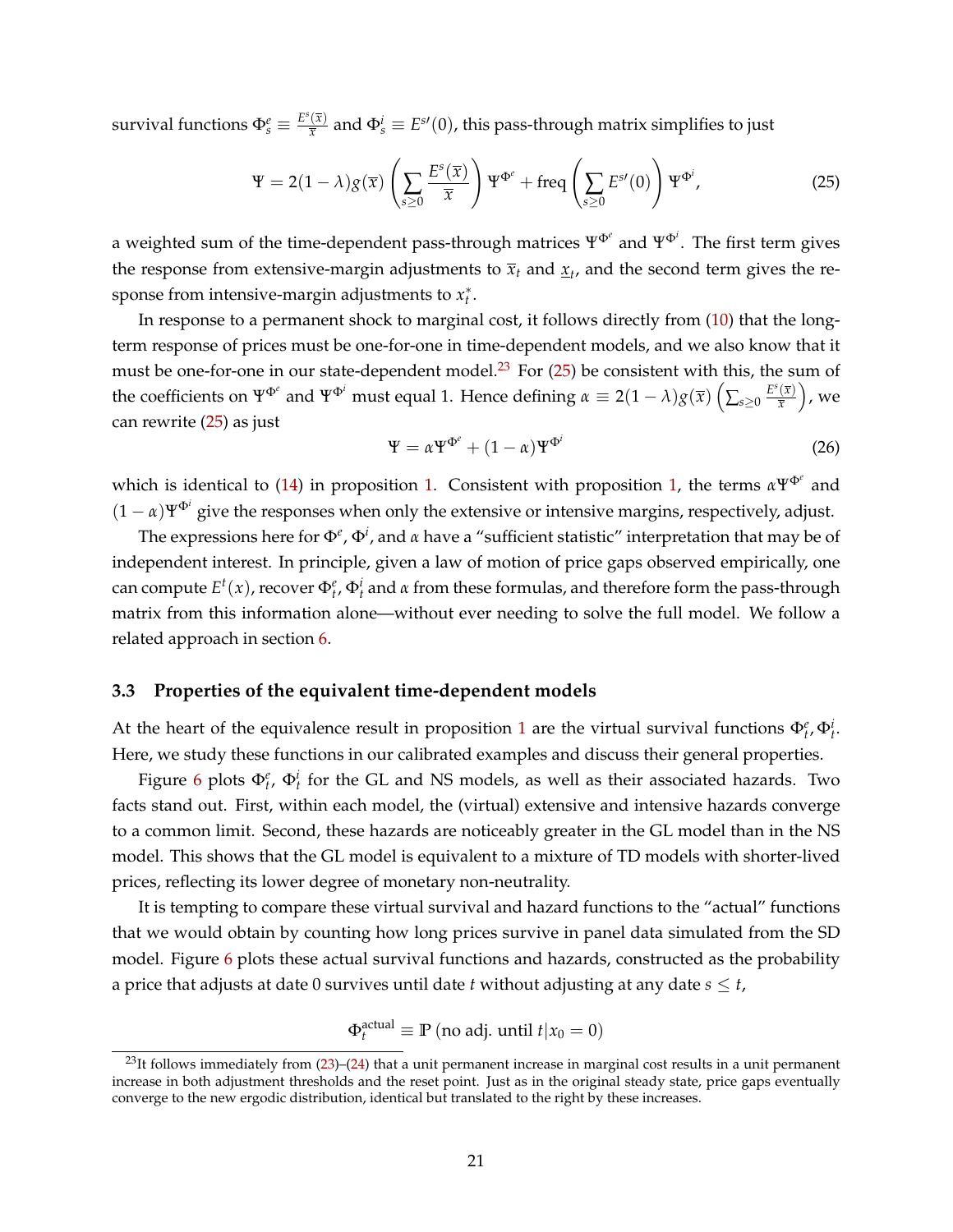<span id="page-21-0"></span>

Figure 6: Survival functions and adjustment hazards.

Note: actual and virtual survival functions  $\Phi_t^{actual}$ ,  $\Phi_t^e$ ,  $\Phi_t^i$ , as well as weighted average  $\alpha \Phi_t^e + (1 - \lambda) \Phi_t^i$ , with corresponding adjustment hazards  $\lambda_t$  for the GL and NS models, calibrated as in table [1.](#page-13-1)

The actual SD hazards in both the GL and NS are increasing (see e.g. Alvarez, Borovičková and [Shimer](#page-42-7) [2021\)](#page-42-7) and at all times significantly below the hazards of the equivalent TD models. This implies that in both models, the aggregate price level is much more flexible than one would infer from using  $\Phi_t^{\text{actual}}$  in a time-dependent model. We can prove this formally for the asymptotic hazards.

<span id="page-21-1"></span>**Proposition 2.** In the canonical menu cost model, the adjustment hazards  $\lambda^e_t$ ,  $\lambda^i_t$  corresponding to  $\Phi^e_t$  and  $\Phi^i_t$  converge to the same limit  $\lambda^{virtual}_{\infty}$  . This limit is strictly above the limit of the actual adjustment hazard *λ actual* <sup>∞</sup> *.*

This proposition extends an earlier result by [Alvarez and Lippi](#page-42-2) [\(2022\)](#page-42-2). [Alvarez and Lippi](#page-42-2) [\(2022\)](#page-42-2) showed that the asymptotic hazard of the aggregate price level in response to a permanent nominal marginal cost shock is strictly below the asymptotic adjustment hazard of individual prices. Proposition [2](#page-21-1) implies that their result holds in response to *any* shock, and that it holds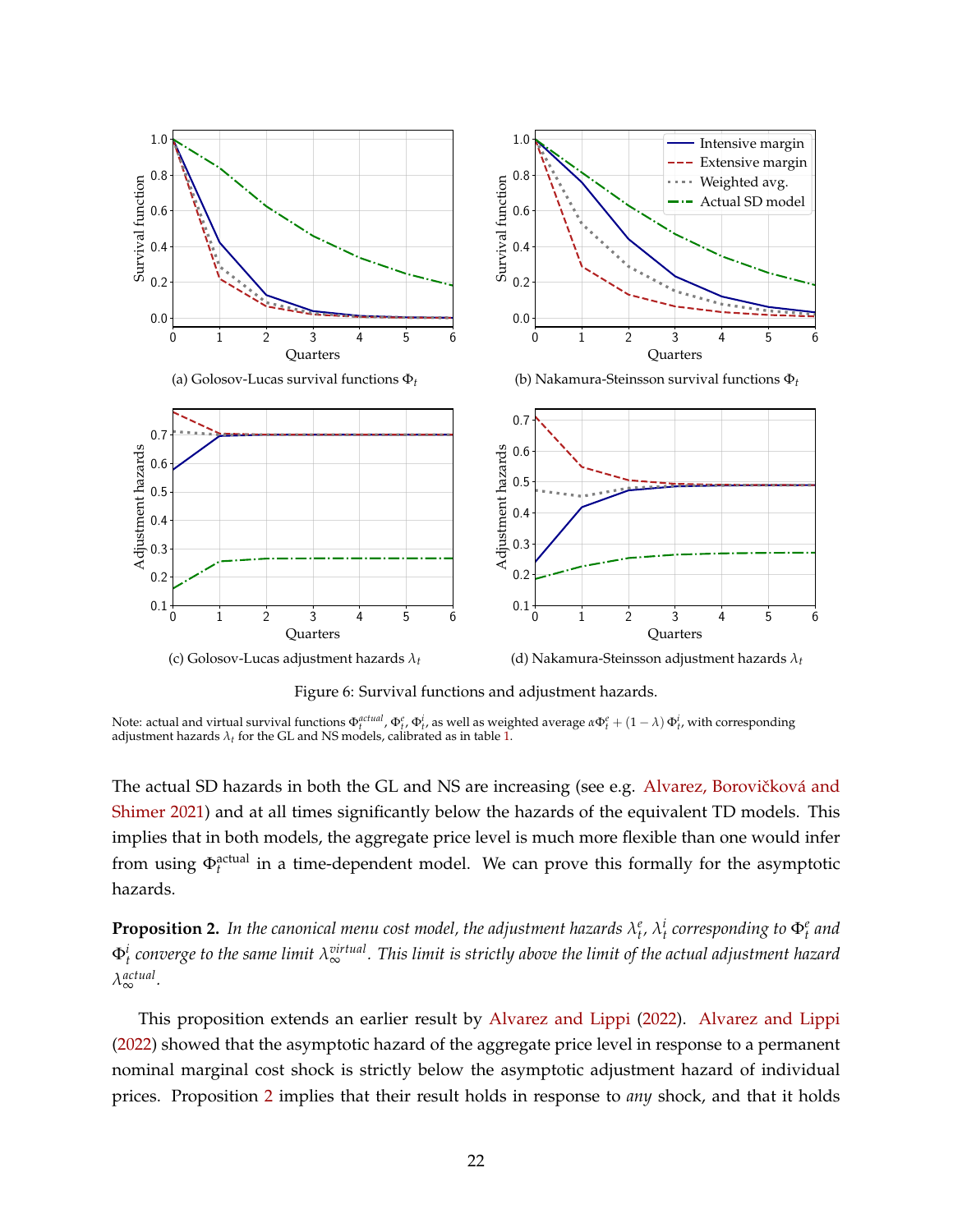separately for the responses of the extensive and intensive margins.<sup>[24](#page-22-0)</sup>

Following [Alvarez and Lippi](#page-42-2) [\(2022\)](#page-42-2), we can attribute the gap between the asymptotic adjustment hazard and prices and actual hazard to a selection effect. Our analytical expressions for the extensive and intensive margins shed light on selection effects on both the extensive and intensive margin. Recall from equation (**??**) that the extensive margin virtual survival curve Φ*<sup>e</sup> t* is given by  $E^t(\overline{x})$  / $\overline{x}$ , and that the average price gap after adjustment is zero. Hence, one way to understand why  $\Phi_t^e$  differs so much from the actual survival curve  $\Phi_t^{\text{actual}}$  is through the following decomposition:

<span id="page-22-1"></span>
$$
\Phi_t^e = \Phi_t^{\text{actual}} \times \frac{\mathbb{P} \left( \text{no adj. until } t | x_0 = \overline{x} \right)}{\mathbb{P} \left( \text{no adj. until } t | x_0 = 0 \right)} \times \frac{\mathbb{E} \left[ x_t | \text{no adj. until } t, x_0 = \overline{x} \right]}{\overline{x}}
$$
(27)

The two factors on the right of [\(27\)](#page-22-1) give the two reasons why  $\Phi_t^e$  declines faster than  $\Phi_t^{\text{actual}}$ . First, prices at the boundary  $\bar{x}$  are less likely to survive than prices at the reset point, so the middle term is strictly below 1. Second, price gaps that do not adjust for *t* periods are selected: on average, they have received idiosyncratic shocks that took them closer to the middle of the sS band, rather than pushing them outside. Thus, the term on the right in [\(27\)](#page-22-1) is also below 1.

This discussion highlights the importance of "selection effects" in the extensive margin of price adjustment, which are well understood in the literature (e.g. [Golosov and Lucas](#page-44-1) [2007\)](#page-44-1). However, a similar decomposition to [\(27\)](#page-22-1) shows that there is also a selection effect in the intensive margin of price adjustment. Indeed, equation (**??**) shows that we have:

<span id="page-22-2"></span>
$$
\Phi_t^i = \Phi_t^{\text{actual}} \times \left. \frac{\partial}{\partial x} \mathbb{E} \left[ x_t | \text{no adj. until } t, x_0 = x \right] \right|_{x=0} \tag{28}
$$

The right factor in [\(28\)](#page-22-2) measures the extent of this intensive margin selection effect. The logic behind this effect is the same as for the extensive margin: price gaps that do not adjust for *t* periods are selected, and tend to be closer to the middle of the sS band. Hence the marginal effect of setting a higher price today on the future price gap is attenuated by selection, which compresses the surviving price gaps.

Indeed, as proposition [2](#page-21-1) shows, asymptotically the extensive and intensive selection effects are equally powerful, leading to the same hazard  $\lambda^{virtual}_{\infty} > \lambda^{actual}_{\infty}$ . Initially, however, extensive margin selection is almost always stronger, because the probability of adjusting starting from  $\bar{x}$  is much higher than starting from 0. This not only makes the middle factor of [\(27\)](#page-22-1) below 1, but also makes the selection effect in the rightmost factor of [\(27\)](#page-22-1) initially much stronger than in [\(28\)](#page-22-2). In practice, this leads to the following general pattern.

<span id="page-22-3"></span>*Remark* 1. The hazards corresponding to  $\Phi_t^e$  generally increase over time; the hazards corresponding to  $\Phi_t^i$  generally fall over time.

This property holds for all parameterizations of the canonical menu cost model with normal

<span id="page-22-0"></span><sup>&</sup>lt;sup>24</sup>Like [Alvarez and Lippi](#page-42-2) [\(2022\)](#page-42-2), we establish this by characterizing the eigenvalues and eigenfunctions of the transition operator without reinjections. In our discrete-time setting with a more general assumption on the distribution of shocks, we no longer have analytical formulas for these, but we can still show *λ*<sub>∞</sub><sup>αctual</sup> < *λ*<sub>∞</sub><sup>αirtual</sup> by relating them to the leading eigenvalues for even and odd eigenfunctions.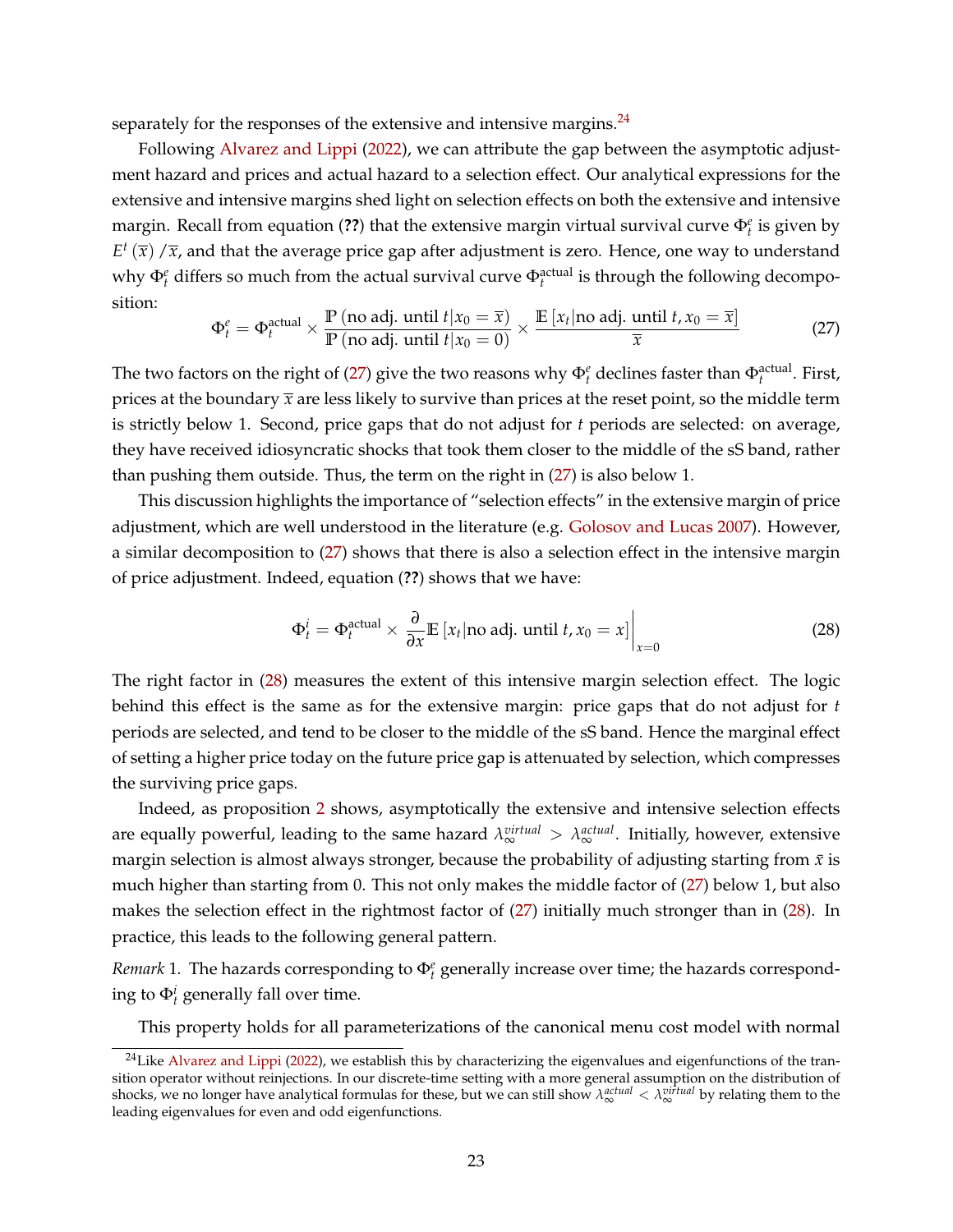shocks we study in figure [9,](#page-29-1) as well as for the leptokurtic shocks discussed in appendix [D.2.](#page-69-0) However, contrary to proposition [2,](#page-21-1) here we do not have an analytical result, and indeed we have found that the property fails for certain pathological distributions of idiosyncratic shocks.[25](#page-23-0)

#### **3.4 Relation to [Gertler and Leahy](#page-44-2) [\(2008\)](#page-44-2)**

[Gertler and Leahy](#page-44-2) [\(2008\)](#page-44-2) is an important antecedent to our Proposition [1.](#page-15-0) [Gertler and Leahy](#page-44-2) [\(2008\)](#page-44-2) gave an example of a menu cost model with a particular distribution of idiosyncratic shocks that is first-order equivalent to a Calvo model. Here, we re-derive their result in our context by showing that the two models have the same pass-through matrix, and we discuss the behavior of the extensive and intensive margin hazards in this case.

The [Gertler and Leahy](#page-44-2) [\(2008\)](#page-44-2) example is as follows. In the canonical menu cost model, set the probability of a free adjustment to zero,  $\lambda = 0$ , and assume the following distribution: idiosyncratic shocks are zero with probability  $1 - \eta$ , and are otherwise uniformly distributed in an interval  $[-M, M]$ . Assume further that  $\eta \in (0, 1]$  and that  $M \geq 2\overline{x}^{26}$  $M \geq 2\overline{x}^{26}$  $M \geq 2\overline{x}^{26}$ 

In this model, the expected price gap function  $E^t(x)$  has a very simple shape. To see why, consider  $E^1(x)$ . Any price gap *x* in the sS interval remains at *x* with probability  $1 - \eta$ . With probability *η*, the idiosyncratic shock is drawn from the uniform interval, sending *x* to [*x* − *M*, *x* + *M*]. By assumption, this interval includes  $[x, \overline{x}]$ . So either the price gap lands outside the sS band, in which case it adjusts to  $x^* = 0$ , or it remains inside the sS band, in which case it is uniformly distributed within  $[x, \overline{x}]$ , with expectation 0. Thus,

$$
E^{1}(x) = \underbrace{(1-\eta)x}_{\text{zero shock}} + \underbrace{\eta \frac{2\overline{x}}{M} \cdot 0}_{\text{uniform shock, no adj.}} + \underbrace{\eta \left(1 - \frac{2\overline{x}}{M}\right) \cdot 0}_{\text{uniform shock, adj.}} = (1 - \eta)x
$$

Pursuing the same logic for  $t \geq 1$  shows that  $E^t(x) = (1 - \eta)^t x$ : expected price gaps exponentially converge to zero at rate *η*. Using the formulas in (**??**) and (**??**), we therefore obtain:

<span id="page-23-3"></span>
$$
\Phi_t^i = \Phi_t^e = (1 - \eta)^t \qquad \text{and} \qquad \alpha = \frac{2\overline{x}}{M} \tag{29}
$$

Hence, the virtual survival functions are identical, and with the same constant adjustment hazard *η*. Applying Proposition [1,](#page-15-0) we find that the pass-through matrix of the [Gertler and Leahy](#page-44-2) [\(2008\)](#page-44-2) model is identical to that of a Calvo model, with Calvo frequency *η*.

[Gertler and Leahy](#page-44-2) [\(2008\)](#page-44-2) pointed out that this virtual Calvo frequency is higher than the actual frequency of price adjustment, freq =  $\eta$   $(1-\frac{2\overline{x}}{M})^{27}$  $(1-\frac{2\overline{x}}{M})^{27}$  $(1-\frac{2\overline{x}}{M})^{27}$  delivering less monetary non-neutrality in the menu cost model than would be inferred from the frequency of price adjustment alone. Equation

<span id="page-23-0"></span><sup>&</sup>lt;sup>25</sup>A counterexample can be obtained by setting  $\bar{x} = 1$  and an idiosyncratic shocks p.d.f.  $f(x) \propto e^{-(x/1.5)^8}$ . The extensive and intensive margins of this model are then both non-monotonic.

<span id="page-23-1"></span> $^{26}$ Note that this distribution of idiosyncratic shocks does not satisfy the regularity conditions in section [2.1.](#page-6-2) We show in the appendix, however, that the exact equivalence result still holds for this case.

<span id="page-23-2"></span><sup>&</sup>lt;sup>27</sup>Note that this expression for the frequency verifies the expression for  $1 - \alpha$  in footnote **??**.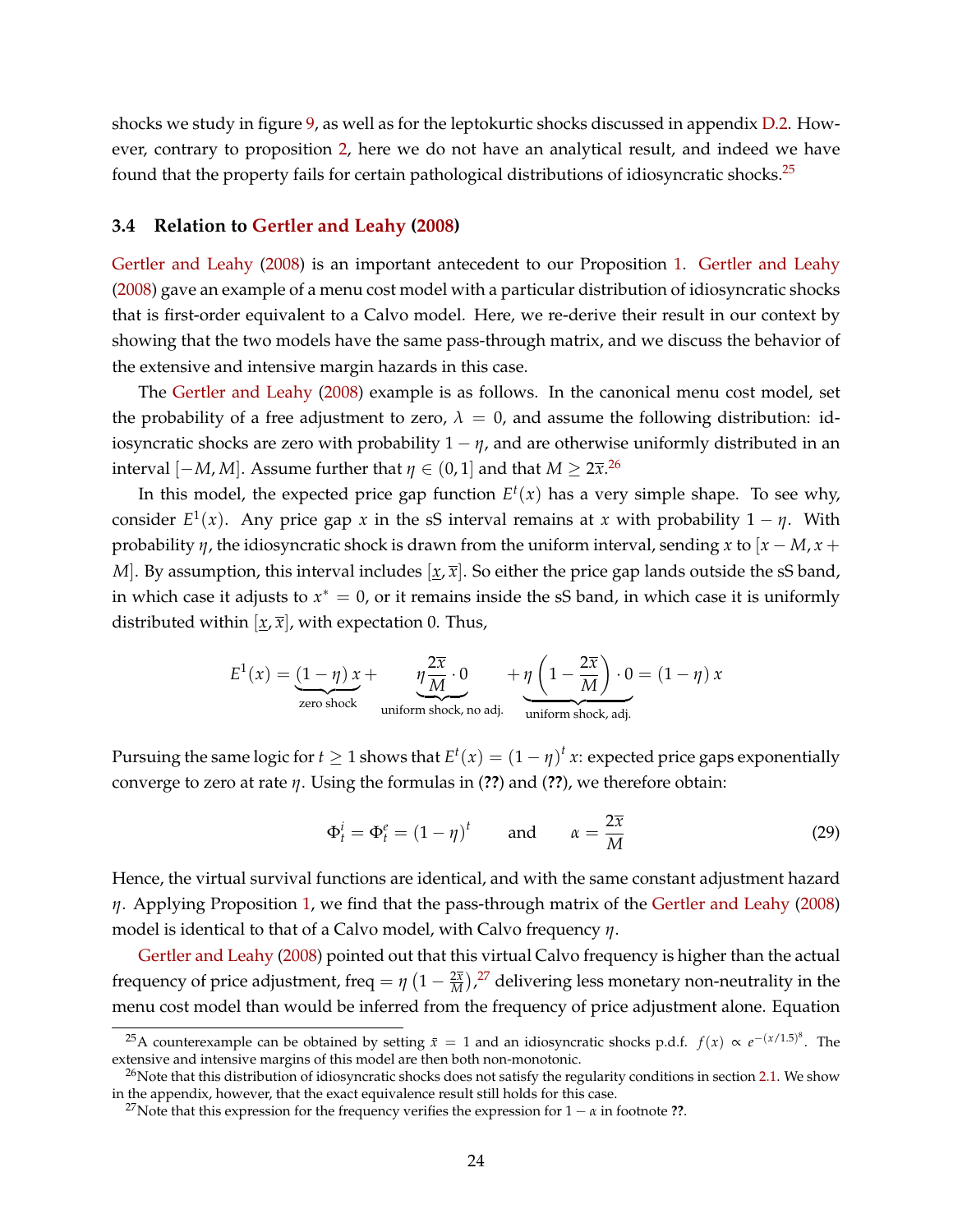[\(29\)](#page-23-3) shows that the gap between the actual and the virtual frequency  $\frac{2\bar{x}}{M}$ , is equal to the weight on the extensive margin *α*. This is intuitive, since this weight is a measure of the importance of selection.[28](#page-24-1)

The reader may wonder if there are other examples than [Gertler and Leahy](#page-44-2) [\(2008\)](#page-44-2) in which an SD model is exactly equivalent to Calvo or to a single TD model. It turns out that the answer is yes. We give such an example in appendix [C.4.](#page-66-0)

# <span id="page-24-0"></span>**4 Numerical Equivalence between SD and Calvo Pricing Models**

The [Gertler and Leahy](#page-44-2) [\(2008\)](#page-44-2) model is an important but special example in which the extensive and intensive margin hazards are exactly constant and the menu cost model is exactly equivalent to a Calvo model. This is not true more generally: instead, in typical calibrations of the canonical menu cost model, extensive margin hazards are declining, and intensive margin hazards are increasing towards their common asymptotic value. Figure [6](#page-21-0) illustrates this fact in the case of our benchmark GL and NS calibrations.

The figure also shows, however, that the hazard rate implied by the *average* virtual survival function  $\alpha \Phi_t^e + (1 - \alpha) \Phi_t^i$ , plotted in the grey line, is, in fact, approximately constant in these examples. This suggests that these models may effectively be close to a Calvo model in practice.

In this section, we show that this is true across a wide range of parameterizations of the canonical menu cost model: the pass-through and Phillips curve matrices are numerically very close to those of a Calvo model. Moreover, this numerical equivalence result extends to broader menu cost models beyond the canonical model.

#### **4.1 Distance between pricing models**

We start by defining a notion of distance between pass-through or Phillips curve matrices, which will allow us to make quantitative statements about how "numerically close" two models are. For two Jacobian matrices **J**,**J** 0 , we define their relative distance as:

<span id="page-24-2"></span>
$$
dist (J, J') = \frac{||J - J'||}{||J||}
$$
 (30)

where  $\|\cdot\|$  is the operator norm induced by the standard  $L_2$  norm in  $\mathbb{R}^N$ .

To see why this notion of distance is natural and useful, consider first the comparison between the generalized Phillips curves of two Calvo models with slope parameters *κ*, *κ'*, that is,  $J = K^{Calvo}(\kappa)$ ,  $J' = K^{Calvo}(\kappa')$ . The denominator in [\(30\)](#page-24-2) captures the average slope of the Phillips curve: how much of an inflation response a unit-standard-deviation real marginal cost shock can

<span id="page-24-1"></span><sup>28</sup>In this example, the weight on the extensive margin *α* is exactly equal to the gap between the virtual and the actual asymptotic hazard. In simulations of more general models we have found the two metrics to still be correlated. In these cases, the latter provides a more useful measure of selection that the former, since it directly relates to the difference between actual and measured adjustment probability.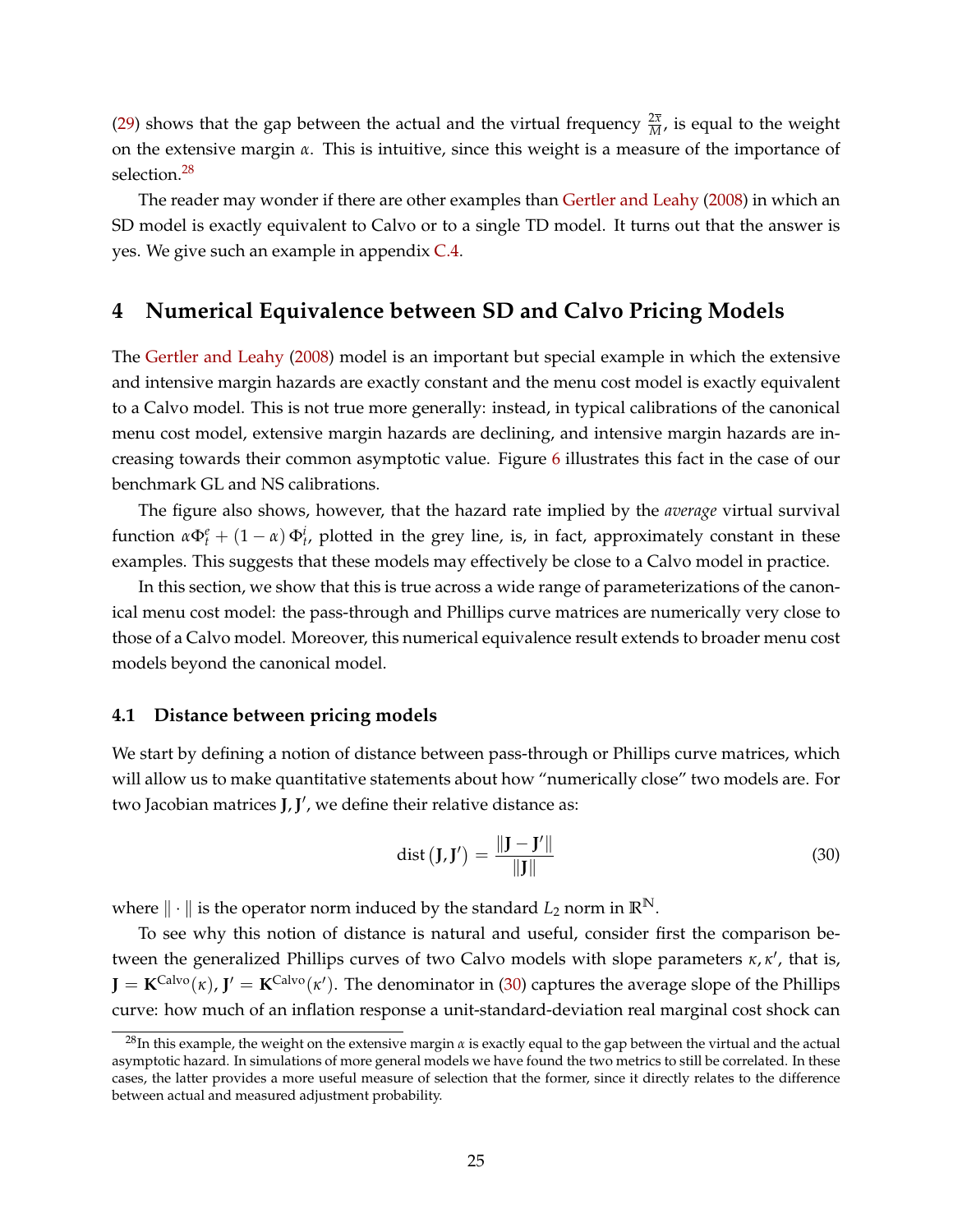generate. For a Calvo model, we have<sup>[29](#page-25-1)</sup>

<span id="page-25-2"></span>
$$
\|\mathbf{K}^{\text{Calvo}}(\kappa)\| = \sup_{\widehat{\mathbf{m}}\widehat{\mathbf{c}}:\|\widehat{\mathbf{m}}\widehat{\mathbf{c}}\| = 1} \|\mathbf{K}^{\text{Calvo}}(\kappa) \cdot \widehat{\mathbf{m}}\widehat{\mathbf{c}}\| = \frac{\kappa}{1 - \beta}
$$
(31)

The numerator in [\(30\)](#page-24-2) captures the worst-case standard deviation of the differential inflation response across the two models,

$$
\|\mathbf{K}^{\text{Calvo}}(\kappa)-\mathbf{K}^{\text{Calvo}}(\kappa')\|=\sup_{\widehat{\textbf{m}c}: \|\widehat{\textbf{m}c}\|=1}\|\mathbf{K}^{\text{Calvo}}(\kappa)\cdot\widehat{\textbf{m}c}-\mathbf{K}^{\text{Calvo}}(\kappa')\cdot\widehat{\textbf{m}c}\|
$$

One can evaluate this norm similarly to [\(31\)](#page-25-2), finding  $\|\mathbf{K}^{Calvo}(\kappa) - \mathbf{K}^{Calvo}(\kappa')\| = \frac{|\kappa - \kappa'|}{1-\beta}$ . This then gives us the distance of the two Calvo models

$$
dist\left(\mathbf{K}, \mathbf{K}^{\text{Calvo}}\right) = \frac{|\kappa - \kappa'|}{\kappa}
$$

Intuitively, our measure of distance in [\(30\)](#page-24-2) captures the relative difference in Phillips curve slopes. In the following, we apply [\(30\)](#page-24-2) to compute the distance between the generalized Phillips curve  $J = K$  of a menu cost model and the generalized Phillips curve of a Calvo model,  $J' = K^{\text{Calvo}}(\kappa)$ .

In principle, our distance measure [\(30\)](#page-24-2) can also be used to compare pass-through matrices. Since pass through matrices and generalized Phillips curves are related by the one-to-one mapping in [\(13\)](#page-11-3), the distance measures end up being very similar. However, the distance between Phillips curve matrices has a more intuitive natural interpretation in terms of relative slopes, so we take it as our benchmark measure. We consider alternative distance measures in robustness checks.

#### <span id="page-25-0"></span>**4.2 Numerical equivalence result**

The blue lines in figure [7](#page-26-0) show the columns of the pass-through and Phillips curve matrices of the GL and NS models. As expected, the GL pass-through matrix is more "spiked" around the date of the anticipated nominal marginal cost shock than the NS pass-through matrix, indicating that the GL model is closer to flexible prices (see our discussion in section [2.3\)](#page-8-3). Accordingly, the GL generalized Phillips curve has much larger columns than the NS generalized Phillips curve: the same sized real marginal cost shock increases inflation by more than three times as much in GL relative to NS.

The red dashed lines in figure [7](#page-26-0) show the best Calvo approximations obtained by minimizing the distance measure [\(30\)](#page-24-2) for each of the two models. The fit is very close. The only visible deviations arise in early periods for the NS model, and in both models in periods around the date of the real marginal cost shock. The best fitting Calvo models for GL and NS have hazards *λ* of

<span id="page-25-1"></span><sup>&</sup>lt;sup>29</sup>To get this result, consider an AR(1) shock to real marginal cost with persistence  $\rho \in (0,1)$ . Then, we have that  $(1 - \beta \rho)$  sd  $(\pi) = \kappa$ sd  $(\widehat{mc})$ . Thus,  $\|\pi\|/\|\widehat{mc}\| = \frac{\kappa}{1-\beta \rho}$  which is maximized for  $\rho \to 1$ , giving  $\frac{\kappa}{1-\beta}$ . To see that this is indeed the supremum, notice that by applying the triangle inequality to the [\(NK-PC\)](#page-1-4), we have  $\|\pi\| \leq \kappa \|\widehat{\mathbf{m}}\widehat{\mathbf{c}}\| + \beta \|\pi\|$ and thus  $\|\pi\|/\|\widehat{\mathbf{mc}}\| \le \frac{\kappa}{1-\beta}$ .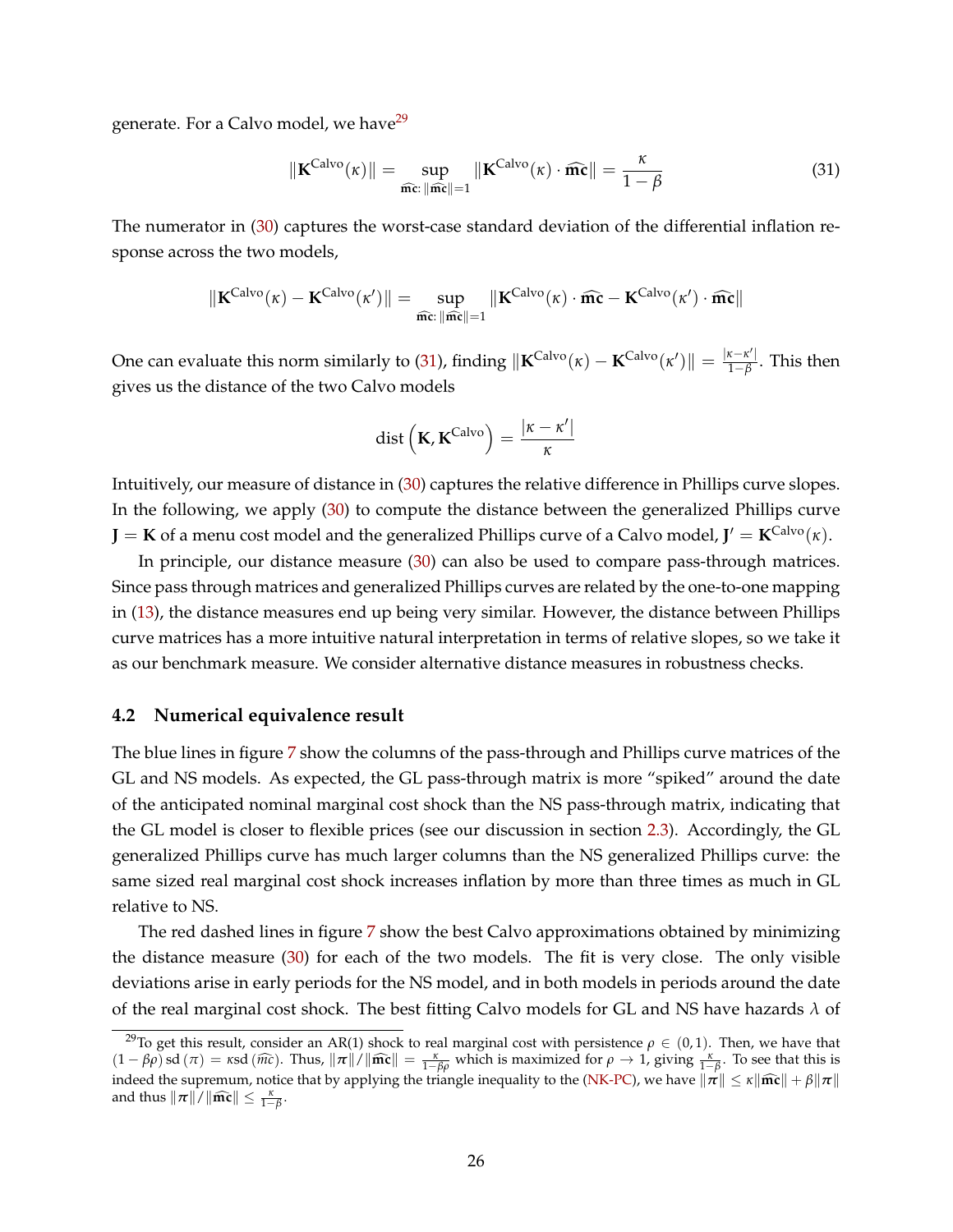<span id="page-26-0"></span>

Figure 7: Approximating menu cost Phillips curves with Calvo models.

Note: columns *s* ∈ {0, 10, 20} of the pass-through and Phillips curve matrices for the GL and NS models, calibrated as in table [1,](#page-13-1) as well as the best-fitting Calvo approximations, obtained using the distance measure [\(30\)](#page-24-2) applied to Phillips curve matrices.

#### 0.707 and 0.487. Given  $\beta = 0.99$ , this implies Calvo slopes  $\kappa$  of 1.709 and 0.468.

*Remark* 2*.* The GL and NS models are numerically equivalent to Calvo.

The fact that a Calvo model can fit the aggregate pricing behavior of SD models so well is surprising. For instance, it is well known that menu cost models have upward sloping adjustment hazards (see for instance [Alvarez et al.](#page-42-7) [2021,](#page-42-7) and the green line in figure [6\)](#page-21-0). It is also well known that, in a time dependent model, upward sloping adjustment hazards imply an inertial Phillips curve (see [Sheedy,](#page-46-3) [2010,](#page-46-3) and figures [1-](#page-10-0)[3,](#page-12-1) panel b). Combining these results, it would be natural to expect SD models to also feature inflation inertia. Yet they do not: a real marginal cost shock in the SD models in figure [7](#page-26-0) neither causes a slow build-up in inflation initially, nor causes a slow reduction in inflation after the time of the shock.

The reason for this lack of inertia is due to the difference between virtual and actual hazards. As figure [6](#page-21-0) shows, in both the GL and the NS models, actual hazards increase, but effective virtual hazards do not. In other words, the selection effect undoes the inertia in the Phillips curve that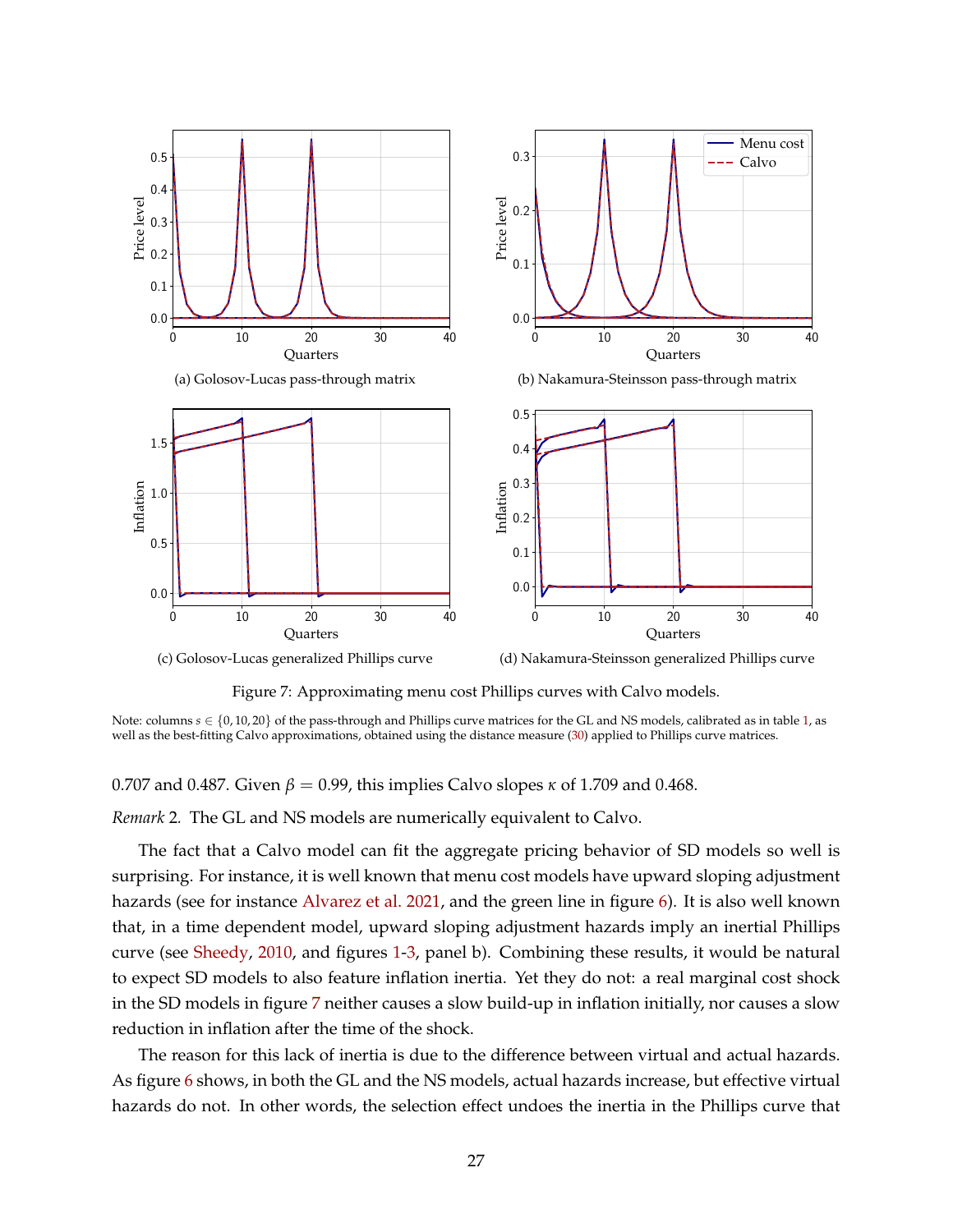<span id="page-27-0"></span>

Figure 8: Price level responses to AR(1) marginal cost shocks.

Note: impulse responses to AR(1) marginal cost shocks for GL and NS models, calibrated as in table [1,](#page-13-1) as well as the best-fitting Calvo approximations, obtained using the distance measure [\(30\)](#page-24-2). Shock persistence values are {0.3, 0.6, 1} for nominal shocks (top) and {0.3, 0.6, 0.8} for real shocks (bottom).

one would expect from actual hazards.

**Relationship to earlier equivalence results.** Several papers have previously explored the difference between SD and Calvo models. Our numerical equivalence result significantly extends these earlier findings. [Alvarez et al.](#page-42-0) [\(2016\)](#page-42-0) and [Alvarez et al.](#page-42-1) [\(2017\)](#page-42-1) characterize the cumulative impulse response (CIR) of one minus the price level (which is output in their model) to a unit-sized permanent shock to nominal costs in menu cost vs Calvo models, expressing those in terms of the kurtosis of the stationary distribution of price changes. [Alvarez and Lippi](#page-42-2) [\(2022\)](#page-42-2) characterize the entire impulse response of the price level to permanent shocks to nominal costs by finding the eigenvalues and eigenfunctions of the relevant dynamical system.

By contrast, our numerical equivalence result establishes that the entire impulse response to *arbitrary nominal* or *real* marginal cost shocks is well approximated by a Calvo model. This extension to all shocks is important, since it shows that the two price-setting models are effectively the same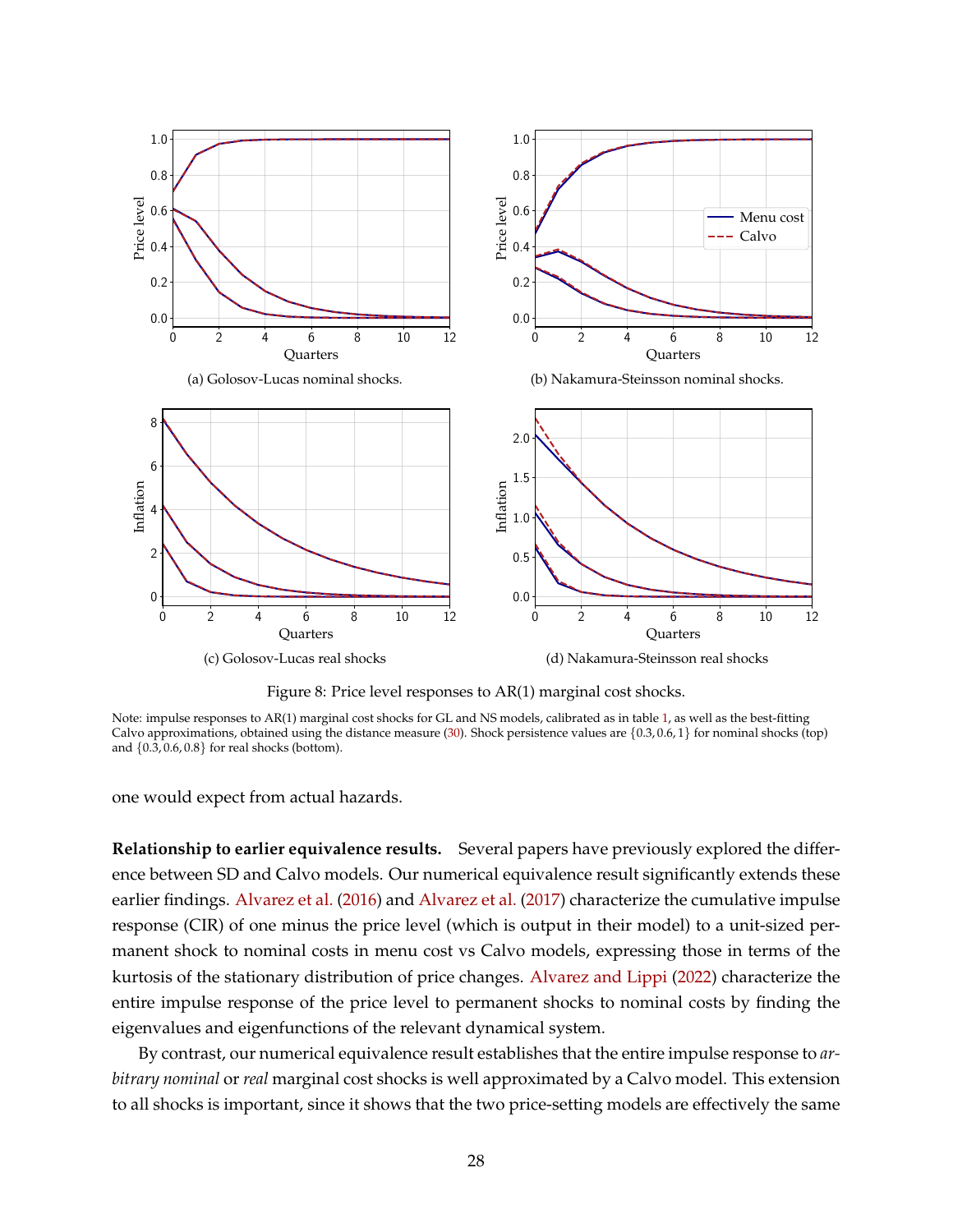without restrictive assumptions on preferences or on the nature of aggregate shocks. We illustrate this result in figure [8](#page-27-0) for various processes for nominal and real marginal cost shocks. The close match across responses follows directly from the fact that both the pass-through and Phillips curve matrices are sufficient statistics for the aggregate pricing behavior of a state-dependent model. If a Calvo matches these matrices well, it matches the entire aggregate behavior of the SD model, including impulse responses to all shocks.

An interesting observation from figure [8](#page-27-0) is that the Calvo approximation works somewhat less well for the NS model than for the GL model, in spite of the higher prevalence of free adjustments. The reason is as follows. While both models feature the same frequency of price changes, in the GL model, these adjustments are entirely triggered by price gaps leaving the inaction region. This leads to faster mixing of price gaps, and hence faster convergence of the intensive and extensive margin hazards relative to the NS model, as is clear from figure [6.](#page-21-0) In turn, this faster convergence makes GL more and NS less "Calvo-like".

**Estimating the NK-PC on data from the menu cost model.** The numerical equivalence between SD and Calvo models has a simple implication: menu cost models are well described by the [\(NK-PC\)](#page-1-4), for a model-specific slope parameter *κ*. This suggests an alternative distance metric: one can simulate data from an SD model, estimate [\(NK-PC\)](#page-1-4) on the simulated data, and use the *R* 2 from the regression as a measure of fit. Implementing this procedure in the GL and NS models using an AR(1) process for real marginal cost with quarterly persistence 0.8 delivers  $R^2 = 1.000$ (GL) and  $R^2 = 0.998$  (NS), also suggesting a tight match overall. Going beyond this procedure, we can estimate a hybrid Phillips curve, as in [Galí and Gertler](#page-44-6) [\(1999\)](#page-44-6). This delivers an estimated term on lagged inflation that is very close to 0, confirming the fact that menu cost models cannot generate inflation inertia. Details are provided in appendix [D.1.](#page-68-0)

#### **4.3 Robustness to parameterization of the canonical menu cost model**

The GL and NS models are only two parametrizations of the canonical menu cost model. Here, we explore systematically the two-dimensional parameter space of this model within the class of normal idiosyncratic shocks.[30](#page-28-0)

Figure [9\(](#page-29-1)a) plots the relative distance [\(30\)](#page-24-2) between the generalized Phillips curve and its best Calvo fit, as we vary both the duration (defined as  $\frac{1}{freq} - 1$ ) and the share of free price adjustments. The dotted vertical line indicates the empirical duration in our baseline GL and NS calibration; recall that our GL calibration has no free adjustments and our NS calibration has 75%.

At smaller durations, we find a smaller distance, indicating a closer match between the SD and Calvo models. This is intuitive as tighter sS bands not only increase frequency, but also increase the speed of mixing of price gaps, leading the intensive and extensive margin hazards to converge more quickly. This brings the model closer to Calvo. Less intuitively, but in line with our discussion of the worse Calvo fit of the NS model relative to GL, a greater share of free adjustments can

<span id="page-28-0"></span> $30$ In appendix [D.2](#page-69-0) we consider an extension with leptokurtic shocks.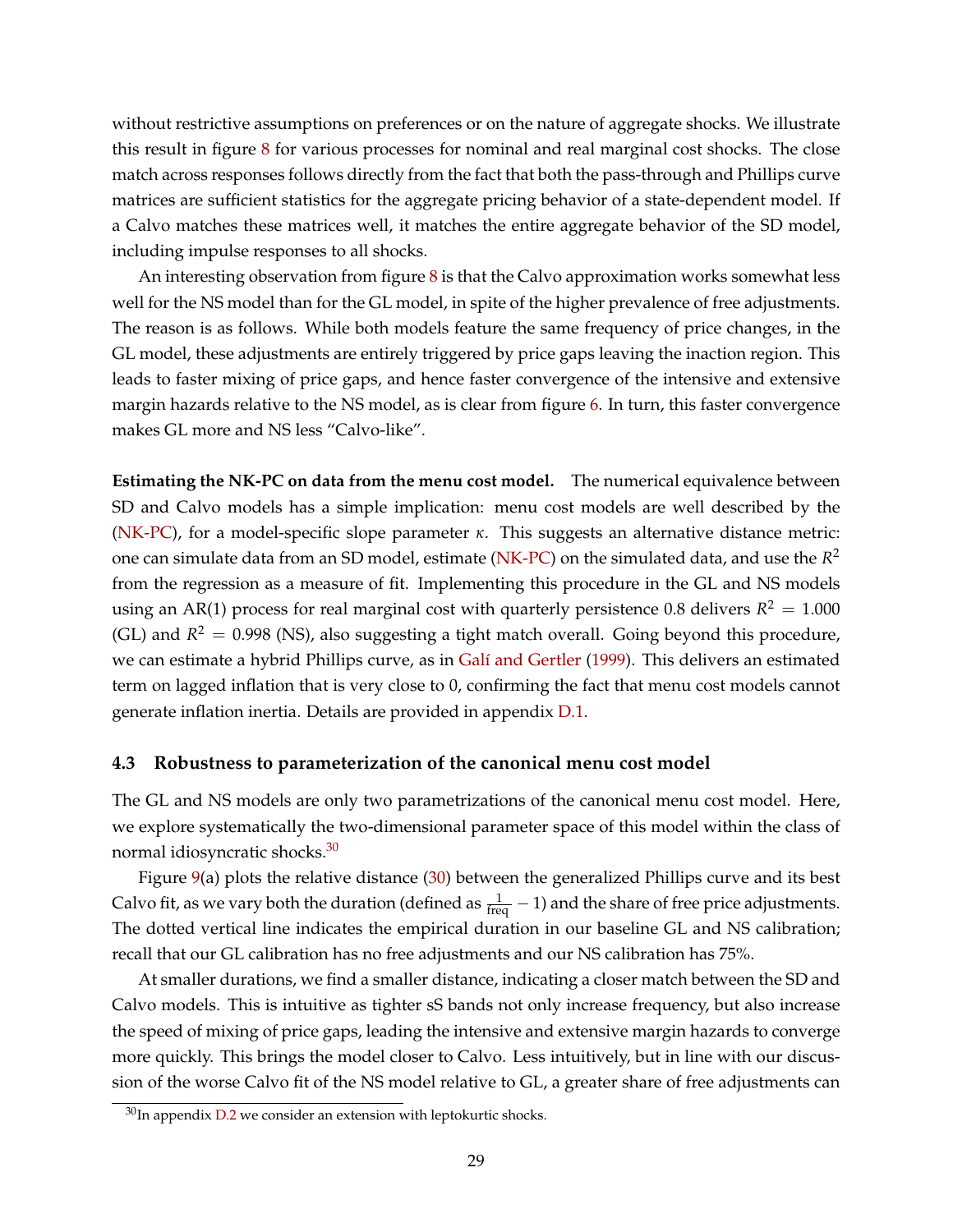<span id="page-29-1"></span>

(a) Distance for various duration and share of free adjustments values.

(b) Distance-minimizing (solid) and ALL-implied (dashed) Calvo duration.

Figure 9: General parameter values.

Note: the left panel shows the distance between the state-dependent Phillips curve and the best-fitting Calvo approximation, measured with distance [\(30\)](#page-24-2). The right panel shows the duration of the Calvo minimizer, as well as the one implied by the ALL result, that is,  $d^{Calvo} = \frac{1}{6} \text{Kur}^{\text{MC}} (1 + d^{\text{MC}}) - \frac{1}{2}$  for the value of  $\text{Kur}^{\text{MC}}$  in the simulation of the menu cost model under the duration *d MC* and share of free adjustment under consideration. . The vertical dotted lines show the empirical duration that we target in our baseline calibration.

increase the distance to Calvo. The distance only falls to zero for adjustment shares very close to 100% (not shown).

#### <span id="page-29-0"></span>**4.4 Why do Calvo and menu cost models have such close aggregate predictions?**

In this section, we explain the Calvo model appears to approximate the menu cost model so well.

In our GL and NS parameterizations of the canonical menu cost model, we traced back the close fit between the Calvo model and the SD models to the fact that underlying extensive and intensive margin hazards evolved in opposite directions and converged to the same limit, per proposition [2](#page-21-1) and remark [1.](#page-22-3) In particular, we noted that the average survival function,  $\alpha \Phi_t^e$  +  $(1 - \alpha) \Phi_t^i$ , was close to a Calvo survival function  $\Phi_t^{calvo} = (1 - \lambda)^t$ .

One reason why the average survival function is relevant is that, if two models have the same average survival function, then they give the same impulse response to a permanent shock. Indeed, proposition [1](#page-15-0) together with [\(11\)](#page-10-1) implies that the response to a permanent shock of a canonical SD model is always

$$
\widehat{P}_t = \frac{\sum_{s=0}^t \left( \alpha \Phi_s^e + (1 - \alpha) \Phi_s^i \right)}{\sum_{s \ge 0} \left( \alpha \Phi_s^e + (1 - \alpha) \Phi_s^i \right)}
$$

Hence, all that is relevant for this impulse response is the average survival  $\alpha \Phi_s^e + (1 - \alpha) \Phi_s^i$ .

Beyond the permanent shock case, the average survival function is not sufficient to pin down the impulse responses to other shocks. Suppose, for instance, that two TD models average exactly to a Calvo,  $\alpha \Phi_t^e + (1 - \alpha) \Phi_t^i = (1 - \lambda)^t$ , but are not Calvo themselves. Then, equation [\(15\)](#page-15-4) shows that they will not deliver the same response to a one-time shock; and the logic holds more gener-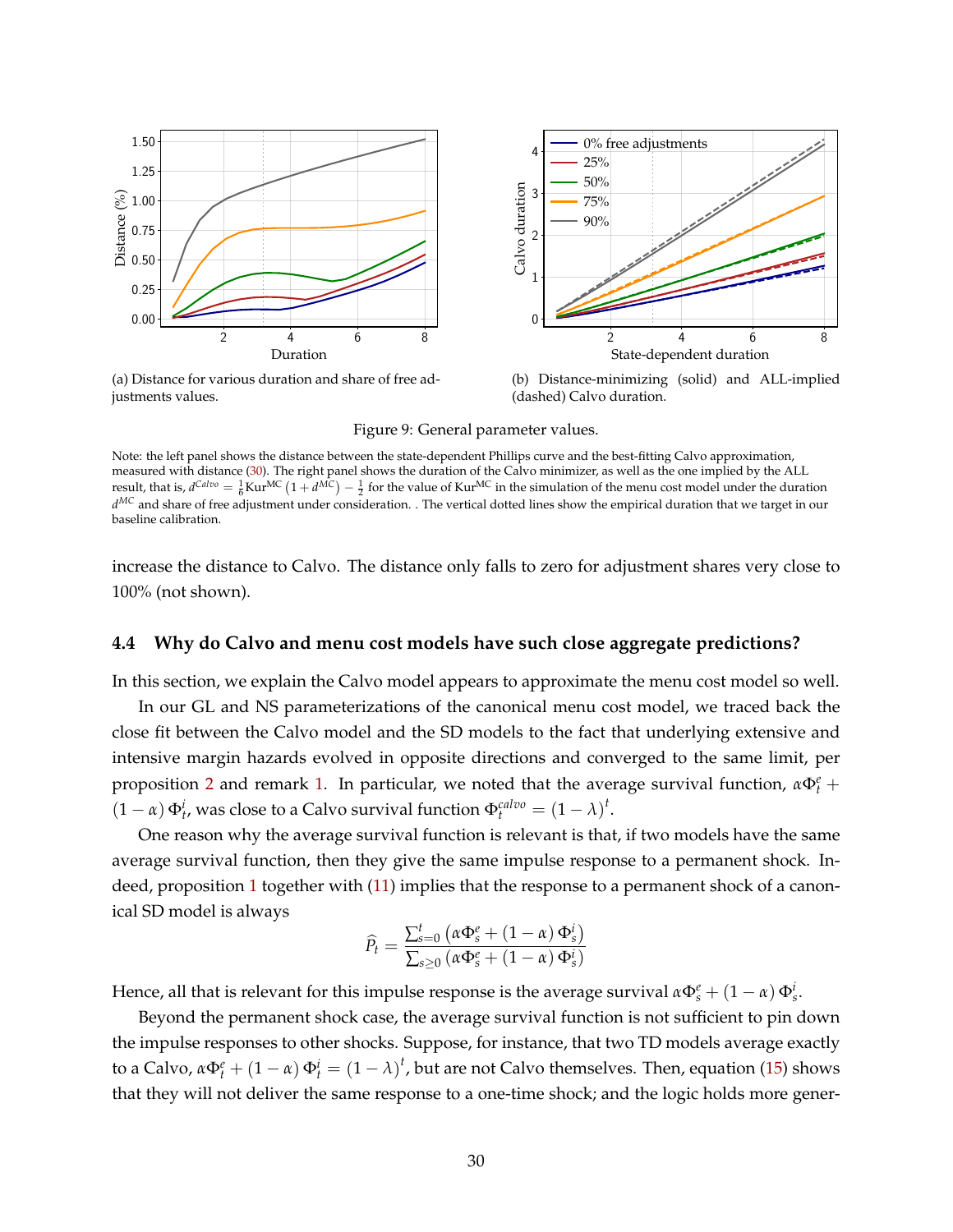<span id="page-30-1"></span>

Figure 10: Decomposing the generalized Phillips curve into intensive and extensive margin Note: Generalized Phillips curves for intensive and extensive pass-through matrices in GL and NS models, calibrated as in table [1.](#page-13-1)

ally. However, if these two models are themselves "close" to Calvo so that  $\Phi_t^e = (1 - \lambda)^t + \eta_t$  with *η<sup>t</sup>* small, then to first order in *η<sup>t</sup>* , all nominal impulse responses are the same as Calvo impulse responses. Through the mapping in [\(13\)](#page-11-3), this then implies that the generalized Phillips curves are themselves close. Since, in figure [6,](#page-21-0) the average virtual survival of the GL model is extremely close to flat, this explains why the Calvo model does so well for the generalized Phillips curve.

Figure [6](#page-21-0) shows that the average virtual survival of the NS model, on the other hand, differs from that of a Calvo. To understand the implications of this for the generalized Phillips curve, we consider a situation where the survivals are most different from Calvo, because there is either only an intensive margin or only an extensive margin. Figure [10](#page-30-1) reports the generalized Phillips curve for the GL and NS model in this case. We see that these two models separately produce fairly different GPC. In particular, there is persistence in the extensive margin and anti-persistence in the intensive margin. This difference is most pronounced for the NS model.

A striking feature, however, is that the shape is still fairly similar: as we go backwards in time from the quarter of the shock, both of these margins appear to be decaying at the same rate *β* as the Calvo Phillips curve. As the following proposition shows, this turns out to be a general result for any price-setting model with any pass-through matrix.

<span id="page-30-0"></span>**Proposition 3.** Let  $K = (K_{t,s})$  be the generalized Phillips curve of an arbitrary convex combination of TD *or canonical menu cost pass-through matrices. Then, the columns of* **K** *converge to a two-sided sequence*  $\{k_j\}$  around the diagonal, i.e.  $K_{s+j,s} \to k_j$  as  $s \to \infty$ , for each  $j \in \mathbb{Z}$ . Going backward, this sequence decays *at rate β asymptotically, i.e.*

$$
\lim_{j \to \infty} \frac{k_{-j}}{\beta^j} = C
$$

*for some constant C.*

This proposition has several implications. First, it shows that the shape of the generalized Phillips curve will always look similar to Calvo in that it will always feature *β* discounting of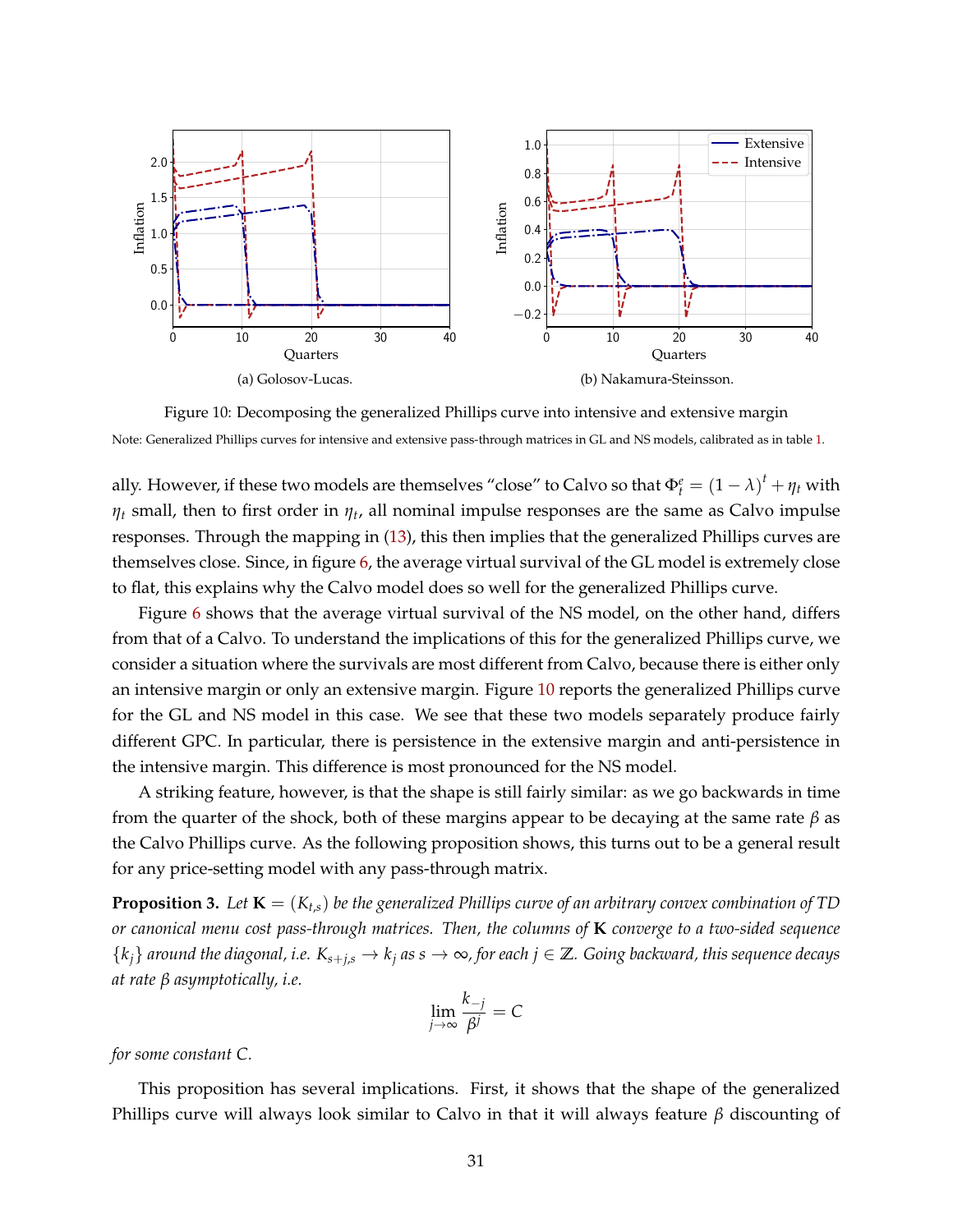anticipated shocks in any model. Second, it shows that the extreme "forward-lookingness" of the [\(NK-PC\)](#page-1-4), with future shocks discounted at rate *β* irrespective of the horizon—which plays an major role in the forward guidance puzzle [\(Del Negro, Giannoni and Patterson,](#page-45-9) [2013\)](#page-45-9)—is present in all price-setting models we consider in this paper.

#### **4.5 Which Calvo frequency fits best?**

So far, we have recovered the Calvo model that most closely approximates a given menu cost model by simulating the latter. Here, we show that it is possible to completely side-step the need for simulation, and instead use a result by [Alvarez et al.](#page-42-0) [\(2016\)](#page-42-0) to directly recover the slope *κ*.

Figure [9\(](#page-29-1)b) shows the Calvo duration that provides the best fit to each model across the parameter space of the canonical menu cost model. From any Calvo duration *d*, we can back out the equivalent Calvo frequency freq =  $1/(1 + d)$ , and therefore the slope  $\kappa$  using the standard formula,

<span id="page-31-2"></span>
$$
\kappa = \frac{\text{freq}\left(1 - \beta\left(1 - \text{freq}\right)\right)}{1 - \text{freq}} = \frac{1 - \beta \frac{d}{1 + d}}{d} \tag{32}
$$

Observe that the relation between menu cost duration and Calvo duration in figure [9\(](#page-29-1)b) is close to linear. This is an instance of the [Alvarez et al.](#page-42-0) [\(2016\)](#page-42-0) result. [Alvarez et al.](#page-42-0) [\(2016\)](#page-42-0) showed that, in continuous time, the cumulative impulse response of the price level to a permanent nominal cost shock depends only on the ratio of the kurtosis of price changes to the frequency. Because the Calvo model provides a close approximation to the menu cost model, it must approximately have the same CIR, and therefore the same ratio of Kurtosis to frequency,

<span id="page-31-0"></span>
$$
\frac{\text{Kur}^{\text{Calvo}}}{\text{freq}^{\text{Calvo}}} \simeq \frac{\text{Kur}^{\text{MC}}}{\text{freq}^{\text{MC}}}
$$
 (33)

In continuous time, Kur<sup>Calvo</sup> is equal to 6, and Kur<sup>MC</sup> is a constant less than 6 that depends only on the share of free adjustments, and is equal to 1 in the Golosov-Lucas case. Hence, [\(33\)](#page-31-0) implies a linear relationship between Calvo and menu cost duration, with a slope equal to  $\frac{1}{6}$  under zero free adjustments and increasing as the share of free adjustment rises. These properties are all apparent in Figure [9\(](#page-29-1)b). The dashed lines provide a numerical approximation based on the simulated values of Kur<sup>Calvo</sup> and Kur<sup>MC</sup> in the discrete-time model (where these values are no longer independent of frequency) and show that this formula provides an excellent quantitative fit.<sup>[31](#page-31-1)</sup>

In conclusion, equations [\(32\)](#page-31-2) and [\(33\)](#page-31-0), combined with the relationship between Calvo kurtosis and frequency, allow us to obtain a Phillips curve based entirely on the ratio of kurtosis to

<span id="page-31-1"></span><sup>&</sup>lt;sup>31</sup>In the Calvo model, we have Kur<sup>Calvo</sup> = 3  $(2 - freq^{Calvo})$ , while in the menu cost model there is no analytical expression and Kur<sup>MC</sup> must be simulated numerically.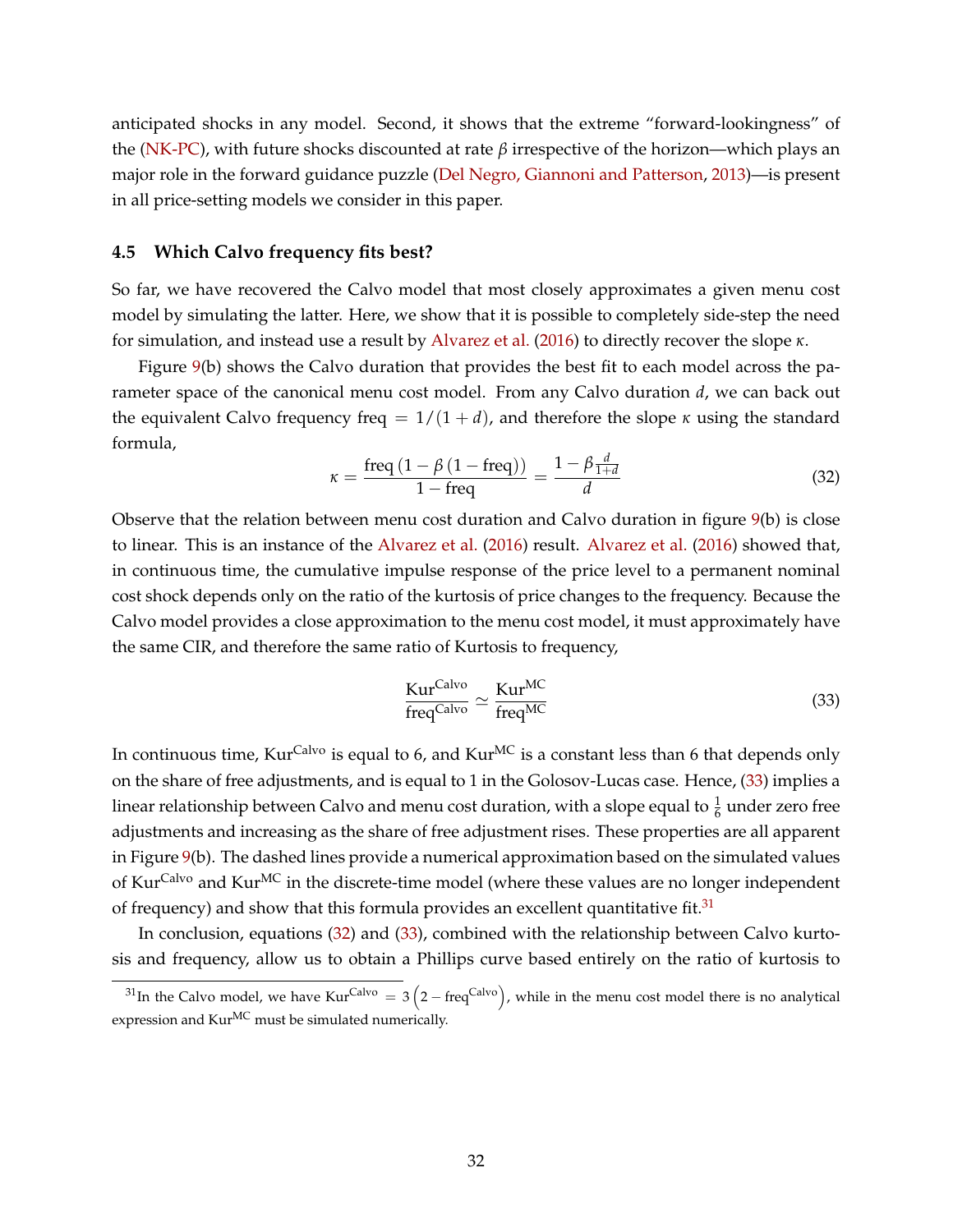frequency in the menu cost model.<sup>[32](#page-32-1)</sup> In the limit as  $\beta \rightarrow 1$ , this becomes:

<span id="page-32-2"></span>
$$
\kappa \simeq \frac{4}{\left(\frac{1}{3}\frac{\text{Kur}^{MC}}{\text{freq}^{MC}}\right)^2 - 1}
$$
\n(34)

The quantitative implications of [\(34\)](#page-32-2) are worth stressing. In the data, the frequency of price changes is usually found to be around 0.2 and 0.3 at the quarterly frequency, and the Kurtosis of price changes is typically thought to be between 3 to 4. Implementing [\(34\)](#page-32-2) with these values delivers  $\kappa \in [0.1, 0.4]$ . By contrast, our menu cost models generate Kurtosis of 1.3 for GL and 2.3 for NS at our calibrated frequency of 0.239. Applying [\(34\)](#page-32-2), we obtain a *κ* of 1.75 for GL and 0.53 for NS, close to the values delivered by the best-fitting Calvo model. These values are high compared to the  $\kappa = 0.08$  implied by a Calvo model with this frequency of price change, and also high compared to typical direct estimates of *κ* from macro data. We return to this point in the conclusion.

## **4.6 Additional robustness exercises**

In appendix [D.2,](#page-69-0) we show that the numerical equivalence result between the canonical model and Calvo appears to be quite robust by considering several extensions to our numerical analysis: (a) we allow for leptokurtic shocks; (b) we allow for two products as in [Midrigan](#page-45-3)  $(2011),<sup>33</sup>$  $(2011),<sup>33</sup>$  $(2011),<sup>33</sup>$  $(2011),<sup>33</sup>$  (c) we allow for multiple sectors as in [Nakamura and Steinsson](#page-45-2) [\(2010\)](#page-45-2); and (d) we compare SD models and Calvo models for large (non-infinitesimal) shocks.

In a final extension, we consider steady-state inflation, which in menu cost models affects the frequency of price change. When we recalibrate the model to match the same data frequency at different rates of inflation, we obtain a good fit to almost exactly the same Calvo parameter. When we do not recalibrate, and instead allow the steady-state frequency of price change to vary with inflation, we continue to find a good fit to Calvo, but the Phillips curve slope *κ* increases with steady-state inflation (see figure [D.3\)](#page-72-0).

# <span id="page-32-0"></span>**5 General Equilibrium**

So far, we have set up both state- and time-dependent models assuming a quadratic objective and linear aggregation. In the analytical menu cost literature, this is sometimes taken as a primitive environment for convenience, and is usually viewed as the correct approximation to a deeper microfounded price-setting problem (eg, [Alvarez and Lippi](#page-42-8) [2014\)](#page-42-8).

We have also studied the generalized Phillips curve as solution to a particular fixed point, solving for inflation as a function of real marginal cost in [\(13\)](#page-11-3), by analogy to the New Keynesian

<span id="page-32-3"></span><span id="page-32-1"></span><sup>&</sup>lt;sup>32</sup>This corresponds to the value of *κ* when  $\frac{1}{\text{freq}^{\text{Calvo}}} = \frac{1}{6} \frac{\text{Kur}^{\text{MC}}}{\text{freq}^{\text{MC}}} + \frac{1}{2}$ .

 $33$ More products would make the model more similar to a Taylor model, as shown by [Alvarez et al.](#page-42-0) [\(2016\)](#page-42-0), and would therefore make the numerical fit of a Calvo model worse.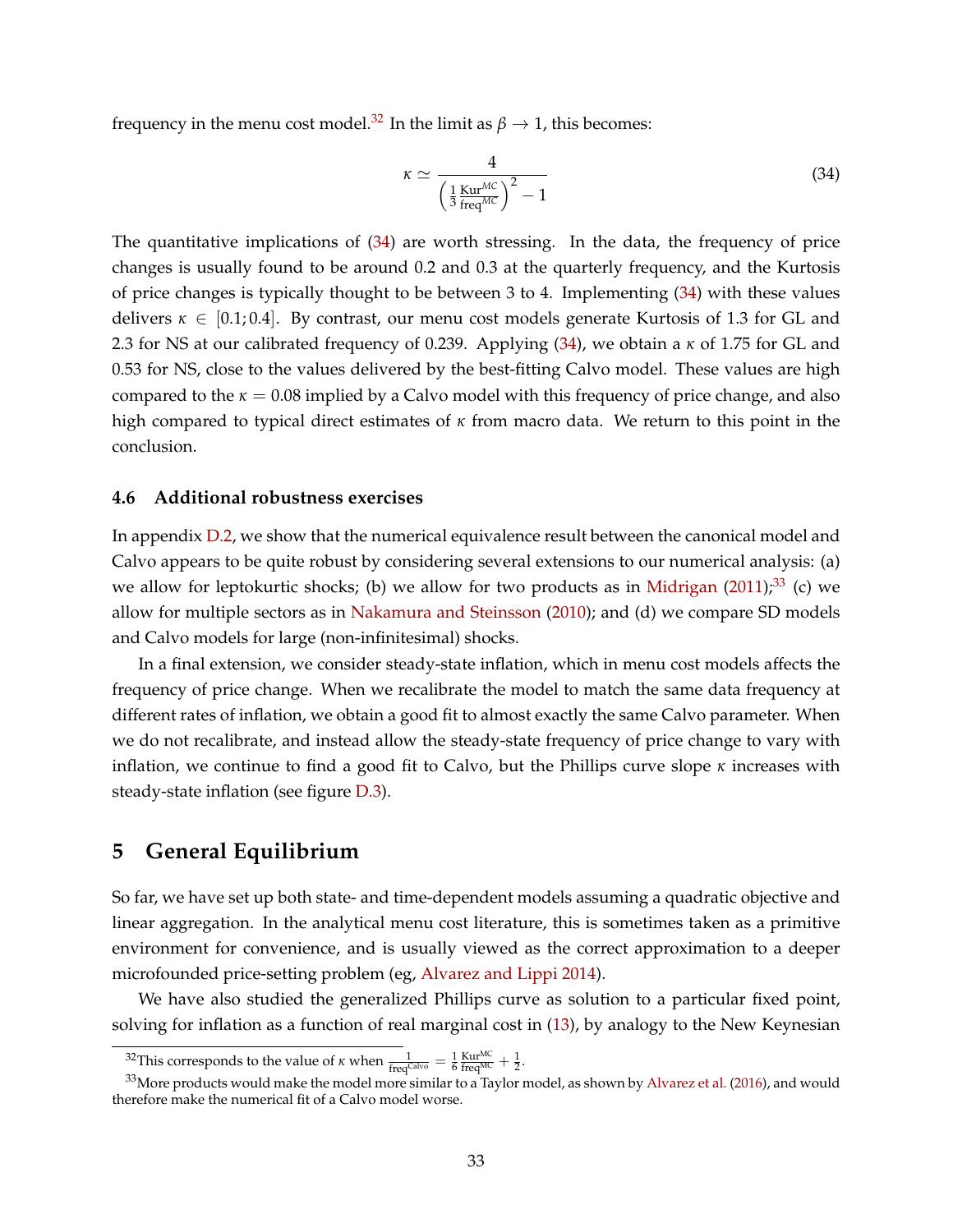Phillips curve.

In this section, we justify the use of both the quadratic approximation and the generalized Phillips curve in the context of fully microfounded general equilibrium DSGE models with menu cost price-setting.<sup>[34](#page-33-0)</sup> We show that the first-order perturbation solution of this model is, as idiosyncratic risk becomes small, exactly the same as that of the same model with the generalized Phillips curve **K** replacing the entire price-setting model. We formally show this first in the context of the standard New Keynesian model, with and without strategic complementarity, and then show how the result extends to a more complex DSGE model.<sup>[35](#page-33-1)</sup>

#### **5.1 Textbook New Keynesian model with menu costs**

Our model is set in discrete time. We closely follow [Galí](#page-44-0) [\(2008\)](#page-44-0) in terms of model structure and notation, except for the price-setting behavior of the firm. We continue to write the model under perfect foresight over aggregate variables, and to denote log-deviations from the steady state with a hat.

**Households.** The model is populated by a representative household maximizing the utility function

$$
\sum_{t=0}^{\infty} \beta^t \left[ \frac{C_t^{1-\sigma}}{1-\sigma} - b \frac{N_t^{1-\varphi}}{1+\varphi} \right]
$$

over paths of consumption and hours  $\{C_t, N_t\}$  subject to the flow budget constraint

$$
P_t C_t + B_t \le (1 + i_{t-1}) B_{t-1} + W_t N_t + P_t \Pi_t
$$

and a standard No-Ponzi condition  $\lim_{T\to\infty} B_T \geq 0$ . The first order conditions of the household are the usual ones,

<span id="page-33-2"></span>
$$
C_t^{-\sigma} = \frac{P_t}{P_{t+1}} (1 + i_t) C_{t+1}^{-\sigma} \quad \text{and} \quad bN_t^{\varphi} = \frac{W_t}{P_t} C_t^{-\sigma} \tag{35}
$$

Consumption *C<sup>t</sup>* is an index bundling many varieties *i*,

$$
C_t \equiv \left( \int_0^1 \left( \frac{C_{it}}{A_{it}} \right)^{\frac{\zeta - 1}{\zeta}} di \right)^{\frac{\zeta}{\zeta - 1}}
$$
(36)

where *ζ* > 1 is the elasticity of substitution between varieties; and *Ait* are idiosyncratic preference shifters. Aggregate output is simply equal to consumption,  $Y_t = C_t$ , in the model. Demand for

<span id="page-33-1"></span><span id="page-33-0"></span><sup>&</sup>lt;sup>34</sup>Earlier examples of DSGE models with menu cost pricing are [Dotsey et al.](#page-44-3) [\(1999\)](#page-44-3) and [Costain and Nakov](#page-43-11) [\(2011\)](#page-43-11).

<sup>35</sup>As pointed out by [Fernández-Villaverde](#page-44-9) (2010, p.40), GE menu cost models are hard to simulate: "The bad news is, of course, that handling a state-dependent pricing model is rather challenging (we have to track a non-trivial distribution of prices), which limits our ability to estimate it. Being able to write, solve, and estimate DSGE models with better pricing mechanisms is, therefore, a first order of business."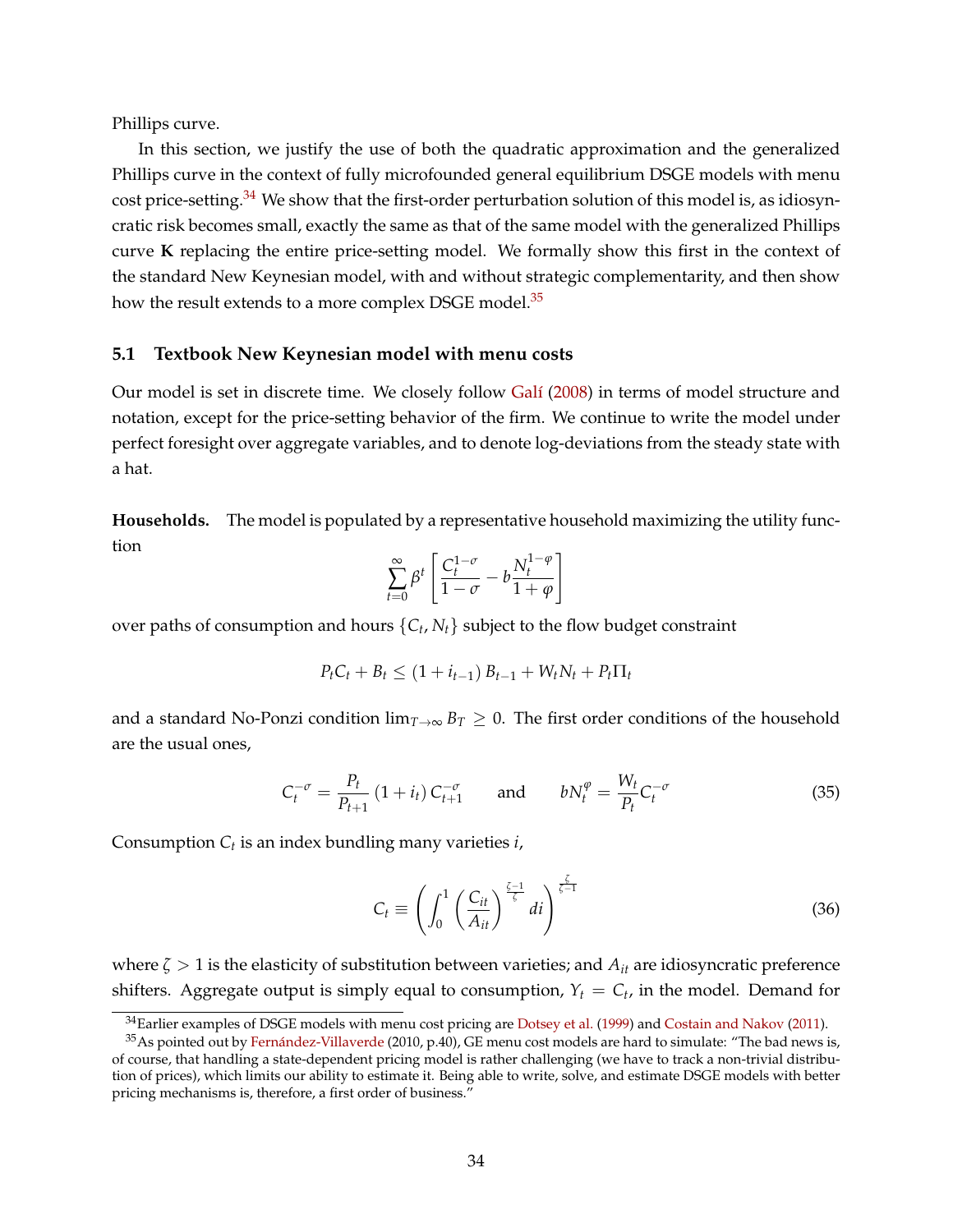variety *i* and the aggregate price index are given by

<span id="page-34-3"></span>
$$
Y_{it} = A_{it}^{1-\zeta} \left(\frac{P_{it}}{P_t}\right)^{-\zeta} Y_t \quad \text{and} \quad P_t = \left(\int_0^1 (A_{it} P_{it})^{1-\zeta} dt\right)^{\frac{1}{1-\zeta}}
$$
(37)

where  $P_{it}$  denotes the price of variety *i*.

**Firms.** There is a continuum of monopolistically competitive firms. Firm *i* produces quantity *Yit* of variety *i* with linear production function  $Y_{it} = A_{it} N_{it}$  from hours  $N_{it}$ . Importantly, variety *i*'s preference shifter *Ait* is also firm *i*'s productivity shock. log *Ait* evolves according to a random walk,

$$
\log A_{it} = \log A_{it-1} + \sigma_{\epsilon} \epsilon_{it}
$$

where *eit* is an iid standard normal random variable. Firm *i*'s real profits at date *t* are given by

<span id="page-34-0"></span>
$$
\Pi_{it} = \frac{P_{it}}{P_t} Y_{it} - \frac{W_t}{P_t} N_{it} = \left(\frac{P_{it}}{P_t} - \frac{W_t}{P_t} \frac{1}{A_{it}}\right) \cdot A_{it}^{1-\zeta} \left(\frac{P_{it}}{P_t}\right)^{-\zeta} Y_t
$$
(38)

The firm's statically optimal price  $P_{it}^*$  is therefore given by the usual constant markup rule

<span id="page-34-1"></span>
$$
P_{it}^* = \frac{\zeta}{\zeta - 1} \frac{W_t}{A_{it}} \tag{39}
$$

Substituting out *Ait* from [\(38\)](#page-34-0) using [\(39\)](#page-34-1), we can express profits just in terms of the ratio of the actual price  $P_{it}$  to the statically optimal price  $P_{it}^*$ ,

$$
\Pi_{it} = \left(\frac{\zeta}{\zeta - 1} \frac{W_t}{P_t}\right)^{1 - \zeta} Y_t \cdot \left(\left(\frac{P_{it}}{P_{it}^*}\right)^{1 - \zeta} - \frac{\zeta - 1}{\zeta} \left(\frac{P_{it}}{P_{it}^*}\right)^{-\zeta}\right)
$$
(40)

As before, we define firm *i*'s price gap *xit* as the log-difference between a firm's price and its optimal price, excluding the nominal wage

$$
x_{it} = \log P_{it} - \log \left( \frac{\zeta}{\zeta - 1} \frac{1}{A_{it}} \right)
$$

With this notation, profits can be written entirely as a function of the price gap and aggregate variables, [36](#page-34-2)

$$
\Pi_{it} = \left(\frac{\zeta}{\zeta-1} \frac{W_t}{P_t}\right)^{1-\zeta} Y_t \cdot \left(e^{(1-\zeta)(x_{it}-\log W_t)} - \frac{\zeta-1}{\zeta} e^{-\zeta(x_{it}-\log W_t)}\right) \equiv Z_t \cdot F\left(x_{it}-\log W_t\right)
$$

where we collect the aggregate profit shifters in  $Z_t \equiv \left(\frac{\zeta}{\zeta-1}\right)$ *W<sup>t</sup> Pt*  $\int_{0}^{1-\zeta} Y_t$  and write the idiosyncratic component with function  $F(x) \equiv e^{(1-\zeta)x} - \frac{\zeta-1}{\zeta}e^{-\zeta x}$ . *F* has a local maximum at 0, that is,  $F'(0) = 0$ ,

<span id="page-34-2"></span><sup>36</sup>Without introducing *Ait* as simultaneous preference and technology shocks, this would not be feasible.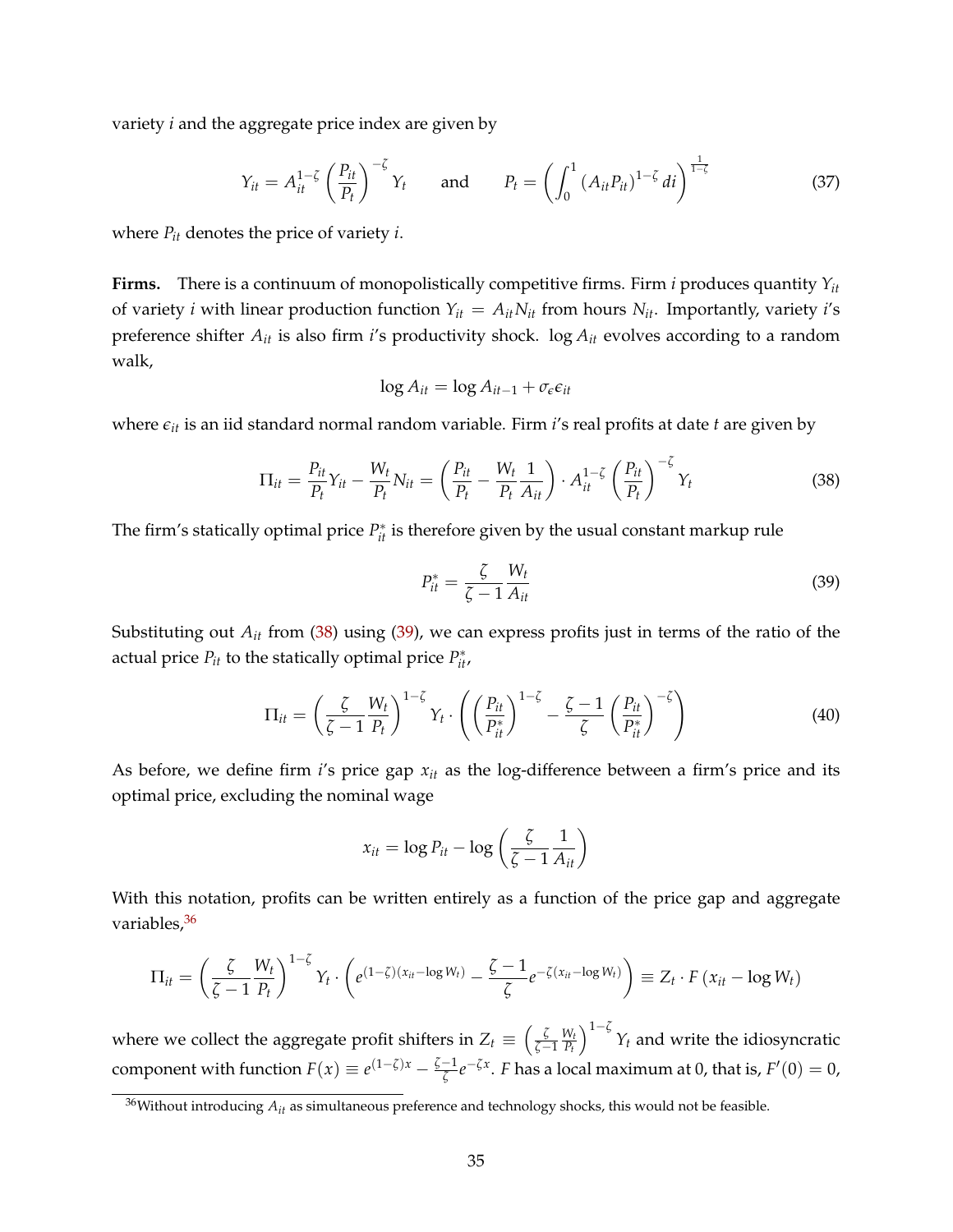$F''(0) < 0$ . We can also express the price level  $P_t$  from [\(37\)](#page-34-3) in terms of price gaps,

<span id="page-35-0"></span>
$$
P_t = \frac{\zeta}{\zeta - 1} \left( \int_0^1 e^{(1-\zeta)x_{it}} dt \right)^{\frac{1}{1-\zeta}}
$$
(41)

Inflation is defined as  $\pi_t = P_t/P_{t-1} - 1$ .

As in section [2,](#page-5-0) we assume firms have to pay a random menu cost  $\xi_{it} \in \{0, \xi\}$  when changing their prices, where as before, the probability of a free adjustment,  $\xi_{it} = 0$ , is parametrized by  $\lambda \in [0, 1)$ , and  $\xi > 0$ . Following [Golosov and Lucas](#page-44-1) [\(2007\)](#page-44-1) and [Nakamura and Steinsson](#page-45-2) [\(2010\)](#page-45-2), we assume the menu cost are stated in units of labor required to change prices. Moreover, we scale the menu cost by  $\sigma_{\epsilon}^2$ . As we show below, this allows us to consider the limit of small  $\sigma_{\epsilon}$ . Given this, firm *i*'s profit maximization problem reads

$$
\min_{\{x_{it}\}} \mathbb{E}_0 \sum_{t=0}^{\infty} \beta^t C_t^{-\sigma} \left[ Z_t \cdot F\left(x_{it} - \log W_t\right) + \sigma_{\epsilon}^2 \xi_{it} \frac{W_t}{P_t} 1_{\{x_{it} \neq x_{it-1} - \sigma_{\epsilon} \epsilon_{it}\}} \right]
$$
(42)

where  $\beta^t C_t^{-\sigma}$  is the representative agent's stochastic discount factor up to a multiplicative constant.

The aggregate amount of labor required for menu costs is given by

$$
\Xi_t \equiv \int_0^1 \sigma_\epsilon^2 \xi_{it} 1_{\{x_{it} \neq x_{it-1} - \sigma_\epsilon \epsilon_{it}\}} di \tag{43}
$$

Aggregate profits  $\Pi_t \equiv \int_0^1 \Pi_{it} di$  are paid directly to the representative agent. With the help of [\(41\)](#page-35-0), aggregate labor demand by firms can be written as

$$
N_t^d \equiv Y_t \Delta_t + \Xi_t \tag{44}
$$

where  $\Delta_t \equiv \left(\int_0^1 e^{(1-\zeta)x_{it}}dt\right)^{\frac{\zeta}{1-\zeta}} \int_0^1 e^{-\zeta x_{it}}dt ≥ 1$  captures the productivity loss due to price dispersion.

**Monetary policy rule.** We assume the central bank operates a standard Taylor rule,  $i_t = \rho + \rho$  $\phi \pi_t + v_t$  where  $\rho = \beta^{-1} - 1$  is the discount rate,  $\phi > 1$ , and  $v_t$  is a monetary policy shock.

**Market clearing and equilibrium.** The goods market clearing condition is simply given by  $C_t = Y_t$ . Labor market clearing is given by  $N_t = N_t^d$ . Asset market clearing is given by  $B_t = 0$ . A competitive equilibrium is an allocation  $\{C_t, N_t, N_t^d, Y_t, B_t, \Xi_t, Y_{it}, N_{it}, \Pi_t\}$  together with prices  $\{P_t, P_{it}, W_t, \pi_t, i_t\}$  such that the representative agent maximizes utility, the central bank follows its rule, and all firms maximize the present discounted value of their profits.

**Steady state with no aggregate shocks.** A steady-state equilibrium with no aggregate shocks  $(\nu_t \equiv 0)$  is characterized by a set of constant aggregates  $\{N_{ss}, Y_{ss}, E_{ss}, P_{ss}, W_{ss}, i_{ss}, \Delta_{ss}\}\$ . It follows from the monetary policy rule and steady-state Euler equation [\(35\)](#page-33-2) that steady-state inflation must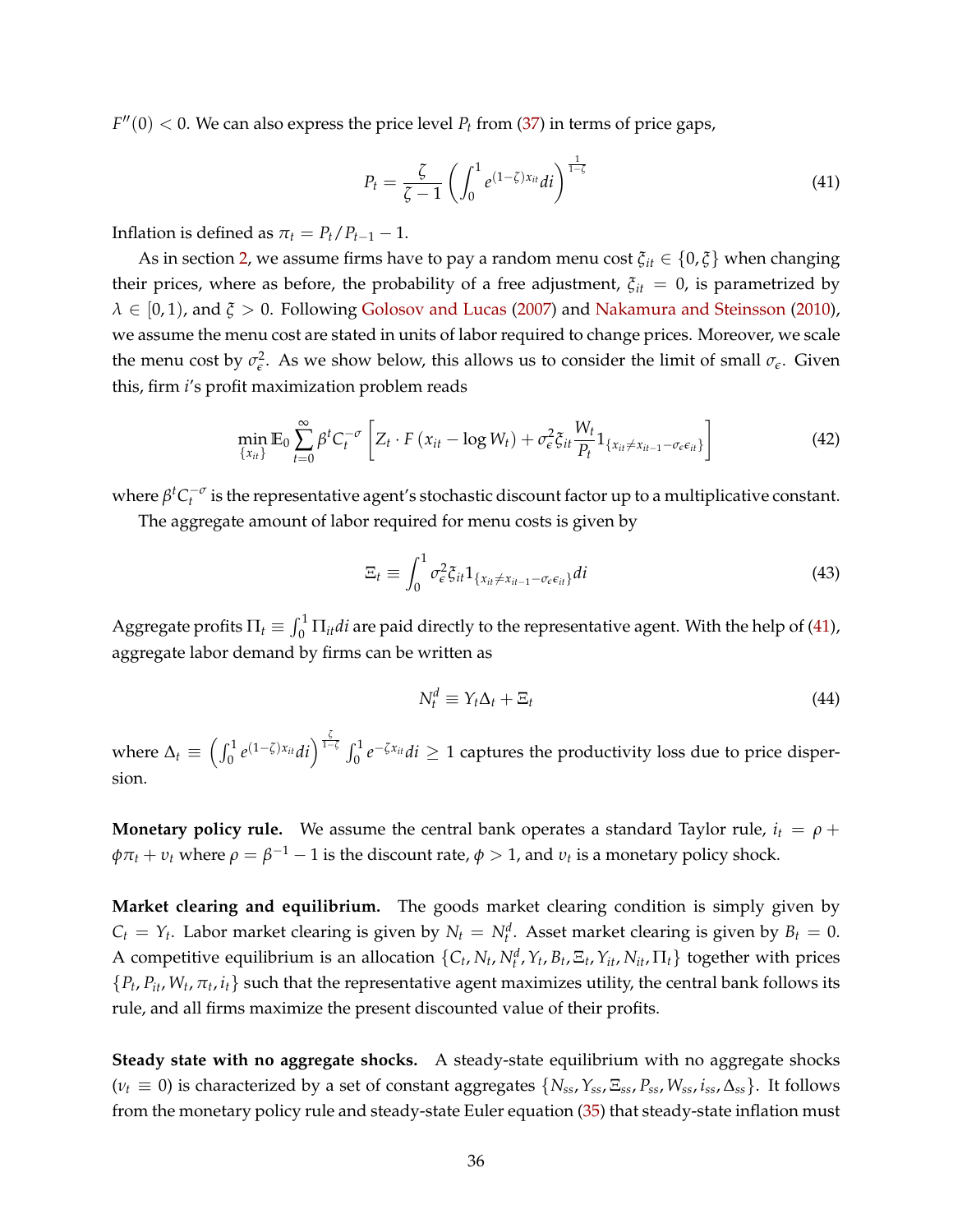be zero and  $\beta(1 + i_{ss}) = 1$ . We resolve indeterminacy of steady-state prices and wages with the normalization  $W_{ss} = 1.37$  $W_{ss} = 1.37$ 

In the case with no idiosyncratic shocks or menu costs ( $\sigma_{\epsilon} = 0$ ), then all price gaps are zero, and we also have  $\Delta_{ss} = 1$ ,  $\Xi_{ss} = 0$ ,  $P_{ss} = \frac{\zeta}{\zeta-1}W_{ss}$ ,  $Y_{ss} = N_{ss}$ , and  $bN_{ss}^{\varphi} = \frac{\zeta}{\zeta-1}Y_{ss}^{-\sigma}$ . In appendix [E,](#page-76-0) we show that all steady-state aggregates converge to these  $\sigma_{\epsilon} = 0$  levels as we take the limit  $\sigma_{\epsilon} \rightarrow 0.$ 

**First-order response to aggregate shocks around steady state.** Following a vast literature (see, in particular, [Reiter](#page-45-0) [2009\)](#page-45-0), we are interested in the first-order perturbation solution in aggregates around the steady state described above. In particular, we consider an arbitrary bounded perturbation  $\{dv_t\}_{t=0}^{\infty}$  to the intercept of the Taylor rule from date 0 onward, assuming that the economy begins in the steady state, and we solve for the implied perturbations to endogenous variables, e.g.  $\{dY_t\}$ ,  $\{d\pi_t\}$ , and  $\{di_t\}$ .

In appendix [E,](#page-76-0) we describe the equations that characterize this solution in the sequence space. We note that this solution depends on the  $\sigma_{\epsilon}$  that scales idiosyncratic risk.

<span id="page-36-2"></span>**Proposition 4.** *Fix an arbitrary perturbation* {*dνt*} *to the intercept of the Taylor rule, and consider the* resulting  $\{dY_t(\sigma_{\epsilon})\}$ ,  $\{d\pi_t(\sigma_{\epsilon})\}$ , and  $\{di_t(\sigma_{\epsilon})\}$  in the aggregate perturbation solution, as a function of the scale of idiosyncratic risk  $\sigma_{\epsilon}$ . Define  $\hat{Y}_t \equiv dY_t/Y_{ss}$ ,  $\hat{\pi}_t \equiv d\pi_t$ ,  $\hat{i}_t = di/(1+i_{ss})$ , and  $\hat{v}_t \equiv dv_t$ , with ss *subscripts referring to the steady state with no idiosyncratic or aggregate risk. As*  $\sigma_{\epsilon} \to 0$ *, these approach the solution of the system*

<span id="page-36-1"></span>
$$
\hat{Y}_t = \hat{Y}_{t+1} - \frac{1}{\sigma}(\hat{i}_t - \hat{\pi}_{t+1})
$$
\n(45)

$$
\hat{\boldsymbol{\pi}} = (\varphi + \sigma) \mathbf{K} \cdot \hat{\mathbf{Y}} \tag{46}
$$

$$
\hat{i}_t = \phi \hat{\pi}_t + \hat{\nu}_t \tag{47}
$$

*where* **K** *is the generalized Phillips curve implied by the canonical menu cost model in section [2.1,](#page-6-0) given the same distribution of e, and replacing the menu cost ζ by <sup>W</sup>ss ZssPss* 2*ζ*  $\frac{2\varsigma}{F''(0)}$ .

Note that [\(45\)](#page-36-1)–[\(47\)](#page-36-1) is the standard linearized three-equation New Keynesian model, except that the New Keynesian Phillips curve, which in this context is  $\hat{\pi}_t = (\varphi + \sigma) \kappa \hat{Y}_t + \beta \hat{\pi}_{t+1}$ , has been replaced by the generalized Phillips curve [\(46\)](#page-36-1). In short, for small enough idiosyncratic risk, the entire pricing side of the model can be summarized by [\(46\)](#page-36-1) for the purpose of characterizing first-order aggregate impulse responses.

Figure [11](#page-37-0) implements [\(45\)](#page-36-1)–[\(47\)](#page-36-1), plotting the response of the model to an AR(1) monetary policy shock *υ* with magnitude 0.25 on impact and persistence 0.5. The calibration used is the same as that in [Galí](#page-44-0) [\(2008\)](#page-44-0):  $\sigma = 1$ ,  $\varphi = 5$ ,  $\varphi = 1.5$ ,  $\rho = 0.01$ . As expected, the NS model predicts an output response that is about three times as large as the one predicted by GL. Both impulse responses

<span id="page-36-0"></span><sup>&</sup>lt;sup>37</sup>The remaining equations characterizing steady state are the labor-consumption FOC  $bN_{ss}^{\varphi} = \frac{W_{ss}}{P_{ss}} Y_{ss}^{-\sigma}$ , labor demand plus market clearing *Nss* = *Yss*∆*ss* + Ξ*ss*, and three equations for *Pss*, ∆*ss*, and Ξ*ss* from the price-setting problem.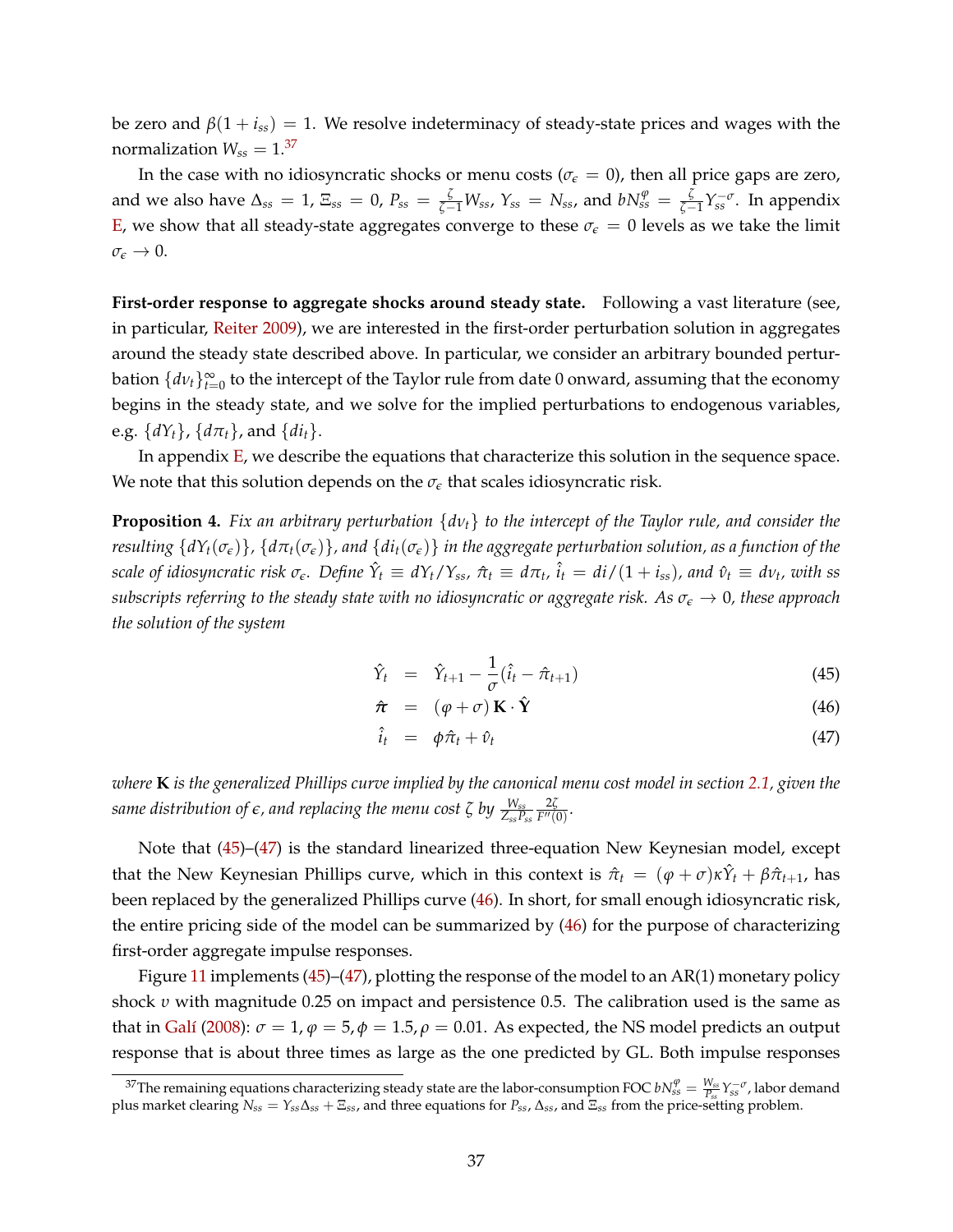<span id="page-37-0"></span>

Figure 11: Impulse responses for the standard New Keynesian model with state-dependent pricing. Note: both pricing blocks were calibrated as in table [1.](#page-13-0) The approximating Calvo models are constructed in section [\(4\)](#page-24-0). The other dynamics are given by equations  $(45)$  -  $(47)$ .

are closely matched when [\(46\)](#page-36-1) is replaced by the New Keynesian Phillips curve for the best-fitting Calvo approximation found in section [4.](#page-24-0)

In appendix  $E$ , we show that  $(45)$ – $(47)$  continue to provide an excellent approximation even when  $\sigma_{\epsilon}$  is set to 1, so that the distribution of shocks  $\epsilon$  to the price target is the same as in our original calibration, which targeted the average size of price changes.

## **5.2 Strategic complementarities**

Both output responses in figure [11](#page-37-0) are relatively modest. As pointed out in the literature, this partly reflects the lack of strategic complementarities.

Following [Nakamura and Steinsson](#page-45-1) [\(2010\)](#page-45-1), we now introduce strategic complementarities to the model by assuming roundabout production of a particular type.<sup>[38](#page-37-1)</sup> We modify firm *i*'s production function to be  $Y_{it} = A_{it} N_{it}^{\chi} X_{it}^{1-\chi}$ , where  $X_{it}$  is the amount of an intermediate input used by firm *i*. The intermediate input itself is produced from the same CES [\(36\)](#page-33-0) aggregate as consumption. Observe that  $1 - \chi$  measures the extent of strategic complementarity in price-setting, since it makes firms' marginal cost more dependent on their competitor's prices.

In appendix [E.4,](#page-80-0) we show the following.

**Proposition 5.** *In the strategic complementarity model, proposition [4](#page-36-2) continues to apply unchanged, except that the generalized Phillips curve [\(46\)](#page-36-1) is now replaced by*

<span id="page-37-2"></span>
$$
\boldsymbol{\pi} = \chi \left( \varphi + \sigma \right) \mathbf{K} \cdot \hat{\mathbf{Y}} \tag{48}
$$

<span id="page-37-1"></span><sup>&</sup>lt;sup>38</sup> Alternative forms of strategic complementarities considered in the menu-cost literature include kinked demand curves [\(Klenow and Willis](#page-45-2) [2016\)](#page-45-2) and oligopolistic competition [\(Mongey](#page-45-3) [2021\)](#page-45-3). It is an open question how these affect the generalized Phillips curve. Under a Calvo assumption, [Gopinath and Itskhoki](#page-44-1) [\(2011\)](#page-44-1) derive the implications of kinked demand curves for the aggregate Phillips curve, and [Wang and Werning](#page-46-0) [\(2020\)](#page-46-0) derive the more complex effects of oligopolistic competition.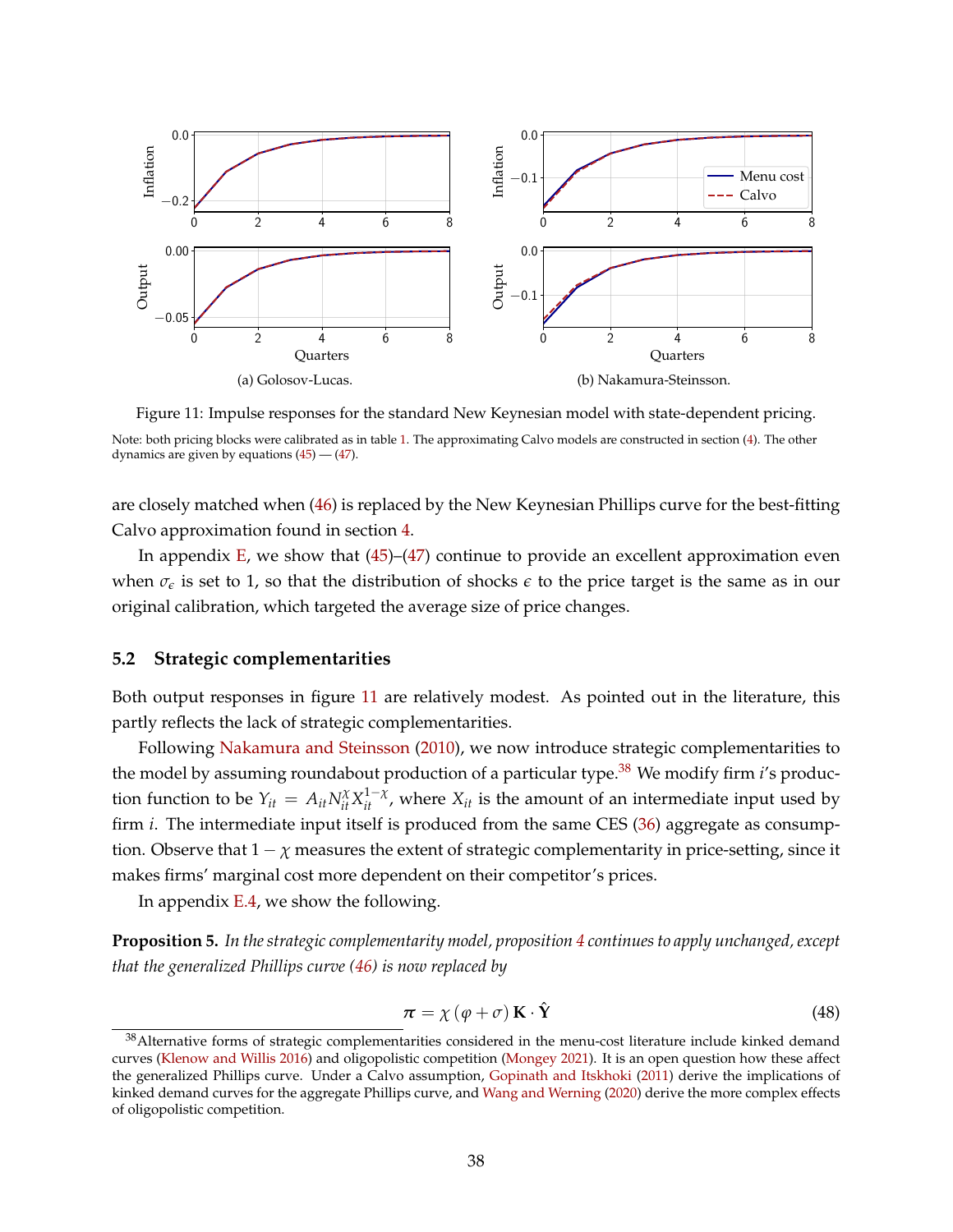<span id="page-38-0"></span>

Figure 12: Impulse response to a monetary shock for the Smets-Wouters model with state-dependent pricing.

Hence, as  $\chi$  declines and strategic complementarity increases, the entire generalized Phillips curve is simply scaled by  $\chi$ . This result generalizes the existing result from the Calvo model that, in the [\(NK-PC\)](#page-1-0), strategic complementarities scale down the slope parameter *κ*. By contrast, our result holds for any generalized Phillips curve **K**, including for any menu cost models. It therefore provides a useful complement to the recent study of [Alvarez et al.](#page-42-0) [\(2022b\)](#page-42-0), which characterizes the impulse response of prices in models with strategic complementarity with respect to permanent *nominal* marginal cost shocks, for which no simple scaling result comparable to [\(48\)](#page-37-2) is attainable.

## **5.3 Smets Wouters model with menu costs**

The logic behind proposition [4](#page-36-2) continues to apply to a broader set of DSGE models: in the limit of small idiosyncratic shocks, the model with menu costs is equivalent to the model with Calvo pricing, but with the [\(NK-PC\)](#page-1-0) replaced by the generalized Phillips curve [\(46\)](#page-36-1). To illustrate this result, figure [12](#page-38-0) simulates a [Smets and Wouters](#page-46-1) [\(2007\)](#page-46-1) model with menu cost pricing. In this model, all equations and parameters are those from [Smets and Wouters](#page-46-1) [\(2007\)](#page-46-1) (estimated parameters are equal to their posterior means), with the exception of the price Phillips curve, which we replaced by the generalized Phillips curve **K** of either the GL or the NS model, as well as their respective approximating Calvo models. Now, the output responses to a monetary shock are more comparable across GL and NS, reflecting the presence of wage rigidities as an additional source of nominal rigidity. However, replacing the menu-cost model with its approximating Calvo model still provides an extremely close fit.

Note: both pricing blocks were calibrated as in table [1.](#page-13-0) The approximating Calvo models are constructed in section [\(4\)](#page-24-0). The other dynamics are those in [Smets and Wouters](#page-46-1) [\(2007\)](#page-46-1).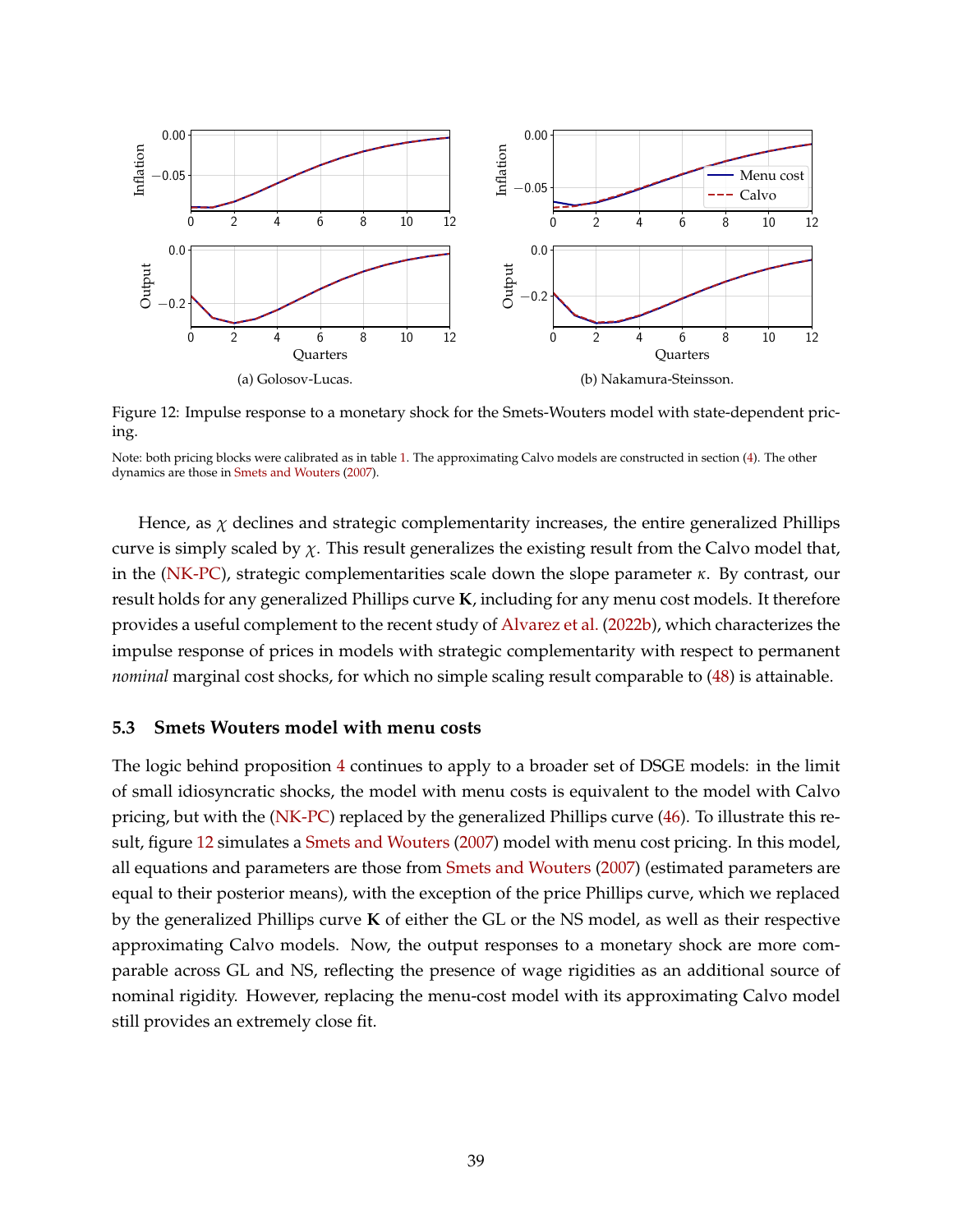# **6 Obtaining the Generalized Phillips Curve from Micro Data**

Our results so far have focused on the canonical menu cost model, with a two-point distribution of menu costs {0, *ξ*}. While this is a workhorse model in the literature, it has difficulty matching the empirical distribution of price changes. Instead, the data appears to call for a model with a generalized hazard function, as implied by a more general distribution of menu costs [\(Alvarez et](#page-42-1) [al.,](#page-42-1)  $2022a$ ).  $39$ 

In this section, we extend our analysis to this case. We generalize our exact equivalence result to generalized hazards, and show that the pass-through matrix and GPC of the model can be computed directly from the data without the need to resort to model simulation. This makes the empirical distribution of price changes, together with the overall frequency of adjustment, "sufficient statistics" for the first-order relationship between real marginal cost and inflation in all DSGE models.

**Allowing for a general distribution of menu costs.** As in section [2.1,](#page-6-0) we continue to consider a continuum of firms, each solving the cost minimization problem [\(2\)](#page-6-1). Now, however, we assume that *ξit* is iid drawn from a general distribution with continuous cdf *H*(·). The main implication of this change is that the law of motion is now no longer described by sS bands  $[\underline{x}_t, \overline{x}_t]$  and a reset price gap  $x_t^*$ ; instead, there is a state-dependent generalized hazard function  $\Lambda_t(x) \in [0,1]$  that captures the adjustment probability for a given price gap *x* at time *t*. The law of motion of price gaps is then given by

$$
x_{it} = \begin{cases} x_t^* & \text{with probability } \Lambda_t (x_{it-1} - \epsilon_{it}) \\ x_{it-1} - \epsilon_{it} & \text{otherwise, with } \epsilon_{it} \sim \mathcal{N}(0, \sigma_{\epsilon}^2) \end{cases}
$$
(49)

Note that here we assume that  $\epsilon_{it}$  is drawn from a normal distribution with variance  $\sigma_{\epsilon}^2$ , as in our calibrations if the canonical menu cost model in section [2.5.](#page-12-0)

In the steady state,  $\Lambda(x)$  is symmetric and  $x^* = 0$ . We continue to denote the stationary distribution of price gaps before adjustment by  $g(x)$ . The steady state distribution of price changes has the density  $\Delta p \mapsto \Lambda(-\Delta p)g(-\Delta p)$ . We continue to denote the frequency of adjustment by freq =  $\int \Lambda(x)g(x)dx$ , and expected price gaps by  $E^t(x) \equiv \mathbb{E}[x_{it}|x_{i0} = x]$ .

**Generalizing proposition [1.](#page-15-0)** In the exact equivalence result of section [3,](#page-13-1) only two TD models were necessary to describe the aggregate pricing behavior of the menu cost model. This is because there were only two margins of adjustment of policies in response to shocks: sS bands could shift in parallel (the extensive margin), and the reset gap could shift (the intensive margin).

In the extended model, the entire hazard function shifts in response to shocks. Intuitively, there are more margins of adjustment, one for each level of the price gap *x*. Proposition [1](#page-15-0) then has

<span id="page-39-0"></span><sup>39</sup>See [Berger and Vavra](#page-43-0) [\(2018\)](#page-43-0), [Caballero and Engel](#page-43-1) [\(1993\)](#page-43-1), [Gagnon, López-Salido and Vincent](#page-44-2) [\(2013\)](#page-44-2), [Luo and Villar](#page-45-4) [\(2021\)](#page-45-4) for papers that estimate the empirical hazard function.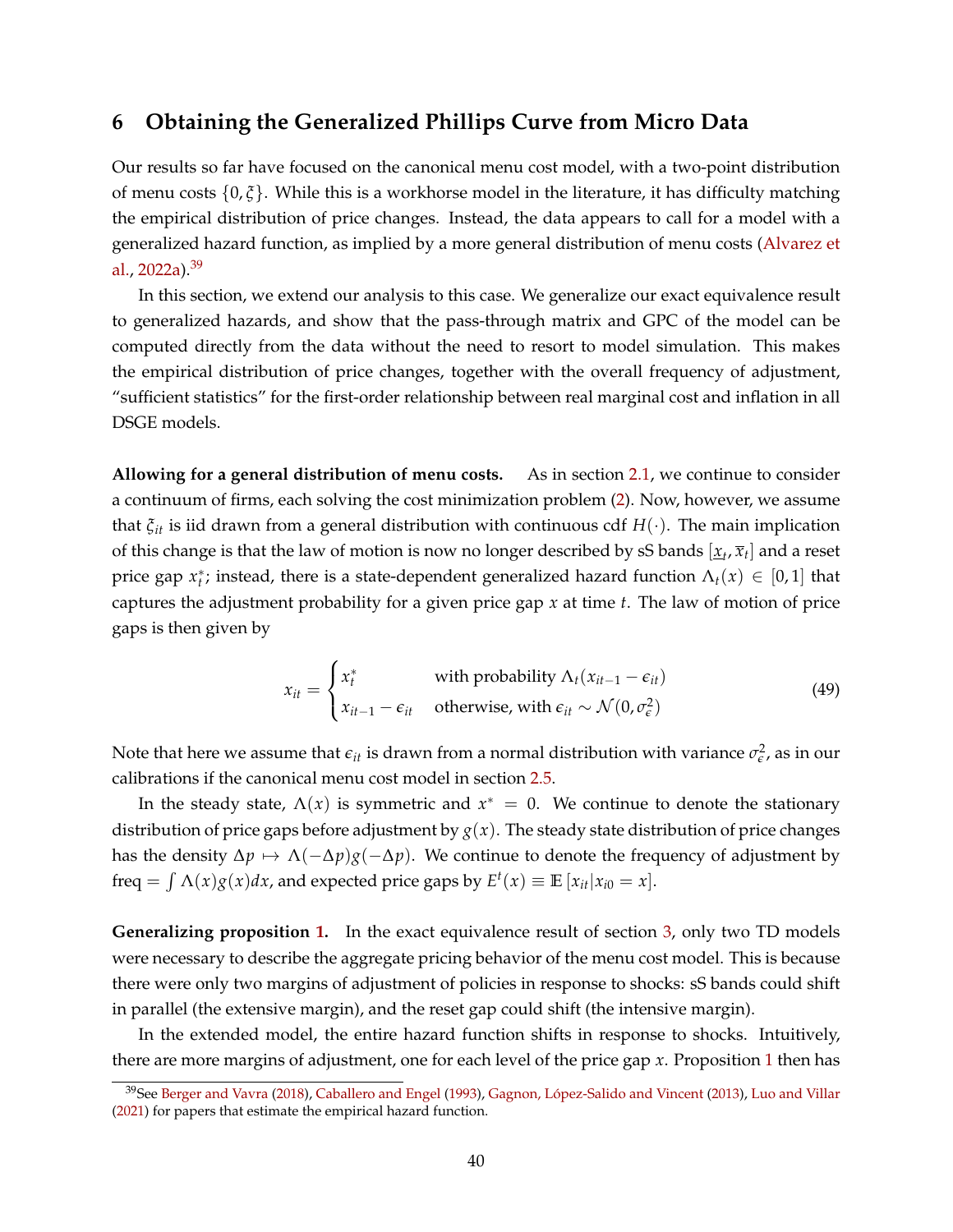<span id="page-40-2"></span>

Figure 13: Backing out the generalized Phillips curve from price change data alone.

the following generalization.

<span id="page-40-1"></span>**Proposition 6.** *The pass-through matrix of a generalized hazard model can be written as*

<span id="page-40-0"></span>
$$
\Psi = \text{freq} \cdot \sum_{t=0}^{\infty} E^{t}(0) \cdot \Psi^{\Phi^i} + \int \Lambda'(x) g(x) \cdot \left(\sum_{t=0}^{\infty} E^t(x)\right) \cdot \Psi^{\Phi^e(x)} dx \tag{50}
$$

*where*  $\Phi_t^i = E^{t}(0)$  *as before; and*  $\Phi_t^e(x) = E^t(x)/x$ .

Here, the extensive margin in [\(50\)](#page-40-0) depends on an entire integral of TD pass-through matrices with different survival functions  $\Phi_t^e(x)$ . However, as we demonstrate next, all objects in [\(50\)](#page-40-0) can be directly extracted from data on price changes, without any model simulation. In other words, the result in proposition [6](#page-40-1) lets us compute the pass-through matrix, and thus also the generalized Phillips curve, based entirely on the distribution as price changes as sufficient statistic.

**Backing out generalized hazard and stationary distribution.** To back out the objects in [\(50\)](#page-40-0) from price change data, we proceed as follows. The frequency freq on the right hand side of [\(50\)](#page-40-0) is readily observable. Conservation of variance implies that  $\sigma_{\epsilon}^2 = \text{freq} \cdot \text{Var}(\Delta p)$ . Next, we guess a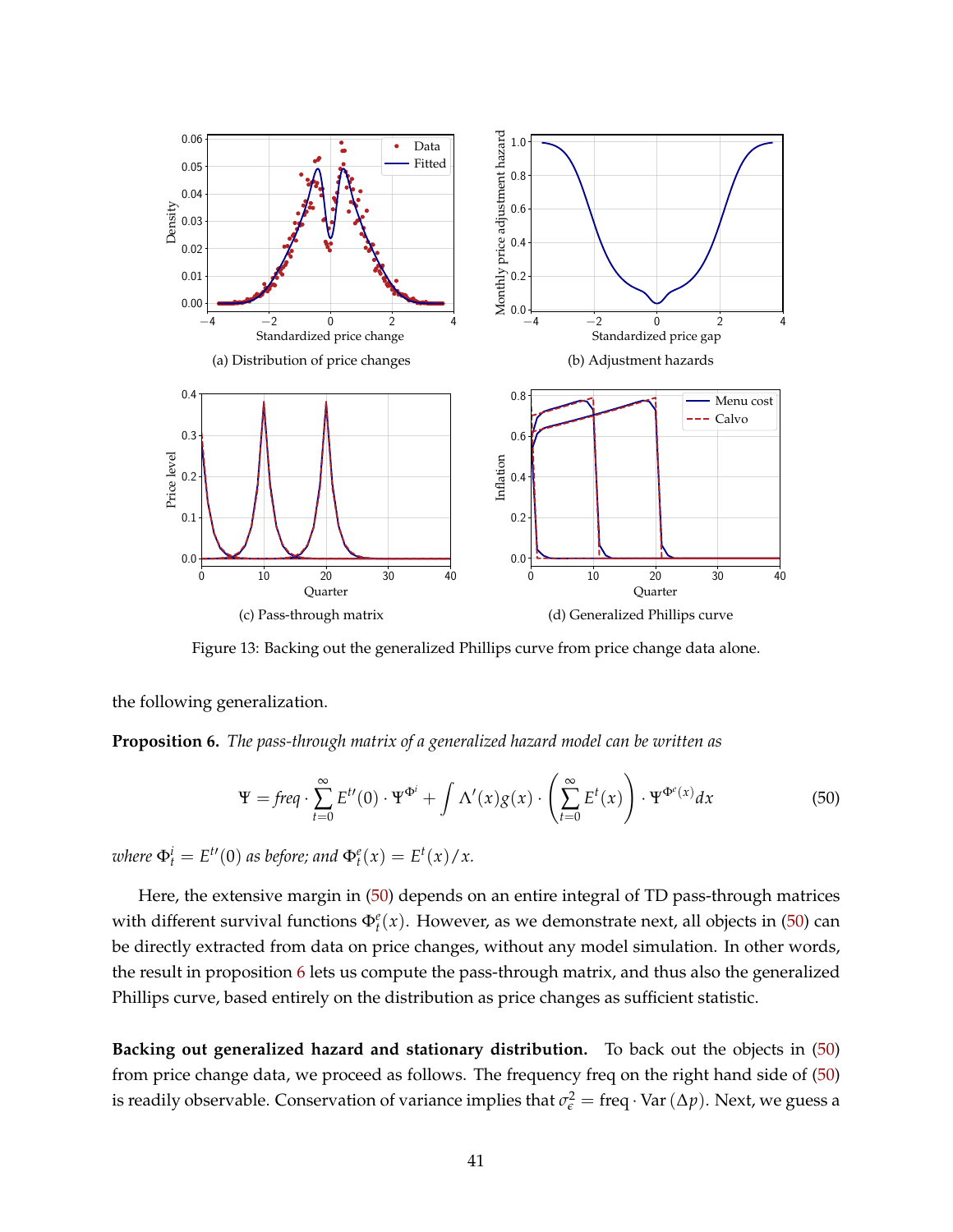symmetric generalized hazard function  $\Lambda(x)$ . Given  $\sigma_{\epsilon}^2$  and  $\Lambda(x)$ , we compute the stationary distribution  $g(x)$  and compare the observed density of price changes  $\Delta p$  with the theoretical density, equal to Λ(−∆*p*)*g*(−∆*p*). We iterate this procedure until we find a suitable generalized hazard function  $\Lambda(x)$ . Finally, we note that the expected price gap function  $E^t(x)$  can be directly computed based on the recovered  $\Lambda(x)$  and  $\sigma_{\epsilon}^2$ . This gives us everything needed to evaluate the right hand side of [\(50\)](#page-40-0), without any model simulation.

**Example from Israel.** We show how this approach works for data on supermarket prices from Israel. The top row in figure [13](#page-40-2) shows the observed distribution of daily standardized price changes in the data (red) as well as the fitted curve. The hazard function is U shaped. The pass-through matrix and generalized Phillips curve are both well approximated by Calvo models, just as we had found for the canonical menu cost model.

# **7 Conclusion**

In the past two decades, the growing availability of micro data on prices has spurred the development of a large literature that models price-setting decisions in presence of idiosyncratic shocks and menu costs. In this paper, we show that these new models have the same first-order aggregate implications as older time-dependent models, provided that the hazard rates of price adjustment are suitably chosen. We provide sufficient statistic formulas to recover these virtual hazard rates—and therefore the generalized Phillips Curve of the menu cost model—either directly from price change data, or from simulations of the steady-state of the menu cost model.

We find that the generalized Phillips curve of these menu-cost models is very close to the Calvo Phillips curve, but with a higher slope. In our benchmark calibrations of the Golosov-Lucas and the Nakamura-Steinsson models, the slopes are  $\kappa = 1.71$  and  $\kappa = 0.47$ , compared to a slope of  $\kappa = 0.08$  in the Calvo model with the same frequency of price adjustment. By contrast, estimates based on macro data suggests that the slope of the aggregate Phillips curve may be even below this Calvo slope. For instance, [Hazell, Herreño, Nakamura and Steinsson](#page-44-3) [\(2022\)](#page-44-3) recently estimated  $\kappa = 0.0031$ , and pointed out that typical values in the macro literature are all below 0.05.<sup>[40](#page-41-0)</sup>

We showed that strategic complementarities can, in principle, reconcile the micro and the macro estimates: in our simple roundabout production model, they simply scale the generalized Phillips curve. It remains an open question, however, whether an empirically plausible version of this model can sufficiently lower the Phillips curve slope to match the recent macro estimates.

Simple strategic complementarities, however, cannot solve two broader issues with the New Keynesian Phillips curve: its lack of intrinsic inflation persistence (e.g. [Fuhrer and Moore](#page-44-4) [1995,](#page-44-4) [Galí et al.](#page-44-5) [2001\)](#page-44-5) and its extreme forward looking property at the heart of the forward guidance puzzle (e.g. [Del Negro et al.](#page-45-5) [2013\)](#page-45-5). Multi-sector models with complex input-output linkages, or

<span id="page-41-0"></span> $40$ These numbers converts their Table III estimates by assuming that the elasticity of real marginal cost to unemploy-ment is 2, as follows from a calibration of the textbook New Keynesian model in section [5.1](#page-33-1) with  $\varphi + \sigma = 2$ .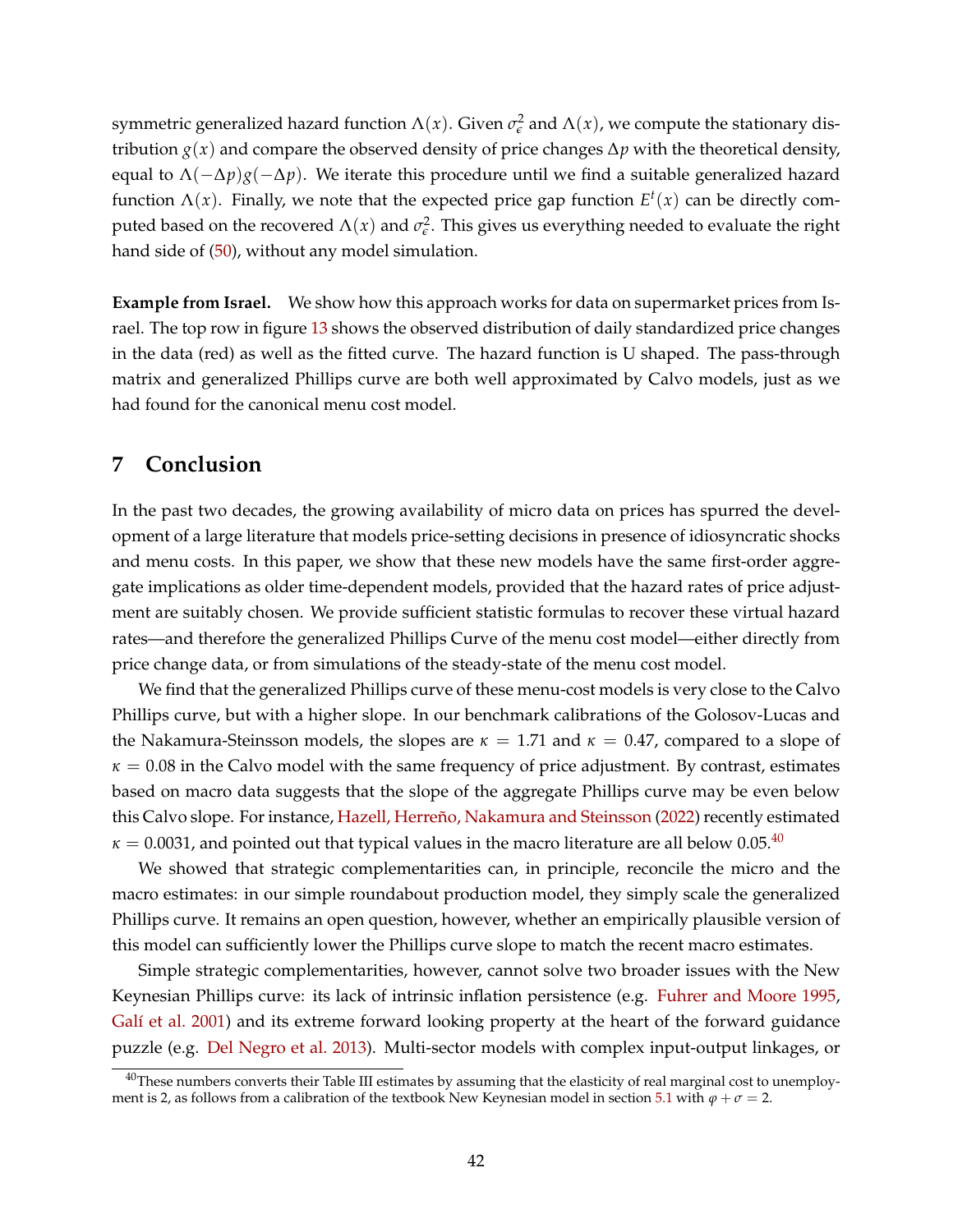deviations from full information rational expectations, could be fruitfully combined with menu cost models to continue matching micro data on price changes while solving these broader issues that arise when confronting the generalized Phillips curve with the macro data.

On the theoretical side, our work also leaves open questions. First, comparing the secondorder implications of menu cost vs Calvo models would shed light on their relative implications for optimal monetary policy. Finally, the equivalence between state-dependent and timedependent models may also find applications in other fields where fixed costs are an important component of decisions, such as those of adjusting capital (e.g. [Khan and Thomas](#page-45-6) [2008\)](#page-45-6) or purchasing a durable good (e.g. [Berger and Vavra](#page-43-2) [2015\)](#page-43-2).

# **References**

- **Afrouzi, Hassan and Choongryul Yang**, "Dynamic Rational Inattention and the Phillips Curve," *Manuscript*, January 2021.
- **Alvarez, Fernando and Francesco Lippi**, "Price Setting With Menu Cost for Multiproduct Firms," *Econometrica*, 2014, *82* (1), 89–135.
- <span id="page-42-3"></span>**and** , "The Analytic Theory of a Monetary Shock," *Econometrica*, January 2022, *forthcoming.*
- <span id="page-42-1"></span>**, , and Aleksei Oskolkov**, "The Macroeconomics of Sticky Prices with Generalized Hazard Functions," *The Quarterly Journal of Economics*, May 2022, *137* (2), 989–1038.
- **, , and Juan Passadore**, "Are State- and Time-Dependent Models Really Different?," *NBER Macroeconomics Annual*, 2017, *31*, 379–457.
- <span id="page-42-0"></span>**, , and Panagiotis Souganidis**, "Price Setting with Strategic Complementarities as Mean Field Games," *Manuscript*, March 2022.
- <span id="page-42-2"></span>**, Hervé Le Bihan, and Francesco Lippi**, "The Real Effects of Monetary Shocks in Sticky Price Models: A Sufficient Statistic Approach," *American Economic Review*, October 2016, *106* (10), 2817–2851.
- $\overline{\phantom{a}}$ , Katarína Borovičková, and Robert Shimer, "Consistent Evidence on Duration Dependence of Price Changes," Working Paper 29112, National Bureau of Economic Research, July 2021.
- **, Martin Beraja, Martín Gonzalez-Rozada, and Pablo Andrés Neumeyer**, "From Hyperinflation to Stable Prices: Argentina's Evidence on Menu Cost Models," *Quarterly Journal of Economics*, February 2019, *134* (1), 451–505.
- **Angeletos, George-Marios and Zhen Huo**, "Myopia and Anchoring," *American Economic Review*, April 2021, *111* (4), 1166–1200.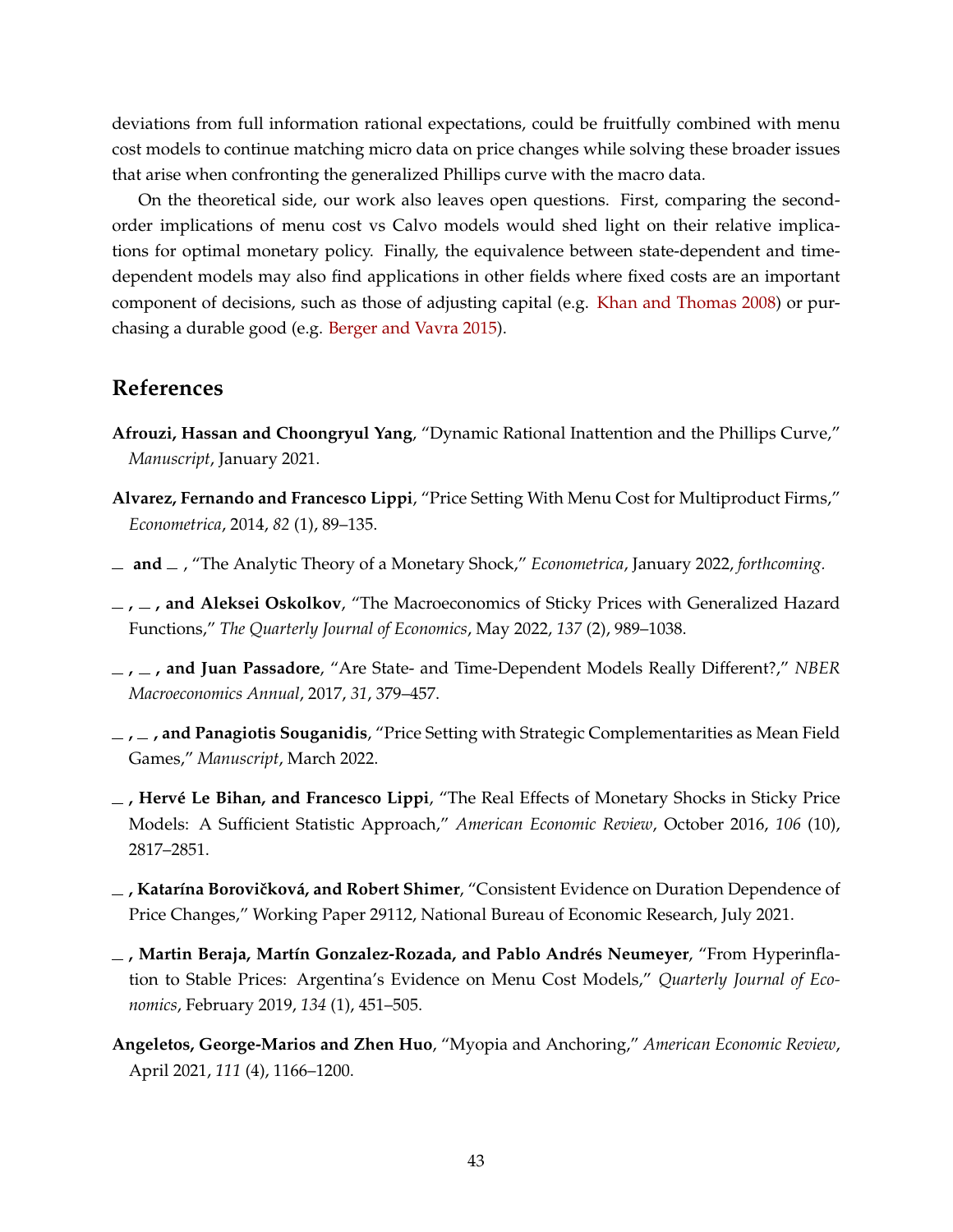- **Auclert, Adrien, Bence Bardóczy, Matthew Rognlie, and Ludwig Straub**, "Using the Sequence-Space Jacobian to Solve and Estimate Heterogeneous-Agent Models," *Econometrica*, 2021, *89* (5), 2375–2408.
- **Bakhshi, Hasan, Hashmat Khan, and Barbara Rudolf**, "The Phillips Curve Under State-Dependent Pricing," *Journal of Monetary Economics*, November 2007, *54* (8), 2321–2345.
- **Baley, Isaac and Andrés Blanco**, "Aggregate Dynamics in Lumpy Economies," *Econometrica*, 2021, *89* (3), 1235–1264.
- **Barro, Robert**, "A Theory of Monopolistic Price Adjustment," *Review of Economic Studies*, 1972, *39* (1), 17–26.
- <span id="page-43-2"></span>**Berger, David and Joseph Vavra**, "Consumption Dynamics During Recessions," *Econometrica*, January 2015, *83* (1), 101–154.
- <span id="page-43-0"></span>**and** , "Dynamics of the U.S. Price Distribution," *European Economic Review*, April 2018, *103*, 60–82.
- **Bils, Mark and Peter J. Klenow**, "Some Evidence on the Importance of Sticky Prices," *Journal of Political Economy*, October 2004, *112* (5), 947–985.
- **Bonomo, Marco, Carlos Carvalho, Oleksiy Kryvtsov, Sigal Ribon, and Rodolfo Rigato**, "Multiproduct pricing: Theory and evidence from large retailers in israel," *Manuscript*, 2020.
- <span id="page-43-1"></span>**Caballero, Ricardo J. and Eduardo M. R. A. Engel**, "Microeconomic Rigidities and Aggregate Price Dynamics," *European Economic Review*, May 1993, *37* (4), 697–711.
- **and Eduardo M.R.A. Engel**, "Price Rigidities, Asymmetries, and Output Fluctuations," Working Paper 4091, National Bureau of Economic Research, June 1992.
- **and** , "Price stickiness in Ss models: New interpretations of old results," *Journal of Monetary Economics*, September 2007, *54, Supplement*, 100–121.
- **Calvo, Guillermo A.**, "Staggered Prices in a Utility-Maximizing Framework," *Journal of Monetary Economics*, September 1983, *12* (3), 383–398.
- **Carvalho, Carlos and Felipe Schwartzman**, "Selection and monetary non-neutrality in timedependent pricing models," *Journal of Monetary Economics*, 2015, *76*, 141–156.
- **Costain, James and Anton Nakov**, "Distributional Dynamics Under Smoothly State-Dependent Pricing," *Journal of Monetary Economics*, September 2011, *58* (6), 646–665.
- **Dedola, Luca, Mark Strom Kristøffersen, and Gabriel Züllig**, "The Extensive and Intensive Margin of Price Adjustment to Cost Shocks: Evidence from Danish Multiproduct Firms," *Manuscript*, April 2021.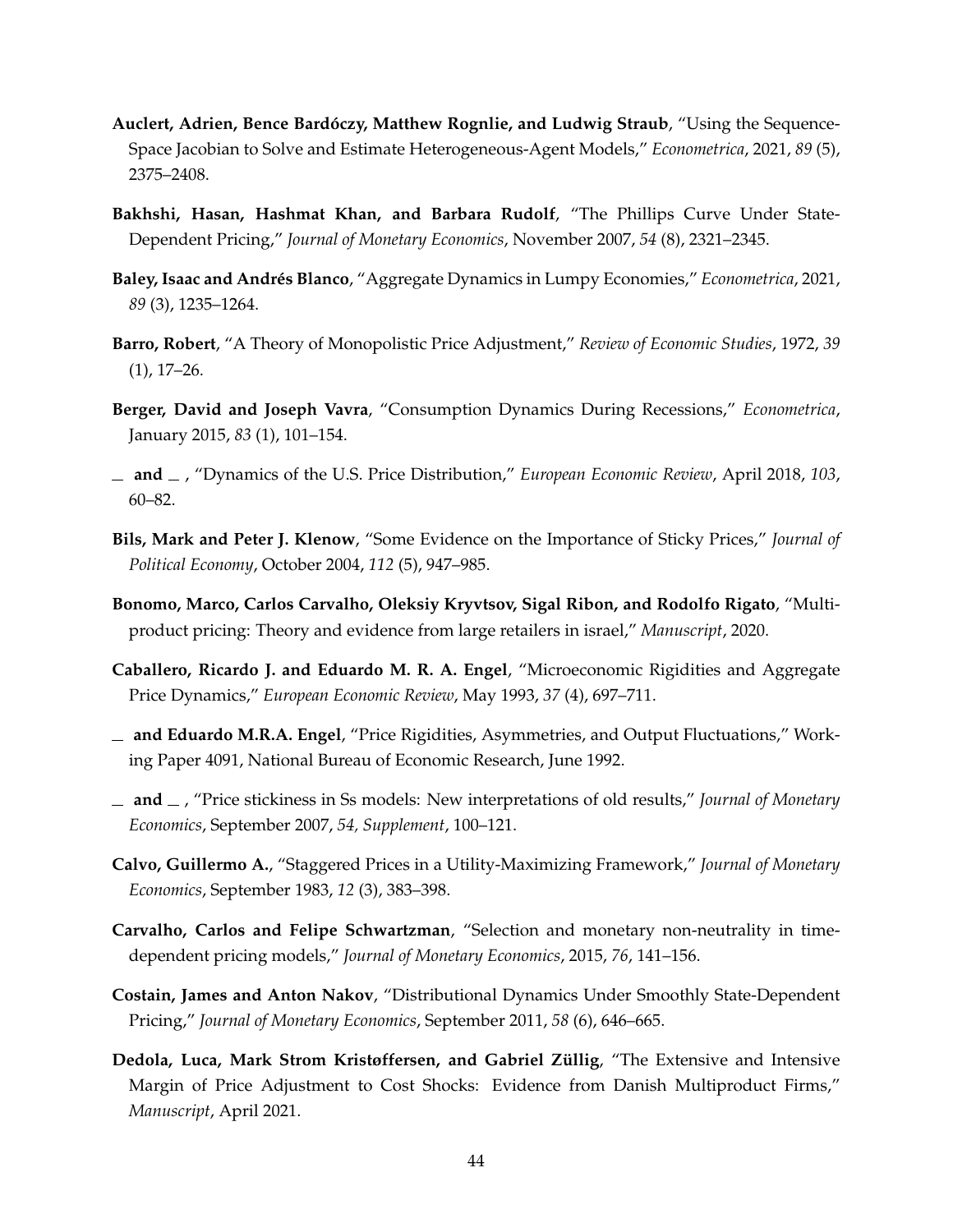<span id="page-44-6"></span>**Deimling, Klaus**, *Nonlinear Functional Analysis*, Courier Corporation, 1985.

- **Dotsey, Michael, Robert G. King, and Alexander L. Wolman**, "State-Dependent Pricing and the General Equilibrium Dynamics of Money and Output," *The Quarterly Journal of Economics*, May 1999, *114* (2), 655–690.
- **Fernández-Villaverde, J., J. F. Rubio-Ramírez, and F. Schorfheide**, "Chapter 9 Solution and Estimation Methods for DSGE Models," in John B. Taylor and Harald Uhlig, eds., *Handbook of Macroeconomics*, Vol. 2, Elsevier, January 2016, pp. 527–724.
- **Fernández-Villaverde, Jesús**, "The econometrics of DSGE models," *SERIEs*, 2010, *1* (1), 3–49.
- <span id="page-44-4"></span>**Fuhrer, Jeff and George Moore**, "Inflation Persistence," *Quarterly Journal of Economics*, February 1995, *110* (1), 127–159.
- **Gabaix, Xavier**, "A Behavioral New Keynesian Model," *American Economic Review*, August 2020, *110* (8), 2271–2327.
- <span id="page-44-2"></span>**Gagnon, Etienne, David López-Salido, and Nicolas Vincent**, "Individual Price Adjustment along the Extensive Margin," *NBER Macroeconomics Annual*, January 2013, *27*, 235–281.
- <span id="page-44-0"></span>**Galí, Jordi**, *Monetary Policy, Inflation, and the Business Cycle: An Introduction to the New Keynesian Framework*, Princeton University Press, February 2008.
- **and Mark Gertler**, "Inflation Dynamics: A Structural Econometric Analysis," *Journal of Monetary Economics*, October 1999, *44* (2), 195–222.
- <span id="page-44-5"></span>**, , and J. David López-Salido**, "European Inflation Dynamics," *European Economic Review*, June 2001, *45* (7), 1237–1270.
- <span id="page-44-8"></span>**Gertler, Mark and John Leahy**, "A Phillips Curve with an Ss Foundation," *Journal of Political Economy*, June 2008, *116* (3), 533–572.
- **Golosov, Mikhail and Robert E. Lucas**, "Menu Costs and Phillips Curves," *Journal of Political Economy*, April 2007, *115* (2), 171–199.
- <span id="page-44-1"></span>**Gopinath, Gita and Oleg Itskhoki**, "In Search of Real Rigidities," *NBER Macroeconomics Annual*, 2011, *25* (1), 261–310.
- <span id="page-44-3"></span>**Hazell, Jonathon, Juan Herreño, Emi Nakamura, and Jón Steinsson**, "The Slope of the Phillips Curve: Evidence from U.S. States," *Quarterly Journal of Economics*, February 2022, p. qjac010.
- **Karadi, Peter and Adam Reiff**, "Menu Costs, Aggregate Fluctuations, and Large Shocks," *American Economic Journal: Macroeconomics*, July 2019, *11* (3), 111–146.
- <span id="page-44-7"></span>**Kemeny, John G., J. Laurie Snell, and Anthony W. Knapp**, *Denumerable Markov Chains*, Vol. 40 of *Graduate Texts in Mathematics*, New York, NY: Springer New York, 1976.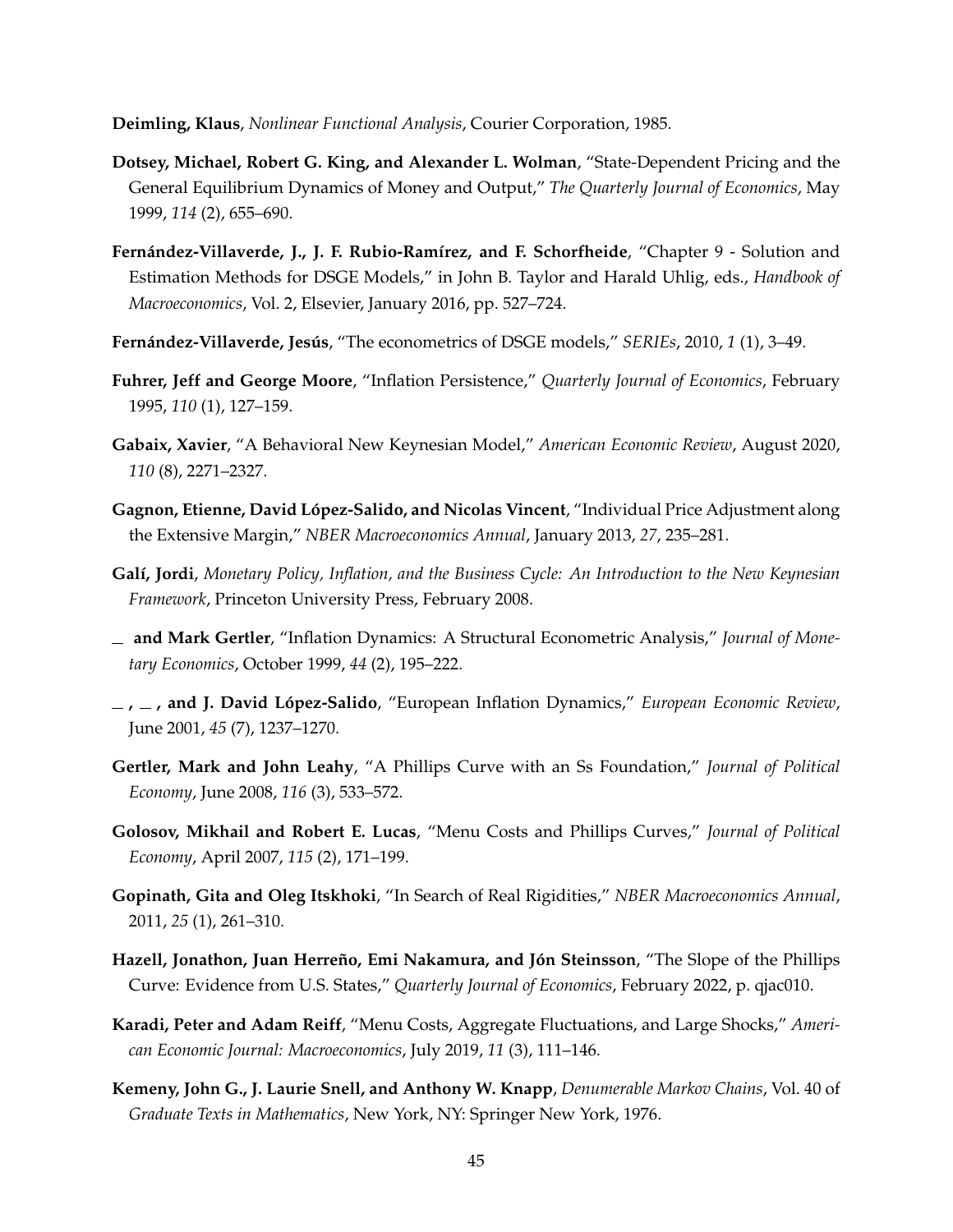- <span id="page-45-6"></span>**Khan, Aubhik and Julia K. Thomas**, "Idiosyncratic Shocks and the Role of Nonconvexities in Plant and Aggregate Investment Dynamics," *Econometrica*, March 2008, *76* (2), 395–436.
- **Klenow, Peter J. and Benjamin A. Malin**, "Chapter 6 Microeconomic Evidence on Price-Setting," in Benjamin M. Friedman and Michael Woodford, eds., *Handbook of Monetary Economics*, Vol. 3, Elsevier, 2010, pp. 231–284.
- <span id="page-45-2"></span>**and Jonathan L. Willis**, "Real Rigidities and Nominal Price Changes," *Economica*, July 2016, *83* (331), 443–472.
- **and Oleksiy Kryvtsov**, "State-Dependent or Time-Dependent Pricing: Does it Matter for Recent U.S. Inflation?," *Quarterly Journal of Economics*, August 2008, *123* (3), 863–904.
- **La'O, Jennifer and Alireza Tahbaz-Salehi**, "Optimal Monetary Policy in Production Networks," Working Paper 27464, National Bureau of Economic Research, July 2020.
- <span id="page-45-4"></span>**Luo, Shaowen and Daniel Villar**, "The Skewness of the Price Change Distribution: A New Touchstone for Sticky Price Models," *Journal of Money, Credit and Banking*, 2021, *53* (1), 41–72.
- **Ma´ckowiak, Bartosz and Mirko Wiederholt**, "Business Cycle Dynamics under Rational Inattention," *Review of Economic Studies*, October 2015, *82* (4), 1502–1532.
- **Mankiw, N. Gregory and Ricardo Reis**, "Sticky Information versus Sticky Prices: A Proposal to Replace the New Keynesian Phillips Curve," *Quarterly Journal of Economics*, November 2002, *117* (4), 1295–1328.
- **Midrigan, Virgiliu**, "Menu Costs, Multiproduct Firms, and Aggregate Fluctuations," *Econometrica*, July 2011, *79* (4), 1139–1180.
- <span id="page-45-3"></span>**Mongey, Simon**, "Market Structure and Monetary Non-neutrality," Working Paper 29233, National Bureau of Economic Research, September 2021.
- **Nakamura, Emi and Jón Steinsson**, "Five Facts about Prices: A Reevaluation of Menu Cost Models," *Quarterly Journal of Economics*, November 2008, *123* (4), 1415–1464.
- <span id="page-45-1"></span>**and** , "Monetary Non-neutrality in a Multisector Menu Cost Model," *Quarterly Journal of Economics*, August 2010, *125* (3), 961–1013.
- <span id="page-45-5"></span>**Negro, Marco Del, Marc Giannoni, and Christina Patterson**, "The Forward Guidance Puzzle," Technical Report, Staff Report, Federal Reserve Bank of New York, May 2013.
- **Nimark, Kristoffer**, "Dynamic Pricing and Imperfect Common Knowledge," *Journal of Monetary Economics*, March 2008, *55* (2), 365–382.
- <span id="page-45-0"></span>**Reiter, Michael**, "Solving Heterogeneous-Agent Models by Projection and Perturbation," *Journal of Economic Dynamics and Control*, March 2009, *33* (3), 649–665.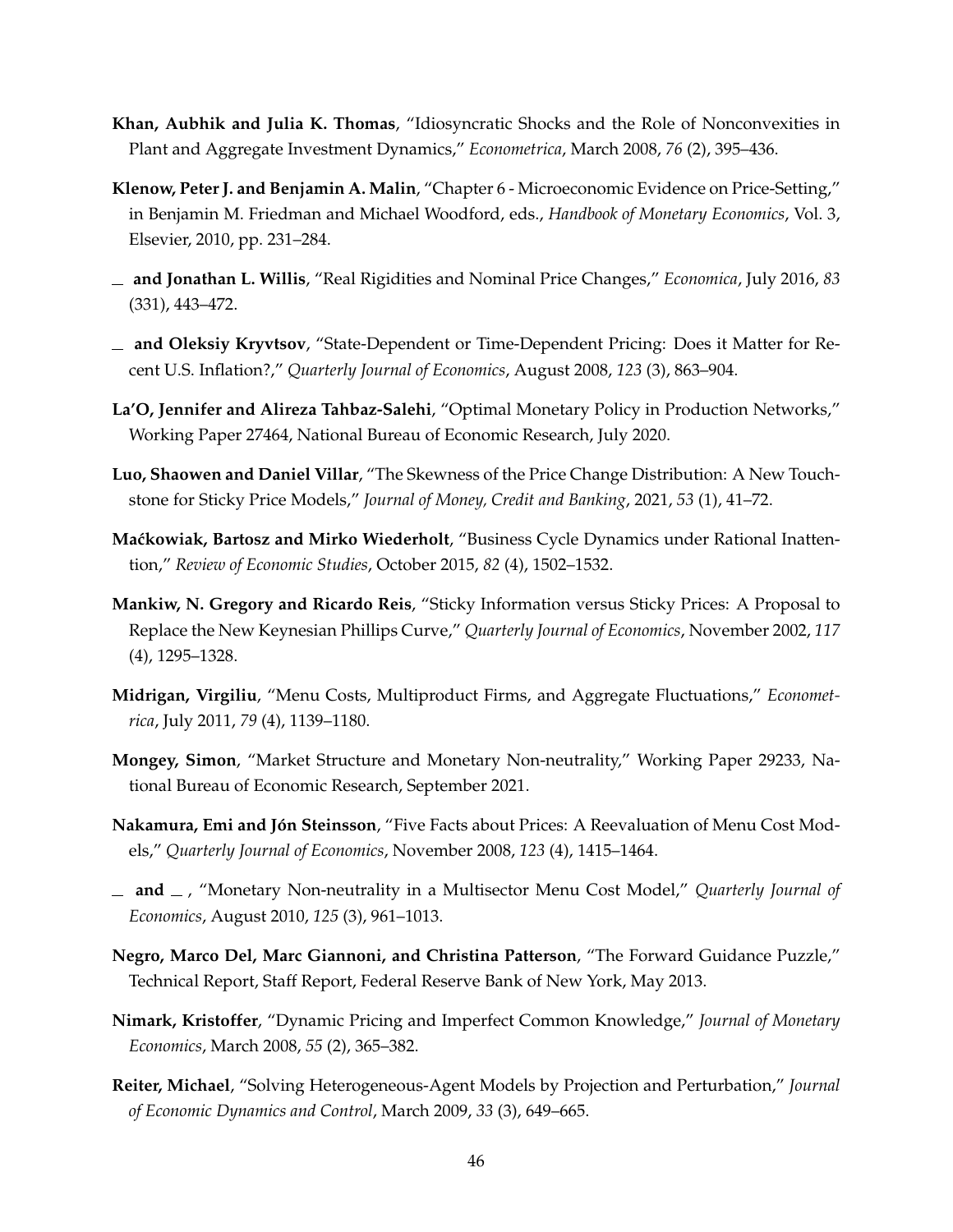**Rubbo, Elisa**, "Networks, Phillips Curves and Monetary Policy," *Manuscript*, 2020.

- **Sbordone, Argia M.**, "Prices and Unit Labor Costs: A New Test of Price Stickiness," *Journal of Monetary Economics*, March 2002, *49* (2), 265–292.
- **Sheedy, Kevin D.**, "Intrinsic inflation persistence," *Journal of Monetary Economics*, 2010, *57* (8), 1049–1061.
- **Sheshinski, Eytan and Yoram Weiss**, "Inflation and Costs of Price Adjustment," *Review of Economic Studies*, June 1977, *44* (2), 287–303.
- **Simon, Herbert A.**, "Dynamic Programming Under Uncertainty with a Quadratic Criterion Function," *Econometrica*, 1956, *24* (1), 74–81.
- **Sims, Christopher A.**, "Implications of Rational Inattention," *Journal of Monetary Economics*, April 2003, *50* (3), 665–690.
- <span id="page-46-1"></span>**Smets, Frank and Rafael Wouters**, "Shocks and Frictions in US Business Cycles: A Bayesian DSGE Approach," *American Economic Review*, June 2007, *97* (3), 586–606.
- **Taylor, John B.**, "Staggered Wage Setting in a Macro Model," *American Economic Review*, May 1979, *69* (2), 108–113.
- **Vavra, Joseph**, "Inflation Dynamics and Time-Varying Volatility: New Evidence and an Ss Interpretation," *Quarterly Journal of Economics*, February 2014, *129* (1), 215–258.
- <span id="page-46-0"></span>**Wang, Olivier and Iván Werning**, "Dynamic Oligopoly and Price Stickiness," Working Paper 27536, National Bureau of Economic Research, July 2020.
- **Whelan, Karl**, "Staggered Price Contracts and Inflation Persistence: Some General Results," *International Economic Review*, 2007, *48* (1), 111–145.
- **Woodford, Michael**, "Imperfect Common Knowledge and the Effects of Monetary Policy," in Philippe Aghion, Roman Frydman, Joseph E. Stiglitz, and Michael Woodford, eds., *Knowledge, Information, and Expectations in Modern Macroeconomics: In Honor of Edmund S. Phelps*, Princeton: Princeton University Press, 2003.
- , *Interest and Prices: Foundations of a Theory of Monetary Policy*, Princeton University Press, August 2003.
- **Yun, Tack**, "Nominal Price Rigidity, Money Supply Endogeneity, and Business Cycles," *Journal of Monetary Economics*, April 1996, *37* (2), 345–370.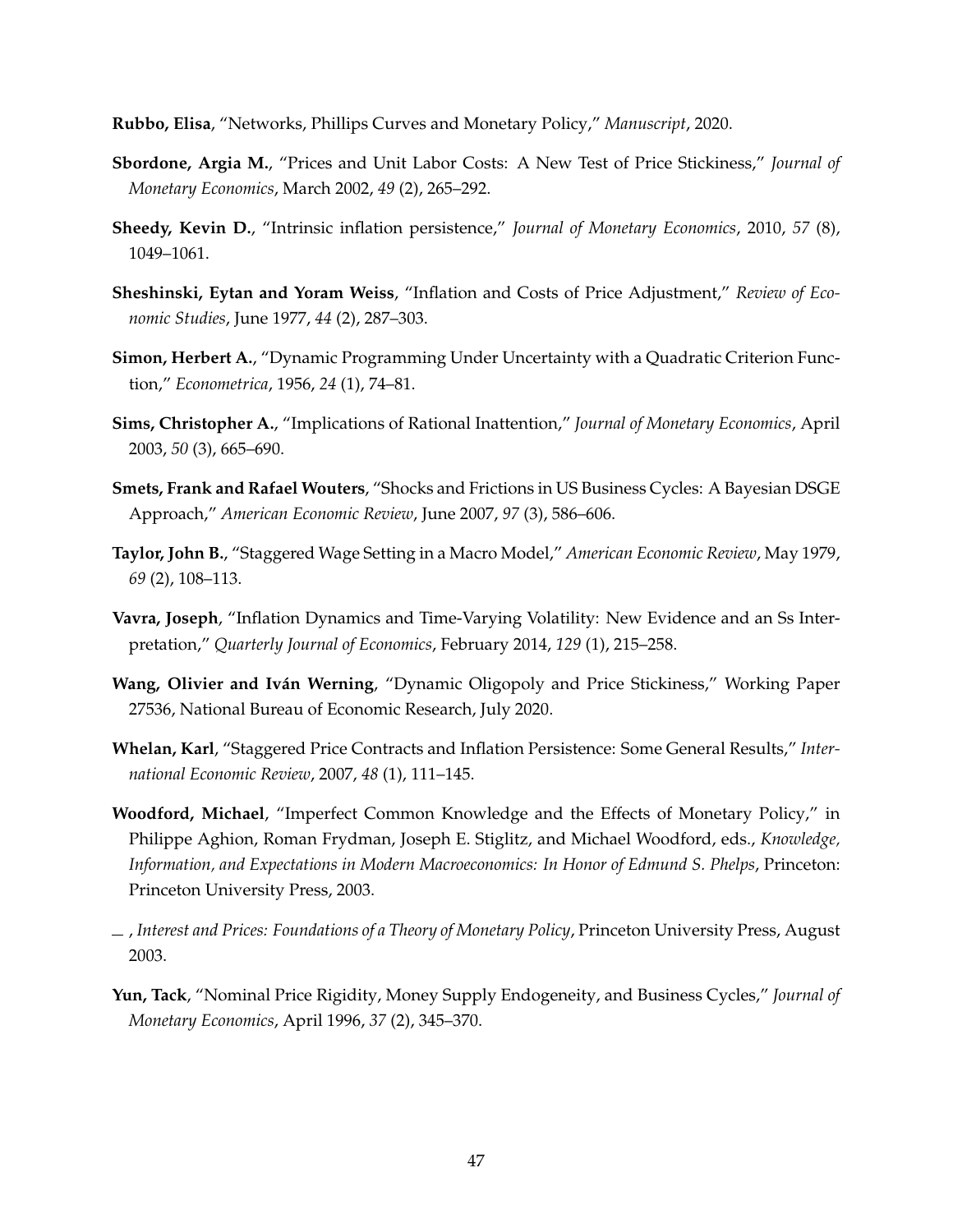# Appendix for "New Pricing Models, Same Old Phillips Curves"

# **A Continuous-Time Version of Our Results**

In this appendix, we extend our equivalence result between time- and state-dependent pricing models to a continuous time setting. We start by setting up a random menu cost model in continuous time, based on [Alvarez et al.](#page-42-2) [\(2016\)](#page-42-2) and [Alvarez et al.](#page-42-0) [\(2022b\)](#page-42-0), then move to time-dependent models, and finish by exploring the connection between both.

## **A.1 A random menu cost model**

There is a continuum of firms, indexed by  $i \in [0,1]$ , each one selling a single product, whose at price at instant *t* is denoted  $p_{it}$ . Each firm has a static optimal price that is the sum of an idiosyncratic term  $p_{it}^*$  and a common nominal marginal cost component  $MC(t)$ . The idiosyncratic component is assumed to follow an i.i.d. Brownian motion without drift:

<span id="page-47-1"></span>
$$
dp_{it}^* = -\sigma dW_{it},\tag{51}
$$

where  $W_{it}$  is a standard Wiener process. As in our discrete time setting, we work in a perfectforesight environment, in which at  $t = 0$  a path for  $MC(t)$  is announced. Prior to  $t = 0$ , the economy is at steady state.

Firms may adjust their prices either by paying a fixed menu cost *ξ* or by receiving a random free adjustment opportunity, which arrives at a Poisson rate  $\lambda \in [0, \infty)$ . At any given instant, firms face economic losses for not charging their optimal prices. As in the discrete time case, define the price gap  $x_{it} = p_{it} - p_{it}^*$ . Losses are then given by  $\frac{1}{2}(x_{it} - MC(t))^2$ .

In the absence of price adjustments, *xit* follows the Brownian motion

$$
dx_{it} = \sigma dW_{it}.
$$

Moreover, it is well known that the presence of a fixed menu cost generates an optimal policy that takes the form of an inaction region a reset point. Since the common shock *MC*(*t*) evolves over time, the optimal policy is also time-varying, with the inaction interval taking the form  $(\underline{x}(t), \overline{x}(t))$ and the reset point denoted  $x^*(t)$ .

We can state the firm problem recursively in terms of the state variable *x*, as follows. There is a value function  $V(t, x)$ , which obeys the following Hamilton-Jacobi-Bellman (HJB) equation inside the inaction region:

<span id="page-47-0"></span>
$$
\rho V(t,x) = \frac{1}{2} \left( x - MC(t) \right)^2 + \frac{\sigma^2}{2} \partial_{xx} V(t,x) + \lambda \left( V(t,x^*(t)) - V(t,x) \right) + \partial_t V(t,x), \text{ for } x \in (\underline{x}(t), \overline{x}(t)),
$$
\n(52)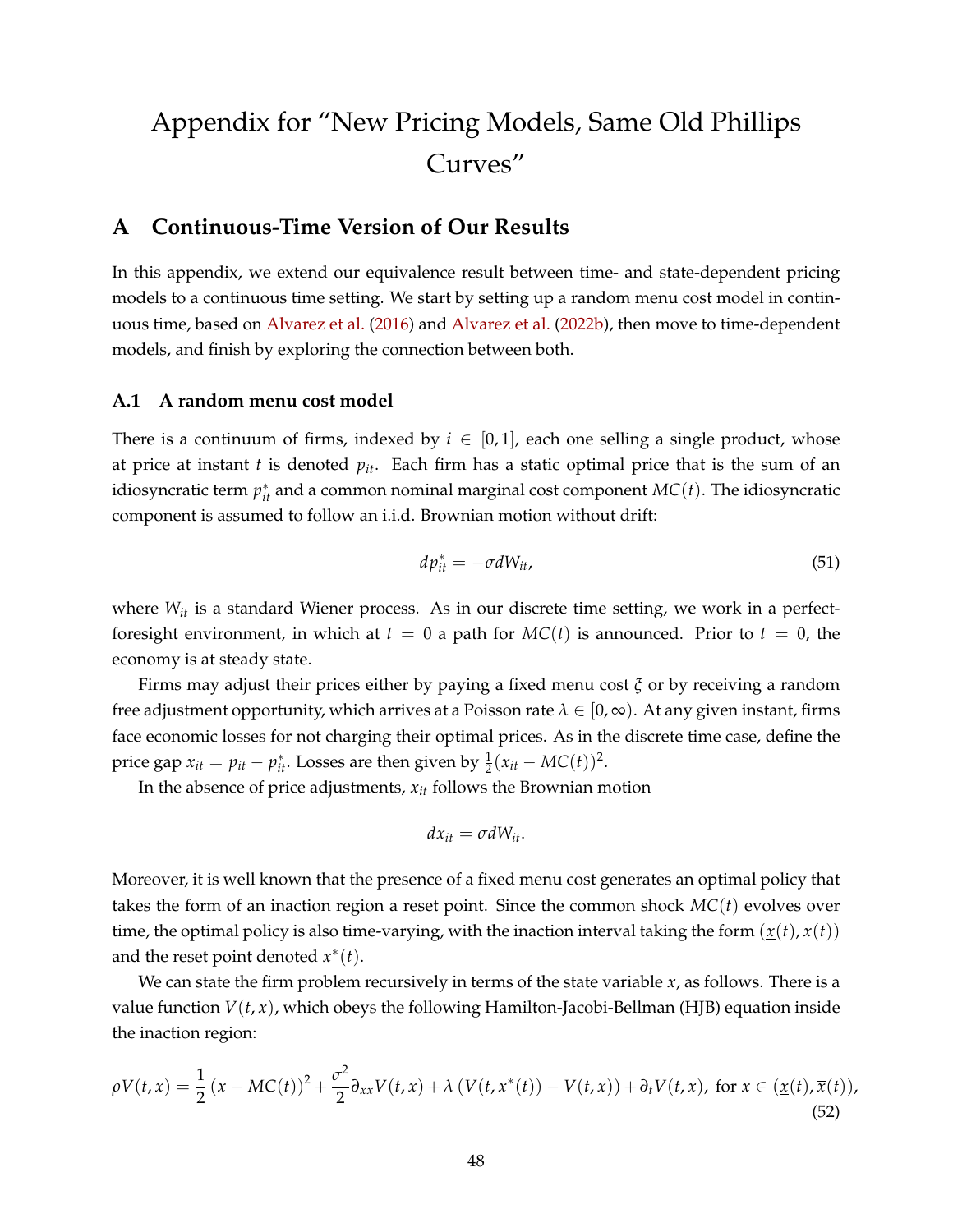where  $\rho$  is the discount rate. At the boundaries of the inaction region, we have the following value matching and smooth pasting conditions, which, together with the optimality condition for the reset point *x* ∗ (*t*), complete the recursive characterization of the problem:

$$
V(t, \underline{x}(t)) = V(t, \overline{x}(t)) = V(t, x^*(t)) + \xi,
$$
  

$$
\partial_x V(t, \underline{x}(t)) = \partial_x V(t, \overline{x}(t)) = \partial_x V(t, x^*(t)) = 0.
$$

Given the optimal policies in response to the shock  $MC(t)$ , the next step is to compute the distribution of price gaps. Let  $g(t, x)$  be the probability density function of price gaps at time *t*. It evolves according to a Kolmogorov forward equation:

<span id="page-48-0"></span>
$$
\partial_t g(t, x) = \frac{\sigma^2}{2} \partial_{xx} g(t, x), \tag{53}
$$

equipped with the following conditions:

$$
g(t, \underline{x}(t)) = g(t, \overline{x}(t)) = 0,
$$
  
 
$$
g(t, x) \text{ continuous at } x^*(t),
$$
  
\n
$$
\int_{\underline{x}(t)} \overline{g(t, x)} dx = 1.
$$

This equation is solved forward, with the initial condition at  $t = 0$  being steady state distribution. As in the discrete time case, deviations of the price level to its steady state values, in logs, are given by

$$
p(t) = \int x g(t, x) dx.
$$
 (54)

By first applying the HJB equation [\(52\)](#page-47-0), followed by the KFE [\(53\)](#page-48-0), one can compute the price level response to any nominal marginal cost shock.

#### **A.2 Time-dependent models**

As in discrete time, price setting in a time-dependent model is governed by a survival function Φ(*s*). Prices are randomly selected to adjust depending only on the time elapsed since the last adjustment, and  $\Phi(s)$  is the probability that a price remains fixed for a time interval of length  $\geq s$ . This immediately implies  $\Phi(0) = 1$ . Again, each firm has a price gap  $x_{it} = p_{it} - p_{it}^*$ , with  $p_{it}^*$ evolving as in [\(51\)](#page-47-1). Upon adjustment, firms choose a reset gap that solves

$$
x^{*}(t) = \arg \max_{x} \frac{1}{2} \mathbb{E}_{t} \int_{t}^{\infty} e^{-\rho(s-t)} \Phi(s-t) (x + p_{it}^{*} - p_{is}^{*} - MC(s))^{2} ds,
$$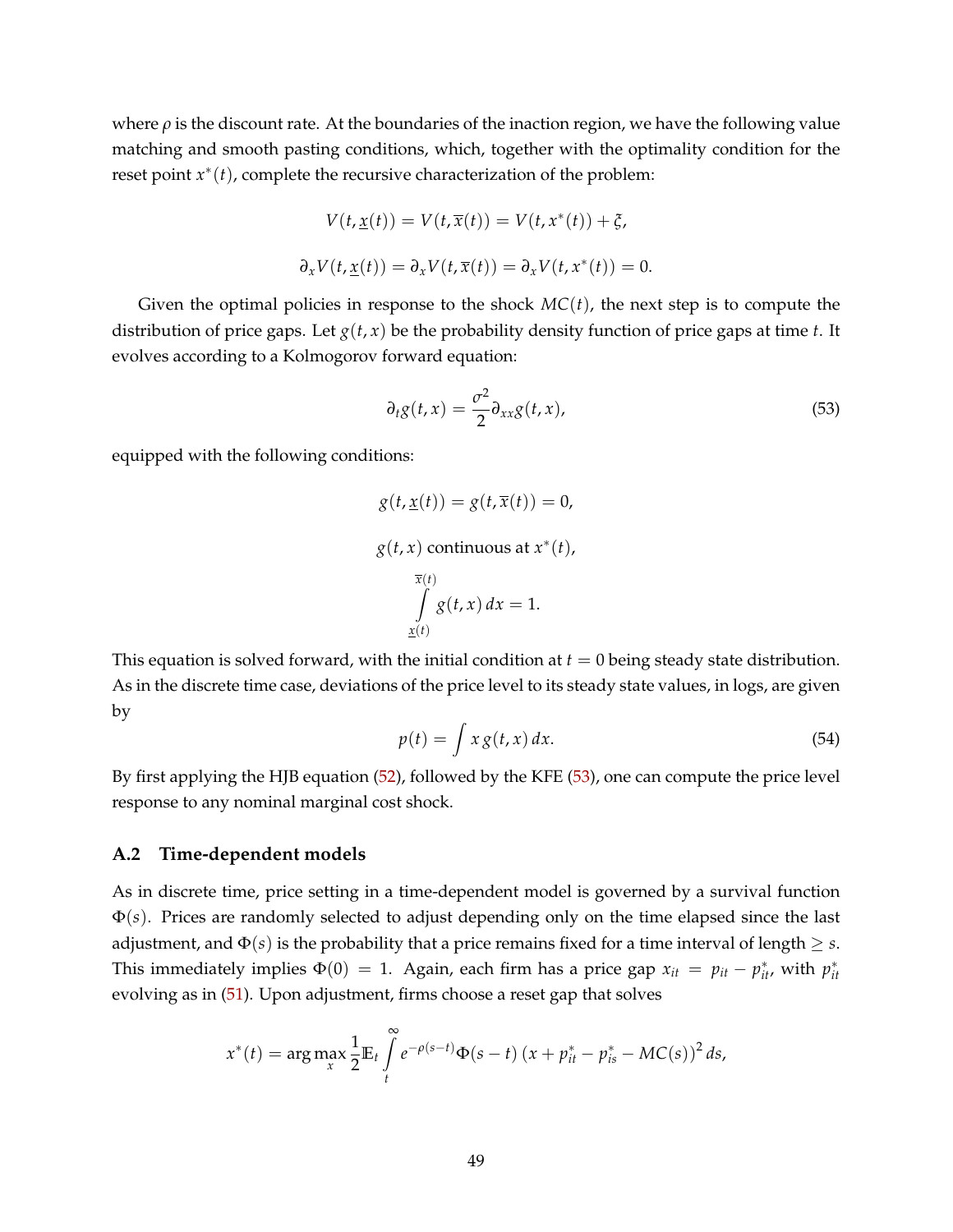which is given by

<span id="page-49-1"></span>
$$
x^*(t) = \frac{1}{\int_0^\infty e^{-\rho s} \Phi(s) ds} \int_0^\infty e^{-\rho s} \Phi(s) MC(t+s) ds.
$$
 (55)

One can compute the log of the aggregate price level from past pricing decisions as

<span id="page-49-2"></span>
$$
p(t) = \frac{1}{\int_0^\infty \Phi(s) \, ds} \int_0^\infty \Phi(s) \, x^*(t - s) \, ds. \tag{56}
$$

There is a clear analogy between the above expressions and their discrete time counterparts from section [2.](#page-5-0)

#### **A.3 The pass-through operator**

Both classes of models above generate a mapping from the aggregate marginal cost path *MC*(*t*) to the price level  $p(t)$ , which we denote

$$
p(t) = \mathcal{P}(t; \{MC(s)\}).
$$

This can be linearized around  $MC(t) = 0$  to obtain the first order impulse response

<span id="page-49-0"></span>
$$
p(t) = \int_{0}^{\infty} \Psi(t, s) MC(s) ds.
$$
 (57)

We call the operator on the right hand side of [\(57\)](#page-49-0) the *pass-through operator*. Similarly to the discrete time case, for time-dependent models it is given by the composition of the operators in [\(55\)](#page-49-1) and [\(56\)](#page-49-2).

Before proceeding to the exact equivalence result in continuous time, it is necessary to generalize the notion of a survival function. From the definition of a survival function, it is clear that  $\Phi(0) = 1$ . Expressions [\(55\)](#page-49-1) and [\(56\)](#page-49-2), however, still define mathematically consistent mappings when  $\Phi(s) \neq 1$  and even in cases where  $\Phi(s) \to \infty$  as  $s \to 0$ , as long as this function has a finite integral on  $[0, \infty)$ .<sup>[41](#page-49-3)</sup> When working with time-dependent pass-through operators, we allow for this possibility and refer to Φ as a *generalized survival function*.

#### **A.4 Exact equivalence in continuous time**

Consider a random menu cost model in steady state. Given the symmetry of the problem, the inaction region can be written as  $(-\overline{x}, \overline{x})$  and the reset point is  $x^* = 0$ . Let  $x_t$  be the price gap of a

<span id="page-49-3"></span><sup>&</sup>lt;sup>41</sup>Of course, it must still satisfy the other required properties of a survival function: it must be non-increasing, converge to zero as  $s \to \infty$ , and start at a positive (but not necessarily finite)  $\Phi(0) > 0$ .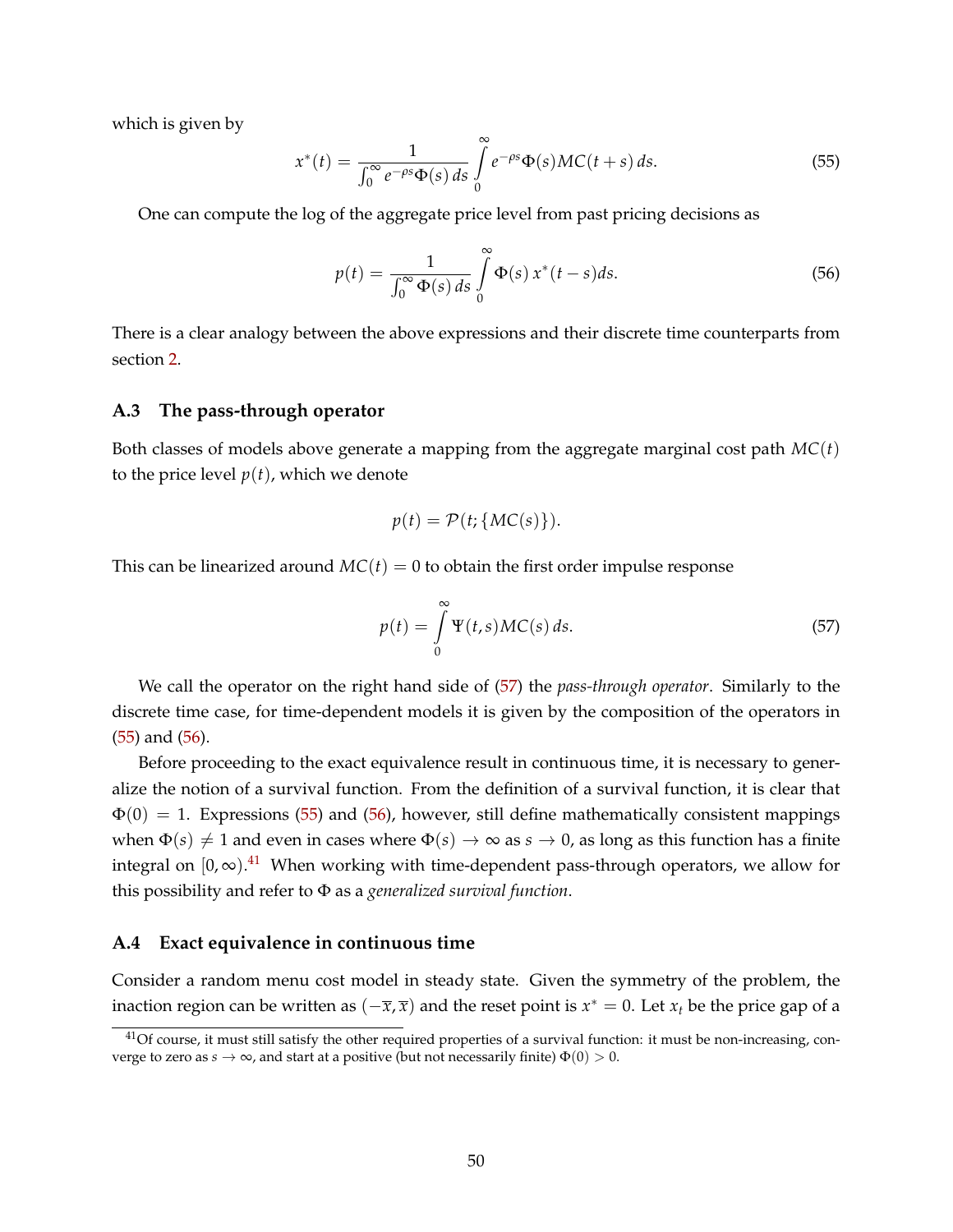firm that follows this optimal policy and define

$$
E(t,x)=\mathbb{E}\left[x_t|x_0=0\right].
$$

Exactly as in discrete time, the pass-through operator of the state-dependent model Ψ can be written as

$$
\Psi = \alpha \Psi^{\Phi^e} + (1 - \alpha) \Psi^{\Phi^i}.
$$

The intensive margin pass-through operator ΨΦ*<sup>i</sup>* is associated with the following generalized survival function:

$$
\Phi^i(t)=\partial_x E(t,0),
$$

while extensive margin component arises from the generalized survival function

$$
\Phi^e(t)=\partial_x E(t,\overline{x}).
$$

As we explain in more detail below, even though we call  $\Phi^i$  a generalized survival function, it satisfies  $\Phi^i(0)<\infty$  and could therefore be normalized to become a proper survival function. On the other hand, we have  $\Phi^e(0) = \infty$ , and so we must interpret the extensive margin component in the generalized sense. The weight *α* is given by

$$
\alpha = f \times \int\limits_0^\infty \partial_x E(t,0) dt,
$$

where *f* is the flow of price adjustments, i.e.,

$$
f = \lim_{\Delta t \to 0} \frac{\text{fraction of prices that change in } (t, t + \Delta t)}{\Delta t}.
$$

The advantage of the continuous time approach is that it is possible to solve for  $E(t, x)$  explicitly. First, it satisfies the Kolmogorov backward equation:

<span id="page-50-0"></span>
$$
\frac{\partial E}{\partial t}(t, x) = \frac{\sigma^2}{2} \frac{\partial^2 E}{\partial x^2}(t, x) - \lambda E(t, x),
$$
  
\n
$$
E(t, \underline{x}) = E(t, \overline{x}) = 0 \text{ for } t > 0,
$$
  
\n
$$
E(0, x) = x.
$$
\n(58)

[Alvarez and Lippi](#page-42-3) [\(2022\)](#page-42-3) provide a closed-form solution to this equation, which we reproduce here. Define

$$
\eta_j = -\left[\lambda + \frac{\sigma^2}{2} \left(\frac{j\pi}{2\overline{x}}\right)^2\right],
$$

$$
\varphi_j(x) = \frac{1}{\sqrt{\overline{x}}} \sin\left(\frac{x + \overline{x}}{2\overline{x}}j\pi\right),
$$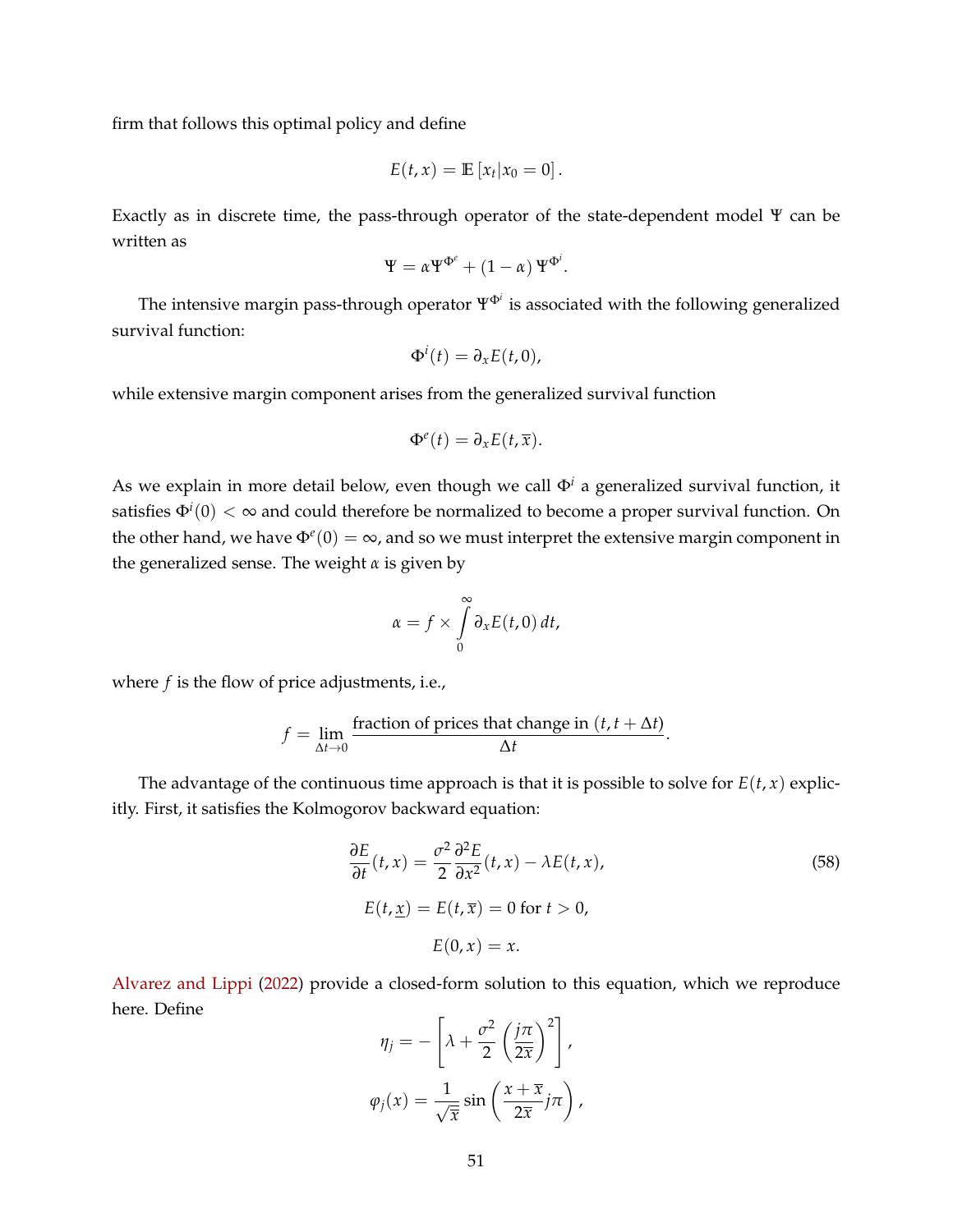for  $j = 1, 2, 3, \ldots$  These are the eigenvalues and corresponding eigenfunctions of the operator on the right hand side of [\(58\)](#page-50-0). Moreover, let

$$
b_j=\frac{4\overline{x}^{3/2}}{j\pi},
$$

which are the coefficients one obtains from projecting the function  $f(x) = x$  onto the eigenfunctions above.

Having defined these objects, we can express  $E(t, x)$  as

$$
E(t, x) = \sum_{j \text{ even}} e^{\lambda_j t} b_j \varphi_j(x).
$$

Only even terms appear in the above summation because the function  $f(x) = x$  is odd, and is therefore orthogonal to the eigenfunctions with odd indices, which are even functions.

From the previous result*,* we can compute  $\Phi^i(t)$  as

$$
\partial_x E(t,0) = 2 \sum_{j \text{ even}} (-1)^{j/2} e^{\eta_j t}
$$

and  $\Phi^e(t)$  as

$$
\partial_x E(t, \overline{x}) = 2 \sum_{j \text{ even}} e^{\eta_j t}.
$$

Note that it immediately follows that  $\Phi^e(0) = \infty$ . We can also compute the associated adjustment hazards, defined as

$$
\lambda^{e}(t) = -\frac{\partial}{\partial t} \log \Phi^{e}(t) = -\frac{\sum_{j \text{ even}} \eta_{j} e^{\eta_{j} t}}{\sum_{j \text{ even}} e^{\eta_{j} t}},
$$

$$
\lambda^{i}(t) = -\frac{\partial}{\partial t} \log \Phi^{i}(t) = -\frac{\sum_{j \text{ even}} (-1)^{j/2} \eta_{j} e^{\eta_{j} t}}{\sum_{j \text{ even}} (-1)^{j/2} e^{\eta_{j} t}}.
$$

From the expressions above, it follows immediately that

$$
\lim_{t \to \infty} \lambda^{e}(t) = \lim_{t \to \infty} \lambda^{i}(t) = -\lambda_{2},
$$

echoing our analogous result for the discrete time case (proposition [2\)](#page-21-0). Figure [A.1](#page-52-0) shows  $E(t, x)$ , the generalized survival functions, and the corresponding adjustment hazards for illustrative parameter values. Notice that the extensive margin adjustment hazard  $\lambda^{e}(t)$  must also be interpreted in a generalized sense, since  $\lim_{t\to 0} \lambda^e(t) = \infty$ .<sup>[42](#page-51-0)</sup>

<span id="page-51-0"></span> $^{42}$ We conjecture that  $\lambda^e(t)$  can also be interpreted as the arrival hazard of a point process with countably many points but infinite average density.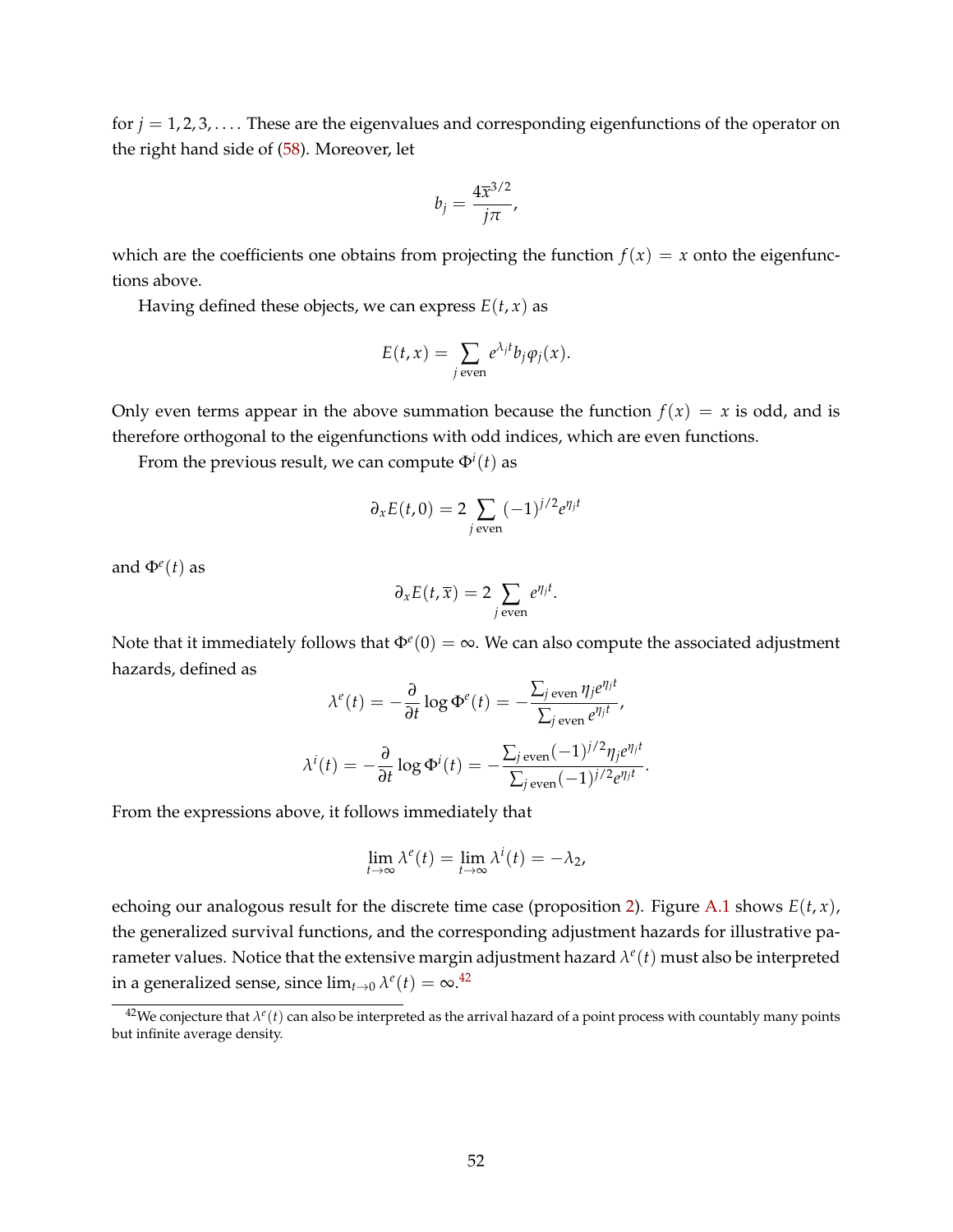<span id="page-52-0"></span>

Figure A.1: Expected price gaps and generalized survival functions and hazards. Note: illustrative calibration with parameter values  $\sigma = 0.05$ ,  $\lambda = 0.1$ , and the menu cost is such that  $\bar{x} = 0.1$ .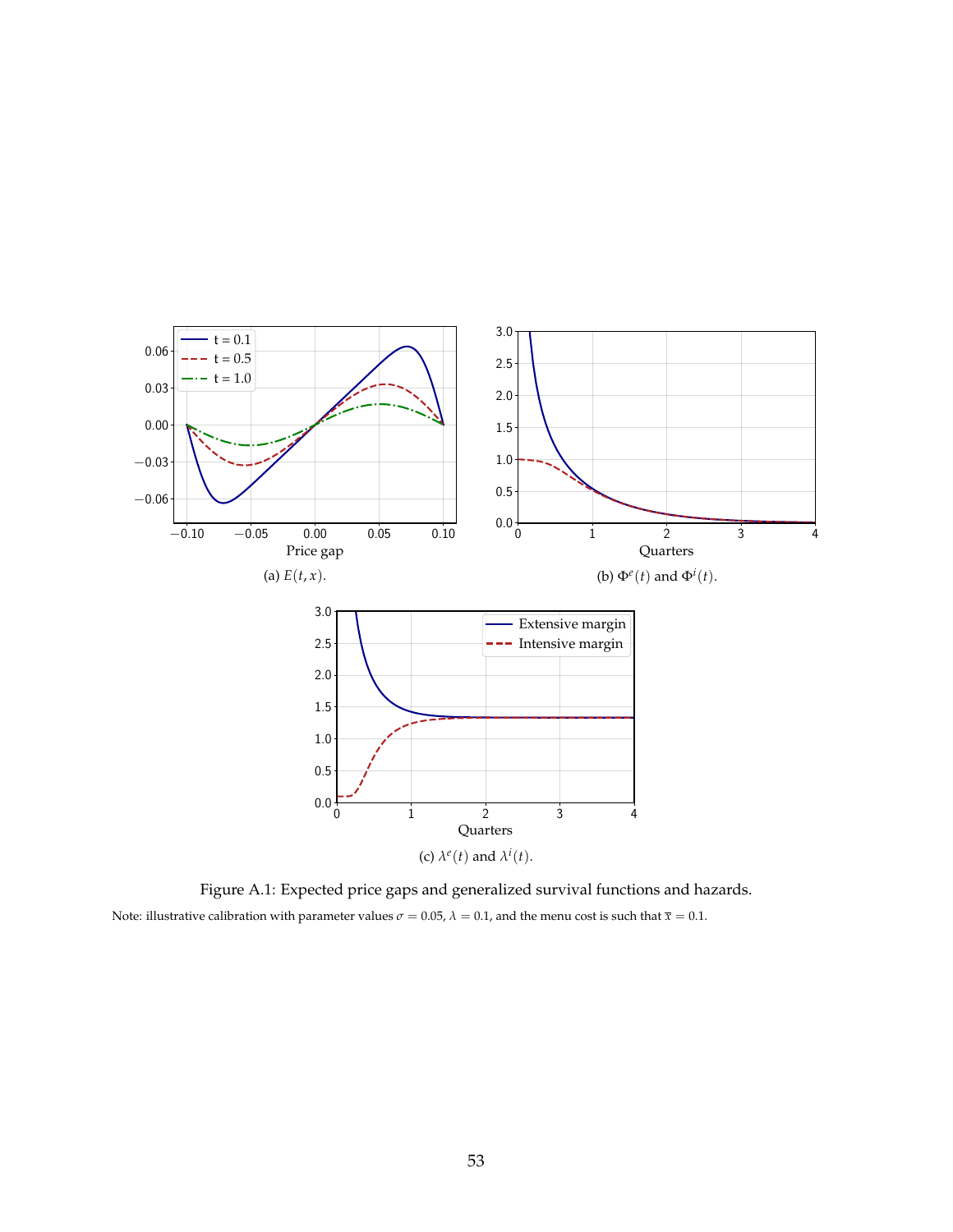# **B Appendix to Section [2](#page-5-0)**

#### **B.1 Characterizing steady-state policy and distribution**

We can rewrite the steady-state version of [\(2\)](#page-6-1) recursively with the Bellman equation

<span id="page-53-0"></span>
$$
V^{n}(x) \equiv \frac{1}{2}x^{2} + \beta(1 - \lambda)\mathbb{E}\left[\min(V^{n-1}(x + \epsilon), \xi + \min_{x^{*}} V^{n-1}(x^{*}))\right] + \beta\lambda \min_{x^{*}} V^{n-1}(x^{*})
$$
 (59)

whose fixed point is the value function  $V(x)$  given a post-adjustment price gap of x (not including any costs already paid to adjust).

**Reducing to bounded** *V* **on an interval**  $[-M, M]$ . First, we observe that any value function *V* should satisfy  $V(x) \geq \frac{1}{2}x^2$ . Second, we have  $V(0) \leq \frac{\beta}{1-x^2}$  $\frac{P}{1-P}$ (1 − *λ*)*ξ*, where the right is the value from the feasible policy of always adjusting to stay at  $x = 0$ .

It follows that for sufficiently large *x* (i.e.  $|x| \geq M$  for some *M*),  $V(x)$  must be strictly greater than  $\zeta$  + *V*(0). Hence, for these *x* the pricesetter strictly prefers to adjust, and we have min(*V*(*x*),  $\zeta$  +  $\min_{x^*} V(x^*)$  =  $\min_{x^*} V(x^*)$ . It is therefore not necessary to keep track of *V* outside  $[-M, M]$ to evaluate [\(59\)](#page-53-0) inside [−*M*, *M*], or to obtain the optimal policy anywhere. Hence, when analyzing [\(59\)](#page-53-0), we restrict ourselves to [−*M*, *M*]. Further, we note that the value function satisfies  $V(x) \leq \frac{1}{2}M^2 + \frac{\beta}{1-x}$ 1−*β* (1 − *λ*)*ξ* for all *x* ∈ [−*M*, *M*], so that we can restrict our attention to bounded *V*.

From now on, our restriction to [−*M*, *M*] will be implicit. We will assume that *M* is picked to be large enough that, for all parameters we consider, the firm always adjusts for  $|x| \geq m$ , for some *m* < *M*.

**Characterizing value function steps.** Suppose that  $V^{n-1}(x)$  is nonnegative, symmetric around 0, continuously differentiable, and satisfies  $(V^{n-1})'(x) > 0$  for  $x > 0$ . Suppose also that it satisfies  $V^{n-1}(x) \ge \frac{1}{2}x^2$  and  $V^{n-1}(0) \le \frac{\beta}{1-x}$ 1−*β* (1 − *λ*)*ξ*.

It follows that the minimum will be at  $x^* = 0$ , and also that there will be some  $0 < \bar{x} < M^{43}$  $0 < \bar{x} < M^{43}$  $0 < \bar{x} < M^{43}$ such that  $V^{n-1}(x) < \xi + V^{n-1}(0)$  for all  $x > \bar{x}$ , and symmetrically for  $x < -\bar{x}$ . This allows us to replace [\(59\)](#page-53-0) by the more specific

<span id="page-53-2"></span>
$$
V^{n}(x) = \frac{1}{2}x^{2} + \beta(1 - \lambda) \int_{-\bar{x}}^{\bar{x}} f(x'-x) V^{n-1}(x') dx' + \beta(1 - \lambda) (V^{n-1}(0) + \xi) \left(1 - \int_{-\bar{x}}^{\bar{x}} f(x'-x) dx'\right) + \beta \lambda V^{n-1}(0)
$$
 (60)

where  $\bar{x}$  is implicitly determined by the equation  $V^{n-1}(\bar{x}) = \xi + V^{n-1}(0)$ . It follows directly from [\(60\)](#page-53-2) and the symmetry of  $f$  that  $V^n$  will also be nonnegative, symmetric around 0, and satisfy

<span id="page-53-1"></span> $43\bar{x}$  < *M* follows from the choice of *M* above, while 0 < *x* follows from the continuity of  $V^{n-1}(x)$ , since for *x* close enough to 0,  $V^{n-1}(x)$  gets arbitrarily close to  $V^{n-1}(0)$  and therefore below  $\xi + V^{n-1}(0)$ .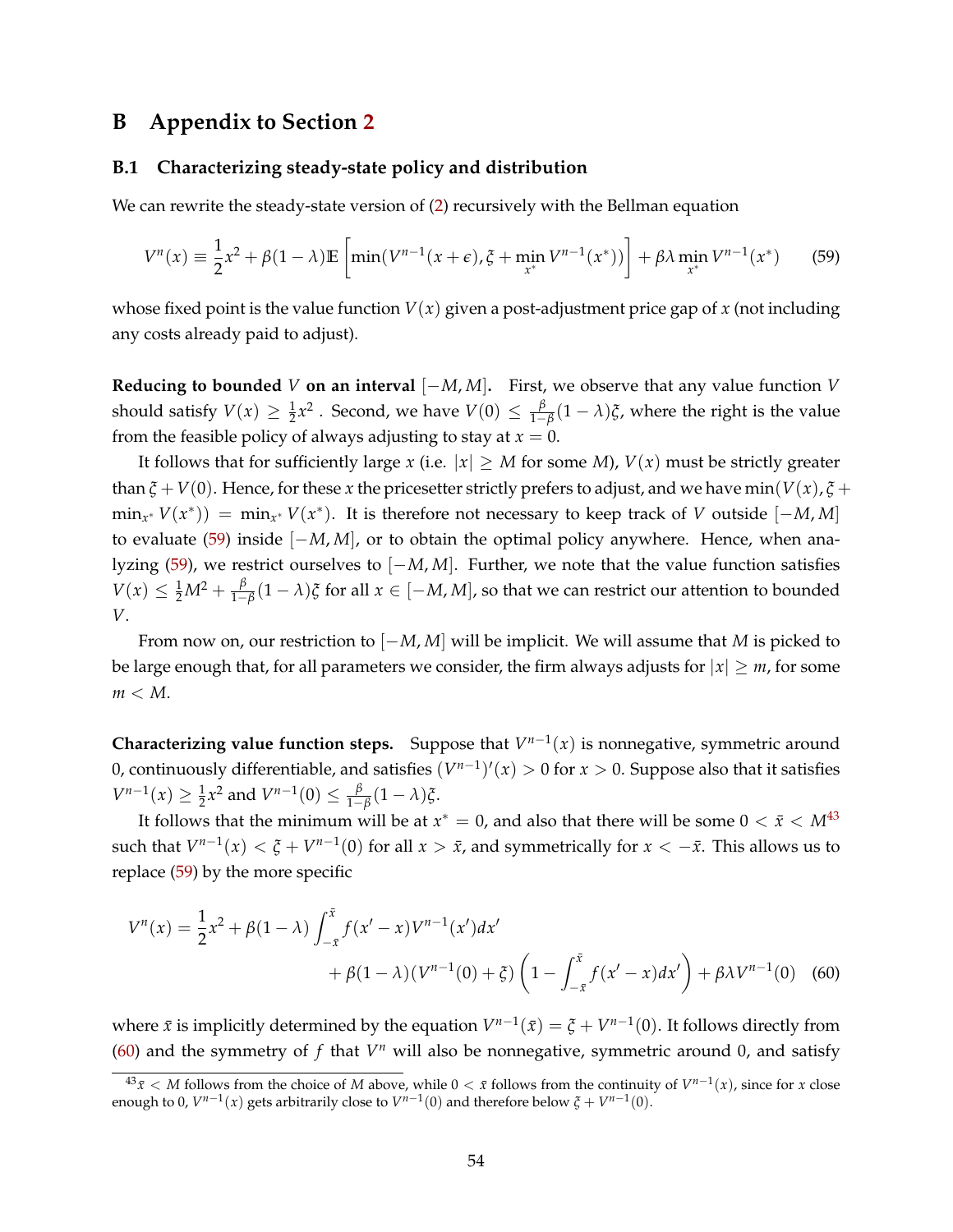$V^n(x) \ge \frac{1}{2}x^2$  and  $V^n(0) \le \frac{\beta}{1-x^2}$  $\frac{P}{1-P}$  (1 − *λ*)*ξ*. All that remains is investigate the derivative. Substituting  $u = x' - x$ , [\(60\)](#page-53-2) can be rewritten as

$$
V^{n}(x) = \frac{1}{2}x^{2} + \beta(1 - \lambda) \int_{-\bar{x}-x}^{\bar{x}-x} f(u)V^{n-1}(x+u)du
$$
  
+  $\beta(1 - \lambda)(V^{n-1}(0) + \xi) \left(1 - \int_{-\bar{x}-x}^{\bar{x}-x} f(u)du\right) + \beta\lambda V^{n-1}(0)$ 

Now, differentiating with respect to *x* using Leibniz's rule, we find

$$
(V^{n})'(x) = x + \beta(1 - \lambda) \left( -f(\bar{x} - x)V^{n-1}(\bar{x}) + f(-\bar{x} - x)V^{n-1}(-\bar{x}) + \int_{-\bar{x}-x}^{\bar{x}-x} (V^{n-1})'(x+u)du \right) - \beta(1 - \lambda)(\xi + V^{n-1}(0)) \left( -f(\bar{x} - x)V^{n-1}(\bar{x}) + f(-\bar{x} - x)V^{n-1}(-\bar{x}) \right) = x + \beta(1 - \lambda) \int_{-\bar{x}}^{\bar{x}} f(x'-x) (V^{n-1})'(x') dx' \tag{61}
$$

where the cancellation follows from  $V^{n-1}(\bar{x}) = V^{n-1}(-\bar{x}) = \xi + V^{n-1}(0)$ . It follows that  $V^n$  is continuously differentiable.

Now, note that using the symmetry of *f*, we can rewrite [\(61\)](#page-54-0) as

<span id="page-54-1"></span><span id="page-54-0"></span>
$$
(V^n)'(x) = x + \beta(1 - \lambda) \int_0^{\bar{x}} (f(x' - x) - f(-x' - x))(V^{n-1})'(x')dx'
$$
 (62)

The single-peakedness of *f* implies that  $f(x'-x) - f(-x'-x) > 0$  for all  $x, x' > 0$ , so  $(V^n)'(x) >$ 0 for *x* > 0 follows from  $(V^{n-1})'(x') > 0$  for  $x' > 0$ .

**Explicitly constructing** *V* **through value function iteration and obtaining properties of the optimal policy.** Write  $V^0(x) \equiv \frac{1}{2}x^2$ , which satisfies all hypotheses put on  $V^{n-1}$  in the previous discussion, and construct the series  $\{V^n\}$  recursively. By induction, each  $V^n$  must be nonnegative, symmetric around 0, continuously differentiable, satisfy  $(V^n)'(x) > 0$  for  $x > 0$ , and satisfy  $V^n(x) \ge \frac{1}{2}x^2$  and  $V^n(0) \le \frac{\beta}{1-x}$ 1−*β* (1 − *λ*)*ξ*.

Now, by standard arguments, the right side of [\(59\)](#page-53-0) is a contraction (in the sup norm) of modulus β. Hence the  $V<sup>n</sup>$  converge uniformly to some fixed point *V*. This *V* must be nonnegative, symmetric around 0, weakly increasing for  $x > 0$ , and satisfy  $V(x) \ge \frac{1}{2}x^2$  and  $V(0) \le \frac{\beta}{1-x^2}$ 1−*β* (1 − *λ*)*ξ*. Following the same logic as before, the set of points  $x \ge 0$  for which  $V(x) = \xi + V(0)$  must a closed subset of  $(0, M)$ . Let the minimum of this set be  $\bar{x}$ ; then [\(60\)](#page-53-2) holds with this  $\bar{x}$ .

Now, directly differentiating [\(60\)](#page-53-2), the continuous differentiability of *V* follows from that of *f* . Hence [\(62\)](#page-54-1) holds as a fixed point for *V* as well.

*V* is weakly increasing and must increase by at least *ξ* from  $V(0)$  to  $V(\bar{x})$ , so we have  $V'(x) \ge 0$ everywhere with  $x>0$  and  $V'(x)>0$  for some subset of  $x>0$  of positive measure. It then follows from [\(62\)](#page-54-1) that since  $f(x'-x) - f(-x'-x) > 0$  for all  $x, x' > 0$ , we have  $V'(x) > 0$  for all  $x > 0$ (and similarly  $V'(x) < 0$  for  $x < 0$  and  $V'(0) = 0$ ).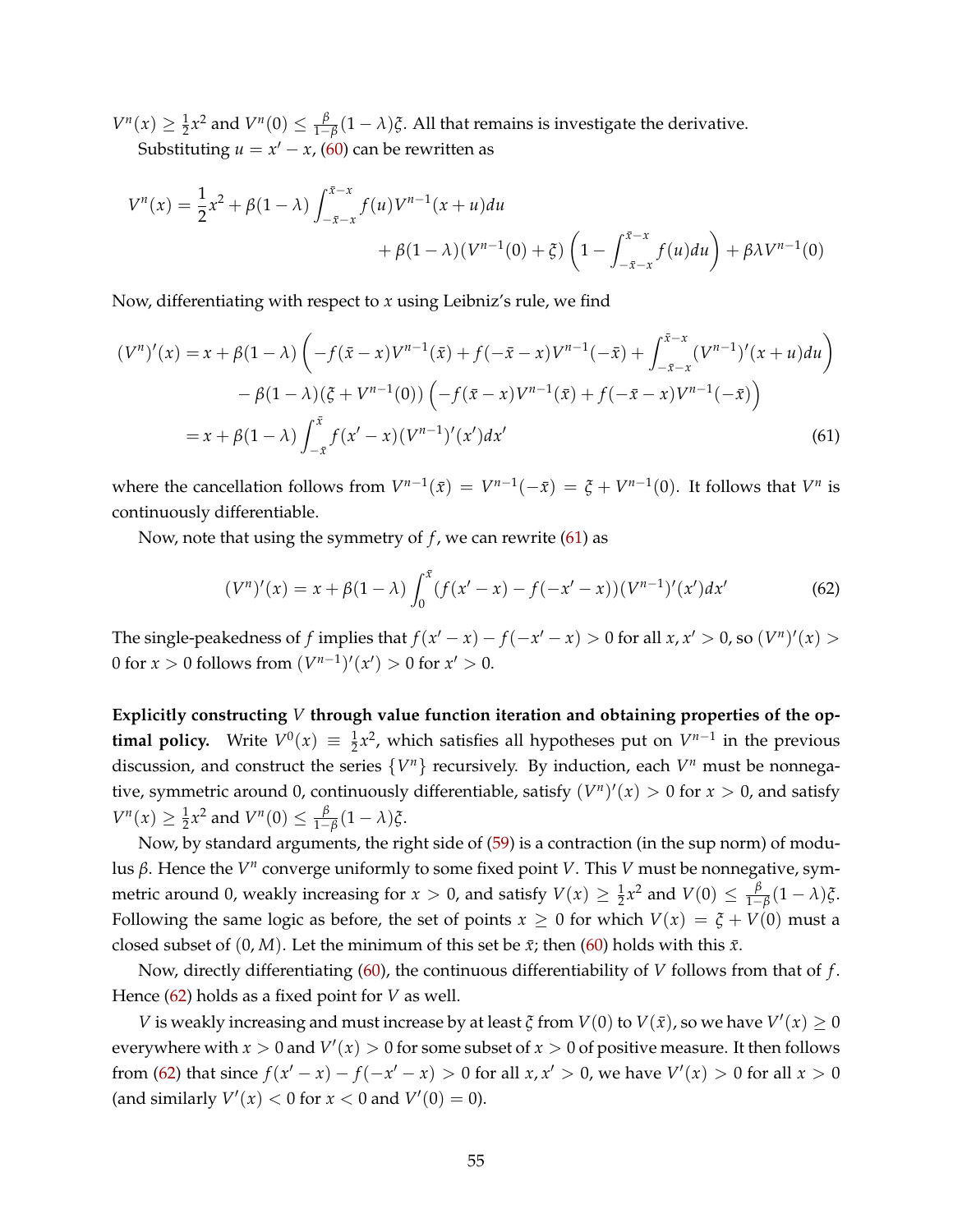This implies that there is a unique *x* satisfying  $V(\bar{x}) = \zeta + V(0)$ . Hence, we have derived an optimal sS policy, where there is no adjustment when *x* is in the interval  $[-\bar{x}, \bar{x}]$ , and always adjustment to 0 outside of this interval.

Finally, we note that differentiating [\(61\)](#page-54-0) around the fixed point, we get

<span id="page-55-0"></span>
$$
V''(x) = x + \beta(1 - \lambda) \int_0^{\bar{x}} (f'(-x' - x) - f'(x' - x)) V'(x') dx'
$$
 (63)

so that the continuous differentiability of  $V'$  follows from that of  $f$ . For the special case  $x=0$ , we note that by assumption  $f'(-x') = -f'(x') > 0$  for all  $x' > 0$ , so that the integral in [\(63\)](#page-55-0) is positive and  $V''(0) > 0$ .

**Steady-state distribution.** We have shown above that in the steady-state version of the pricing problem, firms follow an Ss policy with adjustment to 0 whenever the price gap is outside the interval  $[-\bar{x}, \bar{x}]$  (or there is a free adjustment with probability  $\lambda$ ).

This implies a law of motion  $T$  for the density *g prior to adjustment* given by

<span id="page-55-1"></span>
$$
(\mathcal{T}g)(x') = \int_{-\infty}^{\infty} p(x, x')g(x)dx
$$
\n(64)

where the transition density  $p(x, x')$  from *x* to *x'*, satisfying  $\int p(x, x')dx' = 1$ , is given by

<span id="page-55-2"></span>
$$
p(x, x') \equiv \begin{cases} f(x'-x) & |x| \le \bar{x} \\ f(x') & |x| > \bar{x} \end{cases} \tag{65}
$$

Defining  $v(x') \equiv \min_{|x| \leq \bar{x}} f(x'-x)$ , we note that by our assumptions on  $f$  that  $v(x') > 0$  for all  $x'$ . Defining  $h(x') \equiv \min(f(x'), v(x'))$ , we have  $p(x, x') \ge h(x') > 0$  for all  $x, x'$ , and we can rewrite [\(64\)](#page-55-1) for any density *g* with integral 1 as

$$
(\mathcal{T}\pi)(x') = h(x') + \int_{-\infty}^{\infty} (p(x, x') - h(x')) g(x) dx
$$

where  $p(x, x') - h(x') \ge 0$ . It follows that for any two densities  $g_1$  and  $g_2$  that we have

$$
\int_{-\infty}^{\infty} |(\mathcal{T}(g_1 - g_2))(x')| dx' = \int_{-\infty}^{\infty} \left| \int_{-\infty}^{\infty} (p(x, x') - h(x')) (g_1(x) - g_2(x)) dx \right| dx'
$$
  
\n
$$
\leq \int_{-\infty}^{\infty} \int_{-\infty}^{\infty} (p(x, x') - h(x')) |g_1(x) - g_2(x)| dx dx'
$$
  
\n
$$
= \left( \int_{-\infty}^{\infty} |g_1(x) - g_2(x)| \left( \int_{-\infty}^{\infty} (p(x, x') - h(x')) dx' \right) dx \right)
$$
  
\n
$$
= \left( 1 - \int_{-\infty}^{\infty} h(x') dx' \right) \int_{-\infty}^{\infty} |g_1(x) - g_2(x)| dx
$$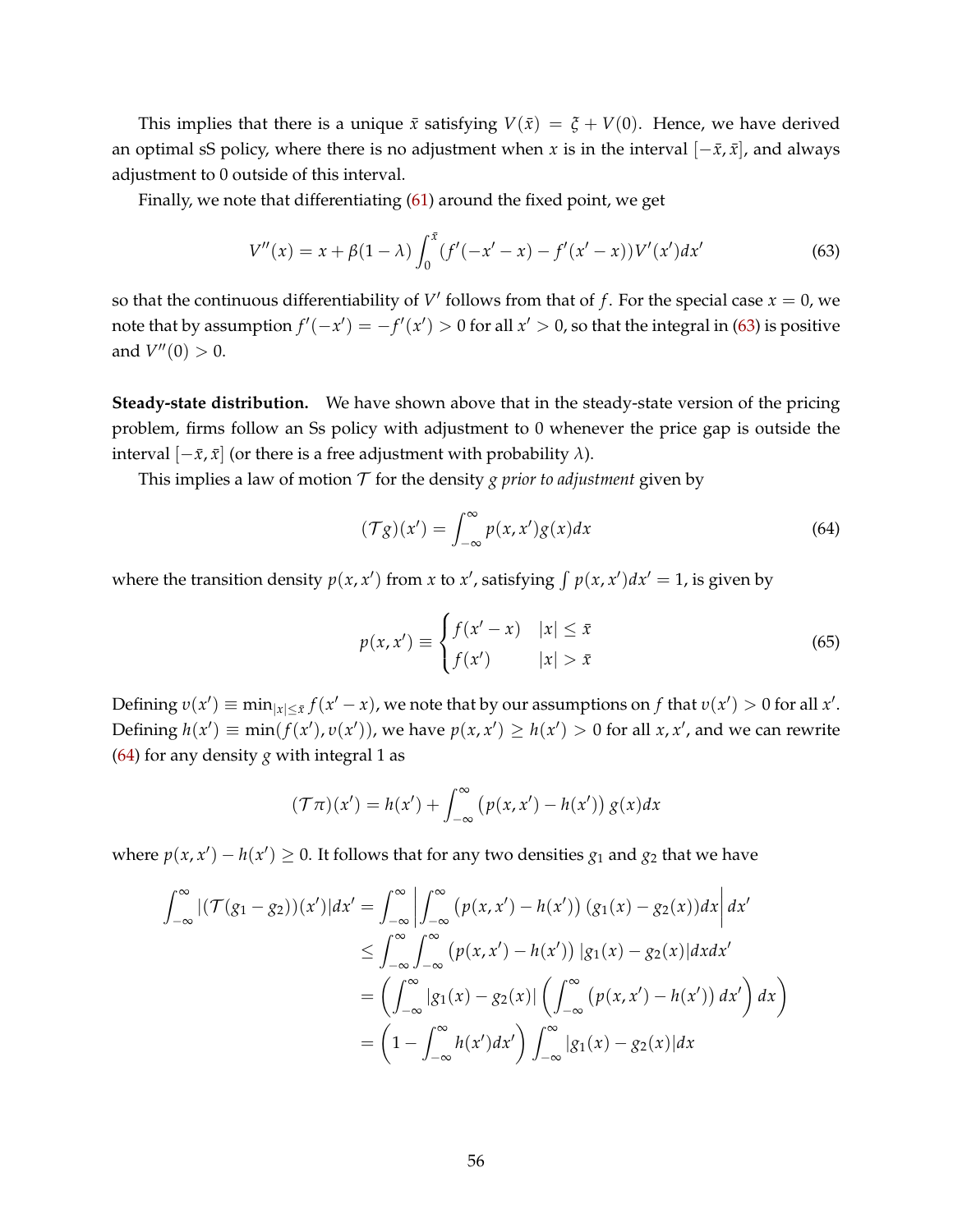so that, defining  $||g|| \equiv \int_{-\infty}^{\infty} |g(x)| dx$  to be the *L*<sup>1</sup> norm and  $\mathcal{H} \equiv \int_{-\infty}^{\infty} h(x') dx' > 0$ , we have

$$
\|\mathcal{T}(\pi_1 - \pi_2)\| \le (1 - \mathcal{H})\|\pi_1 - \pi_2\| \tag{66}
$$

implying that  $\mathcal T$  is a contraction on densities in the  $L^1$  norm with modulus  $1-\mathcal H$ .

It follows that there is a unique stationary density  $g$  that is a fixed point of the contraction  $T$ , and that we will reach this density by starting with any  $g^0 \in L^1$  and repeatedly iterating. Since  $\mathcal T$ with symmetric *f* preserves symmetry around 0, it follows that the stationary *g* must be symmetric as well (since we can start with symmetric  $g^0$  and iterate). It also follows from [\(64\)](#page-55-1)–[\(65\)](#page-55-2) and the continuous differentiability of *f* that *g* is continuously differentiable.

## **B.2 Envelope result and contraction**

In this section, we obtain some useful further technical results for the canonical menu cost model. In particular, we show that the backward mapping on *V* is differentiable, and indeed a contraction in a certain norm that regulates both the level and derivative of *V*. Hence, iterating backward in response to any sequence of first-order aggregate cost shocks, we retain sS policies (*x*, *x*¯, *x* ∗ ), which are differentiable with respect to the shocks.

To start, consider the space of value functions *V* on [−*M*, *M*] that are bounded and have bounded first derivative, endowed with the norm

<span id="page-56-3"></span><span id="page-56-2"></span>
$$
||V|| \equiv \sup_{x} |V(x)| + \zeta \sup_{x} |V'(x)| \tag{67}
$$

for some  $\zeta > 0$ . Note that this space is complete (a Banach space).<sup>[44](#page-56-0)</sup> Note also that in this norm, in a neighborhood around the steady-state *V* derived in the previous section, the adjustment policy will still be sS. Indeed, if we write the mapping  $T : (V_+, c) \to V$  from  $V_+$  in this space and a cost scalar  $c$  to  $V$  also in this space<sup>[45](#page-56-1)</sup>, given locally by the Bellman equation

$$
V(x) = \frac{1}{2}(x-c)^2 + \min_{x^*, \underline{x}, \overline{x}} \left[ \beta(1-\lambda) \int_{\underline{x}}^{\overline{x}} f(x'-x) V_+(x') dx' + \beta(1-\lambda)(V_+(x^*) + \xi) \left(1 - \int_{\underline{x}}^{\overline{x}} f(x'-x) dx'\right) + \beta \lambda V_+(x^*) \right]
$$
(68)

then the optimum is still characterized by the value matching conditions  $V_+(\bar{x}) + \zeta = V_+(0)$  and  $V_+(\underline{x}) + \zeta = V_+(0)$  and the first-order condition  $V'_+(\overline{x}^*) = 0$ ; and from the implicit theorem, these optima are differentiable with respect to  $V_+$  in this norm around the steady state, with  $d\bar{x} =$ 

<span id="page-56-0"></span><sup>&</sup>lt;sup>44</sup>To see this, start by noting that for any Cauchy sequence  $\{V_n\}$  in this norm,  $\{V_n\}$  and  $\{V'_n\}$  will also be Cauchy sequences in the ordinary sup norm, and therefore both individually converge to some limits. Then, the only remaining question to determine whether  $\{V_n\}$  converges in our norm is whether the limit of  $V'_n$  equals the derivative of the limit of *Vn*; this, in turn, is a standard result in real analysis when there is uniform convergence (see e.g. Rudin's Principles of Mathematical Analysis, Theorem 7.17).

<span id="page-56-1"></span> $^{45}$ Boundedness of *V* follows immediately from the Bellman equation, and of of *V'* follows from differentiating as in [\(61\)](#page-54-0).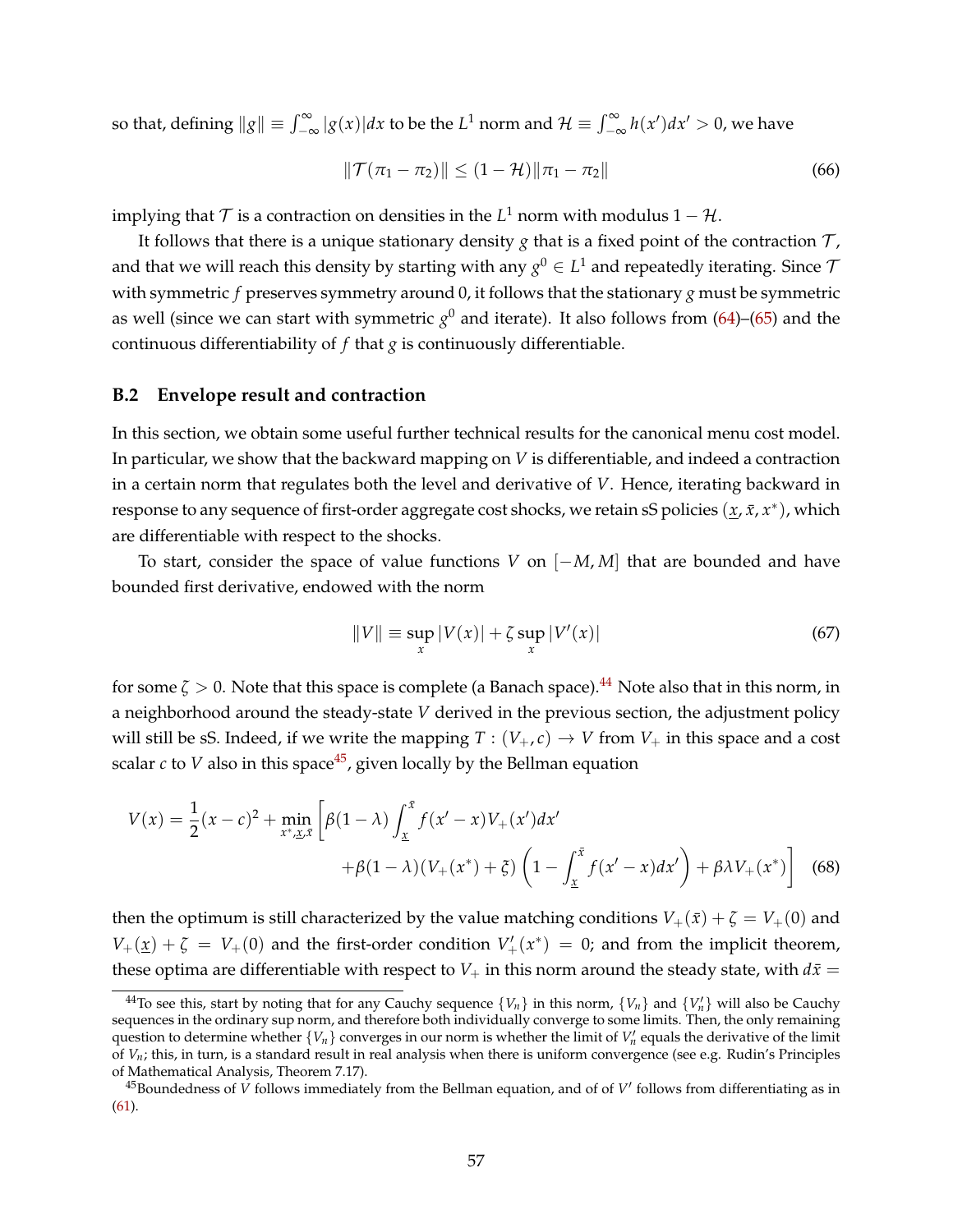$-dV_+(\bar{x})/V'_+(\bar{x})$ ,  $d\underline{x} = -dV_+(-\bar{x})/V'_+(-\bar{x})$ , and  $dx^* = -dV'_+(0)/V''_+(0)$ .

Since the policy is differentiable with respect to  $V_{+}$ , we have a simple envelope result (obtainable simply by differentiating  $(68)$ ), where in response to a perturbation  $dV_+$ ,  $(68)$  becomes

<span id="page-57-0"></span>
$$
dV(x) = \beta(1-\lambda) \int_{-\bar{x}}^{\bar{x}} f(x'-x) dV_+(x') dx' + \beta(1-\lambda) \left(1 - \int_{\underline{x}}^{\bar{x}} f(x'-x) dx'\right) dV_+(0) + \beta \lambda dV_+(0)
$$
\n(69)

Note that this is a bounded map from  $dV_+$  to  $dV$  in our normed space. First, it is immediate from  $(69)$  that  $\sup_x |dV(x)| \leq \beta \sup_x |dV_+(x)|.$ 

Second, if we differentiate [\(69\)](#page-57-0), we obtain

$$
dV'(x) = \beta(1-\lambda) \int_{-\bar{x}}^{\bar{x}} f(x'-x) dV'_+(x') dx' - \beta(1-\lambda) f(\bar{x}-x) (dV_+(\bar{x}) - dV_+(0))
$$
  
+  $\beta(1-\lambda) f(-\bar{x}-x) (dV_+(-\bar{x}) - dV_+(0))$ 

and hence

$$
\sup_x |dV'(x)| \le \beta(1-\lambda) \sup_x |dV'_+(x)| + \beta(1-\lambda) \left(\sup_x f(\bar{x}-x) + f(-\bar{x}-x)\right) 4 \sup_x |dV_+(x)|
$$

and if we define the weight  $\zeta$  in our norm [\(67\)](#page-56-3) to be  $\zeta \equiv \frac{(1-\beta)/2}{4\beta(1-\lambda)(\sup_x f(\bar{x}-x))}$  $\frac{(1-p)/2}{4\beta(1-\lambda)(\sup_x f(\bar{x}-x)+f(-\bar{x}-x))}$ , this reduces to just

$$
\sup_{x} |dV'(x)| \le \beta(1-\lambda) \sup_{x} |dV'_{+}(x)| + \frac{1-\beta}{2}\zeta^{-1} \sup_{x} |dV_{+}(x)|
$$

and we have

$$
||V|| = \sup_{x} |dV(x)| + \zeta \sup_{x} |dV'(x)|
$$
  
\n
$$
\leq \beta \sup_{x} |dV_{+}(x)| + \beta(1 - \lambda)\zeta \sup_{x} |dV'_{+}(x)| + \frac{1 - \beta}{2} \sup_{x} |dV_{+}(x)|
$$
  
\n
$$
< \frac{1 + \beta}{2} \left( \sup_{x} |dV_{+}(x)| + \zeta \sup_{x} |dV'_{+}(x)| \right)
$$
  
\n
$$
= \frac{1 + \beta}{2} ||V_{+}||
$$

and we conclude that the derivative mapping  $dV_+$  to  $dV$  is a contraction with modulus  $\frac{1+\beta}{2}$  in our norm.

# **C Appendix to Section [3](#page-13-1)**

# **C.1 Envelope results for proof of proposition [1](#page-15-0)**

Starting around the steady state, if there is a contemporaneous shock  $d\log MC$ , then clearly  $\frac{dV(x)}{d\log MC} =$ −*x* from [\(68\)](#page-56-2). Then, letting *Vn*(*x*) denote the value function with *n* periods of anticipation of this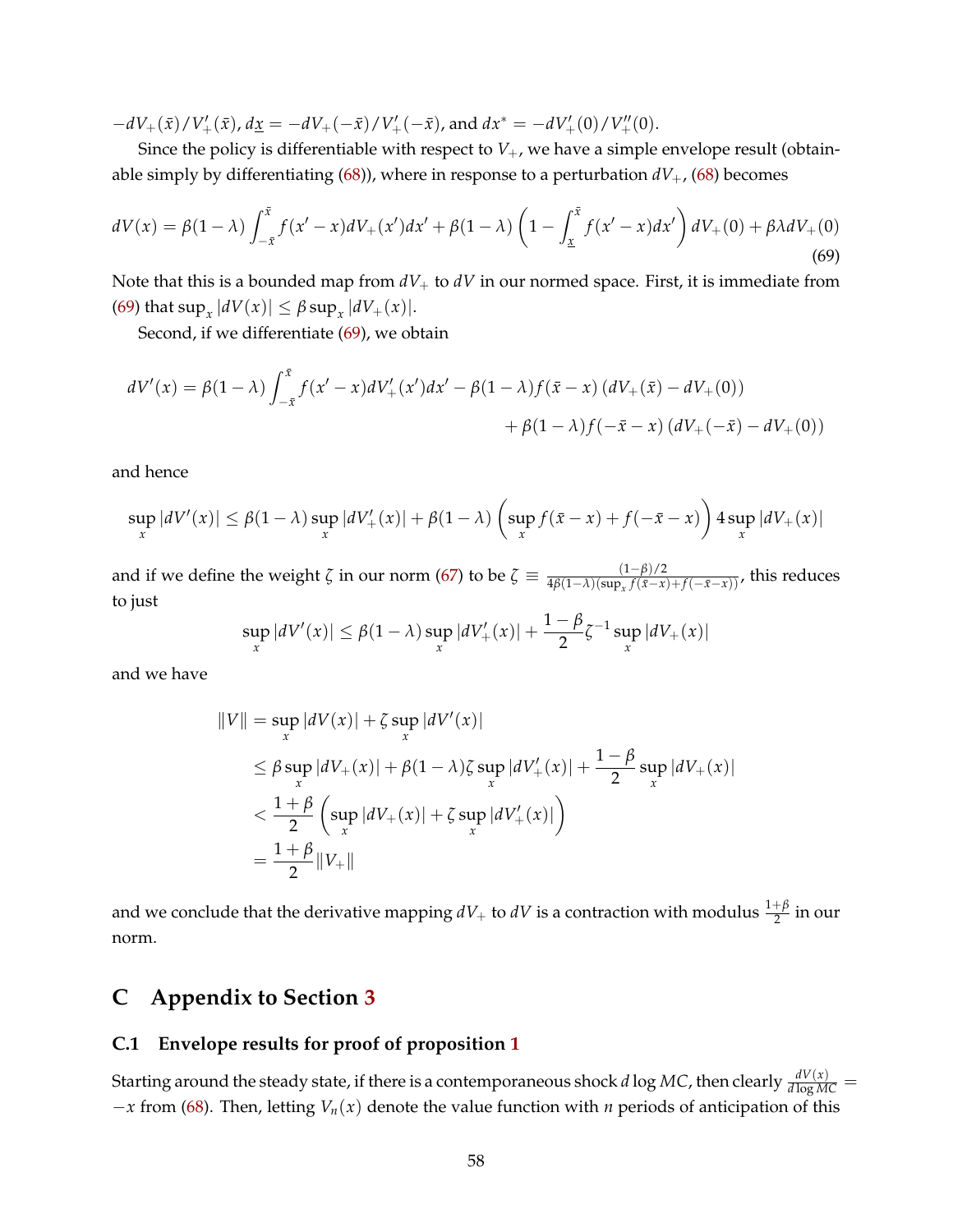shock, so that  $dV_0(x) = -x d \log MC$ , [\(69\)](#page-57-0) gives the recursion from  $dV_{n-1}$  to  $dV_n$ . Further, this recursion preserves the property that  $dV_n(0) = 0$  always, and hence simplifies to just

<span id="page-58-0"></span>
$$
dV_n(x) = \beta(1 - \lambda) \int_{-\bar{x}}^{\bar{x}} f(x' - x) dV_{n-1}(x') dx'
$$
 (70)

which is equivalent to our envelope result  $(21)$ .

Observing that [\(70\)](#page-58-0) is exactly the recursion that defines  $E<sup>n</sup>(x)$  given the same base case (times  $(−1)$  of  $E^0(x) = x$ , but with an extra  $β$  added on each iteration, we conclude that

$$
\frac{dV_n(x)}{dc} = -\beta^n E^n(x) \tag{71}
$$

and also

$$
\frac{dV_n'(x)}{dc} = -\beta^n (E^n)'(x)
$$

Furthermore, the recursion [\(70\)](#page-58-0) is the same as the recursion [\(61\)](#page-54-0) obeyed by steady-state  $V'(x)$ , except that the latter adds *x* on every iteration (rather than just the base case). Since we have shown that [\(61\)](#page-54-0) is a contraction with the norm [\(67\)](#page-56-3), it follows that the steady state obeys both

$$
V'(x) = \sum_{n=0}^{\infty} \beta^n E^n(x) \equiv F(x)
$$

and

$$
V''(x) = \sum_{n=0}^{\infty} \beta^n (E^n)'(x) \equiv F'(x)
$$

which both converge uniformly.

## **C.2 Proof of proposition [2](#page-21-0)**

Define  $T: L^2([-\bar{x}, \bar{x}]) \to L^2([-\bar{x}, \bar{x}])$  by

<span id="page-58-1"></span>
$$
(Tg)(x) = \int_{-\bar{x}}^{\bar{x}} f(x'-x)g(x')dx'
$$
 (72)

where the density  $f$  is differentiable, symmetric around 0, and single-peaked at 0, with  $f'(x) < 0$ for  $x > 0$  and vice versa (implying that  $f(x) > 0$  everywhere). Denote the CDF corresponding to *f* by F.

<span id="page-58-2"></span>**Properties of the operator T.** We can obtain from [\(72\)](#page-58-1) several properties of *T*.

- a) *T* is a Hilbert-Schmidt integral operator on  $L^2([-\bar{x}, \bar{x}])$  with symmetric kernel  $k(x, x') =$  $f(x'-x)$ , and therefore is self-adjoint. Since the kernel is continuous,  $Tg$  is continuous for any *g*.
- <span id="page-58-3"></span>b) *T* maps even *g* to even *g*, and odd *g* to odd *g*.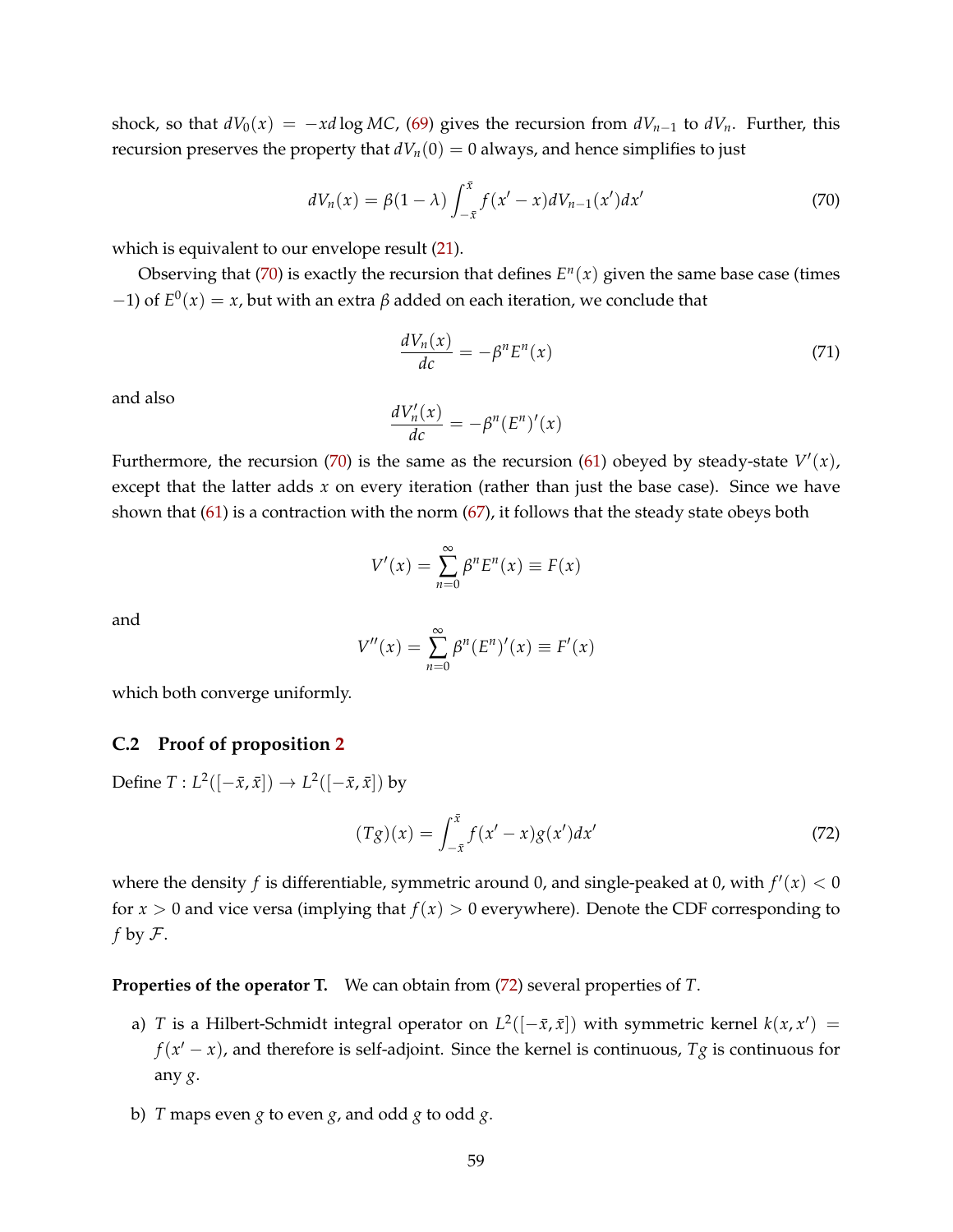- <span id="page-59-0"></span>c) Eigenfunctions  $\psi$  of *T* with nonzero eigenvalues are continuously differentiable. If  $(\psi, \mu)$  be any eigenfunction-eigenvalue pair with  $\mu \neq 0$ , note that  $\psi = \mu^{-1}T\psi$ , and so  $\psi$  must be  $C^0$ by property 1. Applying  $\psi = \mu^{-1}T\psi$  and [\(72\)](#page-58-1) again shows that it is  $C^1$ .
- d) Eigenvalues of *T* must have magnitude strictly less than 1. To see this, let  $(\psi, \mu)$  be any eigenfunction-eigenvalue pair with  $\mu \neq 0$ . From property [c\),](#page-59-0)  $\psi$  is continuous and attains its maximum on  $[-\bar{x}, \bar{x}]$  at some  $x^*$ . Then we observe that  $|\lambda| |\psi(x^*)| = |(T\psi)(x^*)| \le$  $|\psi(x^*)| \int_{-\bar{x}}^{\bar{x}} f(x' - x^*) dx' < |\psi(x^*)|$ , and hence  $|\lambda| < 1$ .
- <span id="page-59-4"></span>e) For any odd *g* where  $g(x) \ge 0$  for all  $x \ge 0$ , and where  $g(x) > 0$  for some positivemeasure subset,  $Tg(x) > 0$  for all  $x > 0$ . To see this, for any  $x > 0$  exploit oddness to write  $(Tg)(x) = \int_0^{\bar{x}} (\phi(x'-x) - \phi(-x'-x)) g(x') dx' > 0$ , where the inequality follows because single-peakedness implies  $\phi(x'-x) - \phi(-x'-x) > 0$  for all  $x, x' > 0$ , and  $g$  is strictly positive on some subset of  $[0, \bar{x}]$  of positive measure.

**Applying the spectral theorem.** Since *T* is self-adjoint and (like all Hilbert-Schmidt integral operators) compact from property [a\),](#page-58-2) we can apply the spectral theorem for separable infinitedimensional Hilbert spaces, which states that  $L^2([-\bar{x}, \bar{x}])$  has a countably infinite orthonormal basis  $\{\psi_n\}$  of eigenfunctions of *T*, with corresponding real eigenvalues  $\{\mu_n\}$ , where the only accumulation point of  $\mu_n$  is 0.

Indeed, since by property [b\),](#page-58-3) *T* preserves evenness and oddness, we can also define it on the even and odd subspaces of  $L^2([-\bar{x}, \bar{x}])$ , and then apply the spectral theorem separately on each subspace, to get separate orthonormal bases for the even subspace and the odd subspace. Since the sum of the even and odd subspaces is the entire function space, these bases combine to form an orthonormal basis for all of  $L^2([-\bar{x}, \bar{x}])$ . Hence, we can further refine our statement in the first paragraph, and conclude that all eigenfunctions *ψ<sup>n</sup>* in the orthonormal basis are either even or odd.

**Main result: extensive and intensive margin survival curves.** Using the above, we project *E* 0 onto the basis of eigenfunctions

<span id="page-59-1"></span>
$$
E^{0} = \sum_{n} \langle E^{0}, \psi_{n} \rangle \psi_{n}
$$
 (73)

where  $\langle \cdot, \cdot \rangle$  is the usual inner product on  $L^2$ . Note that  $\langle E^0, \psi_n \rangle$  will be zero for all even  $\psi_n$ , and only nonzero for some odd *ψn*.

Applying *T* to [\(73\)](#page-59-1) gives

<span id="page-59-3"></span>
$$
E^{s}(x) = \sum_{n} \langle E^{0}, \psi_{n} \rangle \mu_{n}^{s} \psi_{n}(x)
$$
\n(74)

which now holds pointwise for any  $s > 0.46$  $s > 0.46$ 

<span id="page-59-2"></span> $^{46}$ Normally this projection could differ on a set of measure 0, but from properties 1 and 3 we know that  $E^1 = TE^0$ is continuous and also that  $\psi_n$  is continuous for any  $\mu_n \neq 0$ , and continuous functions cannot differ on a set of only measure 0.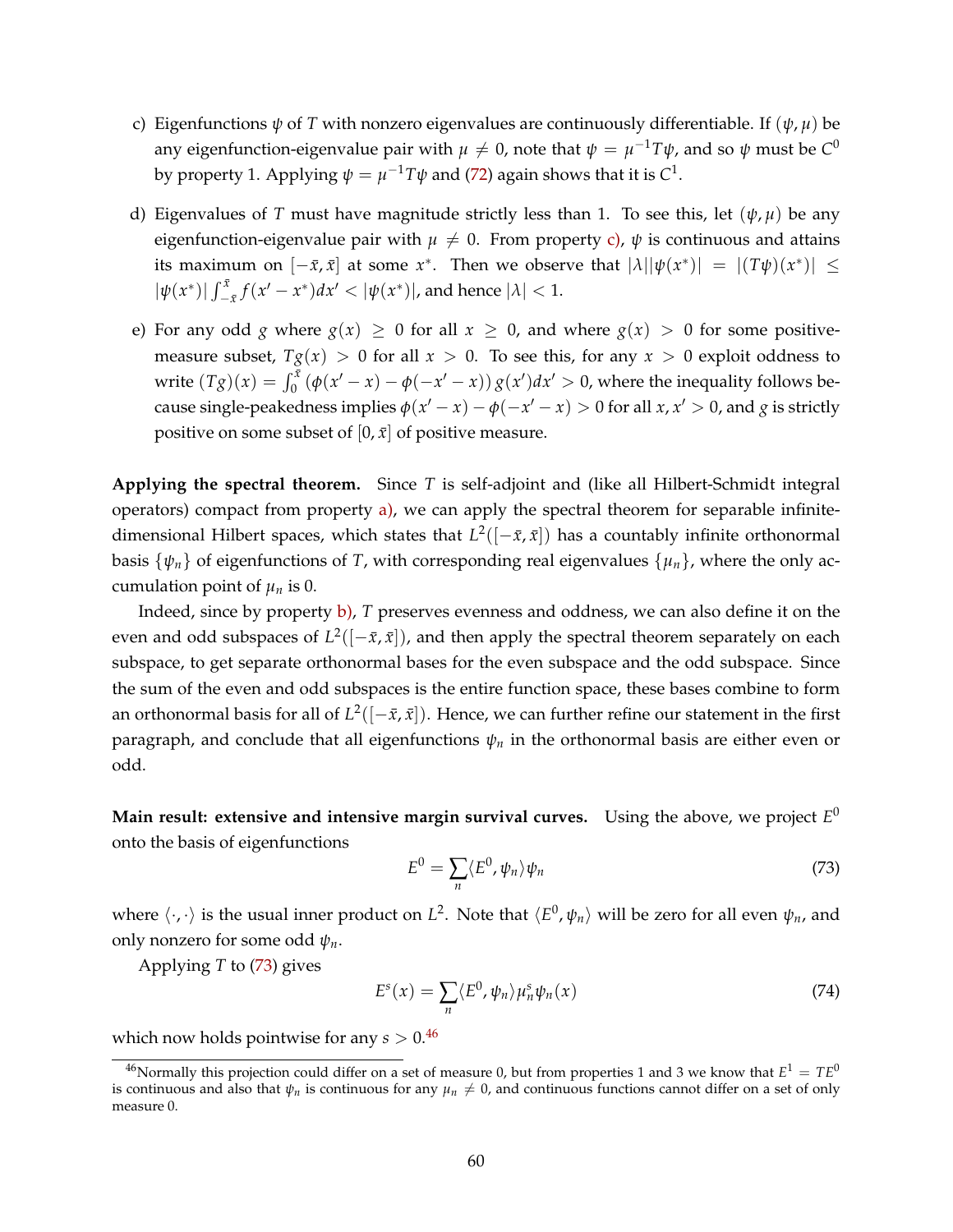Define  $\bar{\mu}$  to be the eigenvalue  $\mu_n$  of maximum magnitude such that  $\langle E^0, \psi_n \rangle$  is nonzero, and define  $\bar{\psi}$  to be the projection of  $E^0$  onto the corresponding eigenspace, i.e.

$$
\bar{\psi}(x) \equiv \sum_{\{n:\mu_n=\bar{\mu}\}} \langle E^0, \psi_n \rangle \psi_n(x)
$$

where we note that  $\bar{\psi}(x)$  is odd. Then it follows from [\(74\)](#page-59-3) that

<span id="page-60-0"></span>
$$
\lim_{s \to \infty} \frac{E^s(x)}{\bar{\mu}^s} = \bar{\psi}(x) \tag{75}
$$

Since  $E^0(x) = x > 0$  for all  $x > 0$ , repeatedly applying property [e\)](#page-59-4) it must also be true that  $E<sup>s</sup>(x) > 0$  for all  $x > 0$ . Taking the limit [\(75\)](#page-60-0), we must have  $\bar{\psi}(x) \ge 0$  for all  $x > 0$  and also  $\bar{\mu} > 0$ . Further, given that  $\bar{\psi}$  is continuous and by construction is not identically zero, we must have  $\bar{\psi}(x) > 0$  for some subset of  $[0, \bar{x}]$  of positive measure, and so  $(T\bar{\psi})(x) = \lambda \bar{\psi}(x) > 0$  for all *x* > 0. We conclude that  $\bar{\psi}(x) > 0$  for all  $x > 0$ .

Using this result, we can also write

$$
\mu \bar{\psi}'(0) = (T\bar{\psi})'(0) = -\int_{-\bar{x}}^{\bar{x}} \phi'(x') \bar{\psi}(x') dx' \n= -2 \int_{0}^{\bar{x}} \phi'(x') \bar{\psi}(x') dx' > 0
$$

and we conclude that  $\bar{\psi}'(0) > 0$  as well.

The intensive and extensive margin "virtual survival" curves are given by  $\Phi_t^i \equiv (E^t)'(0)$  and  $\Phi_t^e \equiv E^t(\bar{x})/\bar{x}$ , which using [\(75\)](#page-60-0) and the preceding results have the limits

$$
\lim_{s \to \infty} \frac{\Phi_t^i}{\bar{\mu}^s} = \bar{\psi}'(0) > 0
$$

$$
\lim_{s \to \infty} \frac{\Phi_t^e}{\bar{\mu}^s} = \frac{\bar{\psi}(\bar{x})}{\bar{x}} > 0
$$

It follows that both  $\Phi^i_t$  and  $\Phi^e_t$  asymptotically decay at the rate  $\bar\mu$ , and that their asymptotic hazards are both  $1 - \bar{\mu}$ .

**Bonus result: the asymptotic hazard of virtual survival is strictly greater than that of actual survival.** The subset of weakly positive functions is a total cone in  $L^2([-\bar{x}, \bar{x}])$ , and from property [e\),](#page-59-4) applying *T* to any of these functions that is nonzero gives a function that is strictly positive everywhere and therefore in the interior of the cone. In other words, *T* is strongly positive with respect to this cone, and we can apply a standard extension of the Krein-Rutman theorem $47$  to conclude that the eigenvalue  $\hat{\mu}$  of  $T$  with largest magnitude is simple, strictly positive, and has a corresponding eigenfunction  $\hat{\psi}$  that is strictly positive. Since  $\hat{\psi}$  is strictly positive, we note that it

<span id="page-60-1"></span><sup>47</sup>See Theorem 19.3 in [Deimling](#page-44-6) [\(1985\)](#page-44-6).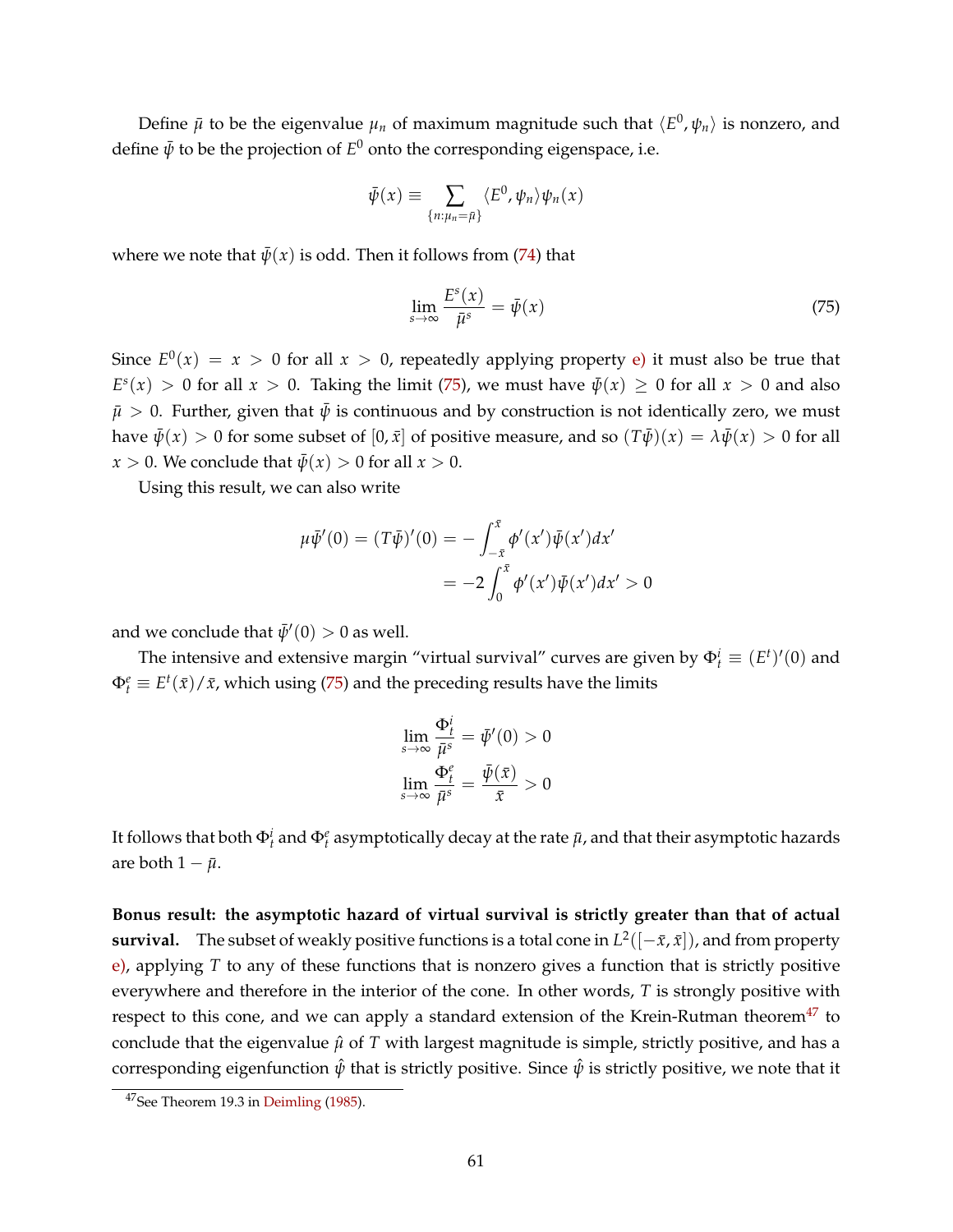

Figure C.1: Ratio of second and first eigenvalues of the transition operator across parameter space of the menu cost model.

must be even rather than odd.

Now, let the probability of survival *s* periods from now starting at some point *x* be  $\Phi_s^{actual}(x)$ , where  $\Phi_0^{actual}(x) \equiv 1$  and  $\Phi_s^{actual} = T^s \Phi_0^{actual}$ . We know that

$$
\Phi_s^{actual}(x) = \sum_n \langle \Phi_0^{actual}, \psi_n \rangle \mu_n^s \psi_n(x)
$$

and note that since  $\hat\psi$  is strictly positive,  $\langle\Phi^{actual}_0,\hat\psi\rangle>0$ , so that taking the limit as  $s\to\infty$  we have

$$
\lim_{s \to \infty} \frac{\Phi_s^{actual}(x)}{\hat{\mu}^s} = \langle \Phi_0^{actual}, \hat{\psi} \rangle \hat{\psi}(x)
$$

so that the asymptotic hazard rate of actual survival is  $1 - \hat{\mu}$ .

Since  $\hat{\mu}$  is the (simple) dominant eigenvalue and corresponds to an even eigenfunction, it must be strictly larger than  $\bar{\mu}$ , which was associated with odd eigenfunctions. Hence the asymptotic hazard of actual survival,  $1 - \hat{\mu}$ , is less than that of virtual survival,  $1 - \bar{\mu}$ .

#### **Application: ratio of second to first eigenvalue.**

## **C.3 Proof of proposition [3](#page-30-0)**

Thanks to our result proving equivalence of an SD model to a mixture of TD models, we can restrict our attention to an arbitrary mixture of (finitely many) TD models. For simplicity, we will start by proving this result for a single TD model, and then show in Step 4 how the argument extends to a mixture.

For a TD model with survival function Φ*<sup>s</sup>* , let us interpret the pass-through matrix Ψ defined in (9), whose columns sum to weakly less than 1, as the transpose of a Markov transition matrix *P* on the state space of nonnegative integers. In this interpretation, we use the generalized notion of denumerable Markov chain from [Kemeny, Snell and Knapp](#page-44-7) [\(1976\)](#page-44-7), where the sum of transition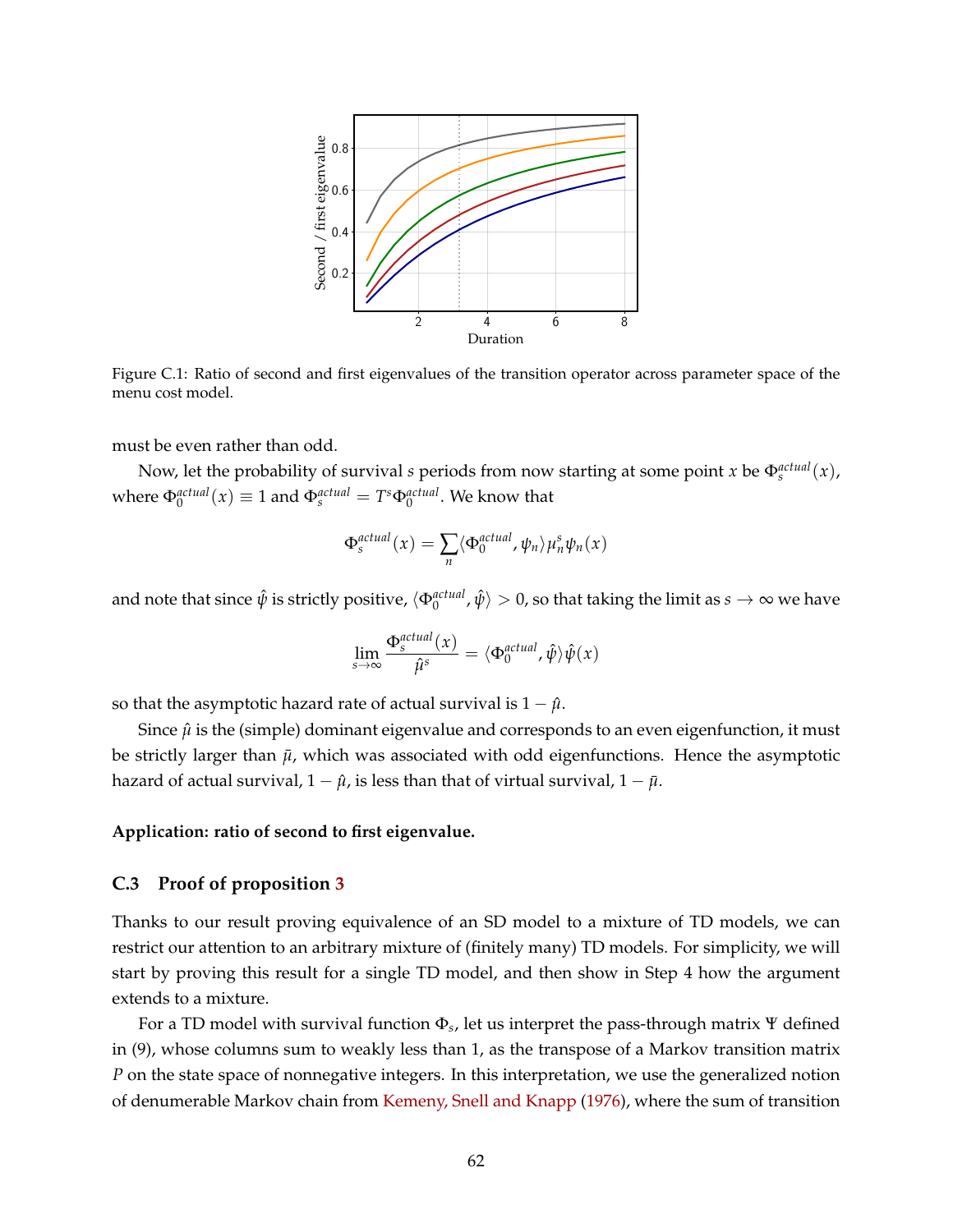probabilities from a state can be less than 1, corresponding to the termination of a chain. (We will use notation and ideas from [Kemeny et al.](#page-44-7) [\(1976\)](#page-44-7) as well.)

One can rewrite equation [\(10\)](#page-9-0) as

$$
P = AB
$$

where

$$
A = \frac{1}{\sum_{s\geq 0} \beta^s \Phi_s} \begin{pmatrix} \Phi_0 & 0 & 0 & \cdots \\ \beta \Phi_1 & \Phi_0 & 0 & \cdots \\ \beta^2 \Phi_2 & \beta \Phi_1 & \Phi_0 & \cdots \\ \vdots & \vdots & \vdots & \ddots \end{pmatrix}
$$

and

$$
B = \frac{1}{\sum_{s\geq 0} \Phi_s} \left( \begin{array}{cccc} \Phi_0 & \Phi_1 & \Phi_2 & \cdots \\ 0 & \Phi_0 & \Phi_1 & \cdots \\ 0 & 0 & \Phi_0 & \cdots \\ \vdots & \vdots & \vdots & \ddots \end{array} \right)
$$

The sum  $\Psi + \Psi^2 + \ldots$  is then the transpose of the object  $\bar{N} \equiv P + P^2 + \ldots$ , where  $\bar{N}_{ij}$  gives the expected number of visits to state *j* after being in state *i* today.

Although  $\bar{N}$  is positive, it is not necessarily finite. Our strategy to characterize  $\bar{N}$  will be to construct an alternative "shift-invariant" Markov chain with simpler structure and weakly higher transition probabilities, and show that its expected number of visits  $\bar{N}^{SI}$  is finite, implying that  $\bar{N} \leq \bar{N}^{SI}$  is as well. We will then show that asymptotically, the gap between  $\bar{N}$  and  $\bar{N}^{SI}$  falls to zero, and so that the asymptotic properties of  $\bar{N}^{SI}$  extend to  $\bar{N}$ .

To do so, let us first extend *P*, *A*, and *B* to cover the state space of all integers, filling in all other transition probabilities with zeros. (This does not alter  $\bar{N}_{ij}$  when  $i$  and  $j$  are both nonnegative.) We then construct the *shift-invariant* Markov chain  $P^{SI}$  on the integers<sup>[48](#page-62-0)</sup> with matrix

$$
P^{SI} = A^{SI}B^{SI}
$$

where  $A^{SI}$  and  $B^{SI}$  are each defined on all integers such that

$$
A_{i,j}^{SI} = \begin{cases} \frac{\beta^{i-j}\Phi_{i-j}}{\sum_{s\geq 0}\beta^s\Phi_s} & i \geq j\\ 0 & i < j \end{cases}
$$

and

$$
B_{i,j}^{SI} = \begin{cases} 0 & i > j \\ \frac{\Phi_{j-i}}{\sum_{s \ge 0} \beta^s \Phi_s} & i \le j \end{cases}
$$

<span id="page-62-0"></span><sup>&</sup>lt;sup>48</sup>To interpret (abandoning our Markov chain language for a minute and returning to the original meaning of the pass-through matrix): recall that  $P_{s,s+j} = \Psi_{s+j,s}$  gives the amount by which prices will increase at date  $s + j$ , given a first-order increase in nominal marginal cost at date *s* that firms learned at date 0. *P SI s*,*s*+*j* is the same, except that all changes in cost are perfectly anticipated going back to date −∞.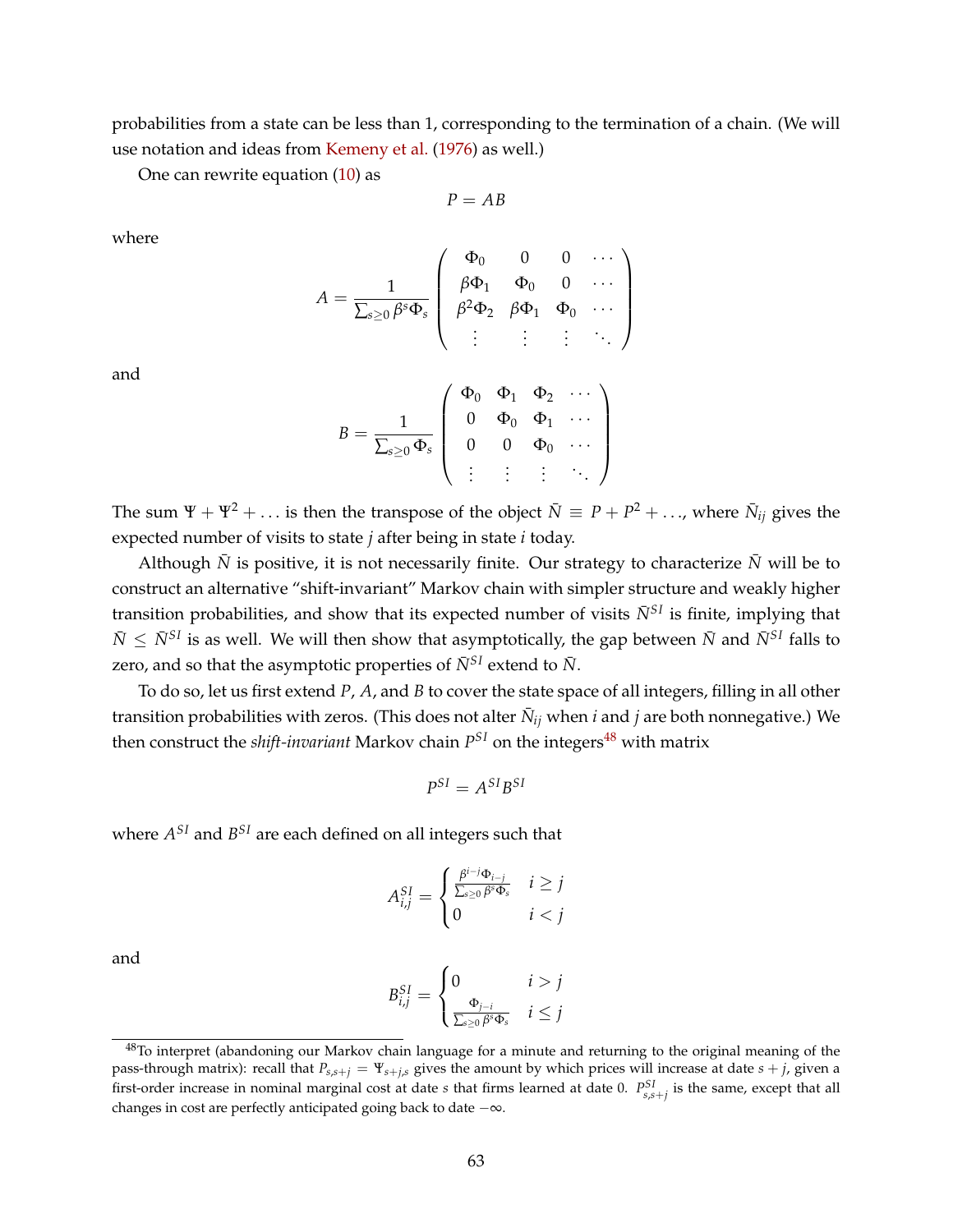Note that both  $A^{SI}$  and  $B^{SI}$  agree with  $A$  and  $B$  within the nonnegative integers, but whereas the only nonzero entries in  $A$  and  $B$  are from the nonnegative integers to themselves,  $A^{SI}$  and  $B^{SI}$  both have other positive entries. Hence  $A^{SI} \ge A$ ,  $B^{SI} \ge B$ , and  $P^{SI} \ge P$ , implying that  $\bar{N}^{SI} \ge \bar{N}$  as well.

Also note that both  $A^{SI}$  and  $B^{SI}$ , and therefore  $P^{SI}$ , are *shift-invariant*: all entries along a diagonal are the same, and the probability  $P^{SI}_{i,i+j}$  of moving to the right by *j* only depends on *j*. Denote this common probability by  $\psi_j$ . Similarly, define  $a_j \equiv A_{i,i-j}$  and  $b_j \equiv B_{i,i+j}$ .

**Step 1: characterizing** *z***-transform**  $\psi(z)$  **of**  $P^{SI}$ **. Defining the** *z***-transforms**  $a(z) \equiv \sum_{j=0}^{\infty} a_j z^{-j}$ **,**  $b(z) \equiv \sum_{j=0}^{\infty} b_j z^j$ ,  $\psi(z) \equiv \sum_{j=-\infty}^{\infty} \psi_j z^j$ , and  $\Phi(z) \equiv \sum_{j=0}^{\infty} \Phi_j z^j$ , we can write

$$
\psi(z) = a(z)b(z) = \frac{\Phi(\beta z^{-1})\Phi(z)}{\Phi(\beta)\Phi(1)}\tag{76}
$$

where we use the fact that the product of two infinite shift-invariant matrices is given by convolution of their coefficients, and that this convolution becomes multiplication when applying the *z*-transform.

We recall that by our regularity assumption on TD models (see footnote [12\)](#page-7-0), Φ(*z*) has a radius of convergence of at least  $v > 1$ . Hence  $\Phi(\beta z^{-1})$  is analytic for  $|z| > \beta v^{-1}$ , and  $\psi(z)$  is analytic on the annulus  $\beta v^{-1} < |z| < v$ .

Note also that *ψ*(*z*) is strictly convex on (*βυ*−<sup>1</sup> , *υ*), since its Laurent expansion has all positive coefficients (being the product of  $\Phi(\beta z^{-1})/\Phi(\beta)$  and  $\Phi(z)/\Phi(1)$ ). It also satisfies  $\psi(\beta) = \psi(1) =$ 1, and it follows that  $ψ(z) < 1$  for all  $z \in (β, 1)$ , and that  $β$  and 1 are simple zeros of  $ψ(z) - 1$ because  $ψ'(β)$  and  $ψ'(1)$  are nonzero (strictly negative and positive, respectively). Further, for all non-real *z* such that  $\beta \leq |z| \leq 1$ , we must have  $\psi(z) \neq 1$ , since  $\psi(z)$  being real for *z* complex implies that the triangle inequality holds strictly<sup>[49](#page-63-0)</sup>,  $|\psi(z)| < \psi(|z|) \leq 1$ .

Next, we argue that there is some  $\gamma > 1$  such that on the annulus  $\beta \gamma^{-1} < |z| < \gamma$ ,  $z = \beta$ and *z* = 1 are the only zeros of  $\psi(z)$  – 1. We have already shown this for  $\beta \leq |z| \leq 1$ . Suppose to the contrary that there is no such  $\gamma$ , and that there exist zeros for  $|z| > 1$  arbitrarily close to 1 or  $|z| < \beta$  arbitrarily close to  $\beta$ . These zeros *z* must have limit points on the circles  $|z| = 1$  or  $|z| = \beta$ , respectively, both of which are impossible since  $\psi$  is analytic and not identically zero on the annulus  $\beta v^{-1} < |z| < v$ .

We conclude that  $\psi(z) - 1$  is analytic and has two simple zeros on some annulus  $\beta \gamma^{-1} < |z| <$ *γ*, with the zeros at *z* = *β* and *z* = 1.

**Step 2: characterizing**  $\bar{N}^{SI}$  and its first difference. Since the product of shift-invariant matrices on the integers is given by convolution, and this convolution becomes multiplication when ap-

<span id="page-63-0"></span><sup>&</sup>lt;sup>49</sup>More explicitly: if  $\pi(z) = 1$  and z is complex, then  $\pi(z) = |\text{Re}\pi(z)| \le \sum_{j=-\infty}^{\infty} \pi_j |\text{Re}z^j| < \sum_{j=-\infty}^{\infty} \pi_j |z|^j = \pi(|z|)$ , where the final strict inequality holds because we know that, for instance,  $\pi_1 > 0$  (which follows from  $\Phi_1 > 0$ ), and for that term  $\pi_1$  |Re $z$  |  $\lt \pi_1$  |z | whenever *z* is not real.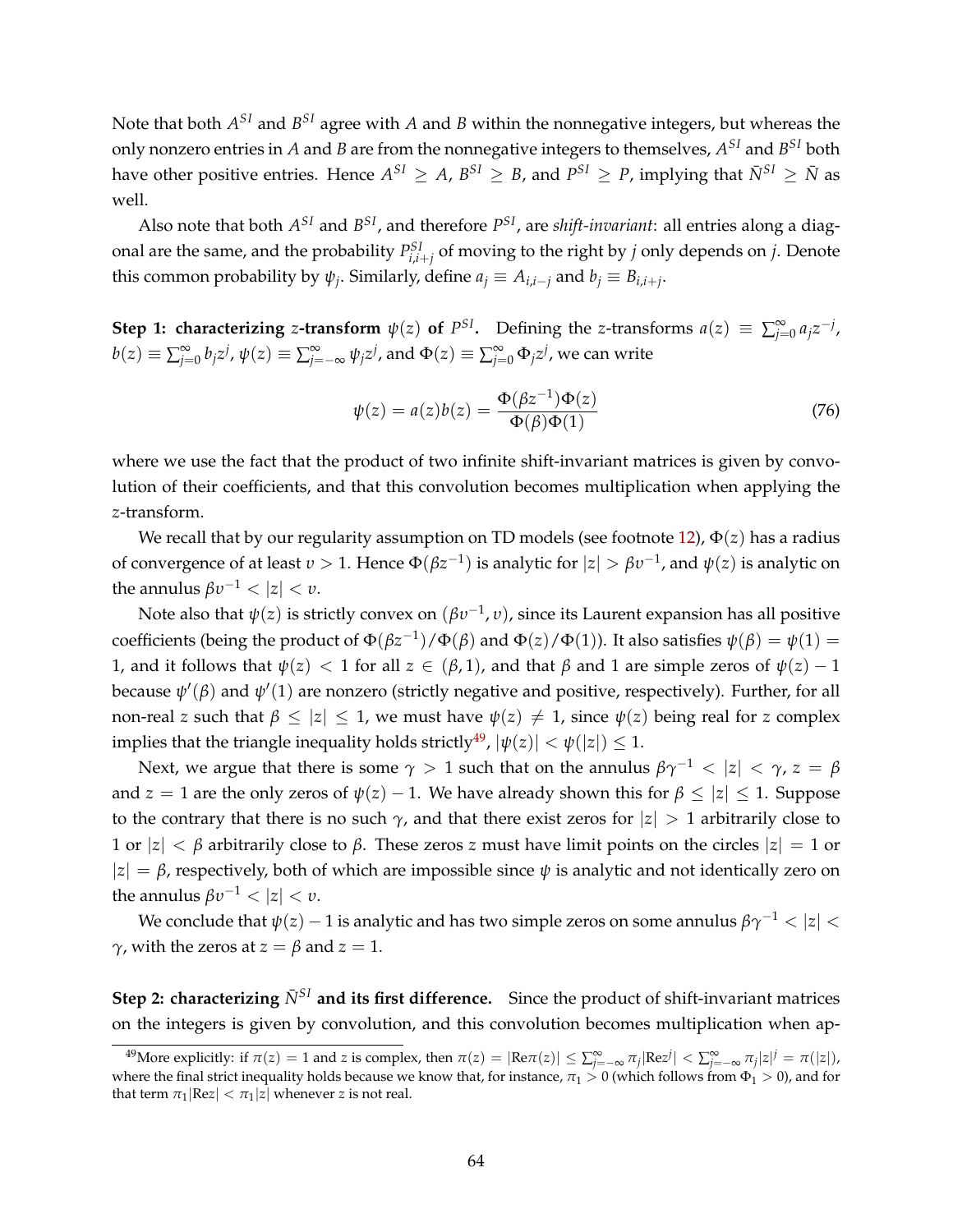plying the *z*-transform, it follows that the probability of moving to the right by *j* after *n* periods,  $[(\bar{P}^{SI})^n]_{s,s+j}$ , is equal to the *j*th coefficient of  $\psi(z)^n$ .

We know from above that  $\psi(z)$  has two simple zeros at  $\beta$  and 1 and is strictly less than 1 in the annulus  $\beta < |z| < 1$ . Hence, picking any  $z_l, z_h$  satisfying  $\beta < z_l < z_h < 1$ , we have  $|\psi(z)| \leq M < 1$ for  $z_l \leq |z| \leq z_h$ . On this closed annulus,  $\psi(z) + \psi(z)^2 + \ldots$  therefore converges uniformly to  $\frac{\psi(z)}{1-\psi(z)}$ . Hence, the expected number of future visits  $[\bar{N}^{SI}]_{s,s+j} \equiv [\bar{P}^{SI} + (\bar{P}^{SI})^2 + \ldots]_{s,s+j}$ , to a state *j* to the right of the current one, is given by the *j*th coefficient of the Laurent series of  $\bar{n}(z)\equiv\frac{\psi(z)}{1-\psi(z)}=\sum_{j=-\infty}^{\infty}\bar{n}_jz^j$  in this region. It follows that  $\bar{N}^{SI}$  is finite, and hence  $\bar{N}\leq\bar{N}^{SI}$  is as well.

Suppose that we are interested in the first difference of the entries of  $\bar{N}^{SI}$ , i.e.  $[\bar{N}^{SI}]_{s,s+i}$  −  $[\bar{N}^{SI}]_{s,s+j-1}$ . This equals  $\bar{n}_j - \bar{n}_{j-1}$ , which will be the *j*th coefficient of the Laurent series

$$
k(z) \equiv (1-z)\bar{n}(z) = (1-z)\frac{\psi(z)}{1-\psi(z)} = \sum_{j=-\infty}^{\infty} k_j z^j
$$

Since  $\frac{\psi(z)}{1-\psi(z)}$  has a simple pole at  $z=1$  (corresponding to the simple zero of  $1-\pi(z)$ ), multiplying by  $(1-z)$  removes this pole, and  $k(z)$  is therefore meromorphic on the annulus  $\beta \gamma^{-1} < |z| < \gamma$ , with the only singularity being a simple pole at  $z = \beta$ .

It immediately follows that  $\limsup_{j\to\infty}|k_j|^{1/j}\leq \gamma^{-1}< 1$ , i.e. that asymptotically as  $j\to\infty$  the coefficients  $k_j$  are bounded above by some decaying exponential function. (Since the coefficients  $\bar{n}_j$  are the cumulative sums of  $k_j$ , this has the useful additional implication that  $\bar{n}_j$  are bounded as  $j \to \infty$  as well.) Similarly, it follows that  $\limsup_{j \to -\infty} |k_j|^{1/j} = \beta$ .

Now consider multiplying  $k(z)$  by  $(\beta - z)$ , to get

<span id="page-64-0"></span>
$$
(\beta - z)k(z) \equiv \sum_{j=-\infty}^{\infty} (\beta k_j - k_{j-1})z^j
$$
 (77)

This removes the simple pole at *z* = *β*, and hence [\(77\)](#page-64-0) is analytic on the annulus  $\beta \gamma^{-1}$  <  $|z|$  <  $\gamma$ . It follows that  $\limsup_{j\to-\infty}|\beta k_j-k_{j-1}|^{1/j}=\beta\gamma^{-1}$ , so that there exists some  $M>0$  and  $n<0$  such that  $|\beta k_j - k_{j-1}| < M\beta^{-j}\gamma^j$  for all  $j < n$ . Extending this inequality, we note that

$$
|k_j - \beta^{-l} k_{j-l}| \le |k_j - \beta^{-1} k_{j-1}| + \dots + |\beta^{-l+1} k_{j-l+1} - \beta^{-l} k_{j-l}|
$$
  
\n
$$
\le \beta^{-1} M \beta^{-j} \gamma^j + \dots + \beta^{-l} M \beta^{-j+l-1} \gamma^{j-l}
$$
  
\n
$$
= \beta^{-j-1} \gamma^j M \left( 1 + \beta^{-1} \gamma^1 + \dots + \beta^l \gamma^{-l} \right)
$$
  
\n
$$
< \beta^{-j-1} \gamma^j \frac{M}{1 - \beta^{-1} \gamma}
$$

and hence that

$$
\lim_{j \to -\infty} \sup_{l \ge 0} |\beta^j k_j - \beta^{j-l} k_{j-l}| \le \lim_{j \to -\infty} \beta^{-1} \gamma^j \frac{M}{1 - \beta^{-1} \gamma} = 0 \tag{78}
$$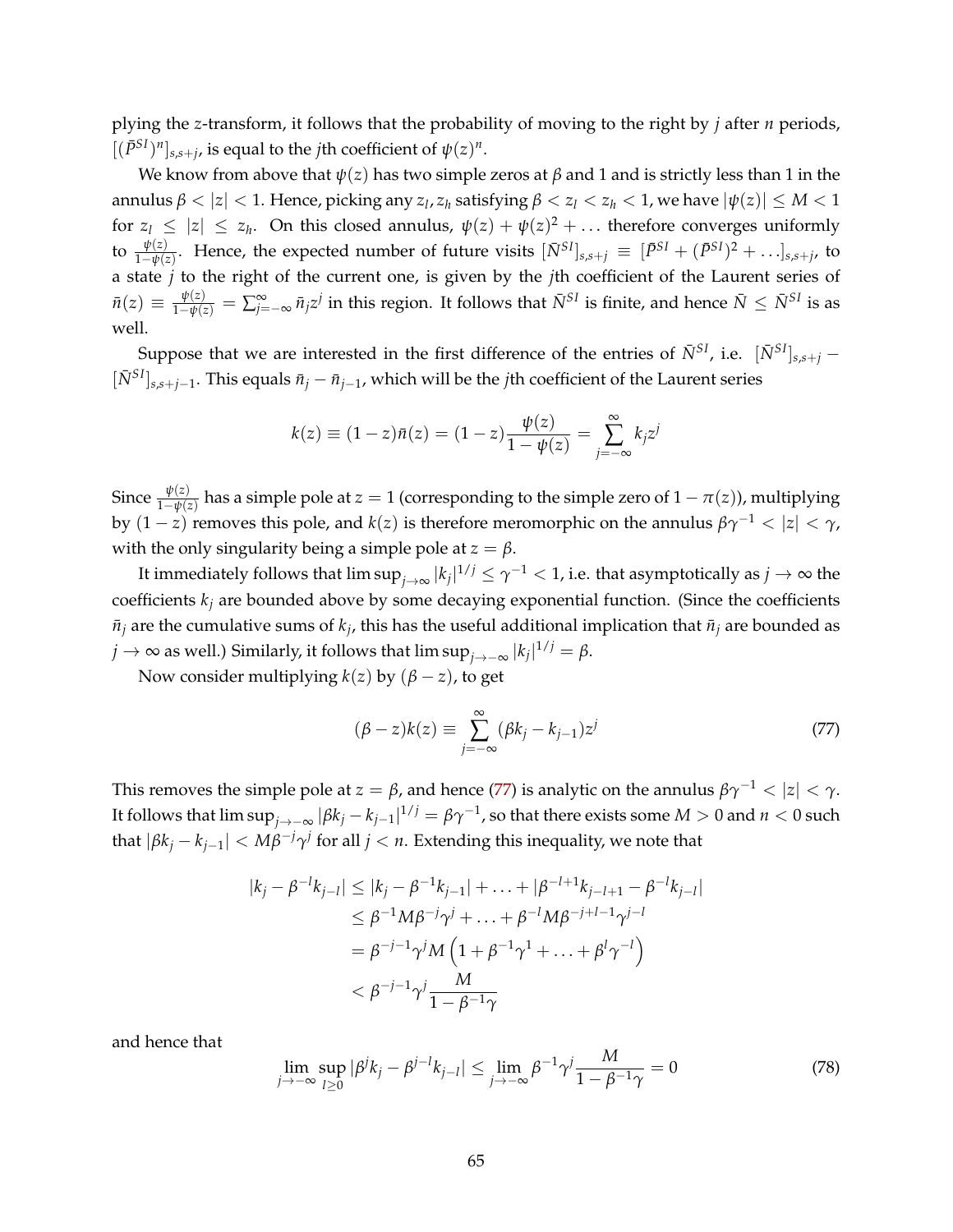i.e. that  $\{\beta^jk_j\}$  is a Cauchy sequence as  $j\to -\infty$ . It therefore converges to some limit lim<sub> $j\to -\infty$ </sub>  $\beta^jk_j=$ *c*. The (weaker) statement that  $\lim_{j\rightarrow -\infty} \frac{k_{j-1}}{k_j}$  $\frac{d^{j-1}}{k_j} = \beta$  also immediately follows.

**Step 3: using this to characterize the generalized Phillips curve** *K***.** Above, we have already characterized  $\bar{N}^{SI}$  and its first difference (in rows). Our goal is now to prove that asymptotically,  $\bar{N}^{SI}$  and  $\bar{N}$  coincide, in the sense that for any *j*,

<span id="page-65-0"></span>
$$
\lim_{i \to \infty} [\bar{N}^{SI} - \bar{N}]_{i,i+j} = 0 \tag{79}
$$

To prove this, first we derive an expression for  $\bar{N}^{SI} - \bar{N}$ , writing

$$
(I - P)P^{SI} - P(I - P^{SI}) = P^{SI} - P
$$
  

$$
P^{SI}(I - P^{SI})^{-1} - P(I - P)^{-1} = (I - P)^{-1}(P^{SI} - P)(I - P^{SI})^{-1}
$$
  

$$
\bar{N}^{SI} - \bar{N} = N(P^{SI} - P)N^{SI}
$$
 (80)

where in the last line we use  $\bar{N} = P + P^2 + \ldots = P(I - P)^{-1}$ ,  $N \equiv I + \bar{N} = (I - P)^{-1}$ , and so on.

Let us first characterize the matrix in the middle on the right of  $(80)$ ,  $P^{SI} - P$ . We recall that  $P^{SI} = A^{SI}B^{SI}$  and  $P = AB$ , and note that actually also  $P = AB^{SI}$ , since  $B^{SI}$  and *B* coincide for transition probabilities from the nonnegative integers, and *A* has zero transition probability to negative integers. Hence  $P^{SI} = (A^{SI} - A)B^{SI}$ .

We next observe that

<span id="page-65-1"></span>
$$
\sum_{j} (P_{ij}^{SI} - P_{ij}) = \sum_{j} (A_{ij}^{SI} - A_{ij}) = \frac{\sum_{r=i+1}^{\infty} \beta^r \Phi_r}{\sum_{r=0}^{\infty} \beta^r \Phi_r}
$$
(81)

where the first equality follows because  $B^{SI}$  is stochastic and preserves row sums, and the second equality follows directly from the definitions of  $A^{SI}$  and  $A$ . We observe that for some sufficiently large *C* and all  $i \geq 0$ , [\(81\)](#page-65-1) is bounded above by  $C\beta^i$ .

From our earlier characterization, we know that  $\bar{N}^{SI}$  and therefore  $N^{SI} = I + \bar{N}^{SI}$  has all entries bounded above by some *M*. It follows that all entries in the *i*th row of  $(P^{SI} - P)N^{SI}$  are bounded by *MCβ i* . Using [\(80\)](#page-65-0), we conclude that

$$
\lim_{i \to \infty} [\bar{N}^{SI} - \bar{N}]_{i,i+j} = \lim_{i \to \infty} [N(P^{SI} - P)N^{SI}]_{i,i+j}
$$
  
\n
$$
\leq \lim_{i \to \infty} [N^{SI}(P^{SI} - P)N^{SI}]_{i,i+j}
$$
  
\n
$$
\leq \lim_{i \to \infty} \sum_{k=0}^{\infty} N_{i,k}^{SI}MC\beta^{k}
$$
  
\n
$$
= MC \sum_{k=0}^{\infty} \beta^{k} \lim_{i \to \infty} N_{i,k}^{SI} = 0
$$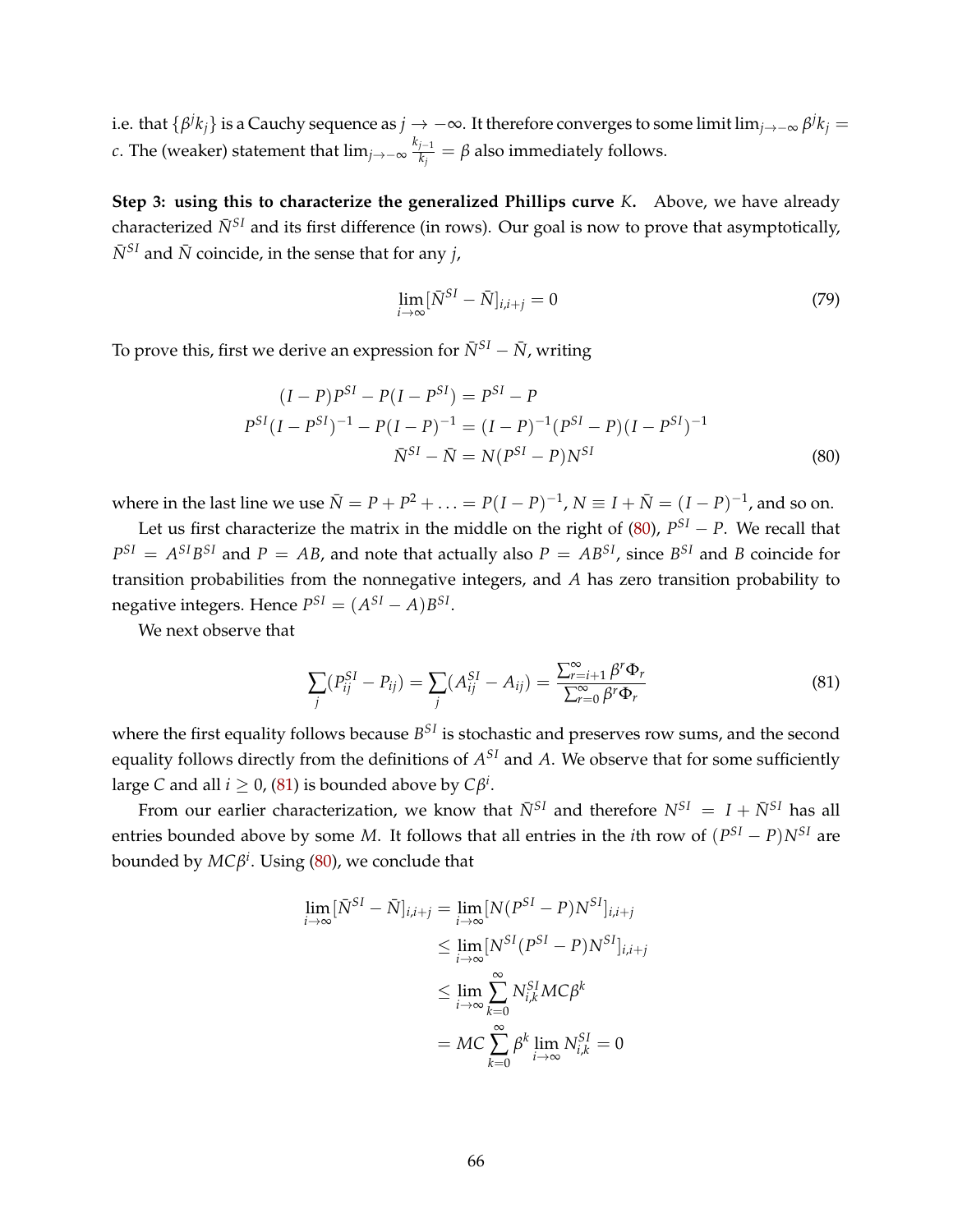which, since  $\bar{N}^{SI} \geq \bar{N}$ , implies that  $\lim_{i \to \infty} [\bar{N}^{SI} - \bar{N}]_{i,i+i} = 0$ . It follows that

$$
\lim_{i \to \infty} (\bar{N}_{i,i+j}^{SI} - \bar{N}_{i,i+j-1}^{SI}) - (\bar{N}_{i,i+j} - \bar{N}_{i,i+j-1}) = 0
$$

as well. Since the generalized Phillips curve  $K = (I-L)(\Psi + \Psi^2 + \ldots)$  is the transpose of  $\bar{N}_{i,i+j}$  –  $\bar{N}_{i,i+j-1}$ , it follows that its columns asymptotically approach the same two-sided sequence around the diagonal as in the rows of  $\bar{N}^{SI}_{i,i+j} - \bar{N}^{SI}_{i,i+j-1}$ , which we already characterized in the previous step as the sequence  $\{k_i\}$ .

**Step 4: extending to a mixture of multiple time-dependent models.** Suppose we have a mixture of multiple time-dependent models  $\ell = 1, \ldots, n$ , each with its own survival function  $\Phi^{\ell}$  and passthrough matrix  $\Psi^\ell$ , with weights  $c_\ell$  summing to 1. This mixture will have pass-through matrix  $\Psi = c_1 \Psi^1 + \ldots + c_n \Psi^n$ .

Like before, let us interpret the transpose of each pass-through matrix as a Markov transition matrix  $P^{\ell}$ , and then let us define  $P = c_1 P^1 + \ldots + c_n P^n$ , which is the transpose of Ψ. We will now go through all steps of the previous proof with this *P*. [50](#page-66-0)

First, we can construct  $P^{SI,\ell}$  as before for each  $\ell$ , and combine to obtain  $P^{SI} = c_1 P^{SI,1} + \ldots + c_N P^{SI,II}$ *cnP SI*,*n* , which is still shift-invariant. We then obtain the same characterization of the *z*-transform  $\psi(z)$  of  $P^{SI}$  as before. In particular, since  $\psi(z)$  is a mixture of the underlying  $\ell$ , it is still analytic in some annulus  $\beta v^{-1} < |z| < v$  for  $v > 1$  (where we can take the minimum  $v^{\ell}$  across all  $\ell$ ) and remains convex on (*βυ*−<sup>1</sup> , *υ*) with simple zeros at *β* and 1. It follows from our arguments in step 1 that  $\psi(z) - 1$  is analytic, strictly smaller than 1 for  $\beta < |z| < 1$ , and has two simple zeros  $z = \beta$ and *z* = 1 on some annulus  $\beta \gamma^{-1}$  <  $|z|$  <  $\gamma$ . Given these properties of  $\psi(z)$ , step 2 is unchanged.

For step 3, the identity [\(80\)](#page-65-0) remains unchanged, and we can use the argument from [\(81\)](#page-65-1) to show that for each  $\ell$ ,  $P^{SL\ell} - P^{\ell}$  is bounded above by  $C^{\ell}\beta^i$  for some constant  $C^{\ell}$ . Taking  $C \equiv$  $\max_{\ell} C^{\ell}$ , it follows that  $P^{SI} - P$  is bounded above by  $C\beta^{i}$ , and the rest of the proof goes through as before, concluding our argument.

# **C.4 State-dependent models that are exactly equivalent to Calvo**

Here, we revisit the question of whether there are more SD models that are exactly equivalent to Calvo models, in the spirit of [Gertler and Leahy](#page-44-8) [\(2008\)](#page-44-8).

To investigate this, we look for densities  $f(\epsilon)$  of the idiosyncratic shock  $\epsilon_{it}$  that generate  $E^t(x) = \phi^t x$  for some  $\phi \in [0, 1)$  and for all  $x \in [\underline{x}, \overline{x}]$ . This is sufficient, but not necessary for Calvo, since Calvo only requires that  $E^{t}(0) = \phi^t = E^t(\overline{x})/\overline{x}$ . Moreover, notice  $E^t(x) = \phi^t x$  follows from  $E^1(x) = \phi x$  by induction since if  $E^t(x) = \phi^t x$  holds, then it is also the case that

$$
E^{t+1}(x) = \int_{\underline{x}}^{\overline{x}} f(x'-x) E^t(x') dx' = \int_{\underline{x}}^{\overline{x}} f(x'-x) \phi^t x' dx' = \phi^t E^1(x) = \phi^{t+1} x
$$

<span id="page-66-0"></span><sup>&</sup>lt;sup>50</sup>Note that P corresponds to a Markov chain where steps are taken according to a random draw from  $P^1, \ldots, P^n,$ according to the weights  $c_1, \ldots, c_n$ .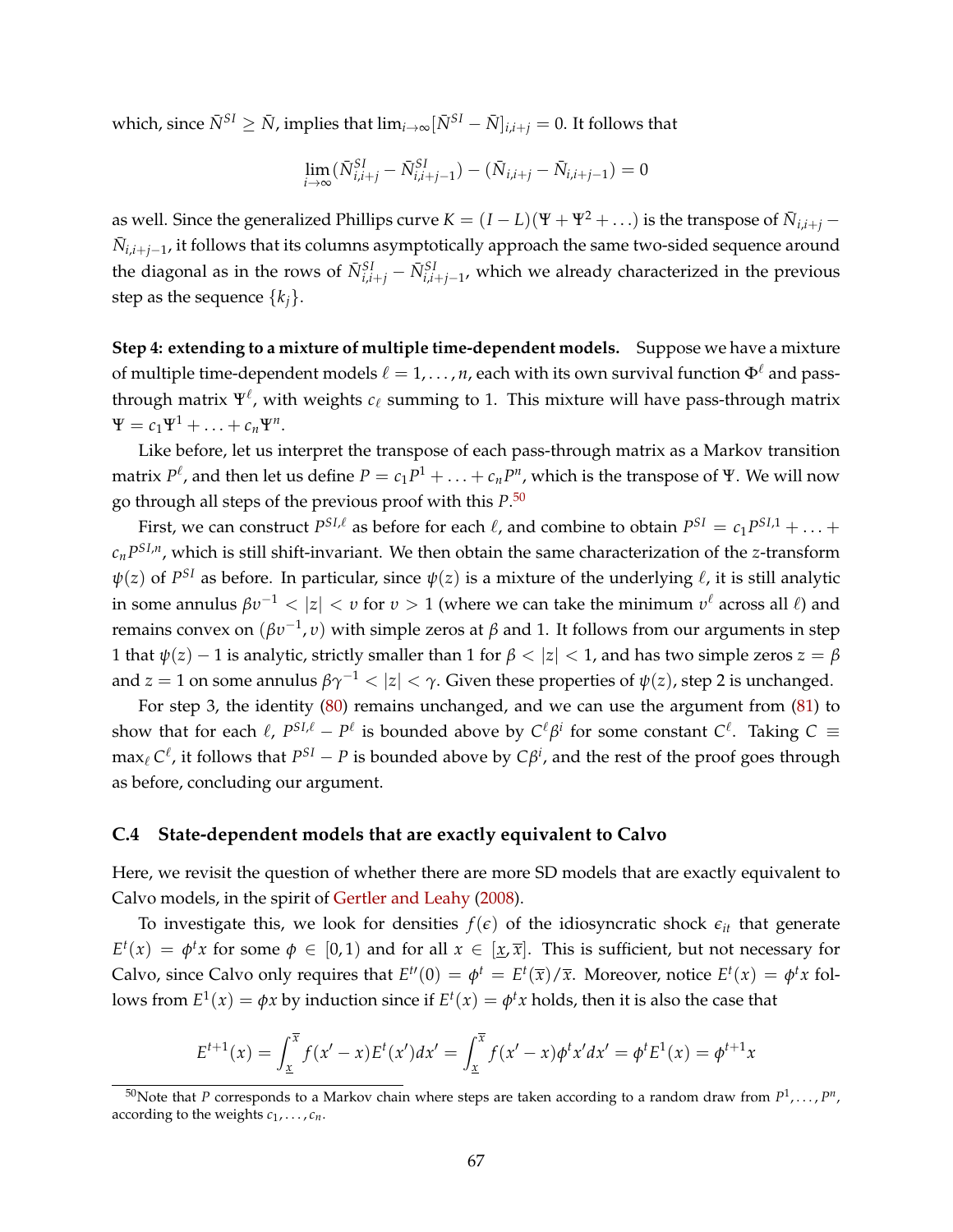So which densities  $f(\epsilon)$  guarantee that  $E^1(x)=\phi x?$  It needs to be the case that

$$
\phi x = \int_{\underline{x}}^{\overline{x}} f(x' - x) x' dx'
$$

for any  $x \in [x, \overline{x}]$ . Taking derivatives and integrating by parts, this implies

<span id="page-67-3"></span>
$$
\phi + f(\overline{x} - x)\overline{x} - f(\underline{x} - x)\underline{x} = F(\overline{x} - x) - F(\underline{x} - x)
$$
\n(82)

where we denote the cdf of *f* by *F*. Taking derivatives one more time, we find

$$
-f'(\overline{x}-x)\overline{x}+f'(\underline{x}-x)\underline{x}=-f(\overline{x}-x)+f(\underline{x}-x)
$$

Using  $\underline{x} = -\overline{x}$  and the fact that *f* is symmetric and  $f'$  is anti-symmetric, we find

<span id="page-67-0"></span>
$$
f(\overline{x} - x) - f'(\overline{x} - x)\overline{x} = f(\overline{x} + x) - f'(\overline{x} + x)\overline{x}
$$
 (83)

This equation has to hold for any  $x \in [0, \overline{x}]$ .

Observe that without loss, we can normalize  $\bar{x}$  to 1. Why? Because if and only if we find a density  $\hat{f}(\epsilon)$  for which [\(83\)](#page-67-0) holds with  $\bar{x} = 1$ , then  $f(\epsilon) \equiv \hat{f}(\epsilon/\bar{x})$  satisfies (83) with any other  $\overline{x}$  > 0. With  $\overline{x}$  = 1, [\(83\)](#page-67-0) is

<span id="page-67-1"></span>
$$
f(1-x) - f'(1-x) = f(1+x) - f'(1+x)
$$
\n(84)

Now, let us define the following function:  $g(\epsilon) \equiv e^{-\epsilon} f(\epsilon)$  for  $\epsilon \in [0,2]$ . Its derivative is equal to

$$
g'(\epsilon) = -e^{-\epsilon} \left( f(\epsilon) - f'(\epsilon) \right)
$$

which is convenient since terms involving  $f - f'$  are exactly what appears in [\(84\)](#page-67-1). In particular, we can write

$$
g'(1+x) = -e^{-(1+x)} (f(1+x) - f'(1+x))
$$
  
\n
$$
g'(1-x) = -e^{-(1-x)} (f(1-x) - f'(1-x))
$$

so that [\(84\)](#page-67-1) can be rewritten as

<span id="page-67-2"></span>
$$
g'(1-x) = e^{2x}g'(1+x)
$$
\n(85)

Any positive differentiable *g*, defined on [0,2] that satisfies [\(85\)](#page-67-2) gives us a density  $f(\epsilon) = e^{\epsilon}g(\epsilon)$ (up to scale) of an SD model that is exactly equivalent to Calvo.

**A simple example.** We guess  $g'(1+x) = -be^{-c(1+x)}$  for some constants  $c \in (0,1]$  and  $b > 0$ . Then, by [\(85\)](#page-67-2) it has to be that

$$
g'(1-x) = -be^{-c+(2-c)x}
$$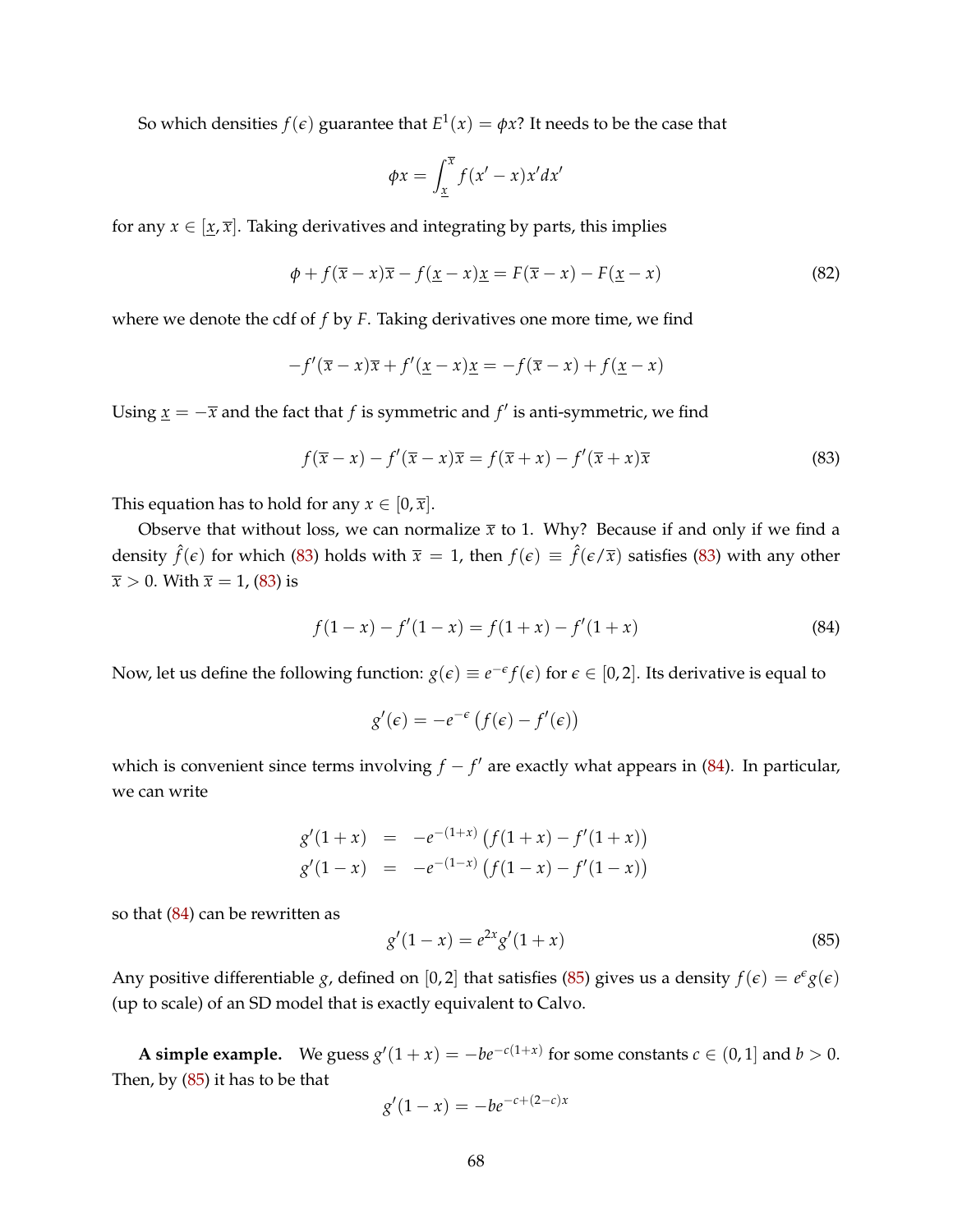Integrating  $g'$ , we therefore find

$$
g(\epsilon) = \begin{cases} a + \frac{b}{2-c} e^{2-2c-(2-c)\epsilon} & \epsilon \le 1\\ a + \frac{b}{2-c} e^{-c} - \frac{b}{c} \left( e^{-c} - e^{-c\epsilon} \right) & \epsilon > 1 \end{cases}
$$

where for simplicity of this example we set the constant  $a = 0$ . Multiplying with  $e^{\epsilon}$  gives the density *f* for  $\epsilon \ge 0$  (and symmetrically for  $\epsilon \le 0$ )

$$
f(\epsilon) = \begin{cases} \frac{b}{2-c} e^{2-2c-(1-c)\epsilon} & \epsilon \le 1\\ \frac{b}{2-c} e^{-c+\epsilon} - \frac{b}{c} \left( e^{-c} - e^{-c\epsilon} \right) e^{\epsilon} & \epsilon > 1 \end{cases}
$$

Using this expression, we see that *f* has positive support on  $[-\overline{y}, \overline{y}]$ , where  $\overline{y} = 1 - \frac{1}{c} \log \frac{2-2c}{2-c}$ . To normalize  $f$ , we can choose  $b$  such that  $2 \int_0^{\overline{y}} f(y) dy = 1$ . This gives a closed form expression for *b*. And with that, we can compute the Calvo hazard  $1 - \phi$ , where  $\phi$  follows from [\(82\)](#page-67-3)

$$
\phi = 2\frac{b}{2-c} \frac{1}{1-c} e^{2-2c} \left[ 1 - (2-c) e^{-(1-c)} \right]
$$

where we simply used [\(82\)](#page-67-3) with  $x = 0$  (any value of *x* works).

# **D Appendix to Section [4](#page-24-0)**

## **D.1 NK-PC regressions with simulated data**

In this section, we use simulated data from our two baseline SD models – Golosov-Lucas and Nakamura-Steinsson – to run the standard NKPC regression below:

<span id="page-68-0"></span>
$$
\pi_t = \beta \mathbb{E}_t \pi_{t+1} + \gamma \pi_{t-1} + \kappa \hat{m} c_t + u_t \tag{86}
$$

The simulation procedure works as follows. We first posit a stochastic process for the real marginal cost *m*<sup>c</sup><sub>t</sub>. Then, using the generalized Phillips curve [\(13\)](#page-11-0), it is straightforward to jointly simulate  $p$ aths for  $m\hat{c}_t$ , inflation  $\pi_t$ , lagged inflation  $\pi_{t-1}$ , and inflation expectations  $\mathbb{E}_t \pi_{t+1}$ . We then use these simulated paths to estimate [86](#page-68-0) via ordinary least squares. We simulate a sample of size 10,000.

We assume that  $\hat{mc}_t$  is given by the sum of an AR(1) process with persistence 0.8 and an i.i.d. shock term, both with the same unconditional variance.<sup>[51](#page-68-1)</sup> For each SD model, we analyze four different specifications of [\(86\)](#page-68-0). First, we fix *β* and *κ* at the values suggested by approximating the generalized Phillips curve **K**, as in the main text, and compute only the *R* <sup>2</sup> of the fit. Then, we fix *β* = 0.99 and  $\gamma$  = 0, and estimate only the slope *κ*. In the third specification, we fix  $\gamma$  = 0 and estimate  $\beta$  and  $\kappa$ . Finally, in the last specification we impose no parameter restrictions.

<span id="page-68-1"></span> $^{51}$ In a Calvo model, having only an AR(1) component generates perfect multicollinearity between  $\mathbb{E}_t\pi_t$  and  $\hat{mc}_t$ . This problem extends to our SD models, hence the need for the i.i.d. term.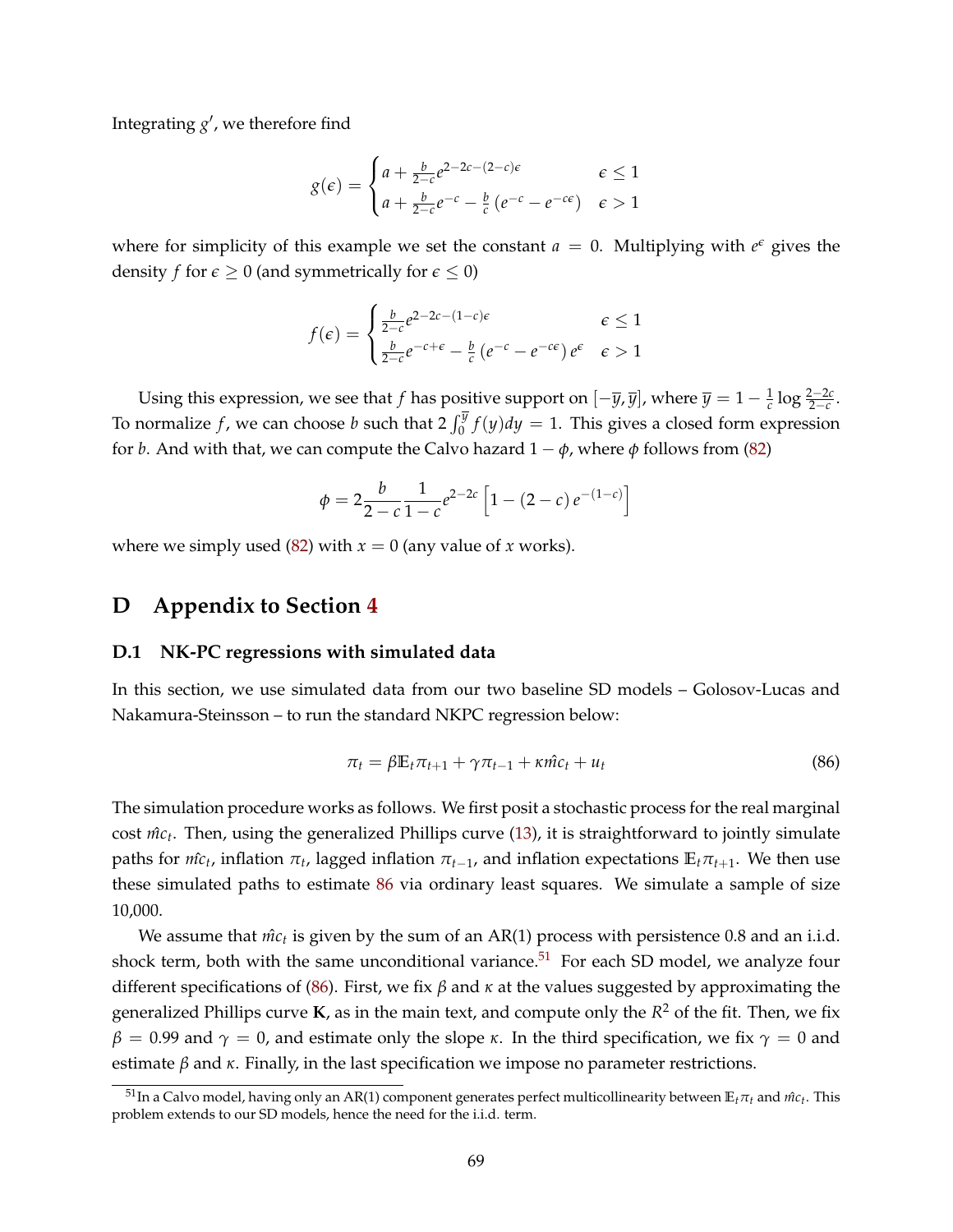<span id="page-69-0"></span>

|          | Golosov-Lucas |                                |          |                           | Nakamura-Steinsson |                                |            |              |
|----------|---------------|--------------------------------|----------|---------------------------|--------------------|--------------------------------|------------|--------------|
|          | K approx.     | $\beta = 0.99$<br>$\gamma = 0$ |          | $\gamma = 0$ Unrestricted | K approx.          | $\beta = 0.99$<br>$\gamma = 0$ | $\gamma=0$ | Unrestricted |
| к        | 1.709         | 1.743                          | 1.762    | 1.763                     | 0.468              | 0.454                          | 0.472      | 0.472        |
| β        | 0.99          | 0.99                           | 0.979    | 0.981                     | 0.99               | 0.99                           | 0.949      | 0.935        |
| $\gamma$ | 0             | $\mathbf{0}$                   | $\theta$ | $-0.002$                  | $\theta$           | 0                              | $\theta$   | 0.014        |
| $R^2$    | 1.000         | 1.000                          | 1.000    | 1.000                     | 0.998              | 0.998                          | 0.999      | 0.999        |

Table D.1: Regression results with simulated data.

Table [D.1](#page-69-0) shows results. Standard errors of parameter estimates are negligible, and therefore omitted. There are several interesting features in these results. First, the estimated values of *κ* are close to the ones suggested by approximating the whole generalized Phillips curve, which is not surprising. Second, the estimated forward coefficient *β* may differ from the value 0.99 used in simulations, and the backward coefficient may slightly differ from zero when unrestricted. Finally, all regressions have very high *R* 2 . It is not surprising, however, that the **K** approximation does not generate the highest *R* 2 . This approximation maximizes the minimum *R* <sup>2</sup> of an NKPC regression among all possible finite-variance  $m c<sub>t</sub>$  stochastic processes, which is not necessarily attained for a process similar to the one we use in this simulation exercise. Nevertheless, these simulations provide a concrete example of the extremely good fit of the Calvo approximation for SD models.

#### **D.2 Robustness of the numerical equivalence result**

This appendix provides robustness exercises for the numerical equivalence result from section [4.](#page-24-0) We show that the approximate numerical equivalence holds for several extensions of the baseline menu cost model used in the main text.

First, we introduce steady state inflation. This can be done by adding a drift term  $\mu > 0$  to the law of motion for the static optimal price [\(1\)](#page-6-2), which becomes:

$$
p_{it}^* = p_{it-1}^* + \mu + \epsilon_{it}.
$$

Since the time unit is one quarter, the drift  $\mu$  corresponds to an annual inflation rate of  $4\mu$ . Figure [D.1](#page-70-0) shows pass-through and Phillips curve matrices for both Golosov-Lucas and Nakamura-Steinsson models with annual inflation rate of 2%, while figure [D.2](#page-71-0) does the analogous exercise for a 5% annual inflation rate. The state-dependent pass-through matrices are still indistinguishable from the corresponding Calvo approximations. For the Phillips curve matrices, it is visible that the Calvo approximation is slightly better for lower inflation, although the fit is still very good for moderate inflation levels.

Finally, Figure [D.3](#page-72-0) shows the best-fitting *κ* when we calibrate the baseline GL and NS models, and then vary the level of trend inflation  $\mu$ . The figures show that the slope modestly increases with trend inflation, consistent with the fact that trend inflation increases the steady-state fre-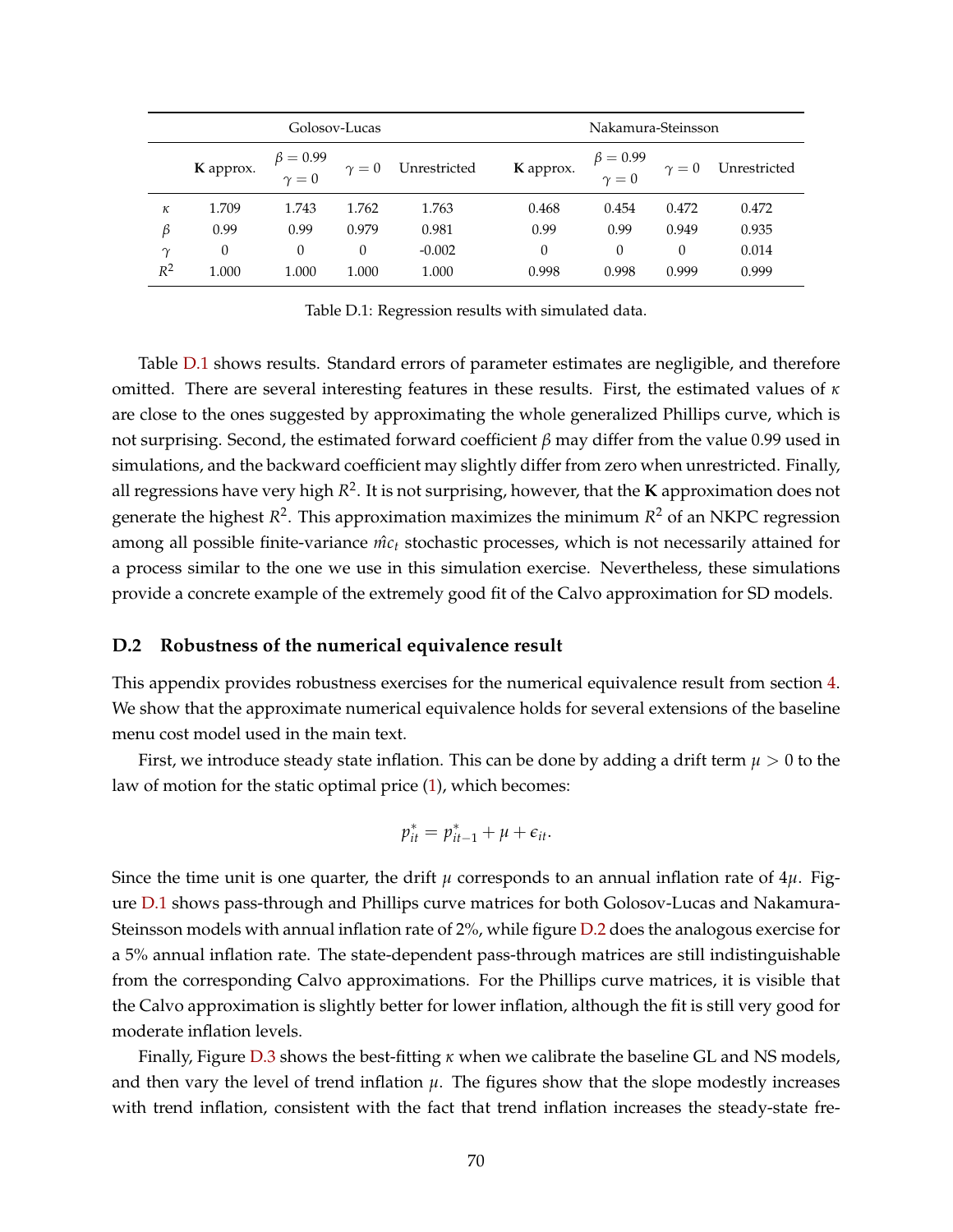<span id="page-70-0"></span>





Figure D.1: Menu cost models and Calvo approximations with 2% annual steady state inflation.

Note: columns *s* ∈ {0, 10, 20} of the pass-through and Phillips curve matrices for the GL and NS models, calibrated to match the same empirical moments as in the main text, as well as the best-fitting Calvo approximations.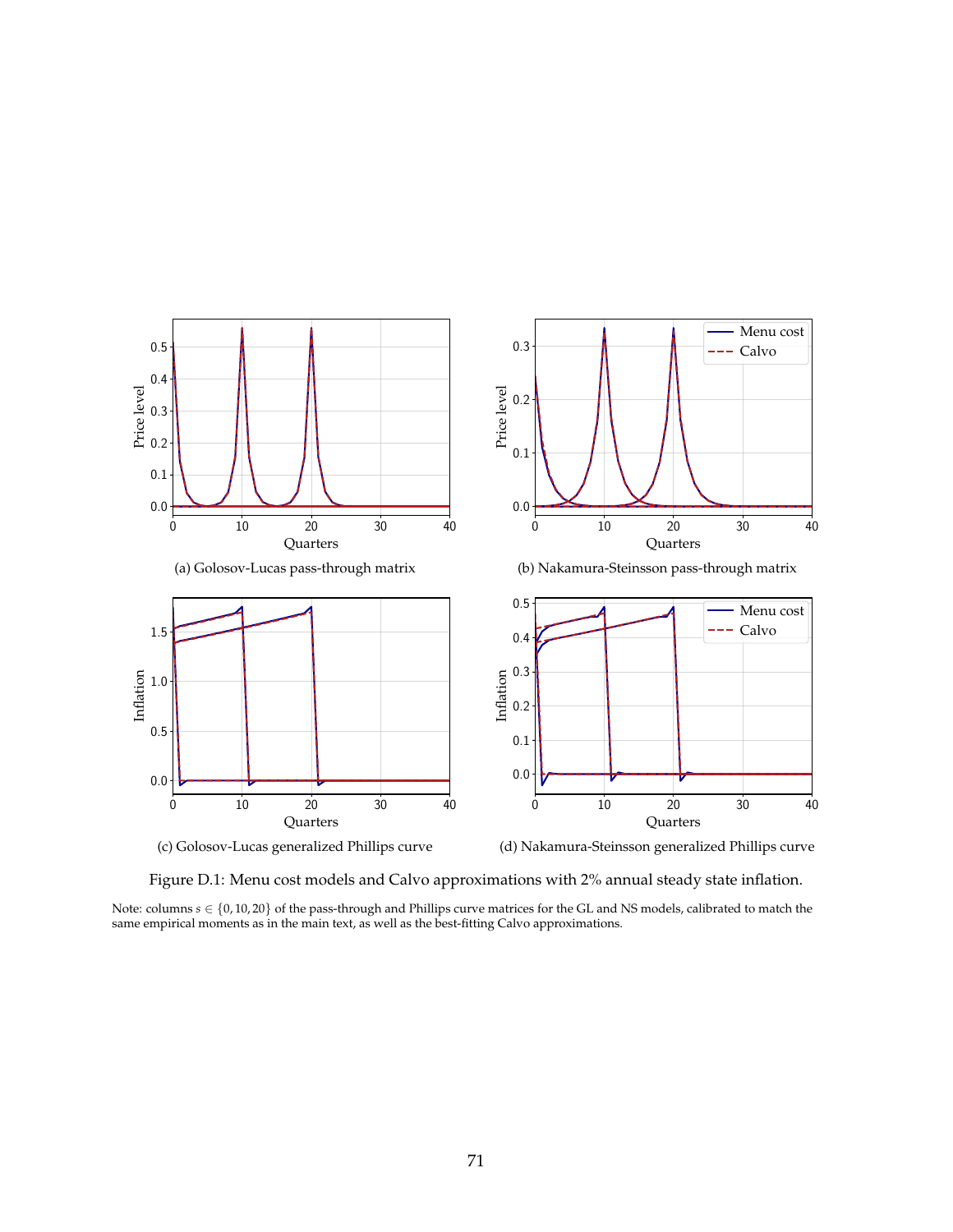<span id="page-71-0"></span>





Figure D.2: Menu cost models and Calvo approximations with 5% annual steady state inflation.

Note: columns *s* ∈ {0, 10, 20} of the pass-through and Phillips curve matrices for the GL and NS models, calibrated to match the same empirical moments as in the main text, as well as the best-fitting Calvo approximations.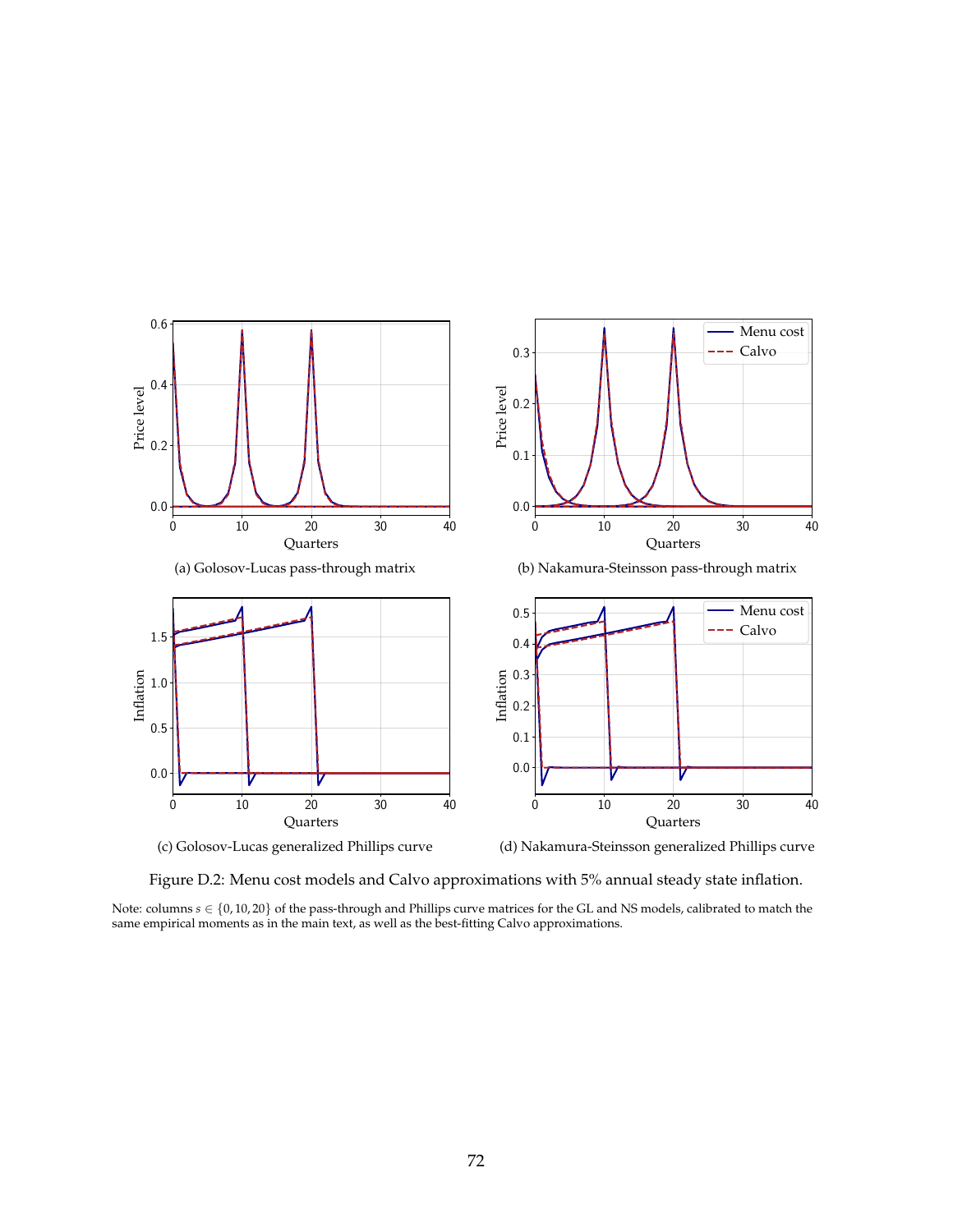

Figure D.3: Best-fitting Calvo Phillips curve slope for various levels of trend inflation *µ*

quency of price adjustment (see, e.g., [Alvarez, Beraja, Gonzalez-Rozada and Neumeyer](#page-42-0) [2019\)](#page-42-0).

Now we return to the model with no trend inflation, and instead introduce infrequent shocks, as in [Midrigan](#page-45-0) [\(2011\)](#page-45-0). More specifically we assume that idiosyncratic shocks follow

$$
\epsilon_{it} = \begin{cases} 0 & \text{with probability } 1 - p \\ N(0, \sigma_{\epsilon}^2) & \text{with probability } p \end{cases}.
$$

This effectively increases the kurtosis of the (unconditional) shock distribution, so this feature is often referred to in the literature as leptokurtic shocks.<sup>[52](#page-72-0)</sup> Figure [D.4](#page-73-0) shows results. Similarly to the trend inflation case, the pass-through matrices of the menu cost models are still indistinguishable from their Calvo approximations. The fit of the generalized Phillips curve slightly deteriorates, but is still very good.

The next extension we explore is a multi-product model, as in [Midrigan](#page-45-0) [\(2011\)](#page-45-0) and [Alvarez](#page-42-1) [and Lippi](#page-42-1) [\(2014\)](#page-42-1). We revert to our baseline model, without trend inflation or leptokurtic shocks, and now assume each firm sells two distinct products. The state variable of the firm optimization problem is now a pair of price gaps (*xit*,1, *xit*,2), each one evolving independently as a random walk without drift, although both are subject to the same aggregate marginal cost shock. The loss function is now given by

$$
\frac{1}{2} (x_{it,1} - \log MC_t)^2 + \frac{1}{2} (x_{it,2} - \log MC_t)^2.
$$

Importantly, firms face economies of scope in price adjustments – there is a single menu cost whose payment allows the firm to adjust the prices of both its products. Otherwise, aggregate dynamics would be the same as in a single-product model. Figure [D.5](#page-73-1) shows results for this case. Again, the Calvo approximation is very precise.

<span id="page-72-0"></span> $52$ An alternative approach in [Karadi and Reiff](#page-44-0) [\(2019\)](#page-44-0) assumes a mixture of two normal distributions.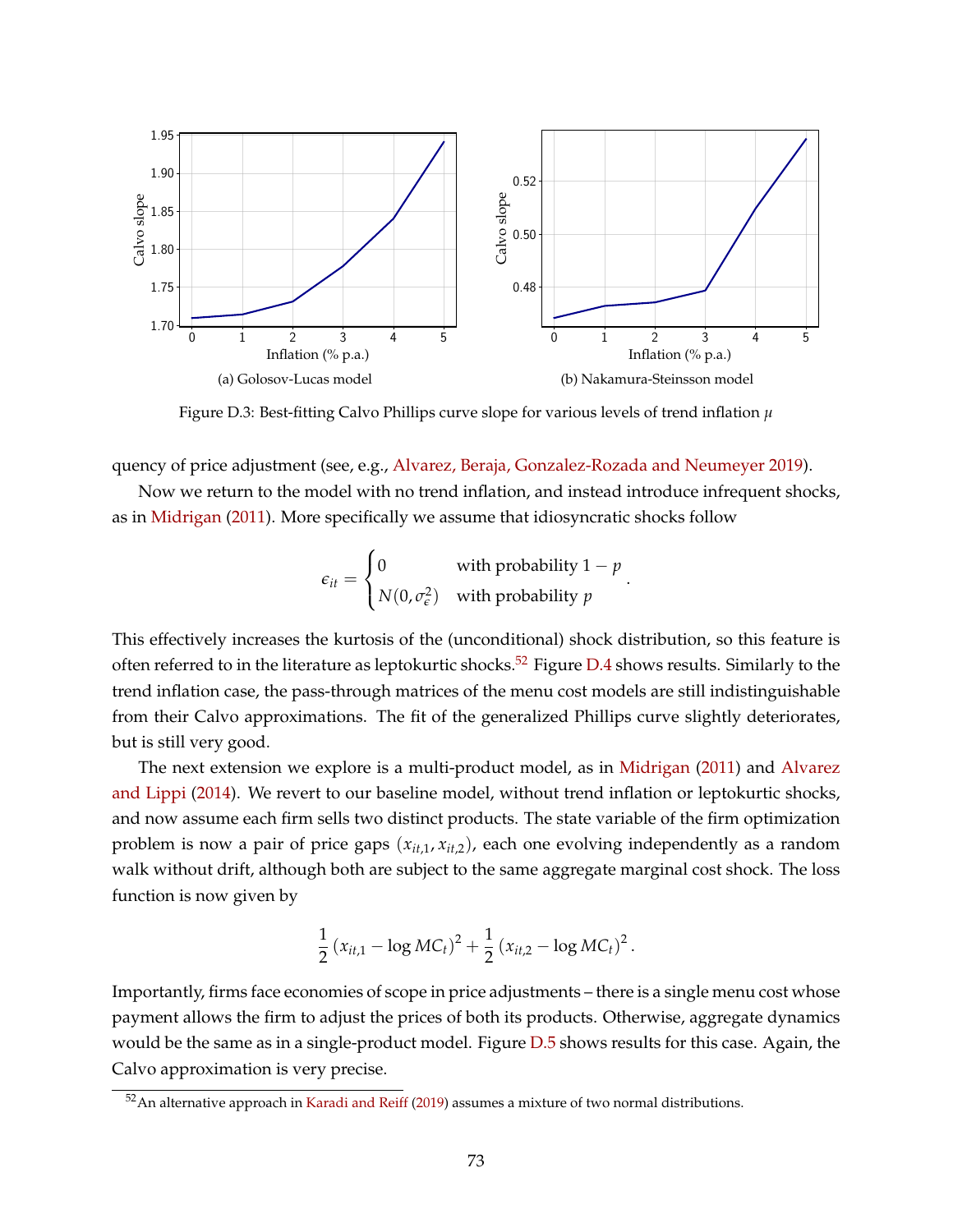<span id="page-73-0"></span>

(c) Golosov-Lucas generalized Phillips curve

(d) Nakamura-Steinsson generalized Phillips curve

Figure D.4: Menu cost models and Calvo approximations with infrequent shocks ( $p = 0.5$ ).

Note: columns s ∈ {0,10,20} of the pass-through and Phillips curve matrices for the GL and NS models, calibrated to match the<br>same empirical moments as in the main text, as well as the best-fitting Calvo approximations.

<span id="page-73-1"></span>

Figure D.5: Multi-product model and Calvo approximations.

Note: columns *s* ∈ {0, 10, 20} of the pass-through and Phillips curve matrices for the multi-product model, calibrated to match the moments in table [1,](#page-13-0) as well as the best-fitting Calvo approximation.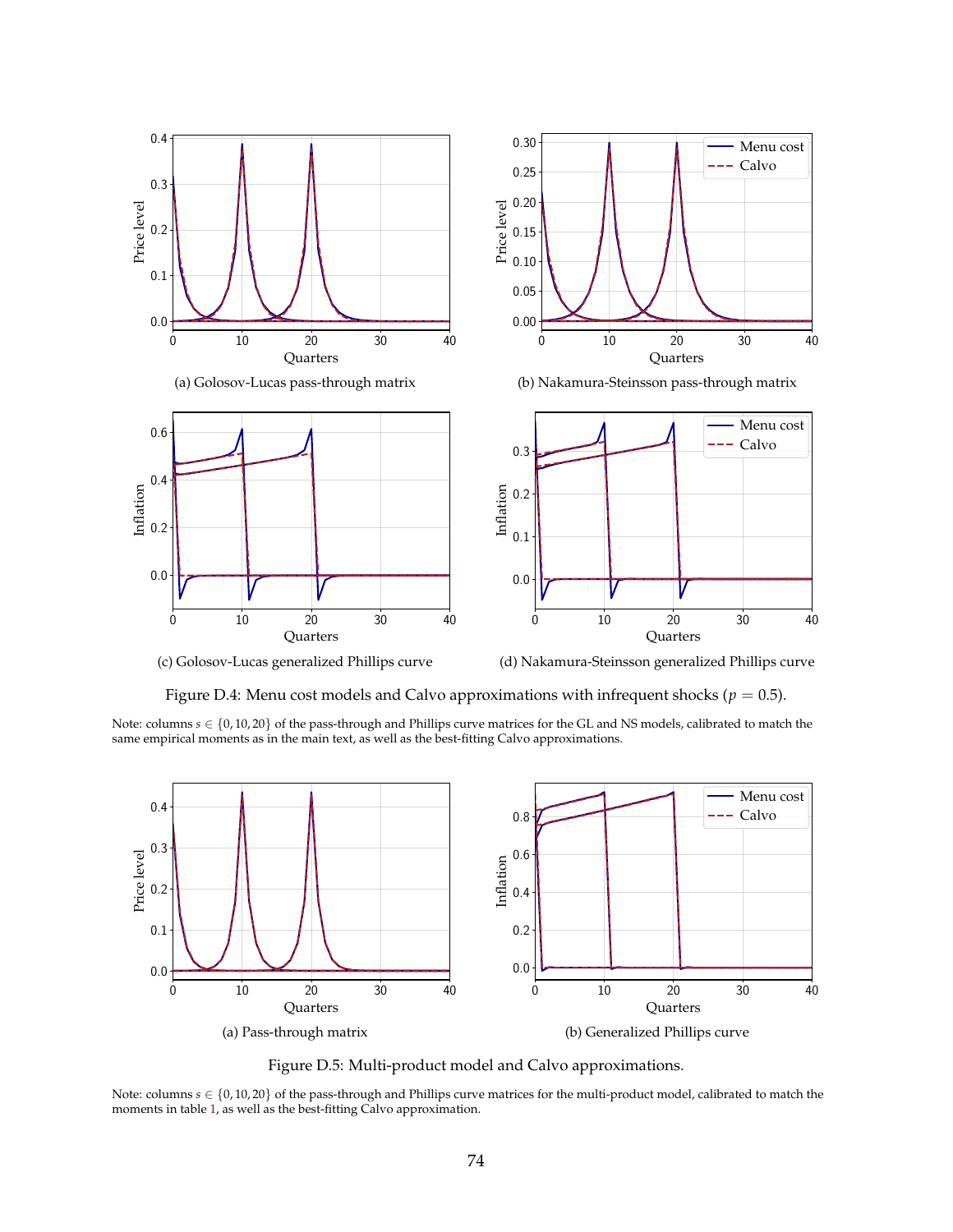<span id="page-74-0"></span>

| <b>Sector</b>               | Weight (%) | Frequency $(\% )$ | Abs. size $(\%)$ |
|-----------------------------|------------|-------------------|------------------|
| Vehicle fuel, used cars     | 7.7        | 91.6              | 4.9              |
| <b>Utilities</b>            | 5.3        | 49.4              | 6.4              |
| Travel                      | 5.5        | 43.7              | 18.4             |
| Unprocessed food            | 5.9        | 25.4              | 15.9             |
| Transport goods             | 8.3        | 21.3              | 8.9              |
| Services (1)                | 7.7        | 21.7              | 4.0              |
| Processed food, other goods | 13.7       | 11.9              | 11.4             |
| Services (2)                | 7.5        | 8.4               | 6.7              |
| Household furnishings       | 5.0        | 6.5               | 10.1             |
| Services (3)                | 7.8        | 6.2               | 8.8              |
| Rec. goods                  | 3.6        | 6.1               | 10.2             |
| Services (4)                | 7.6        | 4.9               | 8.1              |
| Apparel                     | 6.5        | 3.6               | 12.4             |
| Services (5)                | 7.9        | 2.9               | 13.5             |

|  | Table D.2: Sectoral pricing moments. |
|--|--------------------------------------|
|--|--------------------------------------|

Note: this table reproduces the data from [Nakamura and Steinsson](#page-45-1) [\(2010\)](#page-45-1), and shows CPI weights, monthly frequency and mean absolute size of price changes for each sector. Services are sorted into five groups according to entry-level adjustment frequency in the CPI. See [Nakamura and Steinsson](#page-45-1) [\(2010\)](#page-45-1) for more details. For our calibration, we convert monthly frequencies *fmonthly* into quarterly frequencies  $f_{quarterly} = 1 - (1 - f_{monthly})^3$ .

The next extension we analyze is a multi-sector economy. Consider an economy composed of *N* economic sectors, each one characterized by its own parameter values, i.e., potentially different menu costs, probabilities of free adjustments, and volatility of idiosyncratic shocks. Each sector, indexed by  $j \in \{1,\ldots,N\}$ , has weight  $\omega_j$  in the price index, in such a way that the log aggregate price level is

$$
p_t = \sum_{j=1}^N \omega_j p_{jt},
$$

where  $p_{it}$  is the sectoral price level of sector *j*. From the above equation, it follows that the passthrough matrix of the multi-sector economy Ψ is given by the same weighted average of the sectoral pass-through matrices Ψ*<sup>j</sup>* :

$$
\Psi = \sum_{j=0}^{J} \omega_j \Psi_j.
$$

Once we have this pass-through matrix, we can apply the same transformation [13](#page-11-0) to obtain the generalized Phillips curve. Consequently, if each Ψ*<sup>k</sup>* can be well approximated by a Calvo model, then the multi-sector state-dependent economy will be close to a multi-sector Calvo one.

Following the approach outlined above, we calibrate a 14-sector menu cost economy using the same moments as [Nakamura and Steinsson](#page-45-1) [\(2010\)](#page-45-1), reproduced in table [D.2.](#page-74-0) For each sector, we find the best-fitting Calvo model and compute the corresponding aggregate pass-through and Phillips curve matrices. Figure  $D.6$  shows results. For both our main specifications – with and without free adjustments –, the two models are again almost identical.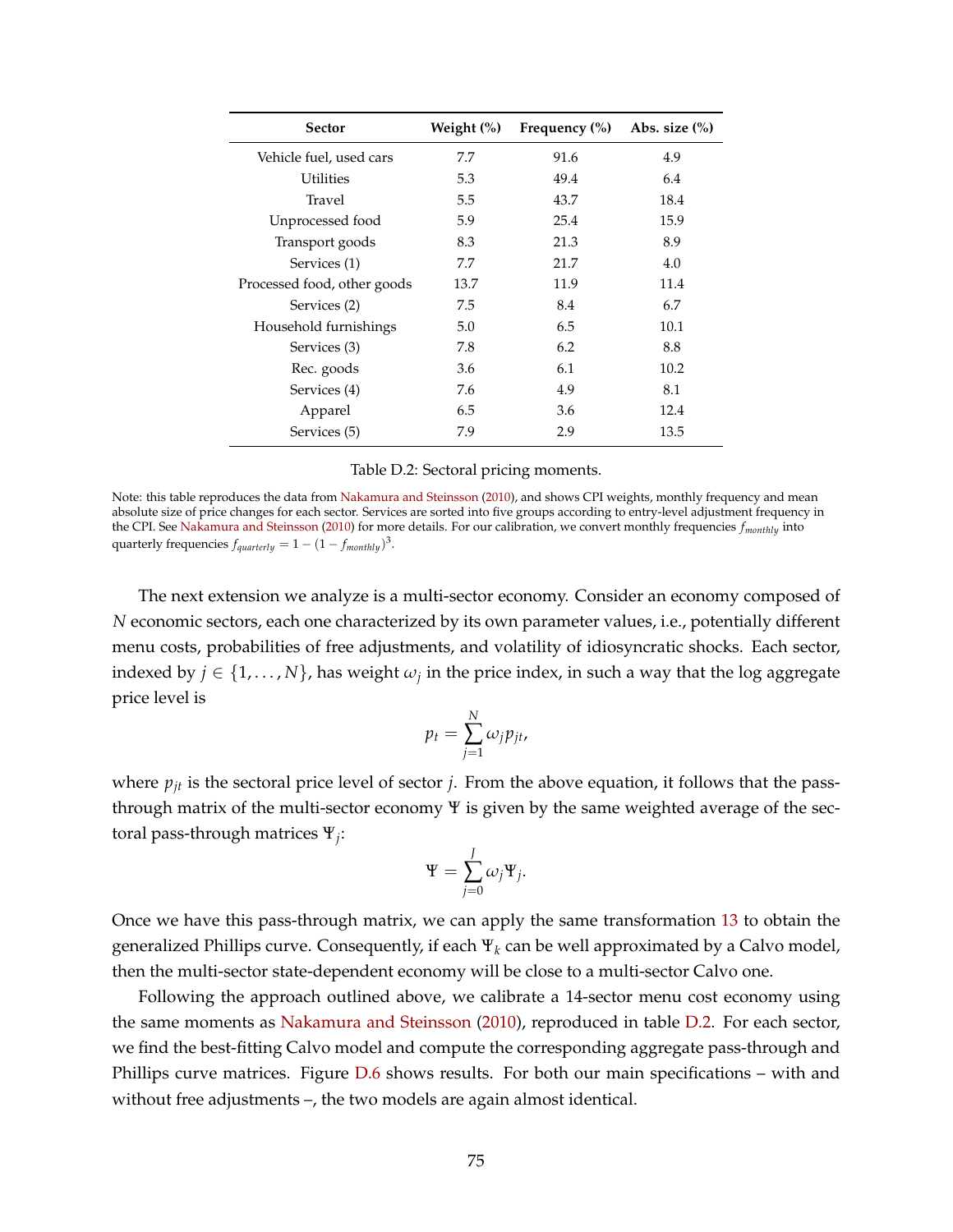<span id="page-75-0"></span>

0 10 20 30 40 **Quarters** 0.0 0.1  $0.2 -$ Price level<br>
0.3<br>
Price level 0.4 0.5 Menu cost  $---$  Calvo

(a) Multi-sector Golosov-Lucas pass-through matrix



(c) Multi-sector Golosov-Lucas generalized Phillips curve

(b) Multi-sector Nakamura-Steinsson pass-through matrix



(d) Multi-sector Nakamura-Steinsson generalized Phillips curve

Figure D.6: Multi-sector menu cost models and Calvo approximations.

Note: columns *s* ∈ {0, 10, 20} of the pass-through and Phillips curve matrices for the multi-sector GL and NS models, calibrated to match the moments in table [D.2,](#page-74-0) as well as the best-fitting Calvo approximations.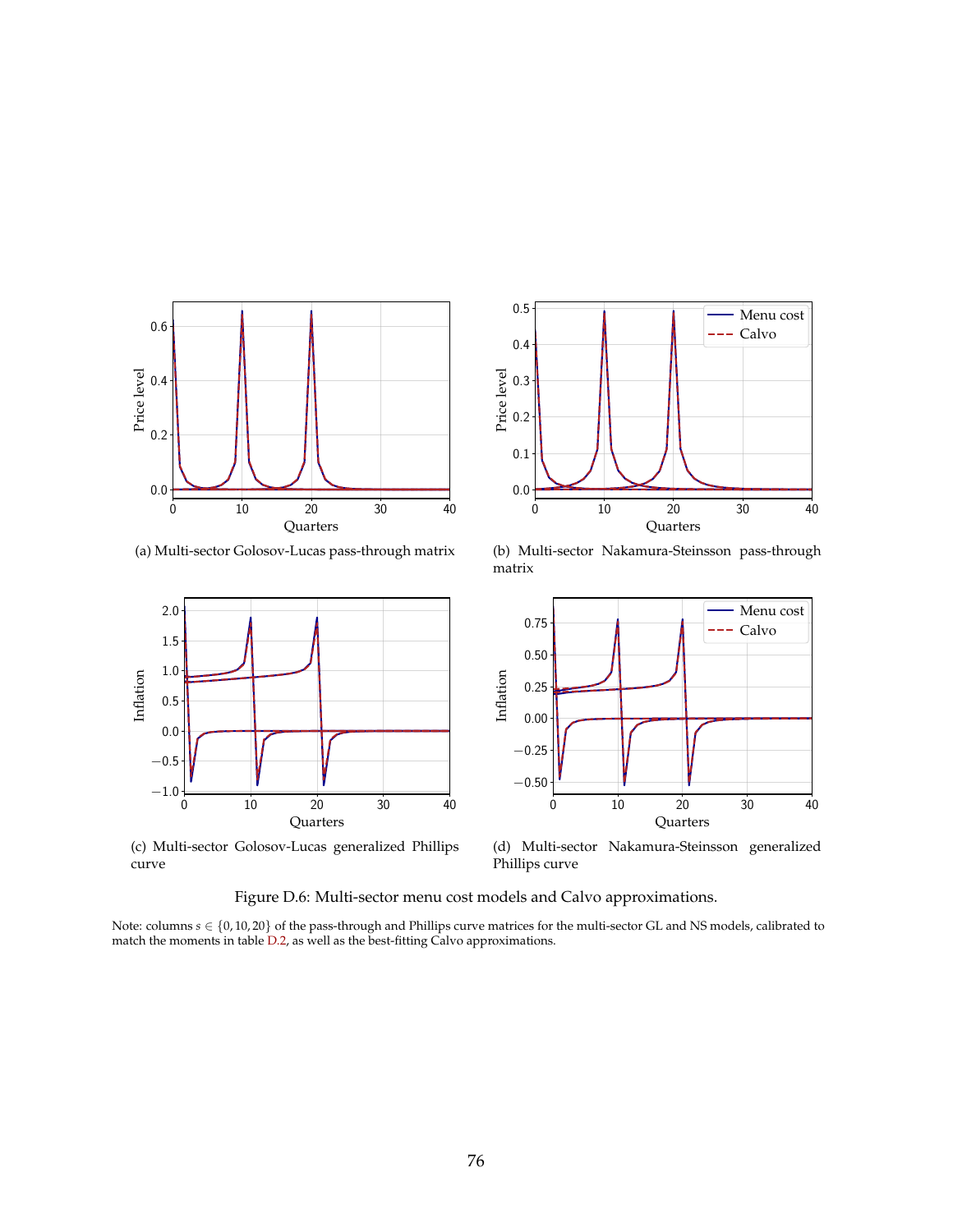Finally, we study how well the Calvo approximation fares in comparison to large, nonlinear marginal cost shocks in state-dependent models. State-dependent models are well-known for featuring nonlinearities: a large aggregate shock may endogenously trigger many price adjustments, increasing the flexibility of the aggregate price level in response to it. In order to assess this effect, we compute the nonlinear price responses to nominal marginal cost shocks of the form

$$
MC_t = MC_0\rho^t
$$

for  $MC_0 \in \{2.5\%, 5\% \}$ . We compare the price responses to the best-fitting linear Calvo approx-imation.<sup>[53](#page-76-0)</sup> Results are shown in figure  $D.7$ . For shocks of initial size 2.5%, nonlinearities are negligible and the Calvo approximation again provides almost identical impulse responses. For a large shock of initial size 5%, we start to see some discrepancies for the Golosov-Lucas model, in which the extensive margin of adjustment is stronger. For the Nakamura-Steinsson model, on the other hand, the Calvo model still provides indistinguishable responses.

# **E Appendix to Section [5](#page-32-0)**

#### **E.1 Solving the model with small idiosyncratic shocks**

In this section, we derive the quadratic approximation to the objective function [\(42\)](#page-35-0), and argue that the aggregate menu cost  $\Xi_t$  and the price dispersion term  $\Delta_t$  are second order in  $\sigma_{\epsilon}$ .

#### **E.1.1 Deriving the quadratic approximation**

We substitute the deviations of aggregate variables into [\(42\)](#page-35-0), and denote  $\tilde{x}_{it} \equiv \frac{1}{\sigma_{\epsilon}}(x_{it} - \log W_{ss})$ . Then,  $\tilde{x}_{it}$  solves the problem:

$$
\min_{\{\tilde{x}_{it}\}} \mathbb{E}_0 \sum_{t=0}^{\infty} \beta^t \left( C_{ss} e^{\chi \sigma_{\epsilon} \hat{C}_t} \right)^{-\sigma} \left[ Z_{ss} e^{\chi \sigma_{\epsilon} \hat{Z}_t} \cdot F \left( \sigma_{\epsilon} \tilde{x}_{it} - \chi \sigma_{\epsilon} \hat{W}_t \right) + \sigma_{\epsilon}^2 \xi_{it} \frac{W_{ss}}{P_{ss}} e^{\chi \sigma_{\epsilon} \frac{\widehat{W}_t}{P_t}} 1_{\{\tilde{x}_{it} \neq \tilde{x}_{it-1} - \epsilon_{it}\}} \right] \tag{87}
$$

We would like to characterize the leading order contribution to  $\tilde{x}_{it}$ , which we denote by  $\hat{x}_{it}$ . That is, we'd like to expand  $\tilde{x}_{it}$  in  $\sigma_{\epsilon}$ ,  $\tilde{x}_{it} = \hat{x}_{it} + \mathcal{O}(\sigma_{\epsilon})$ . We do so by showing that if the objective [\(87\)](#page-76-1) is expanded in  $\sigma_{\epsilon}$  to second order, the solution is independent of  $\sigma_{\epsilon}$ . This will give us the leading order contribution  $\hat{x}_{it}$  to  $\tilde{x}_{it}$ .

To expand [\(87\)](#page-76-1) to second order in  $\sigma_{\epsilon}$ , we note that  $F'(0) = 0$  and  $F''(0) < 0$ . Thus,

<span id="page-76-2"></span><span id="page-76-1"></span>
$$
F\left(\sigma_{\epsilon}\tilde{x}_{it} - \chi\sigma_{\epsilon}\hat{W}_t\right) = F(0) + \frac{1}{2}F''(0)\cdot\sigma_{\epsilon}^2\cdot\left(\tilde{x}_{it} - \chi\hat{W}_t\right)^2 + \mathcal{O}(\sigma_{\epsilon}^3)
$$
(88)

<span id="page-76-0"></span> $53$  For simplicity, we study only shocks to nominal marginal costs, as shocks to real marginal costs require solving a fixed point problem.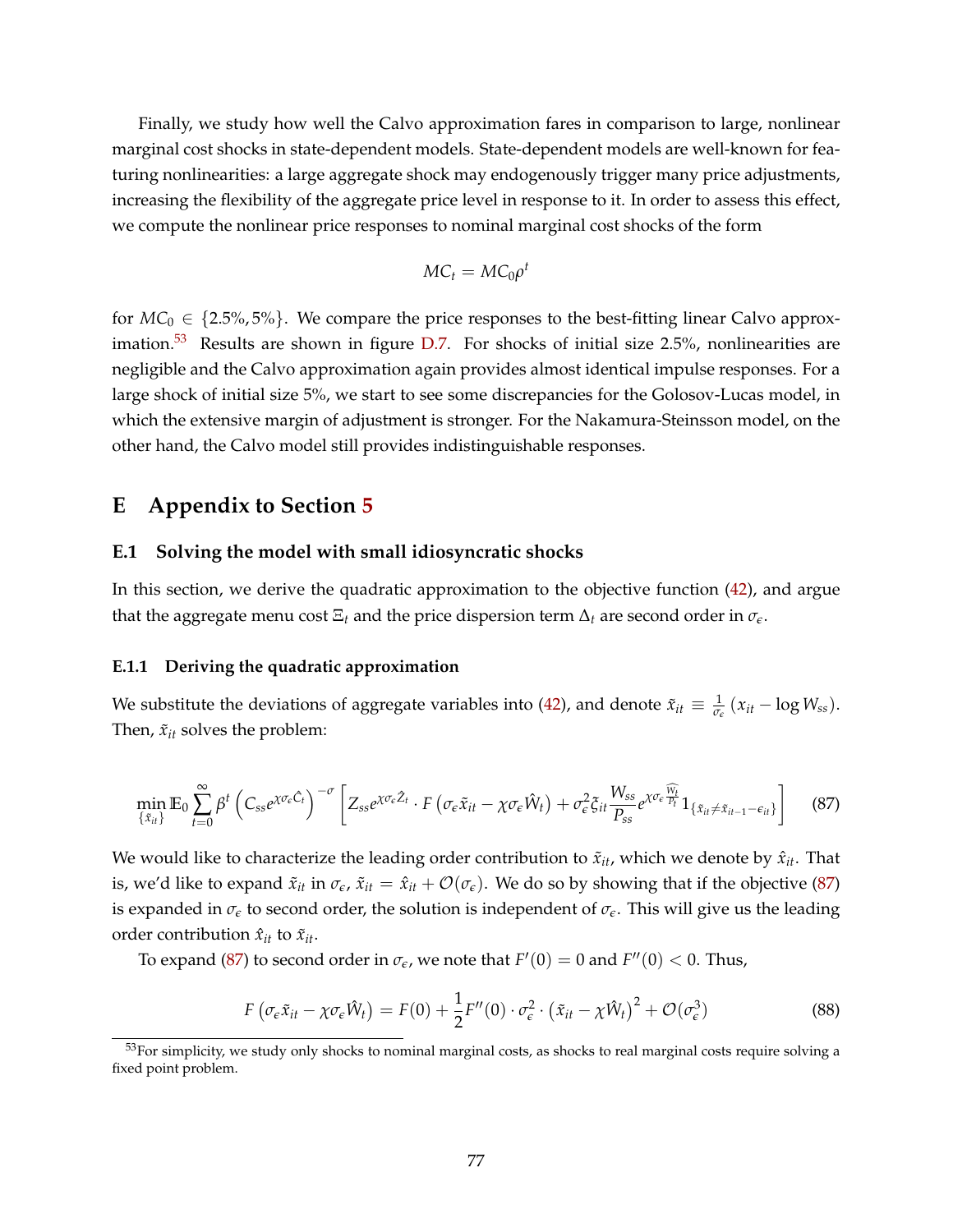<span id="page-77-0"></span>

Figure D.7: Price level responses to AR(1) nonlinear nominal marginal cost shocks.

Note: nonlinear impulse responses to AR(1) marginal cost shocks for multi-sector GL and NS models, calibrated as in table [1,](#page-13-0) as well as linear responses for the best-fitting Calvo approximations. Shock persistence values are  $\{0.3, 0.6, 1\}.$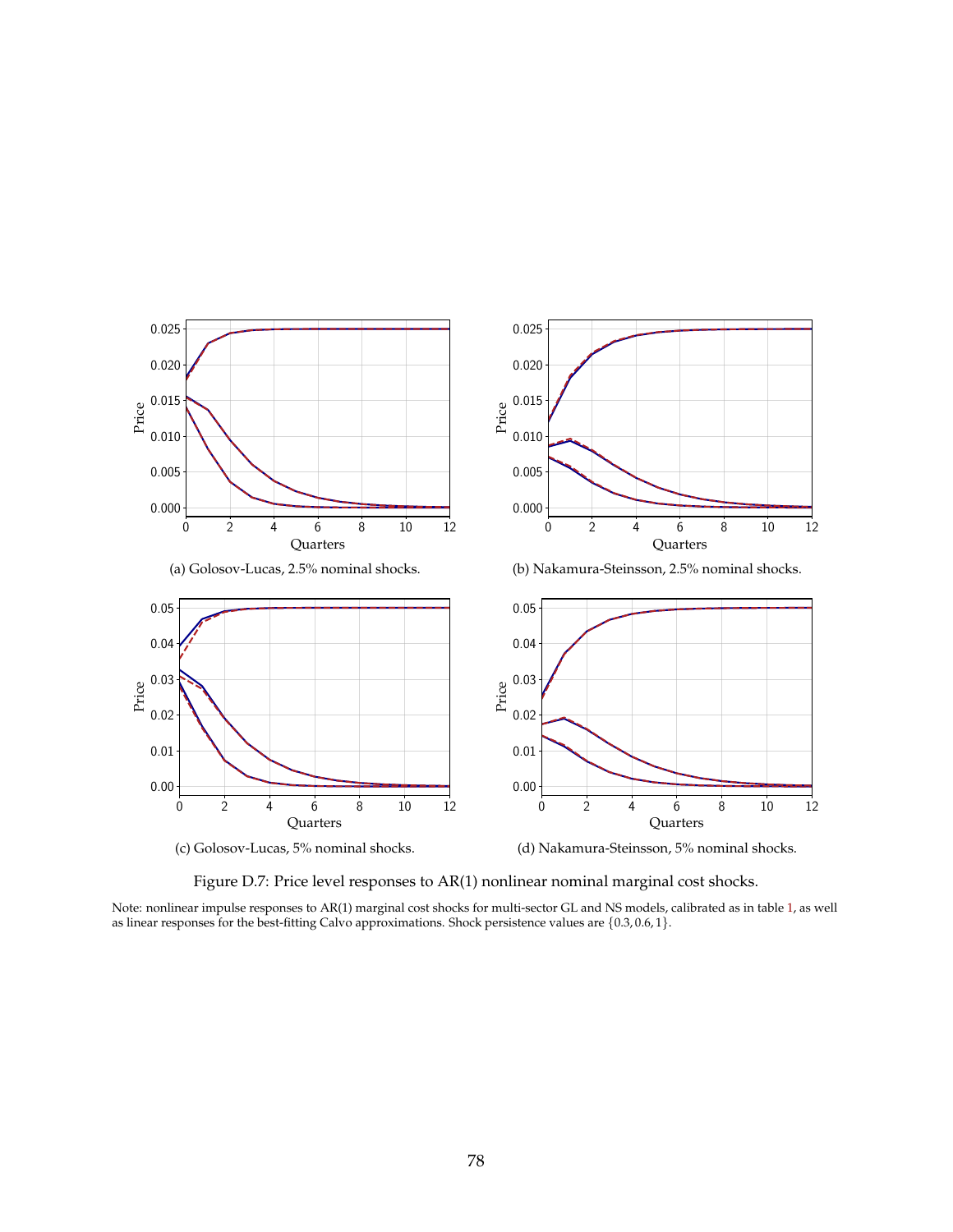Substituting [\(88\)](#page-76-2) into [\(87\)](#page-76-1), we obtain, up to an additive constant

<span id="page-78-0"></span>
$$
\min_{\{\tilde{x}_{it}\}} \mathbb{E}_0 \sum_{t=0}^{\infty} \beta^t C_{ss}^{-\sigma} \left[ Z_{ss} \cdot \frac{1}{2} F''(0) \cdot \left( \tilde{x}_{it} - \chi \hat{W}_t \right)^2 + \xi_{it} \frac{W_{ss}}{P_{ss}} 1_{\{\tilde{x}_{it} = \tilde{x}_{it-1} - \epsilon_{it}\}} \right] \sigma_{\epsilon}^2 \tag{89}
$$

The reason  $\hat{C}_t$ ,  $\hat{Z}_t$ , and  $\frac{W_t}{P_t}$  do not appear [\(89\)](#page-78-0) is that they multiply terms that are either constant (and hence irrelevant for the choice of  $\tilde{x}_{it}$ ) or already second order in  $\sigma_{\epsilon}^2$ , in which case they only show up to third order or higher. We denote the solution to  $(89)$  by  $\hat{x}_{it}$ . That solution is independent of  $\sigma_{\epsilon}$ , and is thus the zero-th order term in the expansion of  $\tilde{x}_{it}$ . If we introduced higher order terms in [\(89\)](#page-78-0), those would show up as higher-order terms.

Taking these steps together, we found that the expansion of  $x_{it}$  in  $\sigma_{\epsilon}$  is given by

<span id="page-78-1"></span>
$$
x_{it} = \log W_{ss} + \sigma_{\epsilon} \hat{x}_{it} + \mathcal{O}(\sigma_{\epsilon}^2)
$$
\n(90)

#### **E.1.2** Expanding  $E_t$  and  $\Delta_t$

Observe that the integral  $\int_0^1 \xi_{it} 1_{\{x_{it} \neq x_{it-1} - \sigma_{\epsilon} \epsilon_{it}\}} dt$  remains bounded as  $\sigma_{\epsilon} \to 0$ , as it converges to  $\int_0^1 \xi_{it} 1_{\{\hat{x}_{it}\neq \hat{x}_{it-1}-\epsilon_{it}\}} dt$  with  $\hat{x}_{it}$  independent of  $\sigma_{\epsilon}$ , given by the solution to [\(89\)](#page-78-0). Given the formula for  $\Xi_t$ , [\(43\)](#page-35-1), this implies that  $\Xi_t$  is at least second order in  $\sigma_{\epsilon}$ .

The formula for ∆*<sup>t</sup>* is given by

$$
\Delta_t \equiv \left( \int_0^1 e^{(1-\zeta)x_{it}} dt \right)^{\frac{\zeta}{1-\zeta}} \int_0^1 e^{-\zeta x_{it}} dt
$$

We substitute [\(90\)](#page-78-1) into the formula to obtain

$$
\log \Delta_t = \frac{\zeta}{1-\zeta} \log \left( W_{ss}^{1-\zeta} \int_0^1 e^{(1-\zeta)\sigma_\varepsilon \hat{x}_{it}} dt \right) + \log \left( W_{ss}^{-\zeta} \int_0^1 e^{-\zeta \sigma_\varepsilon \hat{x}_{it}} dt \right) + \mathcal{O}(\sigma_\varepsilon^2)
$$

Simplifying the expression, we find that  $\log \Delta_t$  is in fact zero to first order,

$$
\log \Delta_t = \zeta \log W_{ss} + \zeta \sigma_{\epsilon} \int_0^1 \hat{x}_{it} di - \zeta \log W_{ss} - \zeta \sigma_{\epsilon} \int_0^1 \hat{x}_{it} di + \mathcal{O}(\sigma_{\epsilon}^2) = 0 + \mathcal{O}(\sigma_{\epsilon}^2)
$$

Thus, any deviation of  $\Delta_t$  from 1 is second order in  $\sigma_{\epsilon}$ .

## **E.2 Solving the model with large idiosyncratic shocks**

**Steady state.** We denote steady state variables with subscript "*ss*". The steady state interest rate is given by

$$
\beta(1+i_{ss})=1
$$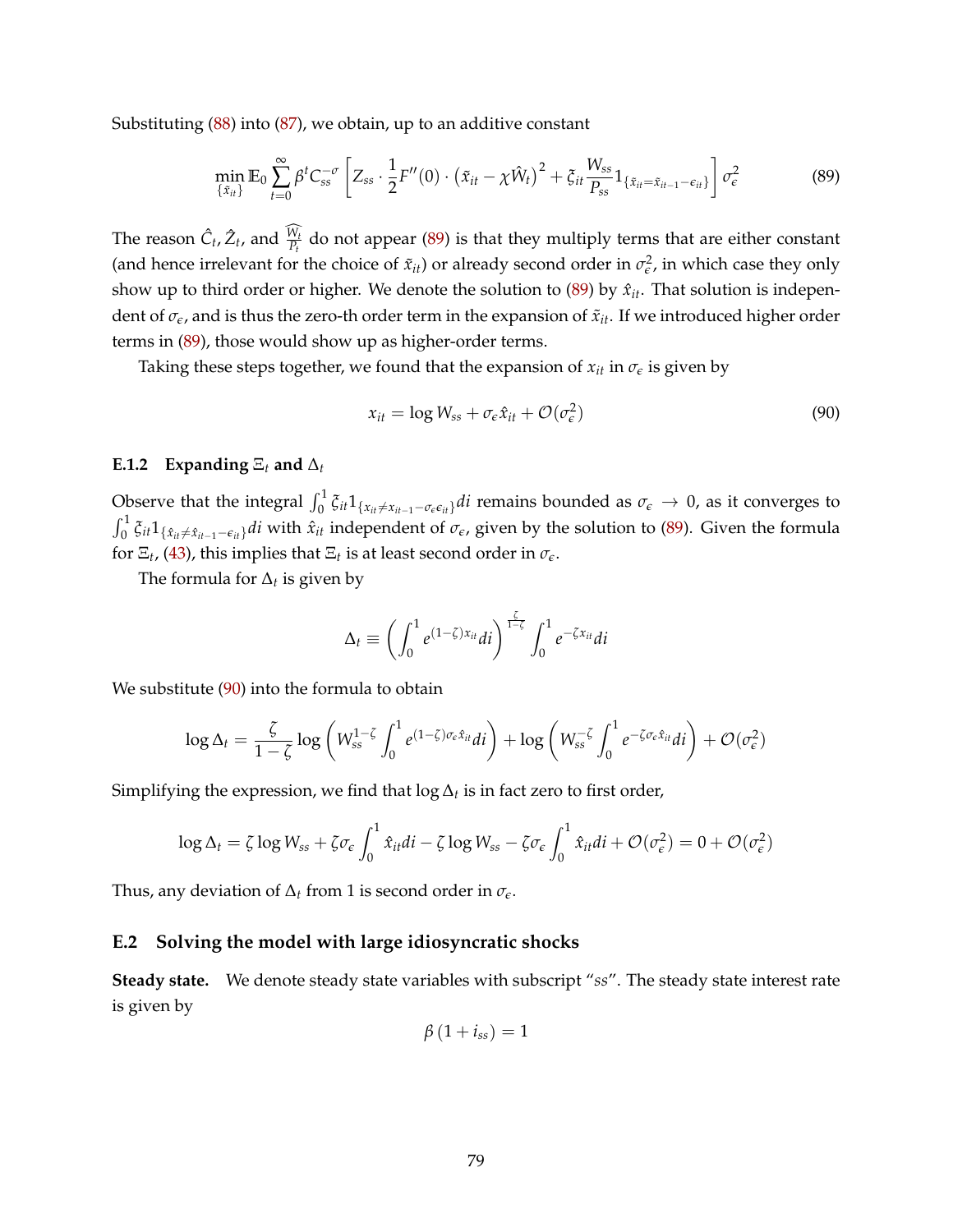The steady state distribution  $g(x)$  of price gaps is the solution to

$$
\min_{\{x_{it}\}} \mathbb{E}_0 \sum_{t=0}^{\infty} \beta^t \left[ Z_{ss} \cdot F\left(x_{it}\right) + \frac{W_{ss}}{P_{ss}} \zeta_{it} 1_{\{x_{it} \neq x_{it-1} - \epsilon_{it}\}} \right]
$$
\n(91)

where

<span id="page-79-0"></span>
$$
Z_{ss} \equiv \left(\frac{\zeta}{\zeta - 1} \frac{W_{ss}}{P_{ss}}\right)^{1 - \zeta} Y_{ss}
$$
(92)

The real wage is

$$
\frac{W_{ss}}{P_{ss}} = \frac{\zeta - 1}{\zeta} \left( \int_0^1 e^{(1-\zeta)x_{it}} dt \right)^{-\frac{1}{1-\zeta}}
$$
(93)

Labor demand is

$$
N_{ss} \equiv \left(\frac{\zeta - 1}{\zeta}\right)^{\zeta} Y_{ss} \left(\frac{P_{ss}}{W_{ss}}\right)^{\zeta} \int_0^1 e^{-\zeta x_{it}} dt + \Xi_{ss}
$$
(94)

where aggregate menu cost are given by

$$
\Xi_{ss} \equiv (1 - \lambda) \xi \left( \int^{\underline{x}} g(x) dx + \int_{\overline{x}} g(x) dx \right)
$$
\n(95)

Finally, labor supply satisfies

<span id="page-79-1"></span>
$$
bN_{ss}^{\varphi} = \frac{W_{ss}}{P_{ss}} Y_{ss}^{-\sigma}
$$
\n(96)

We normalize  $Y_{ss} = 1$ . Equations [\(91\)](#page-79-0)–[\(96\)](#page-79-1) are then six equations for six unknowns:  $g(x)$ ,  $Z_{ss}$ ,  $\frac{W_{ss}}{P_{ss}}$  $\frac{W_{SS}}{P_{SS}}$  , *Nss*, Ξ*ss*, *b*.

**Dynamics.** The equations that characterize the model dynamics are the following. There is a standard Euler equation and Taylor rule as still given by [\(45\)](#page-36-0) and [\(47\)](#page-36-0). There is a standard consumption-leisure first order condition:

$$
\varphi \hat{N}_t + \sigma \hat{Y}_t = \hat{w}_t,
$$

where  $\hat{w}_t$  is the log real wage relative to steady state. The labor market clearing condition [\(44\)](#page-35-2) becomes

$$
N_{ss}\hat{N}_t \equiv Y_{ss}\Delta_{ss}\hat{Y}_t + Y_{ss}\Delta_{ss}\hat{\Delta}_t + \Xi_{ss}\hat{\Xi}_t.
$$

We have so far four equations, but seven variables:  $\hat{Y}_t$ ,  $\hat{N}_t$ ,  $\hat{w}_t$ ,  $i_t$ ,  $\pi_t$ ,  $\hat{\Delta}_t$ ,  $\hat{\Xi}_t$ . The missing three pieces are the dynamics of  $\pi_t$ ,  $\hat{\Delta}_t$ , and  $\hat{\Xi}_t$ , which arise from the firms' optimization problem.

From [\(42\)](#page-35-0), we see that firms now respond not only to shocks to their price gaps, captured by the log  $W_t$  term, but also to the shifter  $Z_t$  and to real wages, since price adjustment costs are in terms of labor. Using the methodology of [Auclert et al.](#page-43-0) [\(2021\)](#page-43-0), we are able to represent these responses in terms of infinite Jacobian matrices analogous to [\(46\)](#page-36-0). Inflation, for instance, is given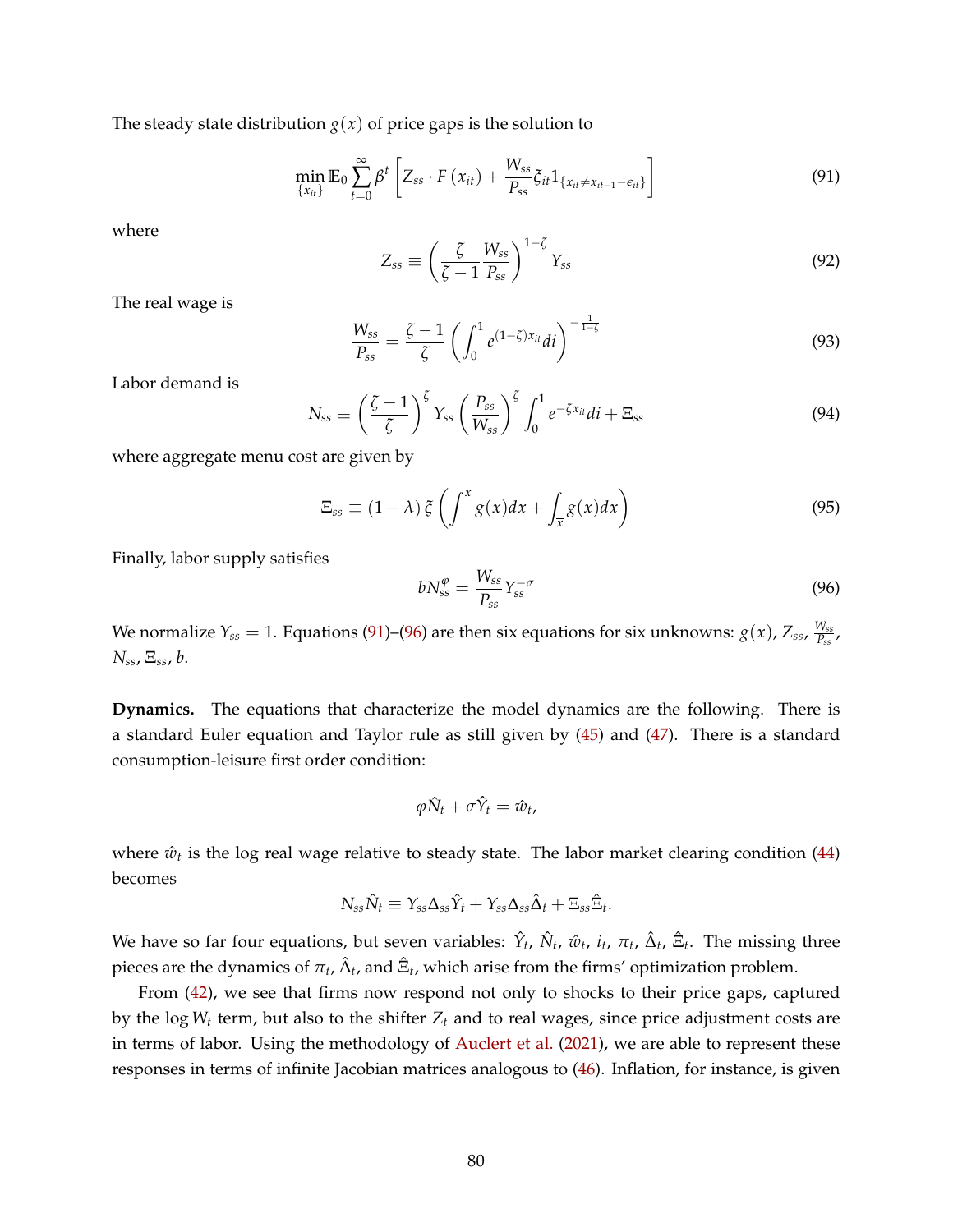<span id="page-80-1"></span>

Figure E.1: Impulse responses for with large idiosyncratic shocks.

Note: both pricing blocks were calibrated to match the same moments as in the main text. The approximating Calvo models are constructed as in section [\(4\)](#page-24-0).

by

<span id="page-80-0"></span>
$$
\boldsymbol{\pi} = J_{\pi,\boldsymbol{\gamma}} \hat{\mathbf{Y}} + J_{\pi,w} \hat{\mathbf{w}}, \tag{97}
$$

where *Jπ*,*<sup>Y</sup>* captures the response of inflation to changes in output, which appear in the *Z<sup>t</sup>* term, and  $J_{\pi,w}$  characterizes the response of inflation to real wage shocks, which affect both price gaps and menu costs. The quantities  $\hat{\Delta}_t$  and  $\hat{\Xi}_t$  have analogous expressions.

It is interesting to understand why [\(97\)](#page-80-0) boils down to to [\(46\)](#page-36-0) when the loss function is quadratic. The reason is that shocks to the value of menu costs or to the discount factor *Z<sup>t</sup>* have no first order effects on inflation. A lower menu cost, for example, generates incentives for firms to adjust their prices now instead of in the future. In the symmetric model, these extra positive and negative adjustments exactly offset each other, and inflation does not respond.

Finally, figure [E.1](#page-80-1) shows impulse responses of output and inflation for the full general equilibrium model, as well as the best-fitting Calvo approximation. As we can see, results are very close to what we previously had. With large idiosyncratic shocks, the menu cost differs from the Calvo model in two additional dimensions. First, because of the price dispersion term ∆*<sup>t</sup>* . Second, because menu costs are not vanishingly small, and therefore affect total labor demand. These effects, however, are not important quantitatively.

## **E.3 Proof of proposition [4](#page-36-1)**

TO BE ADDED.

## **E.4 Proof of proposition [5](#page-37-0)**

Here, we show how to adapt the pass-through matrix and the generalized Phillips curve to account for strategic complementarities. In particular, we prove equation [\(48\)](#page-37-1). Assume firms have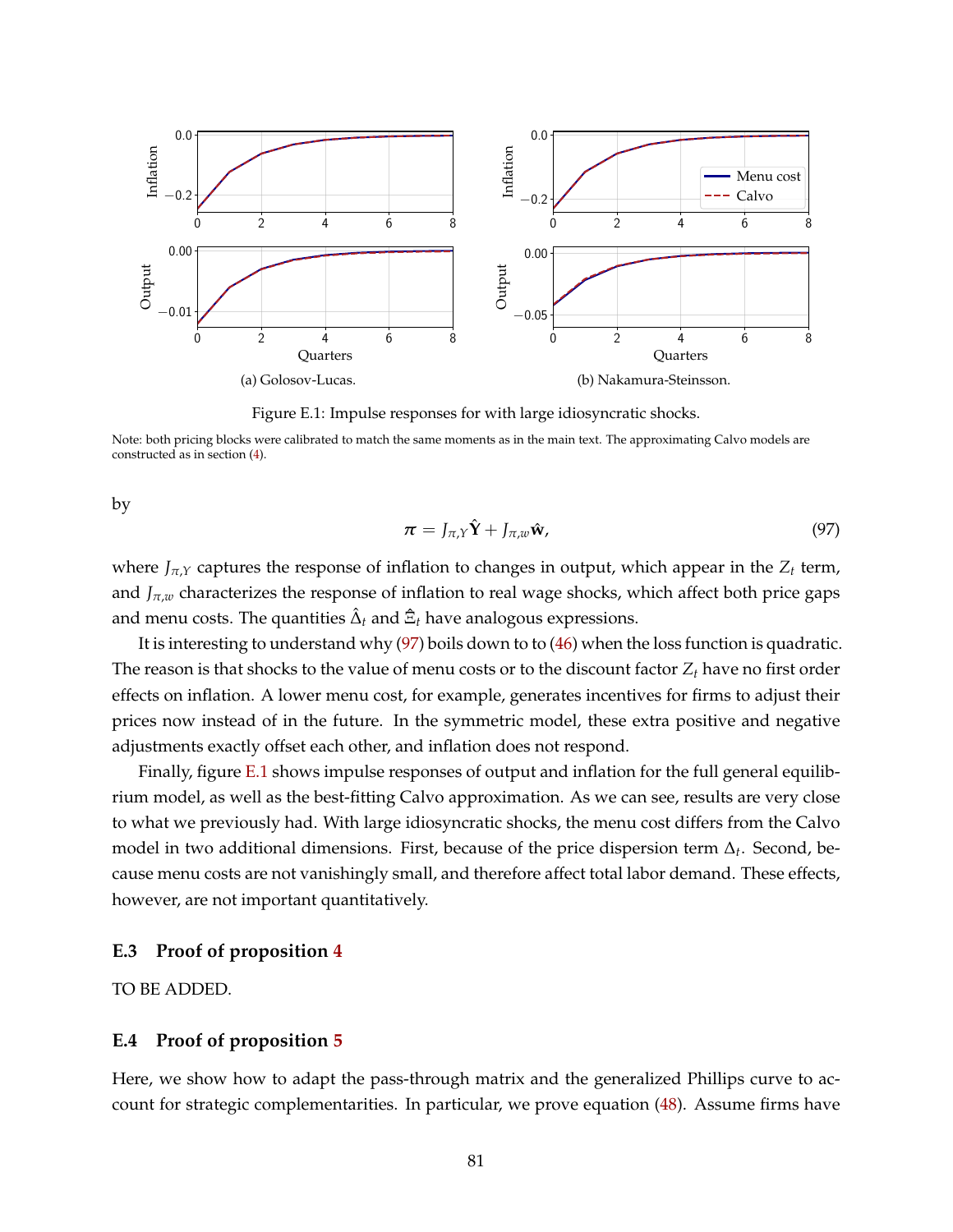production function

$$
Y_{it} = A_{it} N_{it}^{\chi} X_{it}^{1-\chi},
$$

where *Xit* is a bundle of intermediate inputs, aggregated as in [\(36\)](#page-33-0).

Standard cost minimization implies that the aggregate component of firms' nominal marginal costs, already expressed in terms of log deviations from steady state, is

$$
\widehat{MC}_t = \chi \widehat{W}_t + (1 - \chi) \widehat{P}_t.
$$

The parameter  $\chi$  therefore measures the degree of strategic complementarity—how much of firms' marginal costs depend on other firms' prices—with stronger complementarities corresponding to lower *χ*.

The price level response to changes in nominal wages is now given by the following fixed point relationship:

$$
\hat{\mathbf{P}} = \mathbf{\Psi} \left( \chi \widehat{\mathbf{W}} + (1 - \chi) \widehat{\mathbf{P}} \right) \n= \chi \left( \mathbf{I} - (1 - \chi) \mathbf{\Psi} \right)^{-1} \mathbf{\Psi} \cdot \widehat{\mathbf{W}}.
$$

Therefore, adding strategic complementarities is equivalent to replacing the pass-through matrix by Ψ*strat*, defined as

<span id="page-81-0"></span>
$$
\Psi^{strat} = \chi \left( \mathbf{I} - (1 - \chi) \Psi \right)^{-1} \Psi.
$$
\n(98)

The generalized Phillips curve is still obtained from equation [\(13\)](#page-11-0):

$$
\mathbf{K}^{strat} = (\mathbf{I} - \mathbf{L}) \, \Psi^{strat} \left( \mathbf{I} - \Psi^{strat} \right)^{-1},
$$

By substituting in equation [\(98\)](#page-81-0), this can be simplified as

$$
\mathbf{K}^{strat} = \chi (\mathbf{I} - \mathbf{L}) \Psi (\mathbf{I} - \Psi)^{-1}
$$
  
= \chi \mathbf{K}.

Adding strategic complementarities is thus equivalent to rescaling the generalized Phillips curve by  $\chi$ , from which [\(48\)](#page-37-1) follows.

## **F Appendix to Section [6](#page-39-0)**

## <span id="page-81-2"></span>**F.1 Proof of proposition [6](#page-40-0)**

We now assume that the menu cost *ξit* is drawn from an arbitrary distribution with differentiable c.d.f  $\mathcal{H}(\cdot)$ . In period *t*, a firm with price gap *x* adjusts its price with probability

<span id="page-81-1"></span>
$$
\Lambda_t(x) = P\left(\xi_{it} \le V_t(x) - V_t(x_t^*)\right) = \mathcal{H}\left(V_t(x) - V_t(x_t^*)\right). \tag{99}
$$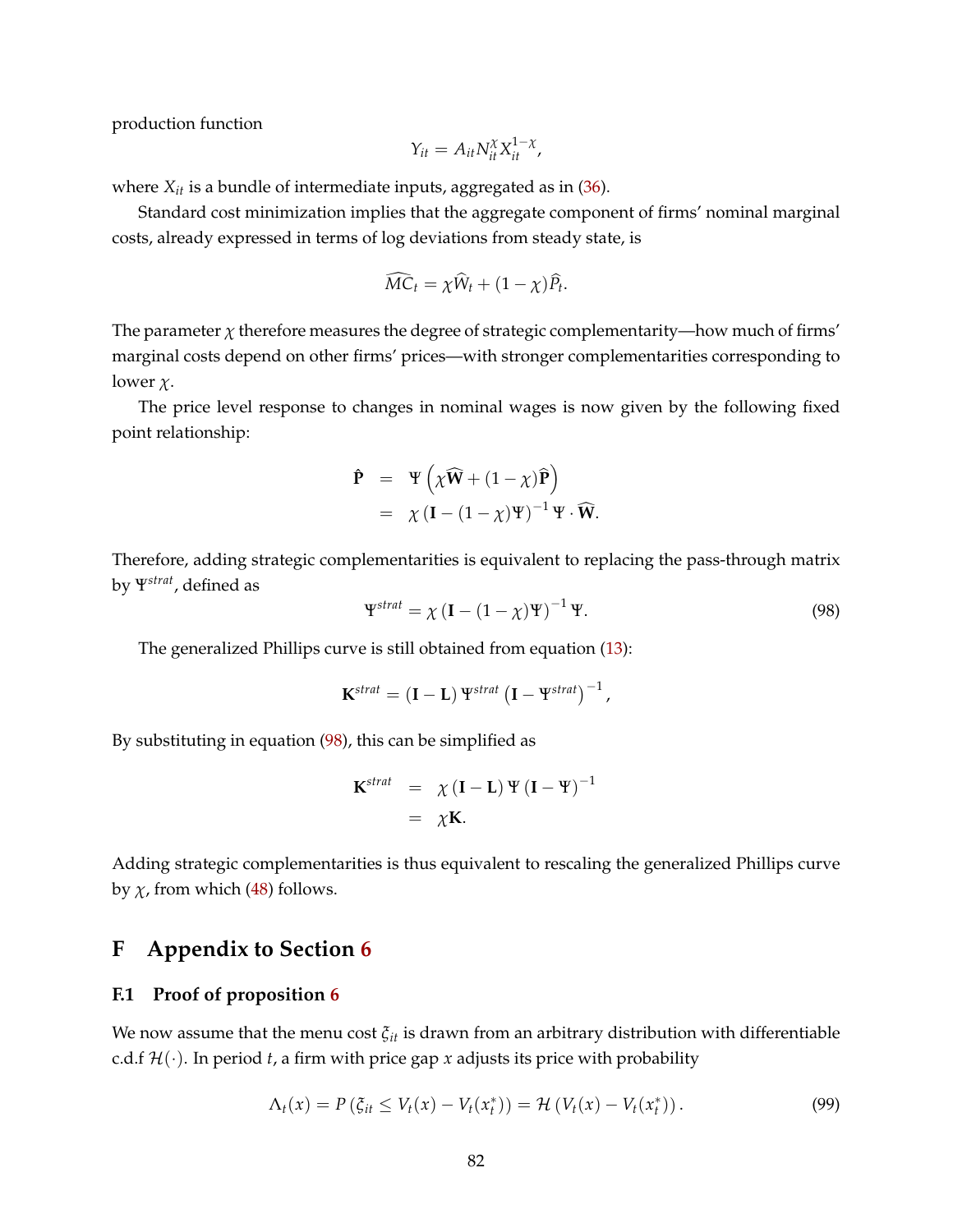Now expected price gaps evolve according to

$$
E^{t+1}(x) = \int_{-\infty}^{\infty} (1 - \Lambda(x')) f(x' - x) E^{t}(x') dx'
$$

and the steady state adjustment frequency is given by

$$
\text{freq} = \int_{-\infty}^{\infty} \Lambda(x) g(x) dx,
$$

where  $g(x)$  is the steady state distribution of price gaps.

We first characterize the extensive margin price level response  $dP_t^e$  generated by a change in adjustment probabilities {*d*Λ*s*(*x*)} ∞ *s*=0 . Similarly to equation (**??**), we have

<span id="page-82-0"></span>
$$
dP_t^e = -\sum_{s=0}^t \int_{-\infty}^{\infty} \left[ d\Lambda_{t-s}(x) g(x) E^s(x) \right] dx.
$$
 (100)

Intuitively, a perturbation in adjustment probabilities *d*Λ*t*−*s*(*x*) generates an additional mass of price changes *d*Λ*t*−*s*(*x*)*g*(*x*), which then changes the price level at date *t* by −*d*Λ*t*−*s*(*x*)*g*(*x*)*E s* (*x*). The intensive margin response  $dP_t^i$  is still given by equation (??).

The next step is to characterize the responses of optimal policies  $\Lambda_t(x)$  and  $x_t^*$  to aggregate marginal cost shocks. First, notice that the reset point dynamics is still given by (**??**). Now differentiate [\(99\)](#page-81-1) with respect to *x* and evaluate it at steady state to obtain

$$
\Lambda'(x) = -h(V(0) - V(x)) V'(x),
$$

where  $h = \mathcal{H}'$ . By totally differentiating [\(99\)](#page-81-1), also around steady state, one gets

$$
d\Lambda_t(x) = h(V(0) - V(x)) (V'(0)dx_t^* + dV_t(0) - dV_t(x))
$$
  
= -\Lambda'(x) \frac{dV\_t(0) - dV\_t(x)}{V'(x)},

where the second line uses  $V'(0) = 0$ . One can still obtain  $V'(x)$  and  $dV_t(x)$  from equations ?? and **??**, respectively. Using the definition  $\Phi_t^e(x) = E^t(x)/\overline{x}$ , we have

$$
-\frac{d\Lambda_t(x)}{\Lambda'(x)} = \frac{\sum_{s=t}^{\infty} \beta^{s-t} \Phi_{t-s}^e(x) d \log MC_s}{\sum_{s=t}^{\infty} \beta^{s-t} \Phi_{t-s}^e(x)}.
$$
(101)

This implies that  $-d\Lambda_t(x)/\Lambda'(x)$  responds to future marginal costs according to weights  $\beta^t \Phi_t^e(x)$ , just like the reset point of a TD model in [\(8\)](#page-9-0).